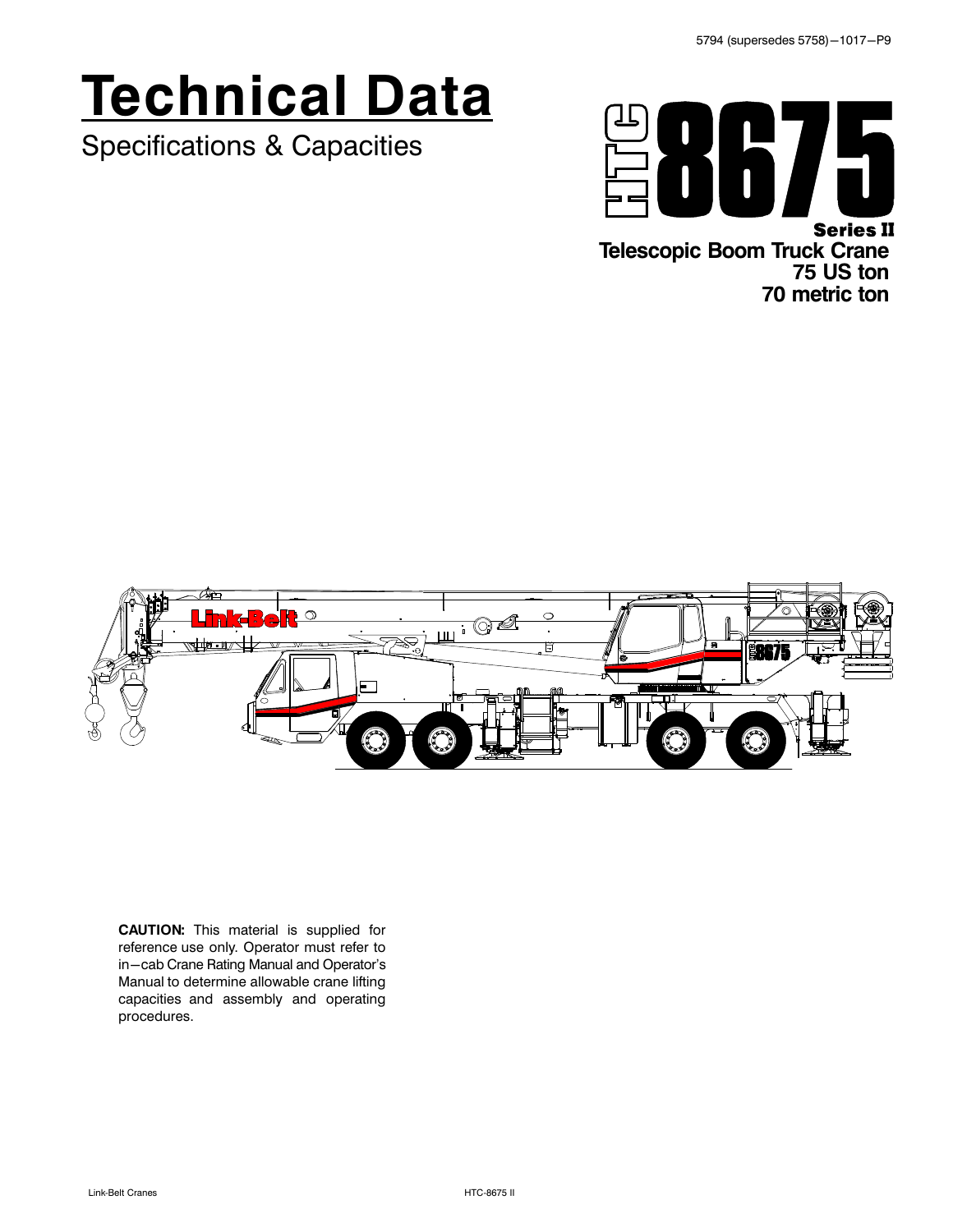5794 (supersedes 5758)-1017-P9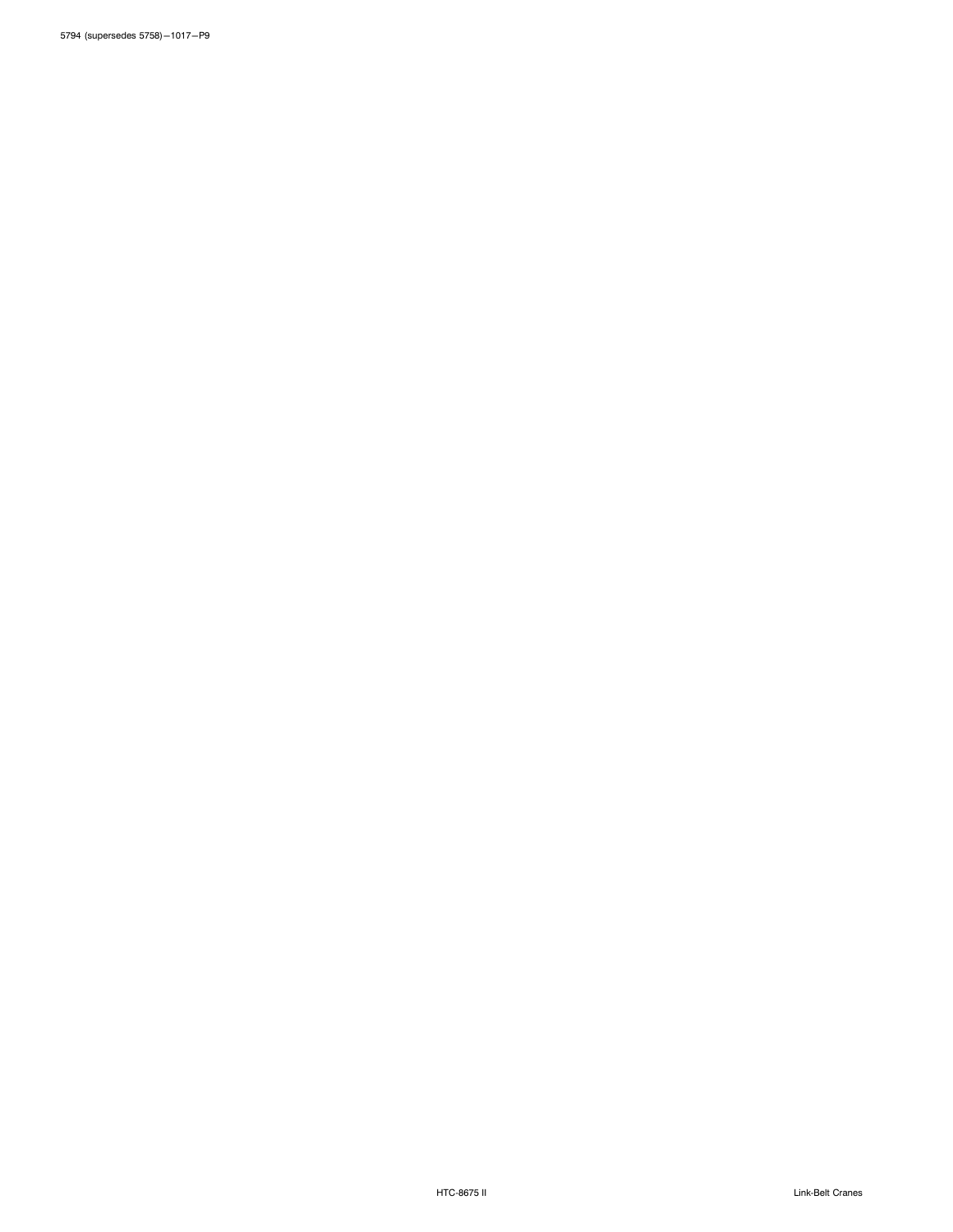## **Table Of Contents**

|                                                                                                                | 1  |
|----------------------------------------------------------------------------------------------------------------|----|
|                                                                                                                |    |
|                                                                                                                |    |
|                                                                                                                |    |
|                                                                                                                |    |
|                                                                                                                |    |
|                                                                                                                |    |
| Fly Extensions - Optional material contracts and contact the contract of the contract of the contract of the c |    |
|                                                                                                                | 1  |
|                                                                                                                | 2  |
|                                                                                                                | 2  |
|                                                                                                                | 3  |
|                                                                                                                | 3  |
|                                                                                                                | 3  |
|                                                                                                                | 3  |
|                                                                                                                | 3  |
|                                                                                                                | 5  |
|                                                                                                                | 5  |
|                                                                                                                | 5  |
|                                                                                                                | 5  |
|                                                                                                                | 5  |
|                                                                                                                | 5  |
|                                                                                                                | 5  |
|                                                                                                                | 5  |
|                                                                                                                | 5  |
|                                                                                                                | 5  |
|                                                                                                                | 6  |
|                                                                                                                | 6  |
|                                                                                                                | 6  |
|                                                                                                                | 6  |
|                                                                                                                | 7  |
|                                                                                                                | 7  |
|                                                                                                                | 8  |
|                                                                                                                | 9  |
|                                                                                                                | 10 |
|                                                                                                                | 10 |
|                                                                                                                | 11 |
|                                                                                                                | 11 |
|                                                                                                                | 12 |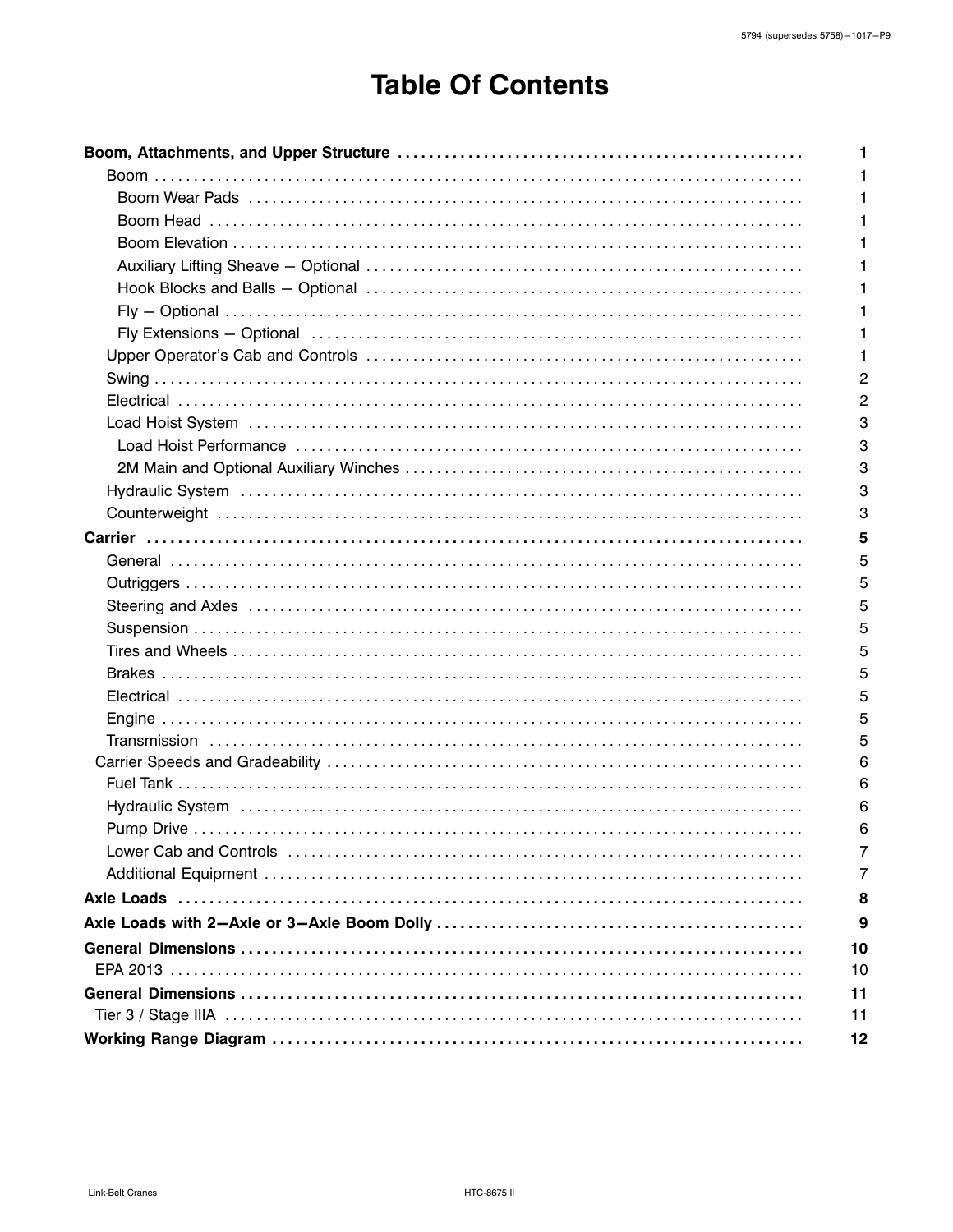|                                                                                                                                                                  | 13       |
|------------------------------------------------------------------------------------------------------------------------------------------------------------------|----------|
|                                                                                                                                                                  | 14       |
|                                                                                                                                                                  | 14       |
| 0 lb Counterweight - On Tires - Stationary - Boom Centered Over Rear                                                                                             | 15       |
| 0 lb Counterweight - On Tires - Pick & Carry (1 mph) - Boom Centered Over Rear                                                                                   | 15       |
| 10,800 lb Counterweight - Fully Extended Outriggers - 360° Rotation                                                                                              | 16       |
| 10,800 lb Counterweight - On Tires - Stationary - Boom Centered Over Rear<br>10,800 lb Counterweight - On Tires - Pick & Carry (1 mph) - Boom Centered Over Rear | 17<br>17 |
|                                                                                                                                                                  | 18       |
| 14,400 lb Counterweight - Fully Extended Outriggers - 360° Rotation                                                                                              | 18       |
| 14,400 lb Counterweight - On Tires - Stationary - Boom Centered Over Rear                                                                                        | 19       |
| 14,400 lb Counterweight - On Tires - Pick & Carry (1 mph) - Boom Centered Over Rear                                                                              | 19       |
| 18,400 lb Counterweight - Fully Extended Outriggers - 360° Rotation                                                                                              | 20       |
| 18,400 lb Counterweight - On Tires - Stationary - Boom Centered Over Rear                                                                                        | 21       |
| 18,400 lb Counterweight - On Tires - Pick & Carry (1 mph) - Boom Centered Over Rear                                                                              | 21       |
| Fly Attachment Lift Capacity Charts - Imperial B30.5 - Optional                                                                                                  | 22       |
|                                                                                                                                                                  | 22       |
|                                                                                                                                                                  | 22       |
|                                                                                                                                                                  | 23       |
| 10,800 lb Counterweight - Fully Extended Outriggers - 360° Rotation                                                                                              | 24       |
|                                                                                                                                                                  | 24       |
|                                                                                                                                                                  | 26       |
| 14,400 lb Counterweight - Fully Extended Outriggers - 360° Rotation                                                                                              | 28       |
|                                                                                                                                                                  | 28       |
|                                                                                                                                                                  | 30       |
| 18,400 lb Counterweight - Fully Extended Outriggers - 360° Rotation                                                                                              | 32       |
|                                                                                                                                                                  | 32       |
|                                                                                                                                                                  | 34       |
|                                                                                                                                                                  | 36       |
|                                                                                                                                                                  | 36       |
|                                                                                                                                                                  | 37       |
| 0t Counterweight - On Tires - Pick & Carry (1 km/h) - Boom Centered Over Rear                                                                                    | 37<br>38 |
| 4.8t Counterweight - On Tires - Stationary - Boom Centered Over Rear                                                                                             | 39       |
| 4.8t Counterweight - On Tires - Pick & Carry (1 km/h) - Boom Centered Over Rear                                                                                  | 39       |
|                                                                                                                                                                  | 40       |
|                                                                                                                                                                  | 40       |
| 6.4t Counterweight - On Tires - Stationary - Boom Centered Over Rear                                                                                             | 41       |
| 6.4t Counterweight - On Tires - Pick & Carry (1 km/h) - Boom Centered Over Rear                                                                                  | 41       |
|                                                                                                                                                                  | 42       |
| 8.2t Counterweight - On Tires - Stationary - Boom Centered Over Rear                                                                                             | 43       |
| 8.2t Counterweight - On Tires - Pick & Carry (1 km/h) - Boom Centered Over Rear                                                                                  | 43       |
|                                                                                                                                                                  | 44       |
|                                                                                                                                                                  | 44       |
|                                                                                                                                                                  | 44       |
|                                                                                                                                                                  | 44       |
|                                                                                                                                                                  | 45       |
|                                                                                                                                                                  | 45       |
|                                                                                                                                                                  | 46       |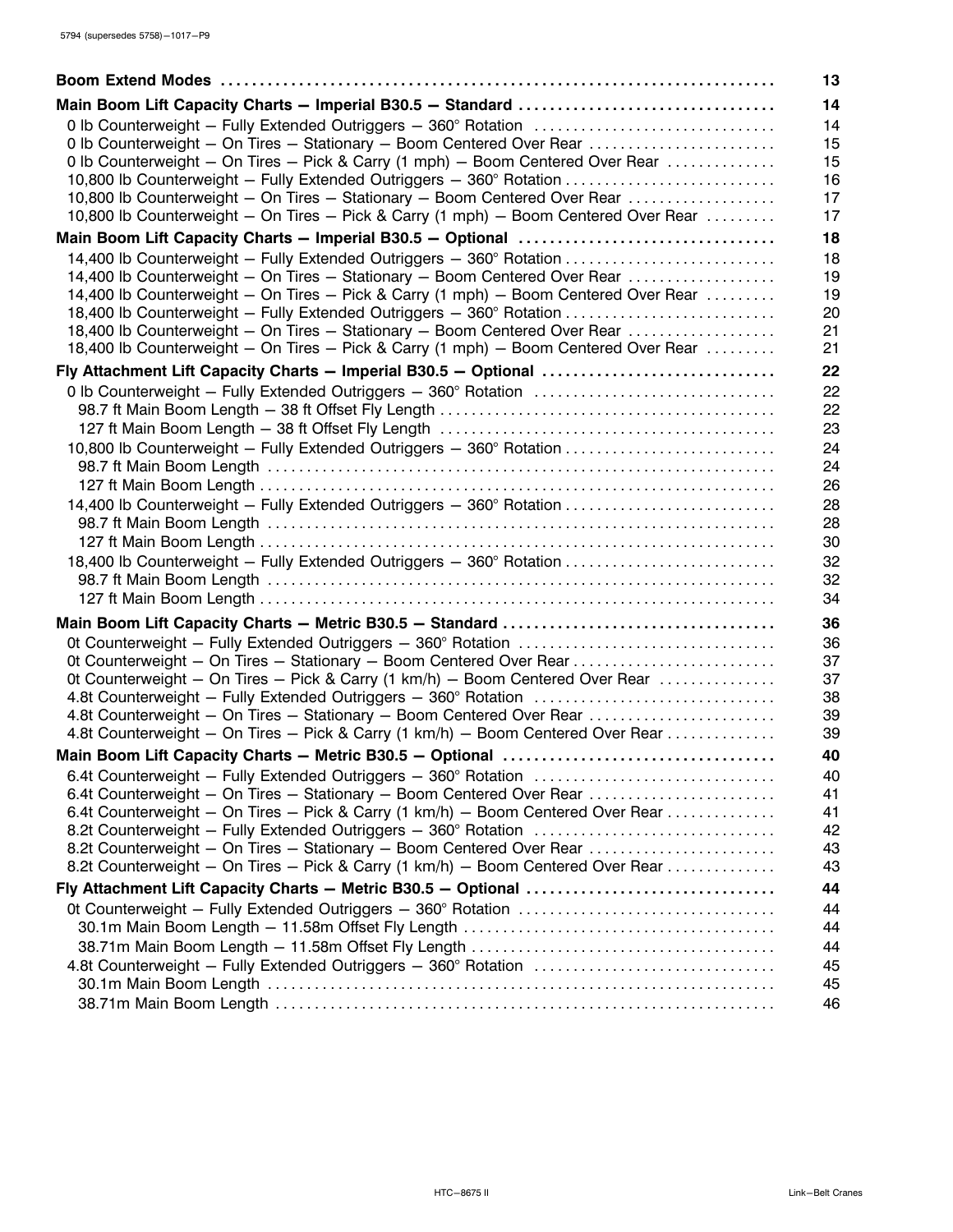|                                                                                 | 47<br>47 |
|---------------------------------------------------------------------------------|----------|
|                                                                                 | 48       |
|                                                                                 | 49       |
|                                                                                 | 49       |
|                                                                                 | 50       |
|                                                                                 | 52       |
|                                                                                 | 52       |
| 0t Counterweight - On Tires - Stationary - Boom Centered Over Rear              | 53       |
| 0t Counterweight - On Tires - Pick & Carry (1 km/h) - Boom Centered Over Rear   | 53       |
|                                                                                 | 54       |
| 4.8t Counterweight - On Tires - Stationary - Boom Centered Over Rear            | 55       |
| 4.8t Counterweight - On Tires - Pick & Carry (1 km/h) - Boom Centered Over Rear | 55       |
|                                                                                 | 56       |
|                                                                                 | 56       |
| 6.4t Counterweight - On Tires - Stationary - Boom Centered Over Rear            | 57       |
| 6.4t Counterweight - On Tires - Pick & Carry (1 km/h) - Boom Centered Over Rear | 57       |
|                                                                                 | 58       |
| 8.2t Counterweight - On Tires - Stationary - Boom Centered Over Rear            | 59<br>59 |
| 8.2t Counterweight - On Tires - Pick & Carry (1 km/h) - Boom Centered Over Rear |          |
|                                                                                 | 60       |
|                                                                                 | 60       |
|                                                                                 | 60       |
|                                                                                 | 60       |
|                                                                                 | 61<br>61 |
|                                                                                 | 62       |
|                                                                                 | 63       |
|                                                                                 | 63       |
|                                                                                 | 64       |
|                                                                                 | 65       |
|                                                                                 | 65       |
|                                                                                 | 66       |
|                                                                                 |          |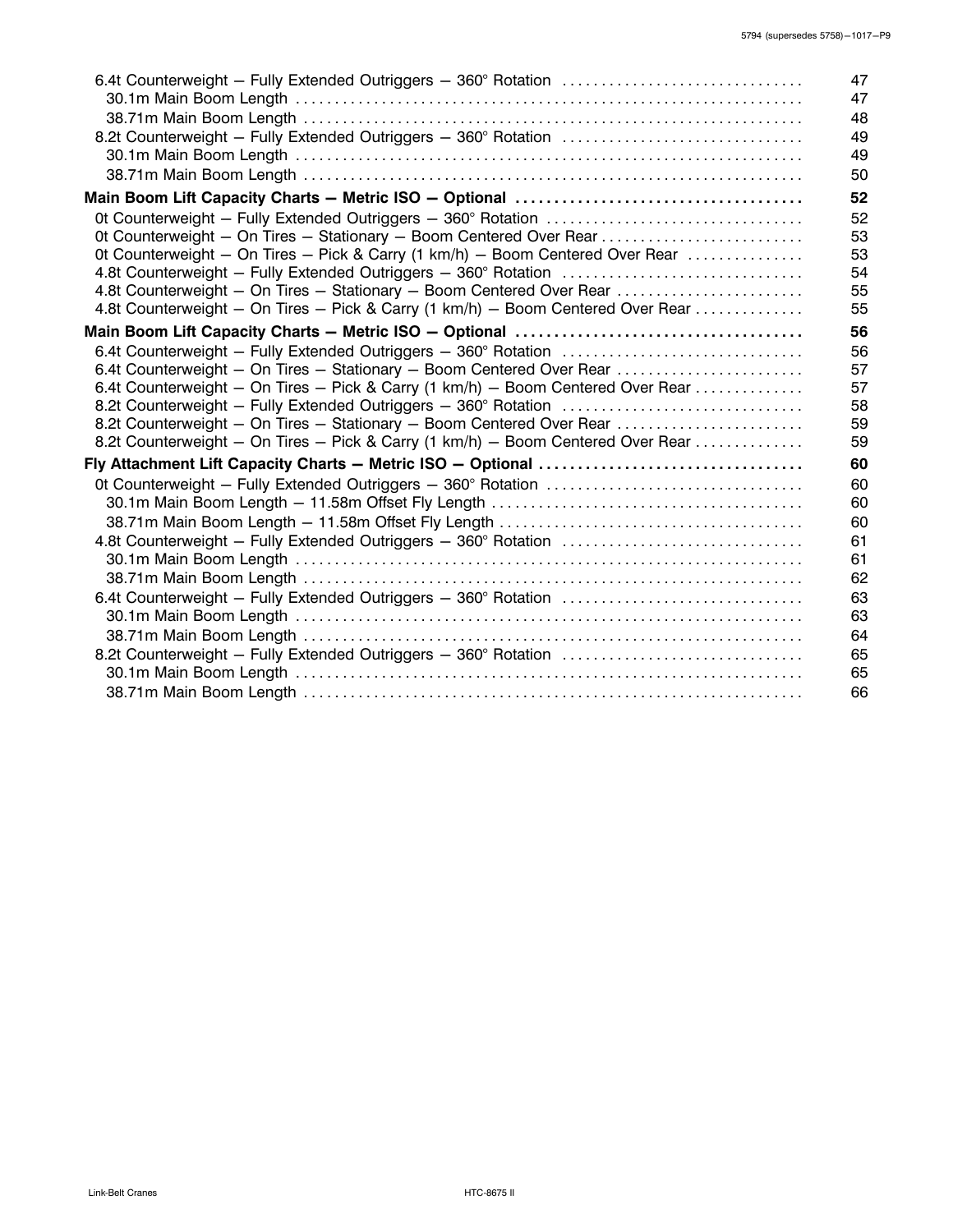## <span id="page-5-0"></span>**Boom, Attachments, and Upper Structure**

## - **Boom**

**Design** - Four section, formed construction of extra high tensile steel consisting of one base section and three telescoping sections. The two plate design of each section has multiple longitudinal bends for superior strength. Each telescoping section extends independently by means of one double-acting, single stage hydraulic cylinder with integrated holding valves.

#### **Boom**

- 41–127 ft (*12.5–38.71m*) four section boom<br>■ Integral boom dolly connection
- Integral boom dolly connection
- Four boom extend modes (EM1 through EM4), controlled from the operator's cab, provide superior capacities by varying the extension of the telescoping sections:
	- EM1 extends to 127.0 ft (*38.71m*)
	- EM2 extends to 113.1 ft (*34.5m*)
	- EM3 extends to 98.7 ft (*30.1m*)
	- EM4 extends to 76.0 ft (*23.2m*)
- Mechanical boom angle indicator
- Maximum tip height for each extend mode is:
	- EM1 is 136 ft (*41.5m*)
	- EM2 is 122 ft (*37.3m*)
	- EM3 is 108 ft (*33.0m*)
	- EM4 is 86 ft (*26.2m*)

#### **Boom Wear Pads**

- Wear pads with Teflon inserts that self-lubricate the boom sections
- Bottom wear pads are universal for all boom sections
- Top wear pads are universal for all boom sections

#### **Boom Head**

- Five 16.5 in (*41.9cm*) root diameter nylon sheaves to handle up to ten parts of line
- Easily removable wire rope guards
- Rope dead end lugs on each side of the boom head
- Boom head is designed for quick-reeve of the hook block

### **Boom Elevation**

- One double acting hydraulic cylinder with integral holding valve
- Boom elevation: -3° to 80°

#### **Auxiliary Lifting Sheave – Optional**

- Single 16.5 in (*41.9m*) root diameter nylon sheave
- Easily removable wire rope guards
- Does not affect erection of the fly or use of the main head sheaves

#### **Hook Blocks and Balls - Optional**

- 40 ton (*36.3mt*) 4 sheave quick-reeve hook block with safety latch
- 60 ton (*54.4mt*) 4 sheave quick-reeve hook block with safety latch
- 75 ton (*68.0mt*) 5 sheave quick-reeve hook block with safety latch
- 8.5 ton (*7.7mt*) swivel and non-swivel hook balls with safety latch
- 10 ton (*9.1mt*) swivel and non-swivel hook balls with safety latch

#### **Fly - Optional**

- 38 ft (11.58*m*) one piece lattice fly, stowable, offsettable<br>to 2° 15° 30° and 45° Maximum tip height is 173 ft to 2°, 15°, 30°, and 45°. Maximum tip height is 173 ft (*52.9m*).
- $38$  ft-64 ft (*11.58-19.51m*) two piece bi-fold lattice fly,<br>stowable, offsettable to 2° 15° 30° and 45°. Maximur stowable, offsettable to 2°, 15°, 30°, and 45°. Maximum tip height is 199 ft (*60.6m*).

#### **Fly Extensions - Optional**

- One 16 ft (*4.88m*) lattice extension, equipped with two 16.5 in (*41.9cm*) root diameter nylon sheaves, to be mounted between the boom head and fly options. Maximum tip height is 214 ft (*65.4m*). Minimum of 10,800 lb (*4.8t*) of counterweight required.
- Two 16 ft (*4.88m*) lattice extensions, one equipped with two 16.5 in (*41.9cm*) root diameter nylon sheaves, to be mounted between the boom head and fly options. Maximum tip height is 230 ft (*70.2m*). Minimum of 14,400 lb (*6.4t*) of counterweight required.

## $\blacksquare$  **Upper Operator's Cab and Controls**

**Environmental Cab** - Fully enclosed, one person cab of galvaneal steel structure with acoustical insulation. Equipped with:

- Tinted and tempered glass windows
- Extra-large fixed front window with windshield wiper and washer
- $\bullet$ Swing up roof window with windshield wiper
- $\bullet$ Sliding left side door with large fixed window
- Sliding rear and right side windows for ventilation
- Six way adjustable, cushioned seat with seat belt and storage compartment
- - Diesel fired warm-water heater with air ducts for front windshield defroster and cab floor
- -Defroster fan for the front window
- Bubble level
- Circulating fan
- Adjustable sun visor
- LED Dome light
- Cup holder
- Fire extinguisher
- Left side viewing mirror
- Pull-out cabwalk
- Two position travel swing lock
- AM/FM Radio

Air Conditioning - Optional - Integral with cab heating system utilizing the same ventilation outlets

**Engine Dependent Heater - Optional** - Flameless, warm-water system that does not have a separate fuel tank

**Armrest Controls** - Two dual axis hydraulic joystick controllers or optional single axis hydraulic controllers for:

- Cab heater and A/C controls
- Swing
- Boom hoist
- Main rear winch
- Auxiliary front winch optional
- Drum rotation indication
- Drum rotation indicator activation switch
- Swing park brake switch
- Winch high/low speed and disable switch(es)
- Warning horn button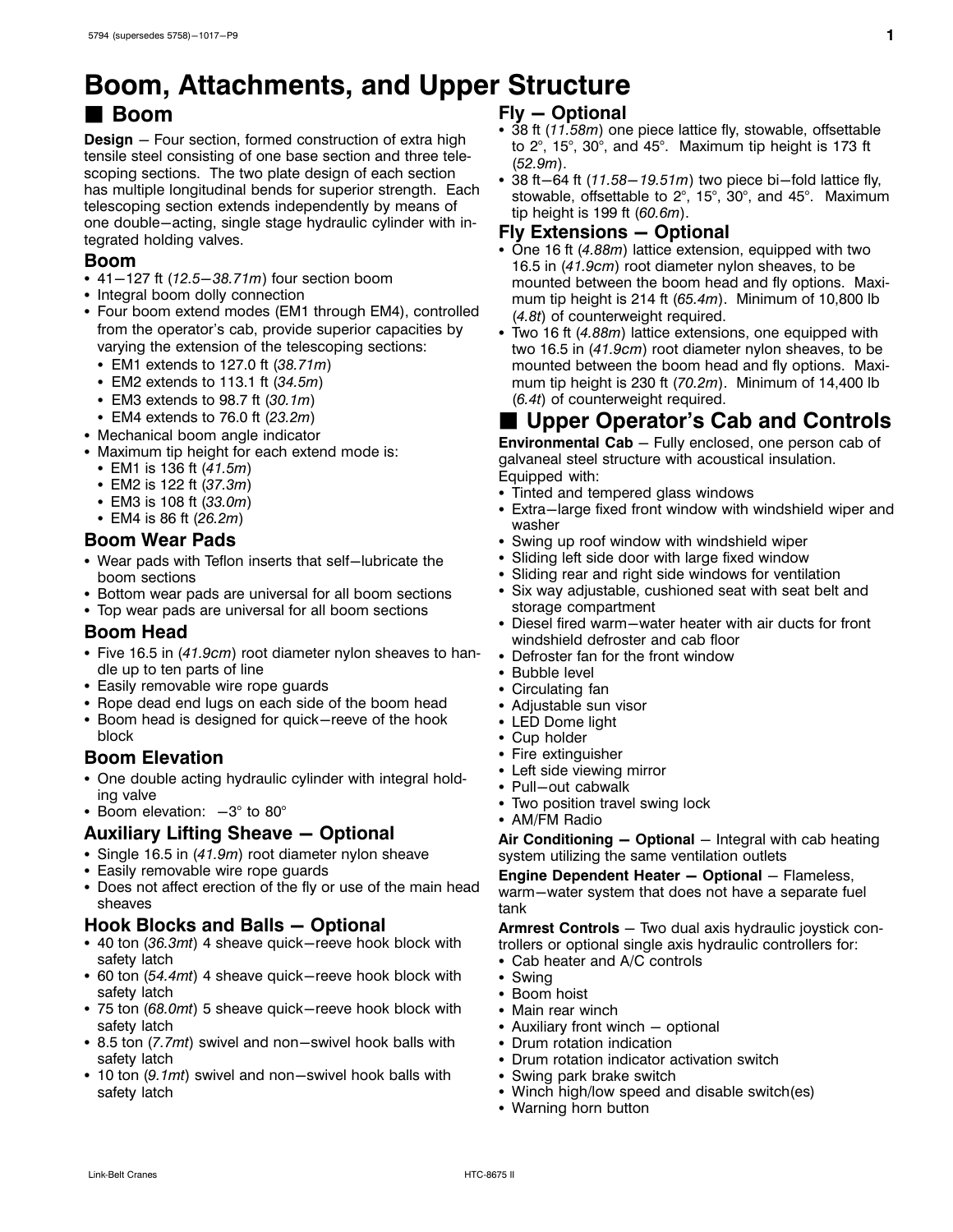<span id="page-6-0"></span>**Outrigger Controls** - Hand held control box with umbilical cord gives the operator the freedom to view operation while setting the outriggers.

#### **Foot Controls**

- Boom telescope
- Swing brake
- Engine throttle

**Right Front Console - Controls and indicators for:** 

- Engine ignition •
- Bubble level • Engine throttle lock • • 12 volt power connection
- Pump enable Emergency engine shutdown
- Function disable •
- Front windshield wiper and washer
- $\bullet$  Boom floodlight  $-$  optional • Rotating beacon or strobe • Cab floodlights light - optional

 $\bullet$  Air conditioning  $-$  optional

- Warning horn
	- $\bullet$  Third wrap selector switch  $-$
- Console dimmer switch optional
	-
- **Camera Display Located on dash console** - Displays right side of upper
- Displays main and auxiliary winches

**Cab Instrumentation** - Ergonomically positioned LCD display, CANBUS instrumentation for crane operation including:

- Tachometer •
	- Engine oil pressure
- 
- Engine water temperature Swing park brake light
- Fuel level -
	- Battery voltage
- Hydraulic oil temperature Fuel rate (gal/hr) • Stop engine • •
	- Engine load
- Check engine •
- Engine Diagnostics
- Regeneration disabled light (EPA 2013 engine only)
- DPF regeneration light (EPA 2013 engine only)
- High exhaust temperature light (EPA 2013 engine only)
- Malfunction indicator lamp (EPA 2013 engine only)
- Engine air filter high restriction light

**Link-Belt Pulse** – The Link-Belt in-house designed, total crane operating system that utilizes the display as a readout and operator interface for the following systems:

- **Rated capacity limiter** LCD graphic audio visual warning system integrated into the dash with anti – two block and function limiter. Operating data includes:
	- Crane configuration
	- Boom length and angle
	- -Boom head height
	- -Allowed load and % of allowed load
	- -RCL light bar
	- $\bullet$ Boom angle
	- -Radius of load
	- -Actual load
	- -Wind speed
	- Highlighted unit of measurement on working screen
	- Active pin/latch status
	- -Telescope operation displayed in real time
	- Third wrap indicator
	- Diagnostics -
	- Operator settable alarms (include):
	- Maximum and minimum boom angles
	- Maximum tip height
	- Maximum boom length
	- Swing left/right positions
	- Operator defined area (imaginary plane)
- **Telematics** Cellular-based data logging and monitoring system that provides:
	- Location and operational settings
	- Routine maintenance
	- Crane and engine monitoring
	- Diagnostic and fault codes
- **Extend control module (ECM)**
	- Controls the extend modes
	- Diagnostics

**Integrated Third Wrap Indicator - Optional** - Link-Belt Pulse color display visually and audibly warns the operator when the wire rope is on the first/bottom layer and when the wire rope is down to the last three wraps.

**Integrated Third Wrap Function Kickout - Optional -**Link-Belt Pulse color display visually and audibly warns the operator when the wire rope is on the first/bottom layer and provides a function kickout when the wire rope is down to the last three wraps.

**Internal RCL Light Bar - Visually informs the operator** when crane is approaching maximum load capacity with a series of green, yellow, and red lights.

**External RCL Light Bar - Optional** - Visually informs the ground crew when crane is approaching maximum load capacity with a series of green, yellow, and red lights.

## $\blacksquare$  Swing

**Motor/Planetary** - Bi-directional hydraulic swing motor mounted to a planetary reducer for 360° continuous smooth swing at 1.9 rpm.

**Swing Park Brake** – 360°, electric over hydraulic, (spring applied/hydraulic released) multi-disc brake mounted on the speed reducer. Operated by a switch from the operator's cab.

**Swing Brake** – 360°, foot operated, hydraulic applied disc brake mounted to the speed reducer.

**Swing Lock** – Two-position swing lock (boom over front or rear) operated from the operator's cab.

**360° Positive Swing Lock - Optional** - Meets New York City requirement.

## - **Electrical**

**Swing Alarm** – Audio warning device signals when the upper is swinging.

#### **Lights**

- Two LED working lights on front of the cab
- One LED working light on the top of the cab optional
- One amber strobe beacon on top of the cab optional
- Boom floodlight Single optional
- Boom floodlight Dual optional
- Boom floodlight High intensity remote controlled optional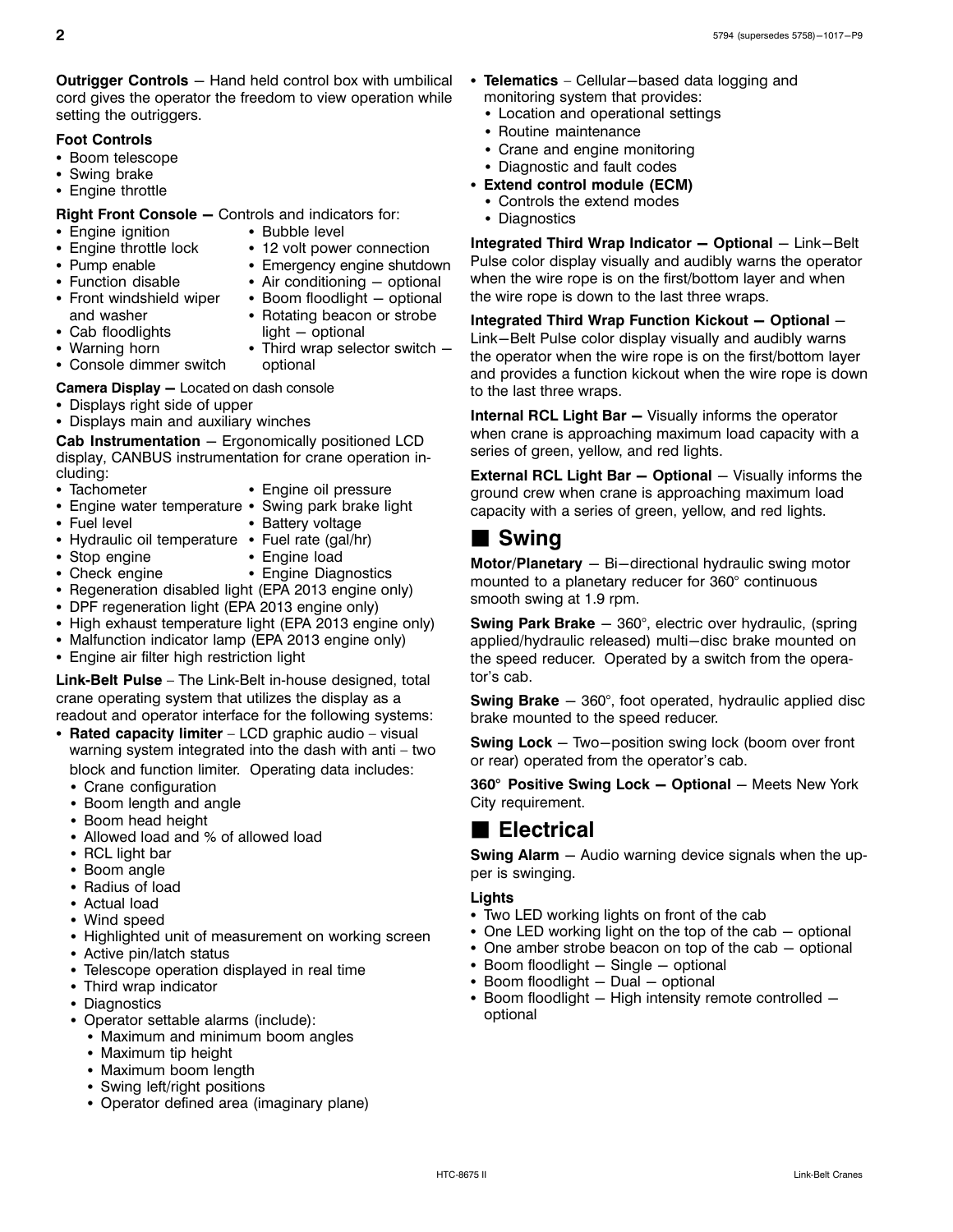### <span id="page-7-0"></span>- **Load Hoist System Load Hoist Performance**

|                   | Main (Rear) and Auxiliary (Front) Winches $-3/4$ in (19mm) Rope                         |          |     |                 |       |                                              |                                                       |     |              |        |                                           |  |  |
|-------------------|-----------------------------------------------------------------------------------------|----------|-----|-----------------|-------|----------------------------------------------|-------------------------------------------------------|-----|--------------|--------|-------------------------------------------|--|--|
|                   | <b>Normal Line Speed</b><br><b>High Line Speed</b><br><b>Maximum Line Pull</b><br>Layer |          |     |                 |       |                                              |                                                       |     |              | Total  |                                           |  |  |
| Layer             | lb                                                                                      | kΝ       |     | ft/min          | m/min | ft/min                                       | m/min                                                 | ft  | $\mathbf{m}$ | ft     | $\mathbf{m}$                              |  |  |
|                   | 16,880                                                                                  | 75.09    |     | 172             | 52.4  | 341                                          | 104.0                                                 | 114 | 34.7         | 114    | 34.7                                      |  |  |
| 2                 | 15,519                                                                                  | 69.03    |     | 187             | 57.0  | 371                                          | 113.1                                                 | 124 | 37.8         | 238    | 72.5                                      |  |  |
| 3                 | 14,362                                                                                  | 63.89    |     | 202             | 61.6  | 401                                          | 122.2                                                 | 134 | 40.8         | 372    | 113.4                                     |  |  |
| 4                 | 13,365                                                                                  | 59.45    |     | 217             | 66.1  | 430                                          | 131.1                                                 | 144 | 43.9         | 516    | 157.3                                     |  |  |
| 5                 | 12,497                                                                                  | 55.59    |     | 232             | 70.7  | 460                                          | 140.2                                                 | 154 | 46.9         | 670    | 204.2                                     |  |  |
| 6                 |                                                                                         |          |     |                 |       |                                              |                                                       | 164 | 50.0         | 834    | 254.2                                     |  |  |
|                   | <b>Wire Rope Application</b>                                                            |          |     | <b>Diameter</b> |       | <b>Type</b>                                  |                                                       |     |              |        | <b>Maximum</b><br><b>Permissible Load</b> |  |  |
|                   |                                                                                         |          | in  | mm              |       |                                              |                                                       |     |              | Ib     | <b>kN</b>                                 |  |  |
| Main (Rear) Winch |                                                                                         | Standard | 3/4 | 19              |       |                                              | 37x7 non rotating – right lang lay (Type KC)          |     |              | 16,000 | 71.17                                     |  |  |
|                   |                                                                                         | Optional | 3/4 | 19              |       |                                              | 36x7 rotation resistant – right regular lay (Type ZB) |     |              | 15,600 | 69.39                                     |  |  |
| Auxiliary (Front) |                                                                                         | Standard | 3/4 | 19              |       | 37x7 non rotating – right lang lay (Type KC) |                                                       |     | 16.000       | 71.17  |                                           |  |  |
| Winch             |                                                                                         | Optional | 3/4 | 19              |       |                                              | 36x7 rotation resistant – right regular lay (Type ZB) |     |              | 15,600 | 69.39                                     |  |  |

### **2M Main and Optional Auxiliary Winches**

- Axial piston, full and half displacement (2-speed) motors driven through planetary reduction unit for positive control under all load conditions.
- Grooved lagging
- Power up/down mode of operation
- Hoist drum cable follower optional
- -Drum rotation indicator
- Drum diameter: 16 in (*40.6cm*)
- Rope length:
	- Main: 670 ft (*204.2m*)
- Auxiliary: 500 ft (*152.4m*) or 670 ft (*204.2m*)
- Maximum rope storage: 834 ft (*254.2m*)
- Terminator style socket and wedge

### $\blacksquare$  **Hydraulic System**

All circuits of the hydraulic system are pressure compensated.

**Counterbalance Valves** - All hoist motors, boom extend cylinders, and boom hoist cylinders are equipped with counterbalance valves to provide load lowering and to prevent accidental load drop if hydraulic power is suddenly reduced.

Hydraulic Oil Cooler - One carrier mounted cooler removes heat from the hydraulic oil. The cooler is mounted in left side access ladder.

**Boom Hoist Float Valves (Optional)** - For transporting the boom over the rear of the crane with a boom dolly. Allows hydraulic oil within the boom hoist cylinder to flow between piston side and case side, allowing the boom to float while on the boom dolly.

**Swing Brake Release** – For transporting the boom over the rear of the crane with a boom dolly. Holds the 360º swing park brake in the released position allowing free rotation of the upper structure.

## $\blacksquare$  Counterweight

**Standard** - Total of 10,800 lb (4.8t) of total counterweight consisting of three, hydraulically removable counterweights. Assembled and disassembled by hydraulic cylinders controlled from the left and right side of the upper structure with capacities for:

- 0 lb (0t) counterweight<br>• 3 600 lb (1 6t) countery
- 3,600 lb (*1.6t*) counterweight
- 7,200 lb (*3.2t*) counterweight
- 10,800 lb (*4.8t*) counterweight

**Optional** - 3,600 lb (*1.6t*) in addition to standard counterweight for a total of 14,400 lb (*6.4t*) with additional capacities for:

• 14,400 lb (6.4t) counterweight<br>Ontional 7,600 lb (2.4t) in add

**Optional** - 7,600 lb (*3.4t*) in addition to standard counterweight for a total of 18,400 lb (*8.2t*) with additional capacities for:

- 14,400 lb (*6.4t*) counterweight
- 18,400 lb (*8.2t*) counterweight\*

Low speed jobsite travel is offered for these optional counterweight configurations and a boom dolly or boom trailer may be required for on-highway travel.

\* Overall width of the crane increases to 10 ft 5 in (*3.2m*) for this counterweight configuration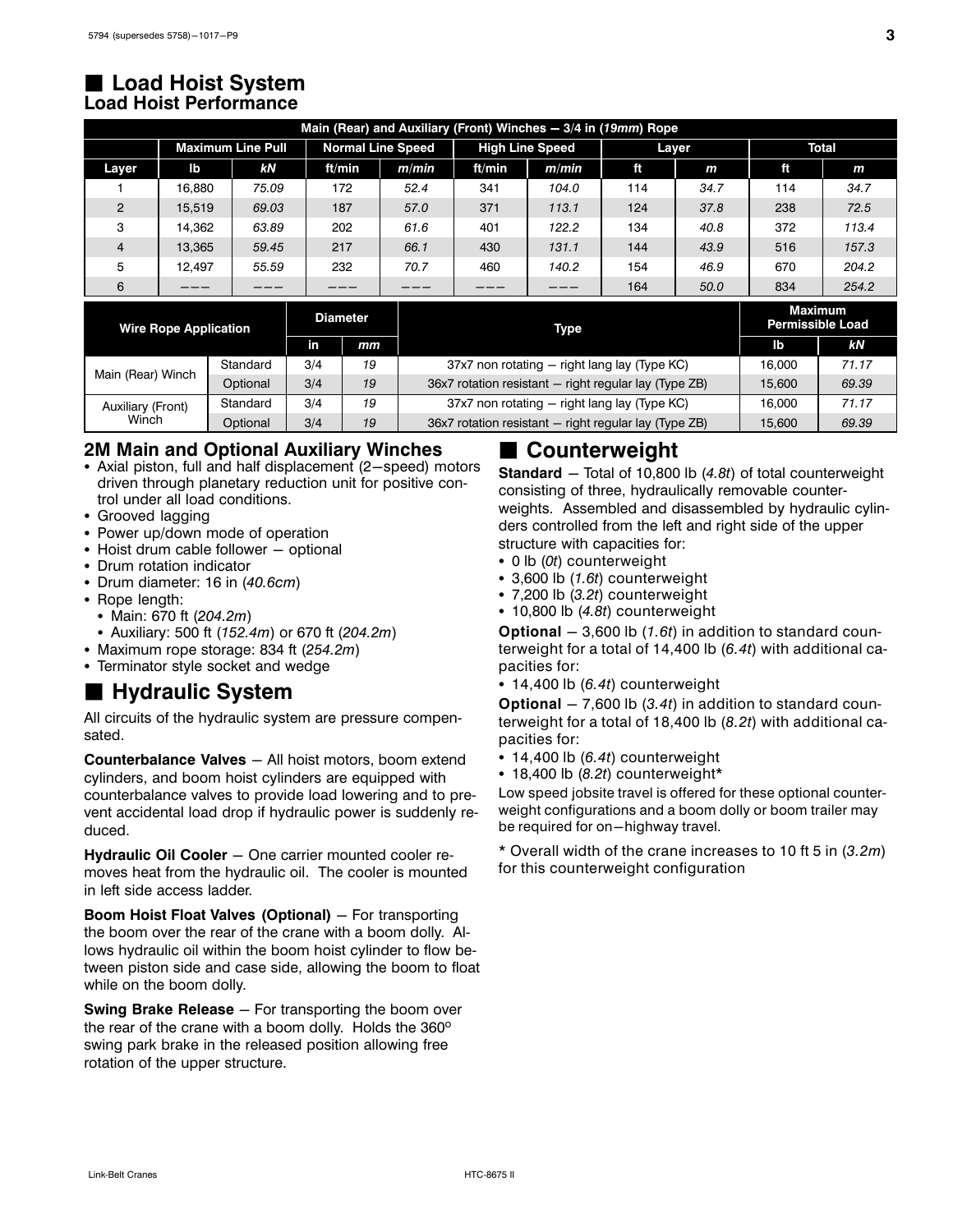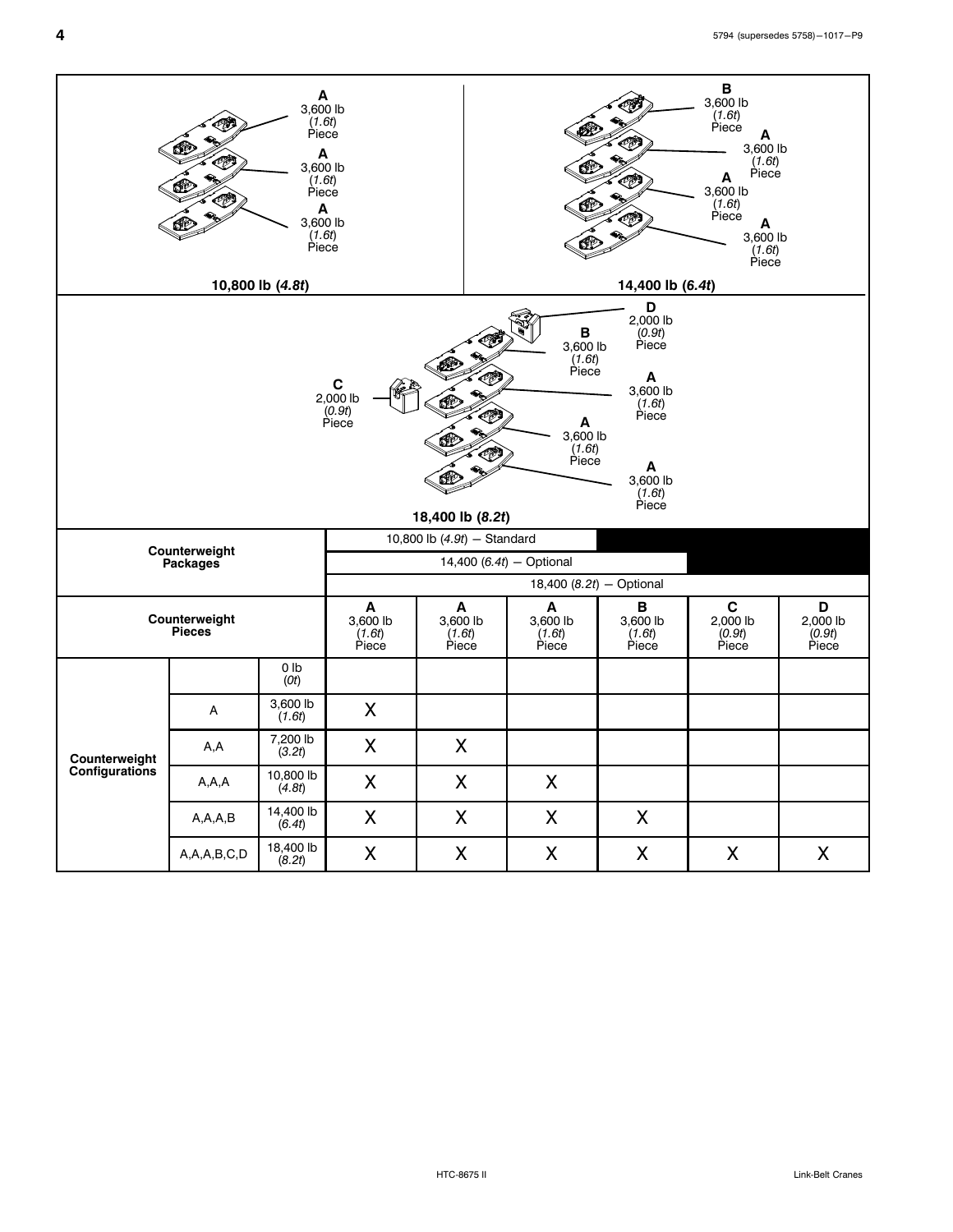## <span id="page-9-0"></span>**Carrier**

#### ■ General **General**<br>• 8 ft 6 in (2.6m)

- 8 ft 6 in (*2.6m*) wide • 23 ft 10 in (7.26*m*) wheelbase (centerline of first axle to<br>centerline of fourth axle) centerline of fourth axle)
- **Frame** Box-type, torsion resistant, welded construction made of high tensile steel. Equipped with front and rear towing and tie-down lugs, tow connections, and access ladders.

## $\blacksquare$  Outriggers

**Boxes** - Two double box, front and rear welded to the carrier frame

**Beams and Jacks** - Four dual stage beams with Confined Area Lifting Capacities (CALC) provide selectable outrigger extensions of full, intermediate, and retracted positions. Jacks with integral check valves, hydraulically controlled from the operator's cab and on both sides of carrier. A fifth front bumper outrigger, with integral check valves is hydraulically controlled from the operator's cab and at the front bumper of carrier.

#### **Pontoons**

- **Main** Four lightweight, stow'n go, 23.5" x 27.25" (59.7 x 69.7 x 27.25") *69.2cm*) hexagonal steel pontoons with a contact area of 485 in2 (*3 129cm2*) can be stored for road travel in either the storage racks on the carrier or under the outrigger boxes
- Front Bumper One, lightweight, self-storing, 16" (*40.6cm*) diameter steel pontoon with a contact area of 201 in2 (*1 296cm2*)

#### **Jack Reaction**

- **Main** 106,000 lb (471.5kN) force and 218 psi<br>(1.503kPa) ground bearing pressure (*1 503kPa*) ground bearing pressure
- **Front Bumper** 51.000 lb (*226.9kN*) force and 254 psi (*1 751kPa*) ground bearing pressure

## **Steering and Axles**<br>• Sheppard full integral master g

- Sheppard full integral master gear/slave gear steering system provides hydraulic assisted steering with mechanical link between steering wheel and wheels
- Drive 8 x 4 for on/off-highway travel
- Axle 1 & 2 Tandem steered, non-driven
- -Axle 3 & 4 - Tandem non-steered, driven with reduction: 5.38 to 1
- Inter-Axle Differential Lock Traction adding device that locks axle 3 with axle 4. Operated by a switch from the carrier cab.

### - **Suspension**

**Front** - Raydan Air Link walking beam air suspension **Rear** - Raydan Air Link walking beam air suspension

• Axle Lift System - Optional - Improves rear tire ground clearance when the crane is up on outriggers. The rear tandem axles are raised and lowered with a switch in the carrier cab. The axle lift system can be controlled with a switch on both sides of the carrier.

### $\blacksquare$  **Tires and Wheels**

**Front** - Four (single) 445/65R22.5 tires on aluminum disc wheels

- **Rear** Eight (dual) 12R22.5 tires on aluminum disc wheels
- Spare tires and wheels optional
- Tire inflation kit optional

## - **Brakes**

**Service** - Full air anti-lock (ABS) brakes on all wheel ends. Dual circuit compressed air system with air dryer.

Parking/Emergency - Spring loaded type, acting on 3rd and 4th axles automatically apply when air pressure drops below 40 psi (*275.8kPa*) in both circuits.

### - **Electrical**

**Battery** - Three batteries provide 12 volt starting and operation

#### **Lights**

- Front lighting includes two main daytime running headlights, two high beam lights, two parking/directional indicators, and three cab marker lights.
- Side lighting includes three parking/directional indicators per side.
- Rear lighting includes two parking/directional indicators, two parking/brake lights, two reverse lights, three marker lights, and a license plate light.
- Other equipment includes hazard/warning system, cab light, instrument panel light, and signal horn.
- One amber strobe beacon behind the cab.

### **Engine**

| <b>Specification</b>                               | <b>Cummins ISX12</b>                                 | <b>Cummins QSX15</b>                                   |
|----------------------------------------------------|------------------------------------------------------|--------------------------------------------------------|
| <b>Emissions Compliance</b><br>Level:              | EPA 2013 <sup>(1)</sup>                              | Tier 3/Stage IIIA<br>(2)                               |
| Maximum Allowable Sulfur<br>Content of Fuel (PPM): | 15                                                   | 5000                                                   |
| Numbers of cylinders:                              | 6                                                    | 6                                                      |
| Cycle:                                             | 4                                                    | 4                                                      |
| Bore and Stroke: inch (mm)                         | $5.11 \times 5.91$<br>(130x150)                      | $5.39 \times 6.65$<br>(137x169)                        |
| Piston Displacement: in <sup>3</sup> (L)           | 729 (11.9)                                           | 915(15.0)                                              |
| Max. Brake Horsepower:<br>hp $(kW)$                | 450 (336) @<br>1,800 rpm<br>414 (309) @<br>2,100 rpm | 480 (358.8) @<br>1,800 rpm<br>450 (336) @<br>2,100 rpm |
| Peak Torque: ft lb (Nm)                            | 1,550 (2 102) @<br>1,200 rpm                         | 1,550 (2 102) @<br>1,400 rpm                           |
| Alternator: volts - amps                           | $12 - 145$                                           | $12 - 135$                                             |
| Crankcase Capacity: qt (L)                         | 48 (45.4)                                            | 48.0 (45.4)                                            |

-Cruise control

- -Cummins ISX12 - Three stage engine compression brake
- $\bullet$ Cummins QSX15 - Two stage compression brake
- -Thermostatically controlled, hydraulically driven radiator fan
- -120 volt engine block heater  $-$  ISX12
- -220 volt engine block heater  $-$  QSX15
- -Engine equipped with on-board diagnostics  $-$  ISX
- -Ether injection system  $-$  optional on ISX
- -Grid heater starting aid standard on QSX<br>(1) Can only be sold and/or operated where
- Can only be sold and/or operated where EPA2013 on-highway emission standards are accepted
- (2) Can only be sold and/or operated where Tier 3/Stage IIIA off‐highway emission standards are accepted.

## - **Transmission**

Automated - ZF AS-TRONIC (no clutch pedal) manual transmission with 12 forward gears and 2 reverse gears.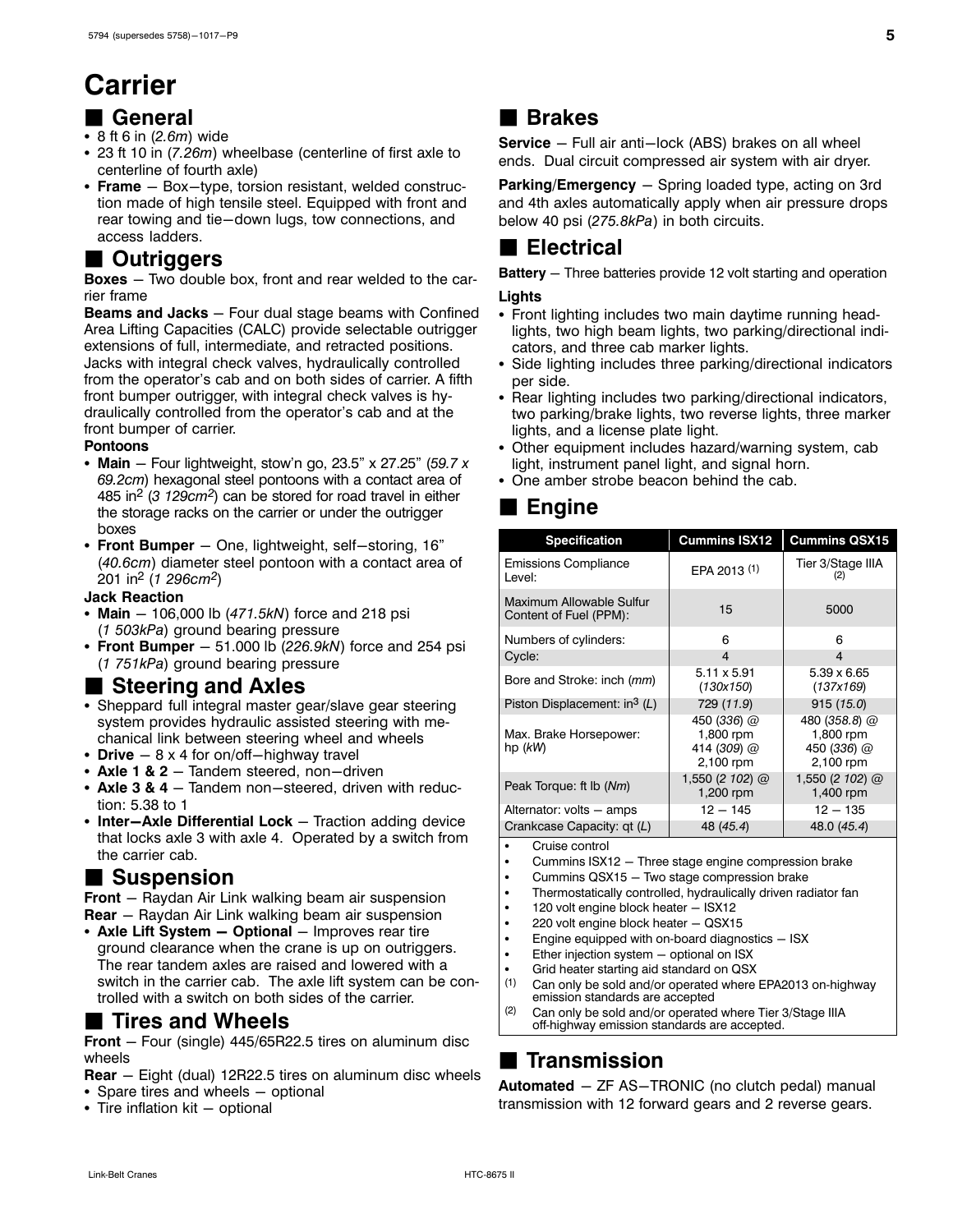|                                                           |                  |       |      | <b>Governed Speed</b> | Gradeability<br>(@ Peak Torque |                          |                      |                                |
|-----------------------------------------------------------|------------------|-------|------|-----------------------|--------------------------------|--------------------------|----------------------|--------------------------------|
| <b>ZF Astronic</b>                                        |                  |       |      | <b>EPA 2013</b>       |                                | <b>Tier 3/Stage IIIA</b> | Except Creep @ Idle) |                                |
|                                                           |                  |       |      |                       |                                |                          | % Grade              |                                |
| Gear                                                      |                  | Ratio | mph  | km/h                  | mph                            | km/h                     | <b>EPA 2013</b>      | Tier $3/$<br><b>Stage IIIA</b> |
| 12 <sub>th</sub>                                          |                  | 0.78  | 62.9 | 101.2                 | 62.8                           | 101.1                    | 3.1                  | 2.1                            |
| 11th                                                      |                  | 1.00  | 48.9 | 78.7                  | 48.9                           | 78.7                     | 3.9                  | 3.3                            |
| 10th                                                      |                  | 1.27  | 38.6 | 62.1                  | 38.6                           | 62.1                     | 5.0                  | 4.6                            |
| 9th                                                       |                  | 1.63  | 30.0 | 48.3                  | 30.0                           | 48.3                     | 6.4                  | 6.2                            |
| 8th                                                       |                  | 2.10  | 23.3 | 37.5                  | 23.3                           | 37.4                     | 8.3                  | 8.3                            |
| 7th                                                       |                  | 2.70  | 18.1 | 29.1                  | 18.1                           | 29.1                     | 10.6                 | 10.9                           |
| 6th                                                       |                  | 3.55  | 13.8 | 22.2                  | 13.8                           | 22.1                     | 14.0                 | 14.6                           |
| 5th                                                       |                  | 4.57  | 10.7 | 17.2                  | 10.7                           | 17.2                     | 17.9                 | 19.0                           |
| 4th                                                       |                  | 5.78  | 8.5  | 13.7                  | 8.5                            | 13.6                     | 22.7                 | 24.3                           |
| 3rd                                                       |                  | 7.44  | 6.6  | 10.6                  | 6.6                            | 10.6                     | 29.2                 | 31.4                           |
| 2nd                                                       |                  | 9.59  | 5.1  | 8.2                   | 5.1                            | 8.2                      | 37.7                 | 40.7                           |
| 1st                                                       |                  | 12.33 | 4.0  | 6.4                   | 4.0                            | 6.4                      | 48.4                 | 52.4                           |
| <b>Reverse 1</b>                                          |                  | 11.41 | 4.3  | 6.9                   | 4.3                            | 6.9                      | 44.9                 | 48.5                           |
| <b>Reverse 2</b>                                          |                  | 8.88  | 5.5  | 8.9                   | 5.5                            | 8.9                      | 34.9                 | 37.6                           |
|                                                           | 2nd              | 9.59  | 1.7  | 2.7                   | 1.7                            | 2.7                      | 19.5                 | 28.8                           |
|                                                           | 1st              | 12.33 | 1.3  | 2.1                   | 1.3                            | 2.1                      | 25.0                 | 37.2                           |
| Creep $@$ idle                                            | Reverse 1        | 11.41 | 1.4  | 2.3                   | 1.4                            | 2.3                      | 23.2                 | 34.4                           |
|                                                           | <b>Reverse 2</b> | 8.88  | 1.8  | 3.0                   | 1.8                            | 3.0                      | 18.0                 | 26.6                           |
| Based on a gross vehicle weight of 95,000 lb (43,091,3kg) |                  |       |      |                       |                                |                          |                      |                                |

### <span id="page-10-0"></span>**Carrier Speeds and Gradeability**

Based on a gross vehicle weight of 95,000 lb (43 *091.3kg*)

## **Fuel Tank**<br>• One 95 gal (359.

- One 95 gal (*359.6L*) capacity tank
- One 10 gal (*37.8L*) capacity diesel exhaust fluid (DEF) plastic tank

## $\blacksquare$  **Hydraulic System**

All functions are hydraulically powered allowing positive, precise control with independent or simultaneous operation of all functions.

#### **Main Pumps**

- Three fixed displacement gear pumps with automatic disconnect for the main and auxiliary winches, swing, boom hoist, control circuit, and telescope for use when pick & carry switch is in travel mode.
- One fixed displacement gear pump for steering and the front bumper outrigger
- Two fixed displacement gear pumps for engine cooling fan and main outriggers. These pumps also provide flow to the winches and boom hoist for "pick & carry" mode. Operated by a switch in the carrier cab.
- Combined pump capacity of 188 gpm (*711.7Lpm*)

**Hydraulic Reservoir** - 144 gal (545.1L) capacity equipped with sight level gauge. Diffusers built in for deaeration.

**Filtration** - One 10 micron, full flow, return line filter. All oil is filtered prior to return to reservoir. Accessible for easy filter replacement.

## **Pump Drive**

All pumps are mechanically driven by the diesel engine. Main and auxiliary winches, swing, boom hoist, control circuit, and telescope pumps are mounted to an automatic pump disconnect on the rear of the transmission to aid in cold weather starting as well as to reduce pump wear while traveling.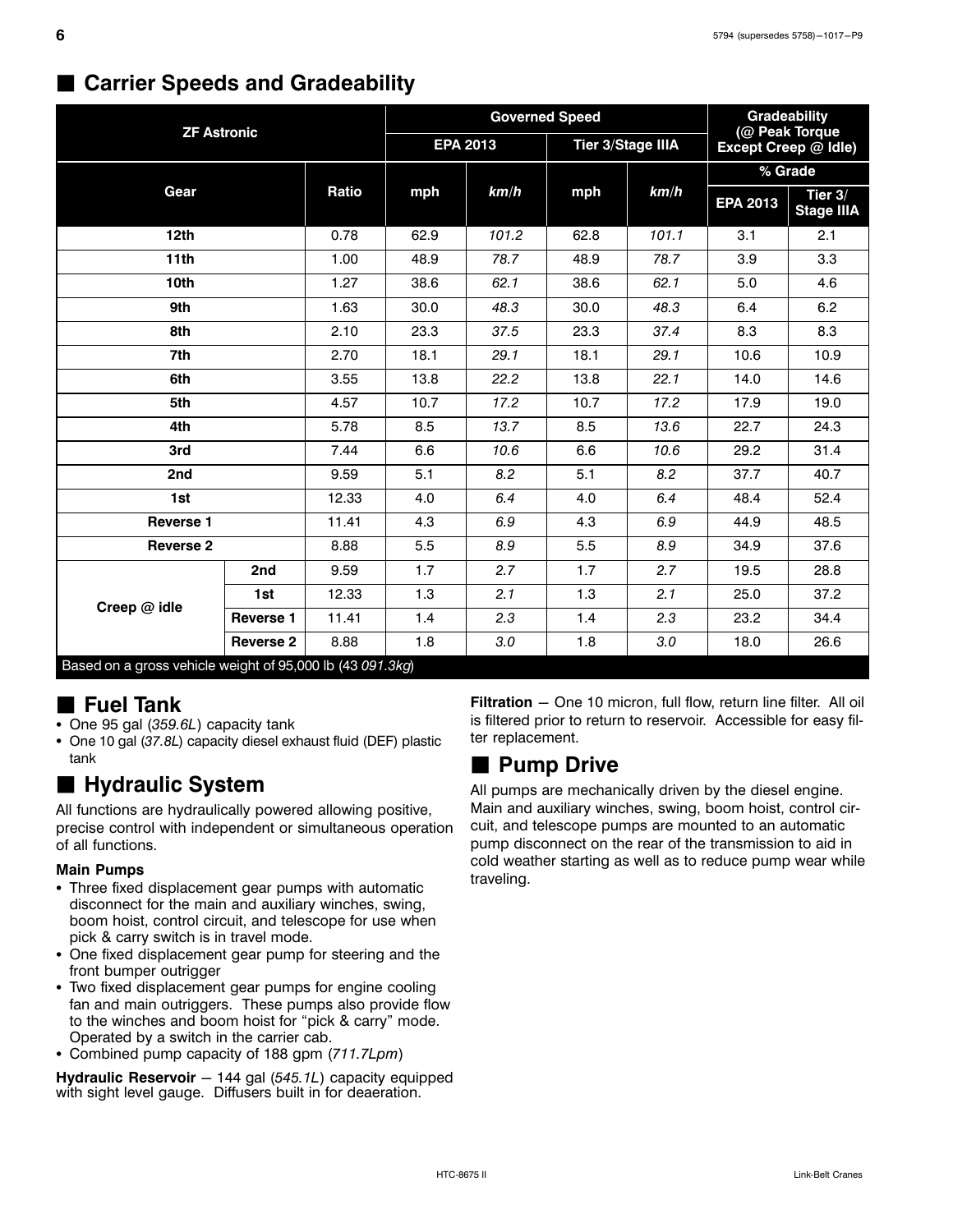## <span id="page-11-0"></span>**E** Lower Cab and Controls

**Environmental Cab** - Fully enclosed, one person cab of composite structure with acoustical insulation. Equipped with:

- Tinted and tempered glass windows
- Roll down left side window for ventilation
- Right side window
- Windshield wiper and washer
- Six way adjustable and air suspended driver's seat with seat belt
- Two adjustable rear view mirrors
- Engine dependent warm-water heater with air ducts for windshield defroster and cab floor
- Adjustable sun visor
- LED Dome light
- 12 volt connection
- Fire extinguisher

Air Conditioning – Integral with cab heating system utilizing the same ventilation outlets

**Overhead Console** - Located above the sun visor

- Document storage unit
- AM/FM Radio
- 12 volt accessory jack (switched)
- 12 volt accessory jack (unswitched)
- Strobe beacon switch

#### **Camera Display** - Located on dash console

- Displays right side of machine
- Displays rear view

**Cab Instrumentation** – Ergonomically positioned analog instrumentation for driving including:

- Speedometer with odometer, hourmeter, trip odometer, and clock
- Front and rear air pressure with warning indicator
- Engine coolant temperature with warning indicator
- -Engine oil pressure with warning indicator
- -Voltage indicator with warning indicator
- Fuel level
- Tachometer
- Diesel emission fluid with warning indicator (EPA 2013 engine only)

**Right Side Console** - Controls and indicators for:

- Transmission gear shifting
- Transmission digital readout
- Cruise controls
- Engine compression brake controls

#### **Dash Mounted Controls For:**

- Carrier lights
- Carrier/upper throttle control
- Engine cooling fan override
- Cab heater/air conditioning
- Console dimmer switch
- Anti-lock brake diagnostic switch
- Diesel particulate filter switch
- Park brake
- Pick & carry switch
- Inter-axle differential lock switch
- Engine ignition (EPA 2013 engine only)
- Rear axle lift system switch optional

#### **Dash Mounted Indicator For:**

- Check, stop, and service engine
- -Turn signal indication
- Park brake
- Cruise activation
- High beam headlights
- Check anti-lock brake system • Check anti-lock trailer brake system
- 
- Diesel particulate filter indication (EPA 2013 engine only)
- High exhaust temperature indication (EPA 2013 engine only)
- Regeneration inhibit (EPA 2013 engine only)
- Malfunction indicator lamp (EPA 2013 engine only)

#### **Steering Column Controls For:**

- Warning horn
- Turn indicators
- High beam headlights
- Steering wheel adjustments
- Intermittent windshield wiper and washer
- Hazard lights

#### **Foot Controls For:**

- Carrier service brakes
- Engine throttle

### **E** Additional Equipment

#### **Standard:**

- Aluminum full deck fenders with mud flaps
- Left and right bubble levels
- Air hose connection ports
- Clearance flags

#### **Optional:**

- Pneumatic and electrical quick disconnect connectors mounted on the rear for trailer or boom dolly brakes and lights
- Left side aluminum storage box
- Rear mounted pintle hook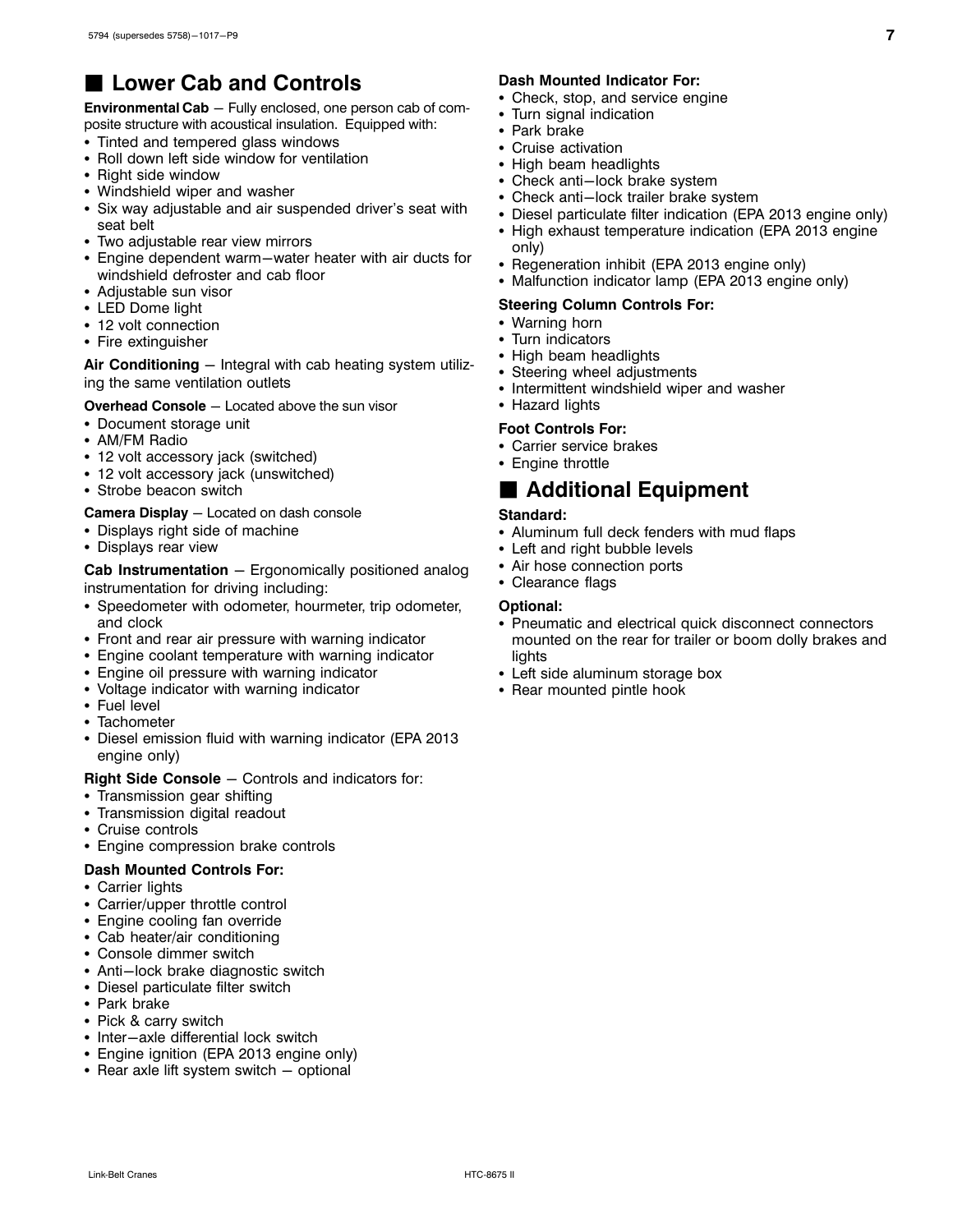## <span id="page-12-0"></span>**Axle Loads**

|                                                                                                                                                              |                                 | Weight $(1)$ | <b>Gross Vehicle</b> |             | <b>Front Axles</b> |                   | <b>Rear Axles</b> |
|--------------------------------------------------------------------------------------------------------------------------------------------------------------|---------------------------------|--------------|----------------------|-------------|--------------------|-------------------|-------------------|
| Base crane with full tank of fuel<br>and no counterweight                                                                                                    |                                 | lb           | kq                   | lb          | kq                 | lb                | kg                |
|                                                                                                                                                              | <b>EPA 2013</b>                 | 74,786       | 33 922               | 35,134      | 15 937             | 39,652            | 17986             |
|                                                                                                                                                              | Tier 3/Stage IIIA               | 74,452       | 33 771               | 34,833      | 15 800             | 39,600            | 17962             |
| Driver in carrier cab                                                                                                                                        |                                 | 250          | 113                  | 315         | 143                | $-65$             | $-29$             |
| Rear pintle hook                                                                                                                                             |                                 | 13           | 6                    | $-6$        | $-3$               | 19                | 8                 |
| Pneumatic and electrical connectors for trailer or boom dolly                                                                                                |                                 | 11           | 5                    | $-2$        | $-1$               | 13                | 6                 |
| Carrier aluminum storage box                                                                                                                                 |                                 | 60           | 27                   | 28          | 13                 | 32                | 14                |
| Air ride lift system - rear axles                                                                                                                            |                                 | 47           | 21                   | $\mathbf 0$ | 0                  | 47                | 21                |
| Ether injection                                                                                                                                              |                                 | 5            | $\overline{c}$       | 6           | 3                  | $-1$              | $-1$              |
| Hoist drum follower - main                                                                                                                                   |                                 | 76           | 34                   | $-43$       | $-19$              | 119               | 54                |
| Auxiliary winch with 500 ft (152.4m) of 3/4" (19mm) type "RB" rope                                                                                           |                                 | 652          | 296                  | $-238$      | $-108$             | 890               | 404               |
| Hoist drum follower - auxiliary                                                                                                                              |                                 | 76           | 34                   | $-32$       | $-14$              | 108               | 49                |
| Substitute 500 ft (152.4m) of rope with 670 ft (204.2m) of rope $-$ auxiliary                                                                                |                                 | 213          | 97                   | $-77$       | $-35$              | 290               | 132               |
| Remove 670 ft (204.2m) of rope from rear (main) winch                                                                                                        |                                 | $-856$       | $-388$               | 439         | 199                | $-1,295$          | $-587$            |
| Remove 500 ft (152.4m) of rope from front (auxiliary) winch                                                                                                  |                                 | $-643$       | $-292$               | 233         | 106                | $-876$            | $-397$            |
| Air conditioner - operator's cab                                                                                                                             |                                 | 217          | 98                   | $-15$       | $-7$               | 232               | 105               |
| 360° mechanical swing lock                                                                                                                                   |                                 | 140          | 64                   | 21          | $\boldsymbol{9}$   | 119               | 54                |
| 3,600 lb (1.6t) counterweight on upper - 1 piece                                                                                                             |                                 | 3,652        | 1657                 | $-1,796$    | $-815$             | 5,448             | 2471              |
| 7,200 lb $(3.2t)$ counterweight on upper $-2$ pieces                                                                                                         |                                 | 7,304        | 3313                 | $-3,593$    | $-1630$            | 10,897            | 4943              |
| 10,800 lb (4.8t) counterweight on upper - 3 pieces                                                                                                           |                                 | 10,956       | 4970                 | $-5,389$    | $-2444$            | 16,345            | 7414              |
| 14,400 lb (6.4t) counterweight on upper $-$ 4 pieces                                                                                                         |                                 | 14,608       | 6626                 | $-7,185$    | $-3259$            | 21,793            | 9885              |
| Floodlight to the front of boom base section                                                                                                                 |                                 | 9            | 4                    | 10          | 4                  | $-1$              | 0                 |
| Fly mounting brackets to boom base section for fly options                                                                                                   |                                 | 176          | 80                   | 136         | 62                 | 40                | 18                |
| 38 ft (11.58m) offsettable fly $-$ stowed                                                                                                                    |                                 | 1,671        | 758                  | 1,758       | 798                | $-87$             | $-40$             |
| 38-64 ft (11.58-19.51m) offsettable fly - stowed                                                                                                             |                                 | 2,413        | 1095                 | 2,191       | 994                | 222               | 101               |
| Auxiliary lifting sheave                                                                                                                                     |                                 | 110          | 50                   | 217         | 99                 | $-107$            | $-49$             |
| 40 ton (36.3mt) 4-sheave hook block at boom head                                                                                                             |                                 | 900          | 408                  | 1,707       | 774                | $-807$            | $-366$            |
| 60 ton (54.4mt) 4-sheave hook block at boom head                                                                                                             |                                 | 1,109        | 503                  | 2,103       | 954                | $-994$            | $-451$            |
| 75 ton (68.0mt) 5-sheave hook block at boom head                                                                                                             |                                 | 1,406        | 638                  | 2,667       | 1210               | $-1,261$          | $-572$            |
| 8.5 ton (7.7mt) hook ball at boom head                                                                                                                       |                                 | 360          | 163                  | 683         | 310                | $-323$            | $-146$            |
| 10 ton (9.1mt) hook ball at boom head                                                                                                                        |                                 | 550          | 249                  | 1,043       | 473                | $-493$            | $-224$            |
|                                                                                                                                                              |                                 |              | <b>Front Axles</b>   |             |                    | <b>Rear Axles</b> |                   |
| <b>Counterweight Load Transfer</b>                                                                                                                           |                                 | Ib           | kg                   |             | lb                 |                   | kg                |
| Transfer 3,600 lb $(1.6t)$ counterweight to carrier deck $-1$ piece                                                                                          |                                 | 4,573        | 2074.3               |             | $-4,573$           |                   | $-2074.3$         |
| Transfer 7,200 lb (3.2t) counterweight to carrier deck $-2$ pieces                                                                                           |                                 | 9,145        | 4 148.1              |             | $-9,145$           |                   | $-4$ 148.1        |
| Transfer 10,800 lb $(4.8t)$ counterweight to carrier deck $-3$ pieces                                                                                        |                                 | 13,718       | 6 2 2 2.4            |             | $-13,718$          |                   | $-6222.4$         |
| Axle                                                                                                                                                         | Maximum Load @ 65 mph (105km/h) |              |                      |             |                    |                   |                   |
| 46,400 lb (21 047kg) - aluminum disc wheels with 445/65R22.5 tires<br>Front                                                                                  |                                 |              |                      |             |                    |                   |                   |
| $FQ$ , $QQ$ , $H_1$ , $fQQ$ , $FQ$ , $H_2$ , $H_2$ , $H_3$ , $H_4$ , $H_5$ , $H_5$ , $H_6$ , $H_7$ , $H_8$ , $H_9$ , $H_9$ , $H_9$ , $H_9$ , $H_9$<br>$\sim$ |                                 |              |                      |             |                    |                   |                   |

Rear 52,000 lb (23 587kg) - aluminum disc wheels with 12R22.5 tires

(1) Adjust gross vehicle weight and axle loading according to component weight. All weights are  $\pm 3$ %.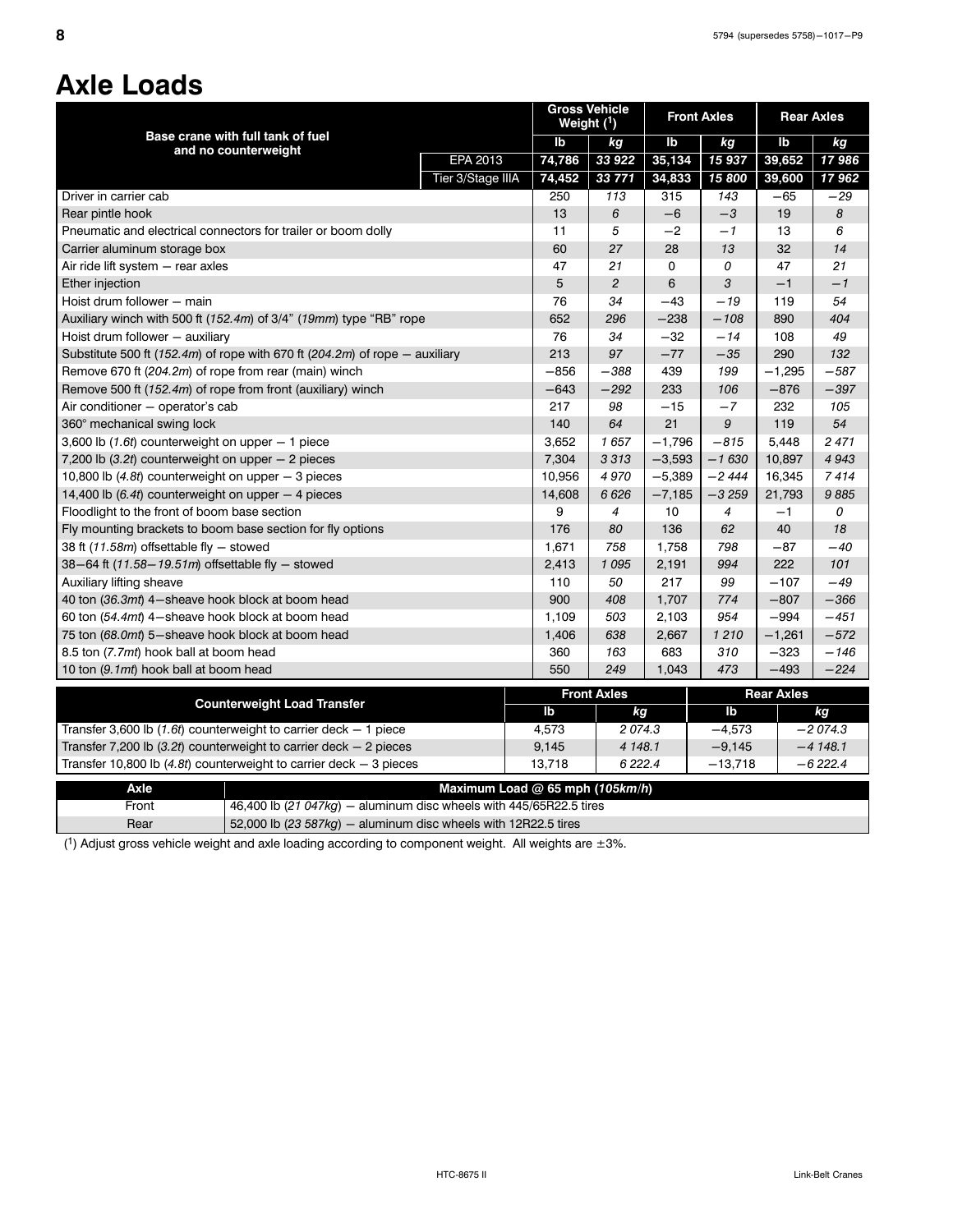## <span id="page-13-0"></span>**Axle Loads with 2-Axle or 3-Axle Boom Dolly**

|                                                                                |                                                                    | Weight $(1)$ | <b>Gross Vehicle</b> |                                 | <b>Front Axles</b> |                   | <b>Rear Axles</b> |                    | <b>Dolly Axles</b> |
|--------------------------------------------------------------------------------|--------------------------------------------------------------------|--------------|----------------------|---------------------------------|--------------------|-------------------|-------------------|--------------------|--------------------|
| Base crane with full tank of fuel                                              |                                                                    | Ib           | kq                   | lb                              | kg                 | Ib                | kg                | lb                 | kg                 |
| and no counterweight                                                           | <b>EPA 2013</b>                                                    | 74.786       | 33 922               | 28,731                          | 13 032             | 32,743            | 14 852            | 13,312             | 6038               |
|                                                                                | Tier 3/Stage IIIA                                                  | 74,452       | 33 771               | 28,429                          | 12 895             | 32,711            | 14837             | 13,492             | 6 1 2 0            |
| Nelson 2-axle dolly                                                            |                                                                    | 6,000        | 2721                 | 0                               | 0                  | 0                 | 0                 | 6,000              | 2721               |
| Nelson 3-axle dolly                                                            |                                                                    | 7,160        | 3 2 4 8              | $\mathbf 0$                     | 0                  | $\mathbf{0}$      | $\boldsymbol{O}$  | 7,160              | 3248               |
| Driver in carrier cab                                                          |                                                                    | 250          | 113                  | 315                             | 143                | -65               | $-29$             | 0                  | 0                  |
| Rear pintle hook                                                               |                                                                    | 13           | 6                    | $-6$                            | $-3$               | 19                | 8                 | $\mathbf 0$        | 0                  |
| Pneumatic and electrical connectors for trailer or boom dolly                  |                                                                    | 11           | 5                    | $-2$                            | $-1$               | 13                | 6                 | 0                  | 0                  |
| Carrier aluminum storage box                                                   |                                                                    | 60           | 27                   | 28                              | 13                 | 32                | 14                | $\mathbf 0$        | 0                  |
| Air ride lift system - rear axles                                              |                                                                    | 47           | 21                   | 0                               | 0                  | 47                | 21                | 0                  | 0                  |
| Ether injection                                                                |                                                                    | 5            | $\overline{c}$       | 6                               | 3                  | $-1$              | $-1$              | $\mathbf 0$        | 0                  |
| Hoist drum follower - main                                                     |                                                                    | 76           | 34                   | 63                              | 29                 | 13                | 6                 | 0                  | 0                  |
| Auxiliary winch with 500 ft (152.4m) of 3/4" (19mm) type "RB"<br>rope          |                                                                    | 652          | 296                  | 414                             | 188                | 238               | 108               | $\mathbf 0$        | 0                  |
| Hoist drum follower - auxiliary                                                |                                                                    | 76           | 34                   | 52                              | 24                 | 24                | 11                | 0                  | 0                  |
| Substitute 500 ft (152.4m) of rope with 670 ft (204.2m) of rope -<br>auxiliary |                                                                    | 213          | 97                   | 134                             | 61                 | 79                | 36                | $\mathbf 0$        | 0                  |
| Remove 670 ft (204.2m) of rope from rear (main) winch                          |                                                                    | $-856$       | $-388$               | $-669$                          | $-303$             | $-187$            | $-85$             | 0                  | 0                  |
| Remove 500 ft (152.4m) of rope from front (auxiliary) winch                    |                                                                    | $-643$       | $-292$               | $-406$                          | $-184$             | $-237$            | $-108$            | $\mathbf 0$        | 0                  |
| Air conditioner - operator's cab                                               |                                                                    | 217          | 98                   | 73                              | 33                 |                   | 65                | 0                  | 0                  |
| 360° mechanical swing lock                                                     |                                                                    | 140          | 64                   | 17                              | 8                  | 123               | 56                | $\mathbf 0$        | 0                  |
| 3,600 lb $(1.6t)$ counterweight on upper $-1$ piece                            |                                                                    | 3,652        | 1657                 | 2,776                           | 1259<br>876        |                   | 397               | 0                  | 0                  |
| 7,200 lb $(3.2t)$ counterweight on upper $-2$ pieces                           |                                                                    | 7,304        | 3313                 | 5,553                           | 2519               | 1,751             | 794               | $\mathbf 0$        | 0                  |
| 10,800 lb $(4.8t)$ counterweight on upper $-3$ pieces                          |                                                                    | 10,956       | 4970                 | 8,329                           | 3778               |                   | 1 1 9 2           | 0                  | 0                  |
| 14,400 lb $(6.4t)$ counterweight on upper $-4$ pieces                          |                                                                    | 14,608       | 6626                 | 11,106                          | 5038               | 3,502             | 1589              | $\mathbf 0$        | 0                  |
| Floodlight to the front of boom base section                                   |                                                                    | 9            | 4                    | $\mathbf{1}$                    | 1                  | 1                 | $\mathcal I$      | $\overline{7}$     | 3                  |
| Fly mounting brackets to boom base section for fly options                     |                                                                    | 176          | 80                   | 30                              | 14                 | 30                | 14                | 116                | 53                 |
| 38 ft (11.58m) offsettable fly - stowed                                        |                                                                    | 1,671        | 758                  | 130                             | 59                 | 131               | 59                | 1,410              | 640                |
| 38-64 ft (11.58-19.51m) offsettable fly - stowed                               |                                                                    | 2,413        | 1095                 | 302                             | 137                | 305               | 138               | 1,806              | 819                |
| Two 16 ft (4.88m) lattice inserts (stowed on 3-axle boom dolly)                |                                                                    | 3,168        | 1437                 | 0                               | 0                  | 0                 | 0                 | 3,168              | 1 4 3 7            |
| Auxiliary lifting sheave                                                       |                                                                    | 110          | 50                   | $-25$                           | $-11$              | $-25$             | $-11$             | 160                | 73                 |
| 40 ton (36.3mt) 4-sheave hook block at boom head                               |                                                                    | 900          | 408                  | $-179$                          | $-81$              | $-180$            | $-82$             | 1,259              | 571                |
| 60 ton (54.4mt) 4-sheave hook block at boom head                               |                                                                    | 1,109        | 503                  | $-220$                          | $-100$             | $-222$            | $-101$            | 1,552              | 704                |
| 75 ton (68.0mt) 5-sheave hook block at boom head                               |                                                                    | 1,406        | 638                  | $-279$                          | $-127$             | $-282$            | $-128$            | 1,967              | 892                |
| 8.5 ton (7.7mt) hook ball at boom head                                         |                                                                    | 360          | 163                  | $-72$                           | $-33$              | $-72$             | $-33$             | 504                | 229                |
| 10 ton (9.1mt) hook ball at boom head                                          |                                                                    | 550          | 249                  | $-109$                          | $-49$              | $-110$            | $-50$             | 770                | 349                |
| <b>Counterweight Load Transfer</b>                                             |                                                                    |              |                      | <b>Front Axles</b>              |                    | <b>Rear Axles</b> |                   | <b>Dolly Axles</b> |                    |
|                                                                                |                                                                    |              |                      | lb                              | kq                 | lb                | kg                | lb                 | kg                 |
| Transfer 3,600 lb (1.6t) counterweight to boom dolly                           |                                                                    |              |                      | $-2,776$                        | $-1259$            | $-876$            | $-397$            | 3,652              | 1657               |
| Transfer 7,200 lb (3.2t) counterweight to boom dolly                           |                                                                    |              |                      | $-5,553$                        | $-2519$            | $-1,751$          | $-794$            | 7,304              | 3313               |
| Transfer 10,800 lb (4.8t) counterweight to boom dolly                          |                                                                    |              |                      | $-8,329$                        | $-3778$            | $-2,627$          | $-1192$           | 10,956             | 4970               |
| Transfer 14,400 lb (6.4t) counterweight to boom dolly                          |                                                                    |              |                      | $-11,106$                       | $-5038$            | $-3,502$          | $-1589$           | 14,608             | 6626               |
| Axle                                                                           |                                                                    |              |                      | Maximum Load @ 65 mph (105km/h) |                    |                   |                   |                    |                    |
| Front                                                                          | 46,400 lb (21 047kg) - aluminum disc wheels with 445/65R22.5 tires |              |                      |                                 |                    |                   |                   |                    |                    |
| n.                                                                             | $FQ QQQ \parallel_{2} (QQ FQZ(x))$ elements alias unha             |              |                      |                                 |                    |                   |                   |                    |                    |

Rear 52,000 lb (23 587kg) - aluminum disc wheels with 12R22.5 tires

 $(1)$  Adjust gross vehicle weight and axle loading according to component weight. All weights are  $\pm 3$ %.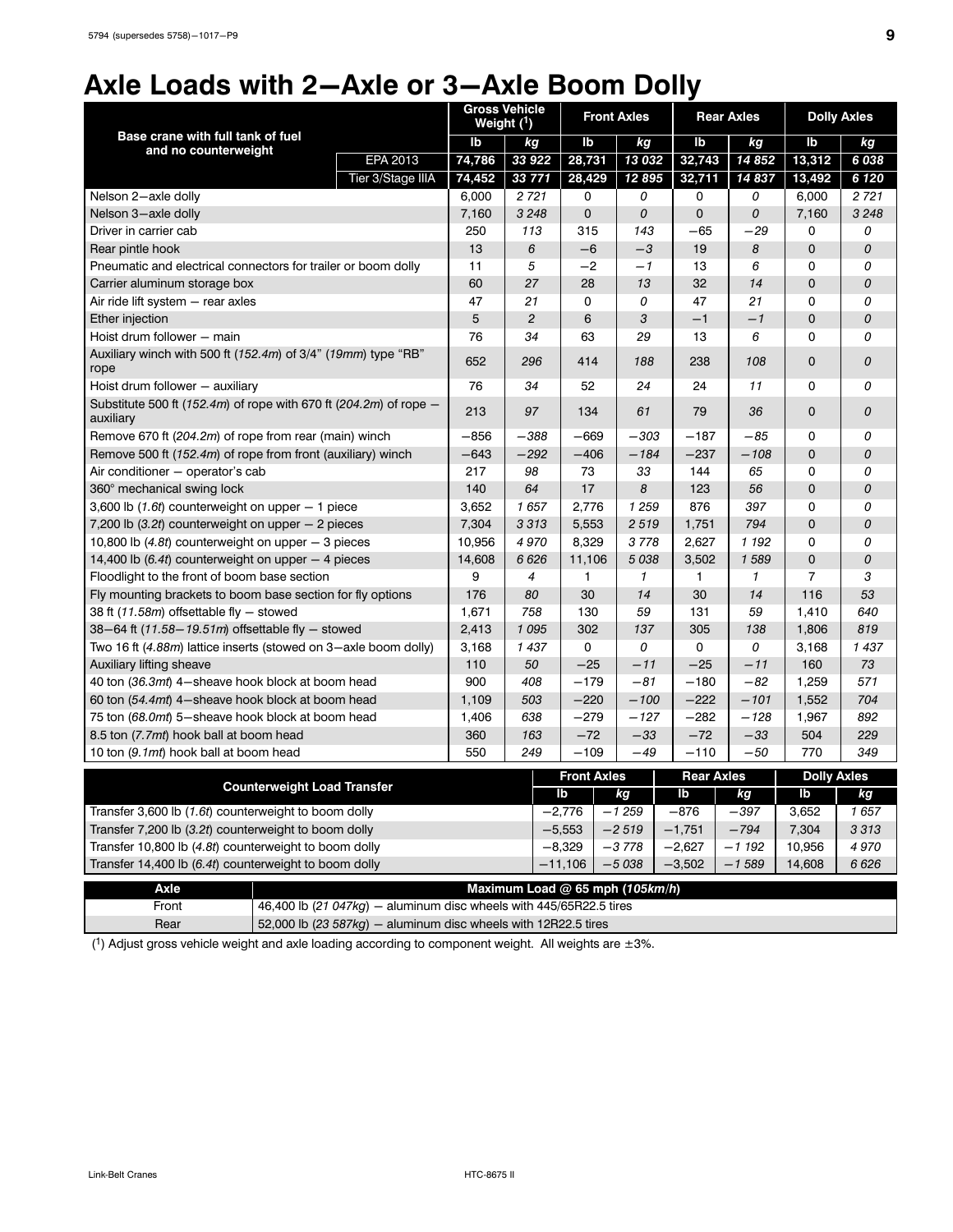## <span id="page-14-0"></span>**General Dimensions**

**EPA 2013**



| <b>Turning Radius</b>                     | English    | <b>Metric</b>     |
|-------------------------------------------|------------|-------------------|
| Wall to wall over carrier                 | 48' 4"     | 14.7 <sub>m</sub> |
| Wall to wall over boom                    | $52'$ $2"$ | 15.9m             |
| Wall to wall over boom attachment         | 53'1"      | 16.2m             |
| Curb to curb                              | 44' 1"     | 13.4m             |
| Centerline of tire                        | 43' 4"     | 13.2 <sub>m</sub> |
| <b>Tail Swing</b>                         | English    | <b>Metric</b>     |
| With counterweight                        | 13'9"      | 4.2 <sub>m</sub>  |
| <b>Overall Width</b>                      | English    | <b>Metric</b>     |
| With up to 14,400 lb (6.4t) counterweight | 8'6''      | 2.6 <sub>m</sub>  |
| With 18,400 lb (8.2t) counterweight       | 10' 4"     | 3.1 <sub>m</sub>  |



Not To Scale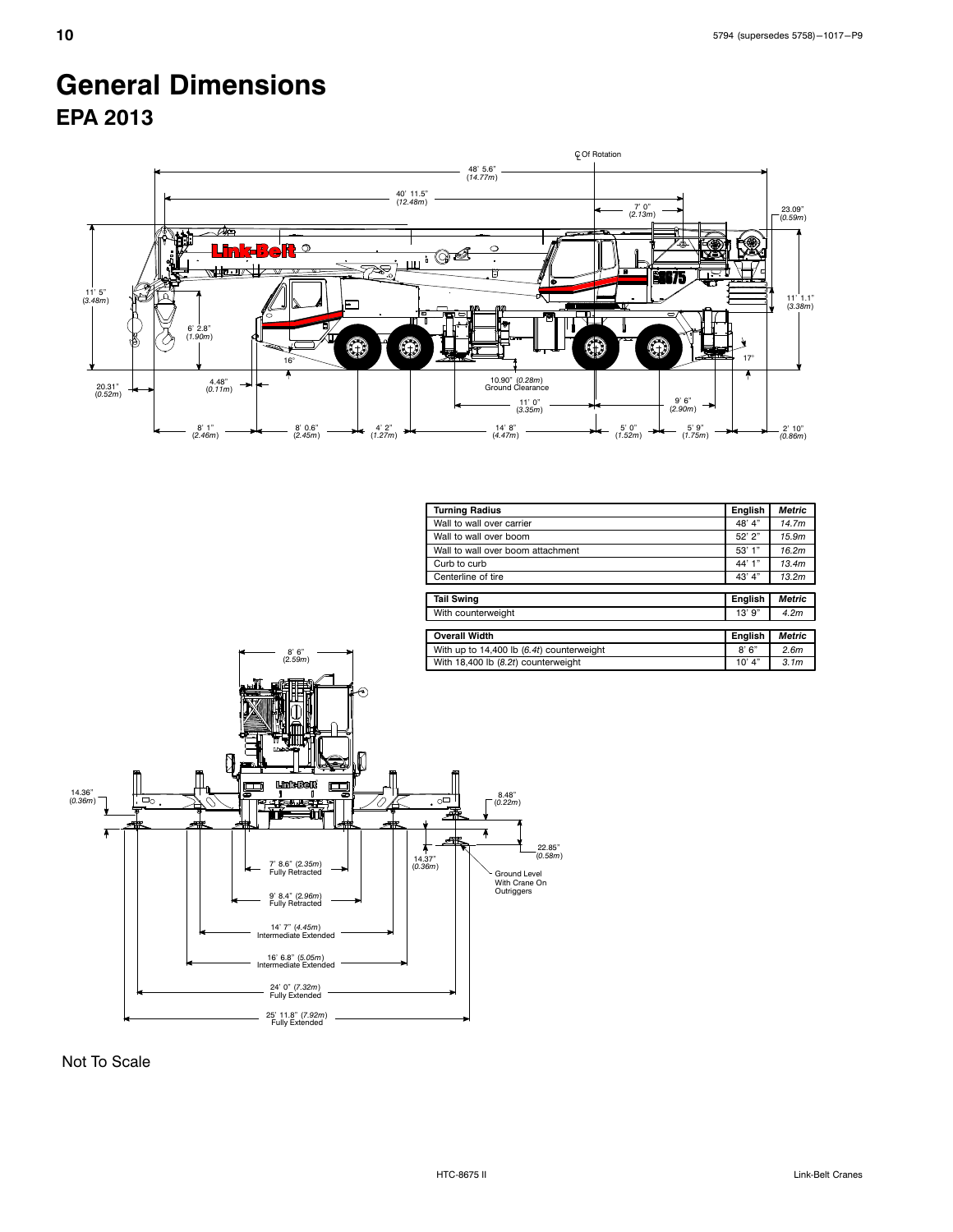## <span id="page-15-0"></span>**General Dimensions Tier 3 / Stage IIIA**





Not To Scale

14.36" (*0.36m*)

 $\overline{P}$ 

14' 7" (*4.45m*) Intermediate Extended 16' 6.8" (*5.05m*) Intermediate Extended 24' 0" (*7.32m*) Fully Extended 25' 11.8" (*7.92m*) Fully Extended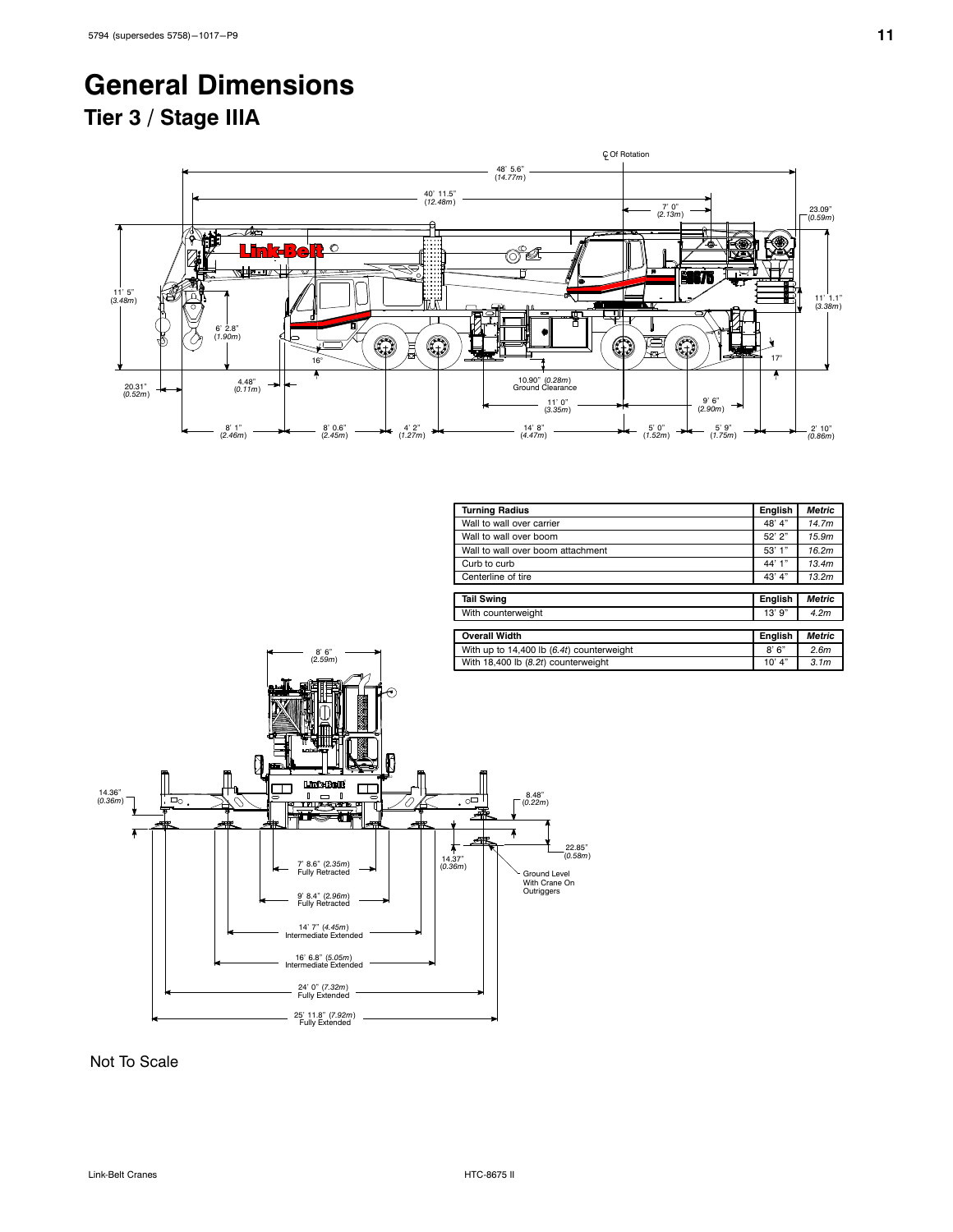## <span id="page-16-0"></span>**Working Range Diagram**



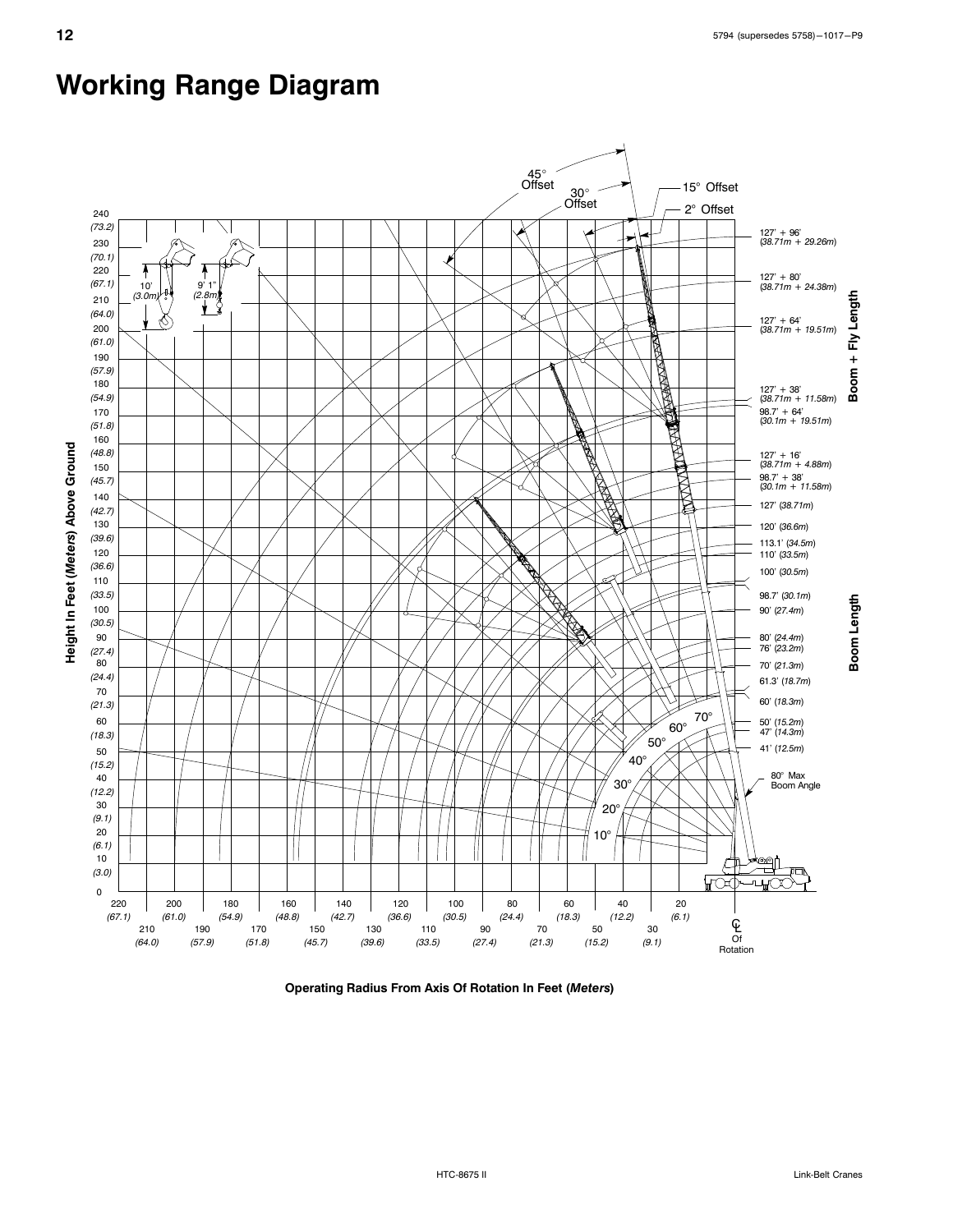## <span id="page-17-0"></span>**Boom Extend Modes**

| <b>Boom Length</b> |              |                | <b>Section Length</b> |           |                                                                    |
|--------------------|--------------|----------------|-----------------------|-----------|--------------------------------------------------------------------|
| ft                 | $\mathbf{m}$ | T <sub>3</sub> | T <sub>2</sub>        | <b>T1</b> | $\circ$<br><b>Base</b>                                             |
| 50                 | 15.2         | 32%            |                       |           |                                                                    |
| 60                 | 18.3         | 68%            |                       |           | ۰<br>41' (12.5m)                                                   |
| 70                 | 21.3         | 100%           | 4%                    |           | Extend                                                             |
| 80                 | 24.4         | 100%           | 39%                   |           |                                                                    |
| 90                 | 27.4         | 100%           | 74%                   |           |                                                                    |
| 100<br>110         | 30.5<br>33.5 | 100%<br>100%   | 100%<br>100%          | 8%<br>42% | (′o                                                                |
| 120                | 36.6         | 100%           | 100%                  | 76%       | T <sub>3</sub><br>T <sub>2</sub><br>T1<br><b>Base</b>              |
| 127                | 38.71        | 100%           | 100%                  | 100%      | <u>°</u> >127' (38.71m)                                            |
| <b>Boom Length</b> |              |                | <b>Section Length</b> |           |                                                                    |
| ft                 | $\mathbf{m}$ | T <sub>3</sub> | T <sub>2</sub>        | <b>T1</b> | $\circ$                                                            |
| 50                 | 15.2         | 32%            |                       |           | Base                                                               |
| 60                 | 18.3         | 50%            | 18%                   |           | 41' (12.5m)                                                        |
| 70                 | 21.3         | 50%            | 53%                   |           | Extend                                                             |
| 80                 | 24.4         | 50%            | 87%                   |           |                                                                    |
| 90                 | 27.4         | 50%            | 100%                  | 22%       | $\circ$                                                            |
| 100                | 30.5         | 50%            | 100%                  | 56%       | T <sub>2</sub><br>T1<br>T <sub>3</sub><br><b>Base</b>              |
| 113.1              | 34.5         | 50%            | 100%                  | 100%      | 113.1' (34.47m)<br>$\circ$ $>$                                     |
| <b>Boom Length</b> |              |                | <b>Section Length</b> |           |                                                                    |
|                    |              |                |                       |           |                                                                    |
| ft                 | $\mathbf{m}$ | T <sub>3</sub> | T <sub>2</sub>        | <b>T1</b> |                                                                    |
| 50                 | 15.2         | 32%            |                       |           | <b>Base</b>                                                        |
| 60                 | 18.3         | 50%            | 18%                   |           | 41' (12.5m)                                                        |
| 70                 | 21.3         | 50%            | 50%                   | 3%        | Extend                                                             |
| 80                 | 24.4         | 50%            | 50%                   | 37%       | (o                                                                 |
| 90                 | 27.4         | 50%            | 50%                   | 71%       | T1<br>T <sub>3</sub><br>T <sub>2</sub><br><b>Base</b><br>$\bullet$ |
| 98.7               | 30.1         | 50%            | 50%                   | 100%      | 98.7' (30.1m)                                                      |
| <b>Boom Length</b> |              |                | <b>Section Length</b> |           | $\bullet$                                                          |
| ft                 | $\mathbf m$  | T <sub>3</sub> | T <sub>2</sub>        | T1        | Base<br>41' (12.50m)                                               |
| 47                 | 14.3         | 22%            |                       |           | Extend                                                             |
| 61.3               | 18.7         | 22%            | 50%                   |           | T <sub>2</sub><br>Base<br>T1<br>T <sub>3</sub>                     |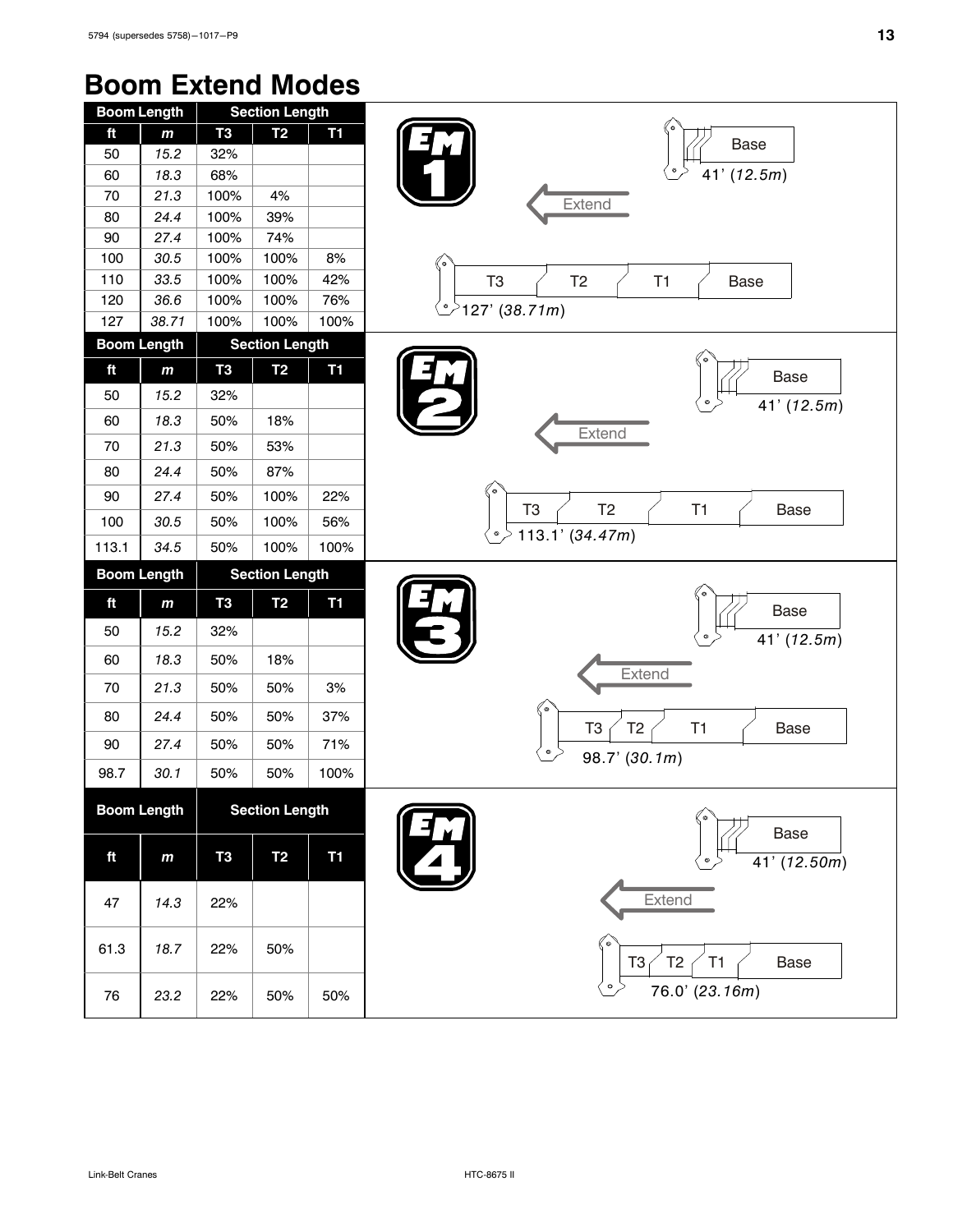## <span id="page-18-0"></span>**Main Boom Lift Capacity Charts - Imperial B30.5 - Standard**

| 0 lb Counterweight - Fully Extended Outriggers - 360° Rotation<br>(All Capacities Are Listed In Pounds) |         |         |         |        |        |                  |        |        |        |        |                   |  |
|---------------------------------------------------------------------------------------------------------|---------|---------|---------|--------|--------|------------------|--------|--------|--------|--------|-------------------|--|
| Radius                                                                                                  |         |         |         |        |        | Boom Length (ft) |        |        |        |        | <b>Radius</b>     |  |
| (f <sup>t</sup> )                                                                                       | 41      | 50      | 60      | 70     | 80     | 90               | 100    | 110    | 120    | 127    | (f <sup>t</sup> ) |  |
| 10                                                                                                      | 124,900 | 110,700 | 106,900 | 74,400 |        |                  |        |        |        |        | 10                |  |
| 12                                                                                                      | 102,600 | 103,900 | 104,800 | 81,000 | 62,800 |                  |        |        |        |        | 12                |  |
| 15                                                                                                      | 79,900  | 81,300  | 82,500  | 77,400 | 62,800 | 61,400           |        |        |        |        | 15                |  |
| 20                                                                                                      | 57,100  | 59,100  | 59,800  | 60,700 | 60,400 | 57,100           | 47,900 | 29,100 |        |        | 20                |  |
| 25                                                                                                      | 43,300  | 45,300  | 46,400  | 46,900 | 46,700 | 46,500           | 42,500 | 32,800 | 25,500 | 22,600 | 25                |  |
| 30                                                                                                      | 30,600  | 33,100  | 34,600  | 34,800 | 35,100 | 34,300           | 34,800 | 32,100 | 25,500 | 22,600 | 30                |  |
| 35                                                                                                      |         | 24.600  | 26,100  | 26,300 | 27,400 | 27,700           | 26,400 | 26.600 | 25,500 | 22,600 | 35                |  |
| 40                                                                                                      |         | 18,600  | 20,200  | 21,100 | 21,400 | 21,600           | 21,700 | 21,400 | 21,100 | 20,900 | 40                |  |
| 45                                                                                                      |         |         | 16,000  | 16,900 | 17,200 | 17.400           | 17.400 | 17.100 | 16,900 | 16,700 | 45                |  |
| 50                                                                                                      |         |         | 12,800  | 13,800 | 14,100 | 14,200           | 14,300 | 14,000 | 13,700 | 13,600 | 50                |  |
| 55                                                                                                      |         |         |         | 11.400 | 11,700 | 11.900           | 12.000 | 11,700 | 11,500 | 11,300 | 55                |  |
| 60                                                                                                      |         |         |         | 9,500  | 9,800  | 10,000           | 10,100 | 9,800  | 9,600  | 9,500  | 60                |  |
| 65                                                                                                      |         |         |         | 6,400  | 8,300  | 8,500            | 8,500  | 8,300  | 8,000  | 7,900  | 65                |  |
| 70                                                                                                      |         |         |         |        | 6,900  | 7.200            | 7.200  | 7,000  | 6,800  | 6,600  | 70                |  |
| 75                                                                                                      |         |         |         |        |        | 6,100            | 6,200  | 5,900  | 5,700  | 5.600  | 75                |  |
| 80                                                                                                      |         |         |         |        |        | 5,100            | 5.200  | 5,000  | 4,800  | 4.700  | 80                |  |
| 85                                                                                                      |         |         |         |        |        |                  | 4.400  | 4.200  | 4.000  | 3,900  | 85                |  |
| 90                                                                                                      |         |         |         |        |        |                  | 3,700  | 3,500  | 3,300  | 3,200  | 90                |  |
| 95                                                                                                      |         |         |         |        |        |                  |        | 2,900  | 2,700  | 2.600  | 95                |  |
| 100                                                                                                     |         |         |         |        |        |                  |        | 2,300  | 2,200  | 2,100  | 100               |  |
| 105                                                                                                     |         |         |         |        |        |                  |        | 1,000  | 1,700  | 1,600  | 105               |  |
| 110                                                                                                     |         |         |         |        |        |                  |        |        | 1,300  | 1,200  | 110               |  |
| 115                                                                                                     |         |         |         |        |        |                  |        |        |        | 800    | 115               |  |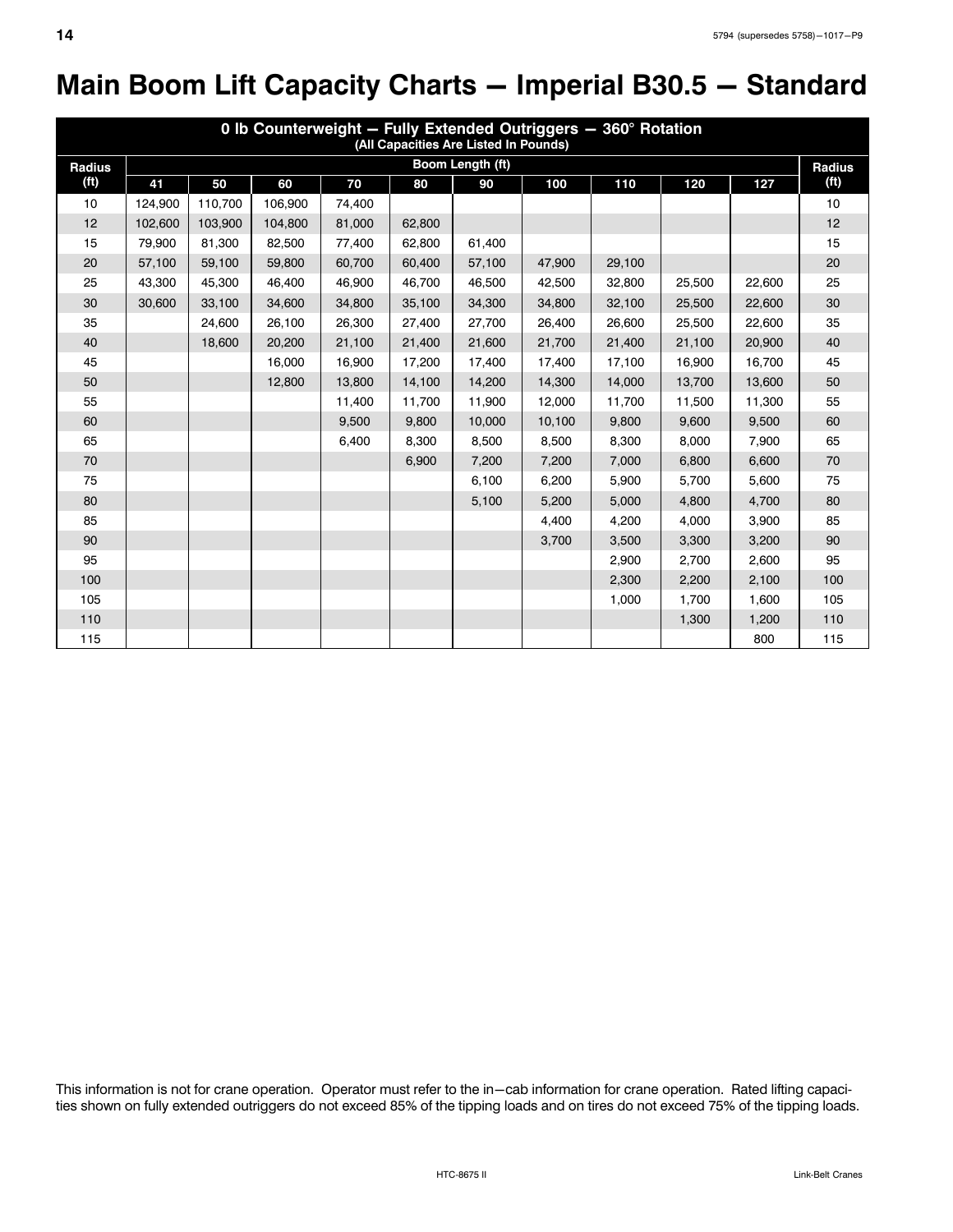<span id="page-19-0"></span>

| 0 lb Counterweight - On Tires - Stationary - Boom Centered Over Rear<br>(All Capacities Are Listed In Pounds) |                                  |        |        |        |        |        |    |  |  |  |  |  |
|---------------------------------------------------------------------------------------------------------------|----------------------------------|--------|--------|--------|--------|--------|----|--|--|--|--|--|
| <b>Radius</b>                                                                                                 | Boom Length (ft)                 |        |        |        |        |        |    |  |  |  |  |  |
| (f <sup>t</sup> )                                                                                             | 41<br>50<br>70<br>80<br>90<br>60 |        |        |        |        |        |    |  |  |  |  |  |
| 10                                                                                                            | 33,800                           |        |        |        |        |        | 10 |  |  |  |  |  |
| 12                                                                                                            | 30,600                           | 31,500 | 26,500 |        |        |        | 12 |  |  |  |  |  |
| 15                                                                                                            | 23,500                           | 25.400 | 26,500 | 20,300 |        |        | 15 |  |  |  |  |  |
| 20                                                                                                            | 14,100                           | 15,900 | 17,200 | 17,900 | 16,600 |        | 20 |  |  |  |  |  |
| 25                                                                                                            | 8,900                            | 10,600 | 11,800 | 12,700 | 12,800 | 13,000 | 25 |  |  |  |  |  |
| 30                                                                                                            | 5,500                            | 7,200  | 8,400  | 9,200  | 9,500  | 9,700  | 30 |  |  |  |  |  |
| 35                                                                                                            |                                  | 4,800  | 6,000  | 6,800  | 7,100  | 7,300  | 35 |  |  |  |  |  |
| 40                                                                                                            |                                  | 3,100  | 4,300  | 5,000  | 5,300  | 5,500  | 40 |  |  |  |  |  |
| 45                                                                                                            |                                  |        | 2,900  | 3,700  | 3,900  | 4,100  | 45 |  |  |  |  |  |
| 50                                                                                                            |                                  |        | 1,900  | 2,600  | 2,900  | 3,100  | 50 |  |  |  |  |  |
| 55                                                                                                            |                                  |        |        | 1,700  | 2,000  | 2,200  | 55 |  |  |  |  |  |
| 60                                                                                                            |                                  |        |        | 1,000  | 1,300  | 1,500  | 60 |  |  |  |  |  |

#### 0 lb Counterweight - On Tires - Pick & Carry (1 mph) - Boom Centered Over Rear<br>(All Capacities Are Listed In Bounds) **(All Capacities Are Listed In Pounds)**

| An oupdoined Are Elected In Foundation |        |        |        |                  |        |        |                   |  |  |
|----------------------------------------|--------|--------|--------|------------------|--------|--------|-------------------|--|--|
| Radius                                 |        |        |        | Boom Length (ft) |        |        | <b>Radius</b>     |  |  |
| (f <sup>t</sup> )                      | 41     | 50     | 60     | 70               | 80     | 90     | (f <sup>t</sup> ) |  |  |
| 10                                     | 23,900 |        |        |                  |        |        | 10                |  |  |
| 12                                     | 21,300 | 22,200 | 22,900 |                  |        |        | 12                |  |  |
| 15                                     | 18,100 | 19,100 | 19,900 | 20,300           |        |        | 15                |  |  |
| 20                                     | 14,000 | 15,100 | 15,900 | 16,400           | 16,600 |        | 20                |  |  |
| 25                                     | 8,900  | 10,600 | 11,800 | 12,700           | 12,800 | 13,000 | 25                |  |  |
| 30                                     | 5,500  | 7,200  | 8,400  | 9,200            | 9,500  | 9,700  | 30                |  |  |
| 35                                     |        | 4,800  | 6,000  | 6,800            | 7,100  | 7,300  | 35                |  |  |
| 40                                     |        | 3,100  | 4,300  | 5,000            | 5,300  | 5,500  | 40                |  |  |
| 45                                     |        |        | 2,900  | 3,700            | 3,900  | 4,100  | 45                |  |  |
| 50                                     |        |        | 1,900  | 2,600            | 2,900  | 3,100  | 50                |  |  |
| 55                                     |        |        |        | 1,700            | 2,000  | 2,200  | 55                |  |  |
| 60                                     |        |        |        | 1,000            | 1,300  | 1,500  | 60                |  |  |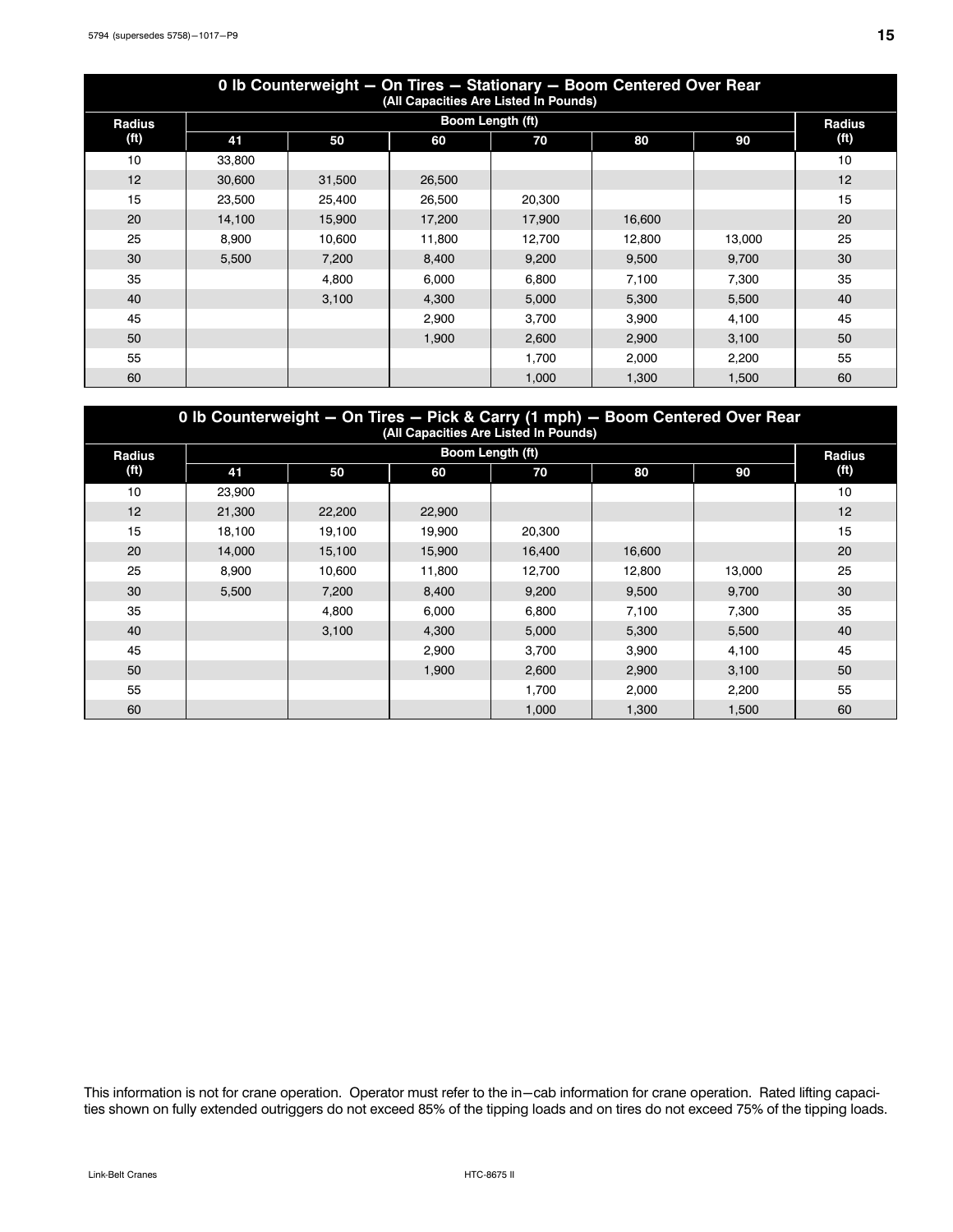<span id="page-20-0"></span>

|                   | 10,800 lb Counterweight - Fully Extended Outriggers - 360° Rotation<br>(All Capacities Are Listed In Pounds) |         |         |        |        |                  |        |        |        |        |                   |
|-------------------|--------------------------------------------------------------------------------------------------------------|---------|---------|--------|--------|------------------|--------|--------|--------|--------|-------------------|
| Radius            |                                                                                                              |         |         |        |        | Boom Length (ft) |        |        |        |        | Radius            |
| (f <sup>t</sup> ) | 41                                                                                                           | 50      | 60      | 70     | 80     | 90               | 100    | 110    | 120    | 127    | (f <sup>t</sup> ) |
| 10                | 137,100**                                                                                                    | 110,700 | 106,900 | 74,400 |        |                  |        |        |        |        | 10                |
| 12                | 113,100                                                                                                      | 105,000 | 106,900 | 81,000 | 62,800 |                  |        |        |        |        | 12                |
| 15                | 88,500                                                                                                       | 89,900  | 90,900  | 77,400 | 62,800 | 61,400           |        |        |        |        | 15                |
| 20                | 63,600                                                                                                       | 65,500  | 66,100  | 66,000 | 62,800 | 57,100           | 47,900 | 29,100 |        |        | 20                |
| 25                | 48,500                                                                                                       | 50,400  | 51,400  | 52,000 | 51,700 | 49,900           | 42,500 | 32,800 | 25,500 | 22,600 | 25                |
| 30                | 38,300                                                                                                       | 40,300  | 41,400  | 41,900 | 41,700 | 41,600           | 38,100 | 32,100 | 25,500 | 22,600 | 30                |
| 35                |                                                                                                              | 32,700  | 33,900  | 34,400 | 34,100 | 33,900           | 33,800 | 29,200 | 25,500 | 22,600 | 35                |
| 40                |                                                                                                              | 25,800  | 27,400  | 27,600 | 27,900 | 27,800           | 27,600 | 26,700 | 25,000 | 22,600 | 40                |
| 45                |                                                                                                              |         | 22,400  | 22,700 | 23,200 | 23,100           | 22,800 | 22,500 | 23,200 | 22,600 | 45                |
| 50                |                                                                                                              |         | 18,600  | 19,600 | 19,900 | 20,100           | 19,700 | 19,800 | 19,600 | 19,500 | 50                |
| 55                |                                                                                                              |         |         | 16,600 | 16,900 | 17,000           | 17,100 | 16,800 | 16,600 | 16,400 | 55                |
| 60                |                                                                                                              |         |         | 14,100 | 14,400 | 14,600           | 14,600 | 14,400 | 14,100 | 14.000 | 60                |
| 65                |                                                                                                              |         |         | 10,600 | 12,500 | 12,700           | 12,700 | 12,500 | 12,300 | 12,100 | 65                |
| 70                |                                                                                                              |         |         |        | 10,800 | 11,100           | 11,100 | 10,800 | 10,600 | 10,500 | 70                |
| 75                |                                                                                                              |         |         |        |        | 9,600            | 9,700  | 9,500  | 9,300  | 9,100  | 75                |
| 80                |                                                                                                              |         |         |        |        | 8,400            | 8,500  | 8,300  | 8,100  | 8,000  | 80                |
| 85                |                                                                                                              |         |         |        |        |                  | 7,500  | 7,300  | 7,100  | 7,000  | 85                |
| 90                |                                                                                                              |         |         |        |        |                  | 6,600  | 6,400  | 6,200  | 6,100  | 90                |
| 95                |                                                                                                              |         |         |        |        |                  |        | 5,600  | 5,400  | 5,300  | 95                |
| 100               |                                                                                                              |         |         |        |        |                  |        | 4,900  | 4,700  | 4,600  | 100               |
| 105               |                                                                                                              |         |         |        |        |                  |        | 3,400  | 4,100  | 4,000  | 105               |
| 110               |                                                                                                              |         |         |        |        |                  |        |        | 3,500  | 3,400  | 110               |
| 115               |                                                                                                              |         |         |        |        |                  |        |        |        | 2,900  | 115               |
|                   | ** Requires special equipment                                                                                |         |         |        |        |                  |        |        |        |        |                   |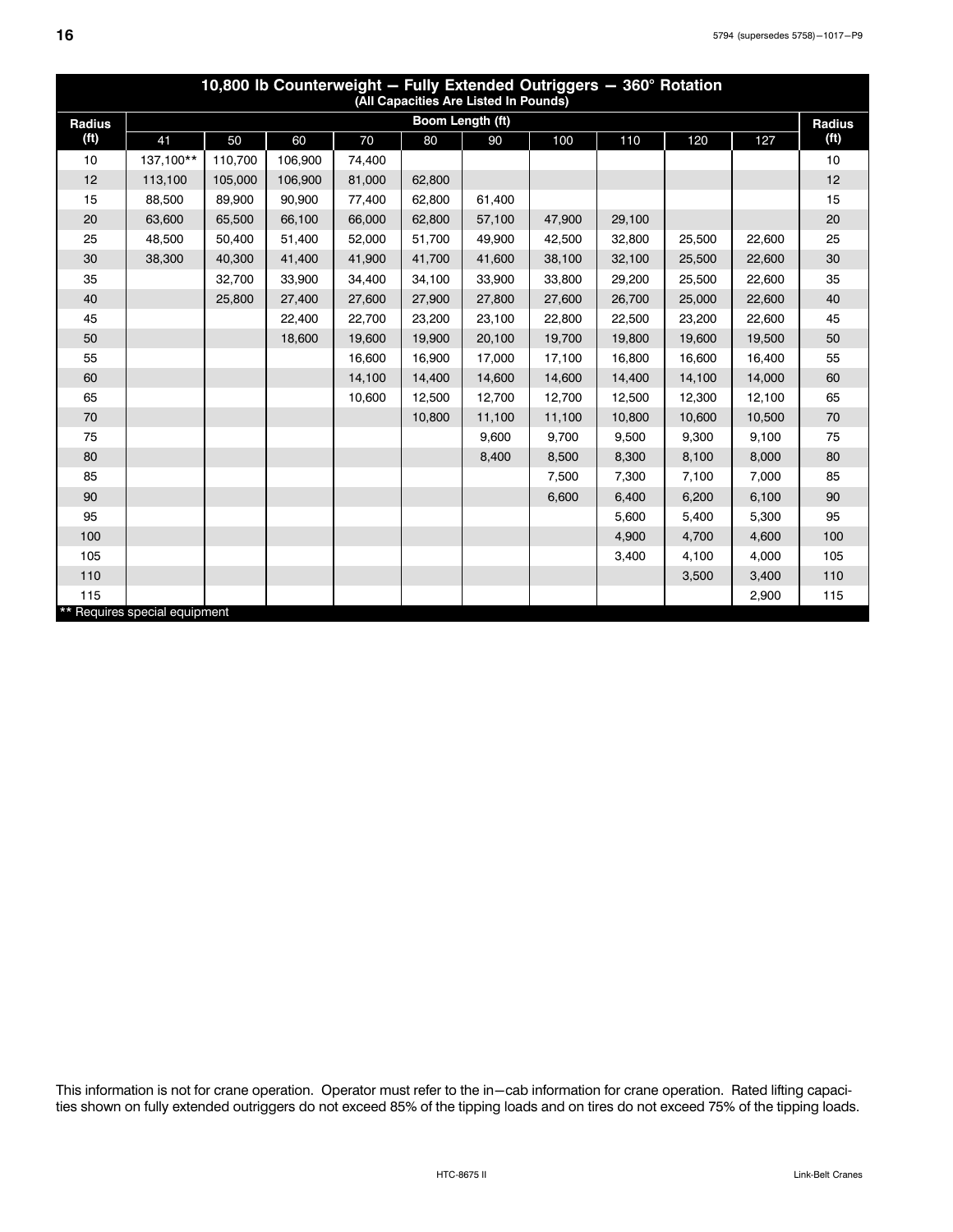<span id="page-21-0"></span>

| 10,800 lb Counterweight - On Tires - Stationary - Boom Centered Over Rear<br>(All Capacities Are Listed In Pounds) |        |        |                  |        |        |        |                   |  |  |
|--------------------------------------------------------------------------------------------------------------------|--------|--------|------------------|--------|--------|--------|-------------------|--|--|
| <b>Radius</b>                                                                                                      |        |        | Boom Length (ft) |        |        |        | <b>Radius</b>     |  |  |
| (f <sup>t</sup> )                                                                                                  | 41     | 50     | 60               | 70     | 80     | 90     | (f <sup>t</sup> ) |  |  |
| 10                                                                                                                 | 33,700 |        |                  |        |        |        | 10                |  |  |
| 12                                                                                                                 | 30,500 | 31,400 | 32,000           |        |        |        | 12                |  |  |
| 15                                                                                                                 | 26,500 | 27,500 | 28,100           | 23,600 |        |        | 15                |  |  |
| 20                                                                                                                 | 20,800 | 22,300 | 23,100           | 23,600 | 18,000 |        | 20                |  |  |
| 25                                                                                                                 | 14,100 | 15,800 | 17,000           | 17,800 | 18,000 | 13,900 | 25                |  |  |
| 30                                                                                                                 | 9,800  | 11,500 | 12,700           | 13,400 | 13,700 | 13,900 | 30                |  |  |
| 35                                                                                                                 |        | 8,500  | 9,600            | 10,400 | 10,700 | 10,900 | 35                |  |  |
| 40                                                                                                                 |        | 6,200  | 7,400            | 8,200  | 8,400  | 8,600  | 40                |  |  |
| 45                                                                                                                 |        |        | 5,700            | 6,400  | 6,700  | 6,900  | 45                |  |  |
| 50                                                                                                                 |        |        | 4,300            | 5,100  | 5,300  | 5,500  | 50                |  |  |
| 55                                                                                                                 |        |        |                  | 4,000  | 4,200  | 4,400  | 55                |  |  |
| 60                                                                                                                 |        |        |                  | 3,100  | 3,300  | 3,500  | 60                |  |  |
| 65                                                                                                                 |        |        |                  |        | 2,600  | 2,800  | 65                |  |  |
| 70                                                                                                                 |        |        |                  |        | 1,900  | 2,100  | 70                |  |  |
| 75                                                                                                                 |        |        |                  |        |        | 1,600  | 75                |  |  |
| 80                                                                                                                 |        |        |                  |        |        | 1,100  | 80                |  |  |

| 10,800 lb Counterweight - On Tires - Pick & Carry (1 mph) - Boom Centered Over Rear<br>(All Capacities Are Listed In Pounds) |        |        |        |                  |        |        |                   |  |  |
|------------------------------------------------------------------------------------------------------------------------------|--------|--------|--------|------------------|--------|--------|-------------------|--|--|
| <b>Radius</b>                                                                                                                |        |        |        | Boom Length (ft) |        |        | <b>Radius</b>     |  |  |
| (f <sup>t</sup> )                                                                                                            | 41     | 50     | 60     | 70               | 80     | 90     | (f <sup>t</sup> ) |  |  |
| 10                                                                                                                           | 23,700 |        |        |                  |        |        | 10                |  |  |
| 12                                                                                                                           | 21,300 | 22,200 | 22,700 |                  |        |        | 12                |  |  |
| 15                                                                                                                           | 18,100 | 19,100 | 19,800 | 20,200           |        |        | 15                |  |  |
| 20                                                                                                                           | 14,000 | 15,100 | 15,900 | 16,400           | 16,500 |        | 20                |  |  |
| 25                                                                                                                           | 10,800 | 12,000 | 12,800 | 13,400           | 13,600 | 13,700 | 25                |  |  |
| 30                                                                                                                           | 8,300  | 9,600  | 10,500 | 11,100           | 11,300 | 11,500 | 30                |  |  |
| 35                                                                                                                           |        | 7,600  | 8,600  | 9,200            | 9,400  | 9,600  | 35                |  |  |
| 40                                                                                                                           |        | 5,900  | 7,000  | 7,600            | 7,900  | 8,100  | 40                |  |  |
| 45                                                                                                                           |        |        | 5,600  | 6,300            | 6,600  | 6,800  | 45                |  |  |
| 50                                                                                                                           |        |        | 4,300  | 5,100            | 5,300  | 5,500  | 50                |  |  |
| 55                                                                                                                           |        |        |        | 4,000            | 4,200  | 4,400  | 55                |  |  |
| 60                                                                                                                           |        |        |        | 3,100            | 3,300  | 3,500  | 60                |  |  |
| 65                                                                                                                           |        |        |        |                  | 2,600  | 2,800  | 65                |  |  |
| 70                                                                                                                           |        |        |        |                  | 1,900  | 2,100  | 70                |  |  |
| 75                                                                                                                           |        |        |        |                  |        | 1,600  | 75                |  |  |
| 80                                                                                                                           |        |        |        |                  |        | 1,100  | 80                |  |  |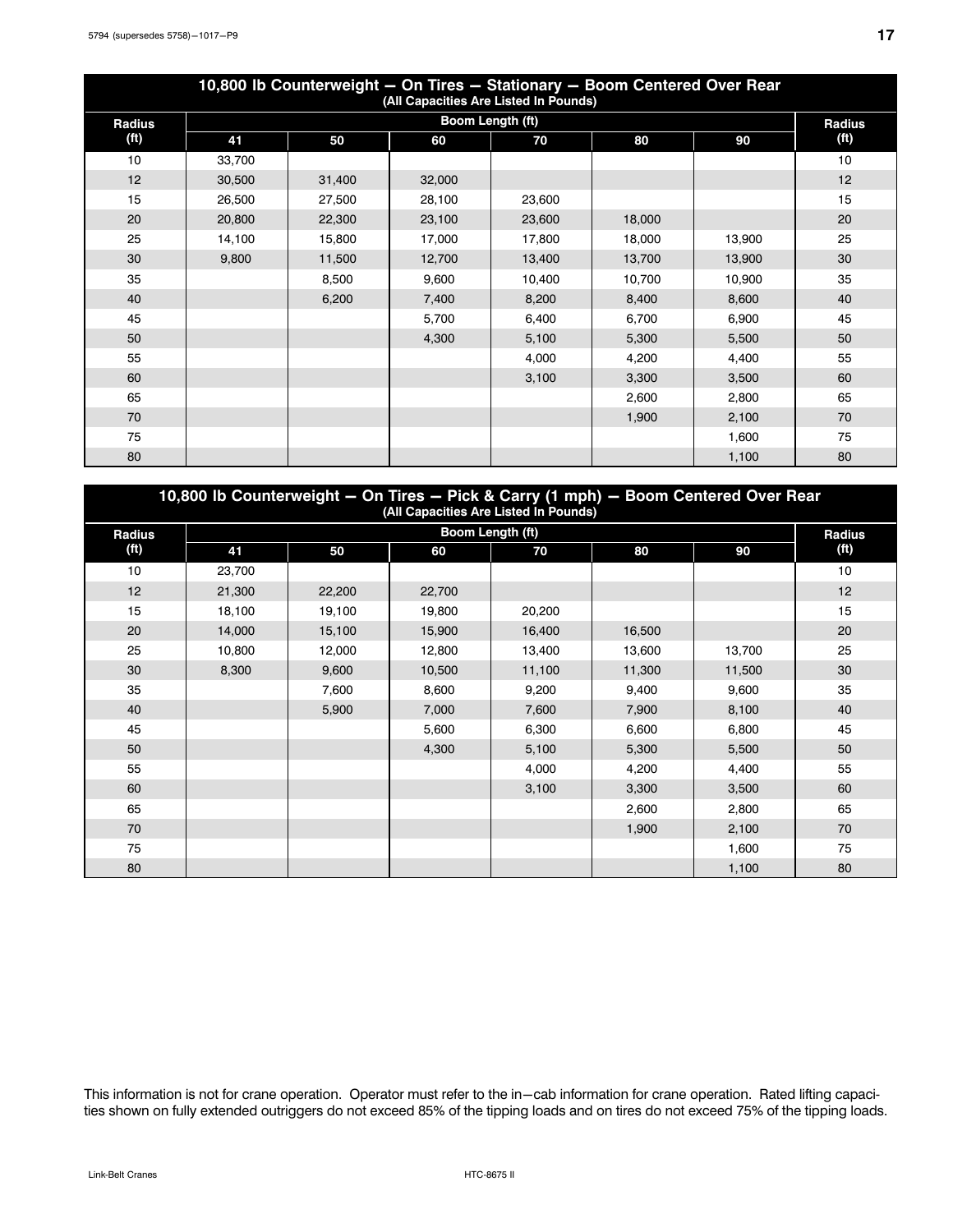## <span id="page-22-0"></span>**Main Boom Lift Capacity Charts - Imperial B30.5 - Optional**

|                   |                               |         |         |        |                  | (All Capacities Are Listed In Pounds) | 14,400 lb Counterweight - Fully Extended Outriggers - 360° Rotation |        |        |        |                   |
|-------------------|-------------------------------|---------|---------|--------|------------------|---------------------------------------|---------------------------------------------------------------------|--------|--------|--------|-------------------|
| <b>Radius</b>     |                               |         |         |        | Boom Length (ft) |                                       |                                                                     |        |        |        | <b>Radius</b>     |
| (f <sup>t</sup> ) | 41                            | 50      | 60      | 70     | 80               | 90                                    | 100                                                                 | 110    | 120    | 127    | (f <sup>t</sup> ) |
| 9                 | 150.000**                     |         |         |        |                  |                                       |                                                                     |        |        |        | 9                 |
| 10                | 140,500**                     | 110,700 | 106,900 | 74,400 |                  |                                       |                                                                     |        |        |        | 10                |
| 12                | 116.600                       | 105.000 | 106.900 | 81,000 | 62.800           |                                       |                                                                     |        |        |        | 12                |
| 15                | 91,300                        | 92,600  | 93,700  | 77,400 | 62,800           | 61,400                                |                                                                     |        |        |        | 15                |
| 20                | 65,700                        | 67,600  | 68,300  | 68,100 | 62,800           | 57,100                                | 47,900                                                              | 29,100 |        |        | 20                |
| 25                | 50,200                        | 52,100  | 52,800  | 53,700 | 53,400           | 49,900                                | 42,500                                                              | 32,800 | 25,500 | 22,600 | 25                |
| 30                | 39,700                        | 41,700  | 42,800  | 43,300 | 43,100           | 43,000                                | 38,100                                                              | 32,100 | 25,500 | 22,600 | 30                |
| 35                |                               | 34,300  | 35,400  | 35,900 | 35,800           | 35,700                                | 34,300                                                              | 29,200 | 25,500 | 22,600 | 35                |
| 40                |                               | 28,000  | 29,500  | 29,700 | 29,500           | 29,300                                | 29,100                                                              | 26,700 | 25,000 | 22,600 | 40                |
| 45                |                               |         | 24,300  | 24,600 | 24,900           | 24,900                                | 24,700                                                              | 24,400 | 23,200 | 22,600 | 45                |
| 50                |                               |         | 20,300  | 20,600 | 21,500           | 21,200                                | 20,700                                                              | 20,900 | 21,300 | 21,000 | 50                |
| 55                |                               |         |         | 18,100 | 18,400           | 18,600                                | 18,200                                                              | 18,400 | 18,200 | 18,000 | 55                |
| 60                |                               |         |         | 15,600 | 15,900           | 16,200                                | 16,200                                                              | 15,900 | 15,700 | 15,500 | 60                |
| 65                |                               |         |         | 12,000 | 13,800           | 14,000                                | 14,100                                                              | 13,800 | 13,600 | 13,400 | 65                |
| 70                |                               |         |         |        | 12,100           | 12,300                                | 12,400                                                              | 12,100 | 11,900 | 11,800 | 70                |
| 75                |                               |         |         |        |                  | 10,800                                | 10,900                                                              | 10,700 | 10,400 | 10,300 | 75                |
| 80                |                               |         |         |        |                  | 9,500                                 | 9,600                                                               | 9,400  | 9,200  | 9,100  | 80                |
| 85                |                               |         |         |        |                  |                                       | 8,500                                                               | 8,300  | 8,100  | 8,000  | 85                |
| 90                |                               |         |         |        |                  |                                       | 7,500                                                               | 7,300  | 7,200  | 7,000  | 90                |
| 95                |                               |         |         |        |                  |                                       |                                                                     | 6,500  | 6,300  | 6,200  | 95                |
| 100               |                               |         |         |        |                  |                                       |                                                                     | 5,700  | 5,600  | 5,500  | 100               |
| 105               |                               |         |         |        |                  |                                       |                                                                     | 4,200  | 4,900  | 4,800  | 105               |
| 110               |                               |         |         |        |                  |                                       |                                                                     |        | 4,300  | 4,200  | 110               |
| 115               |                               |         |         |        |                  |                                       |                                                                     |        |        | 3,700  | 115               |
|                   | ** Requires special equipment |         |         |        |                  |                                       |                                                                     |        |        |        |                   |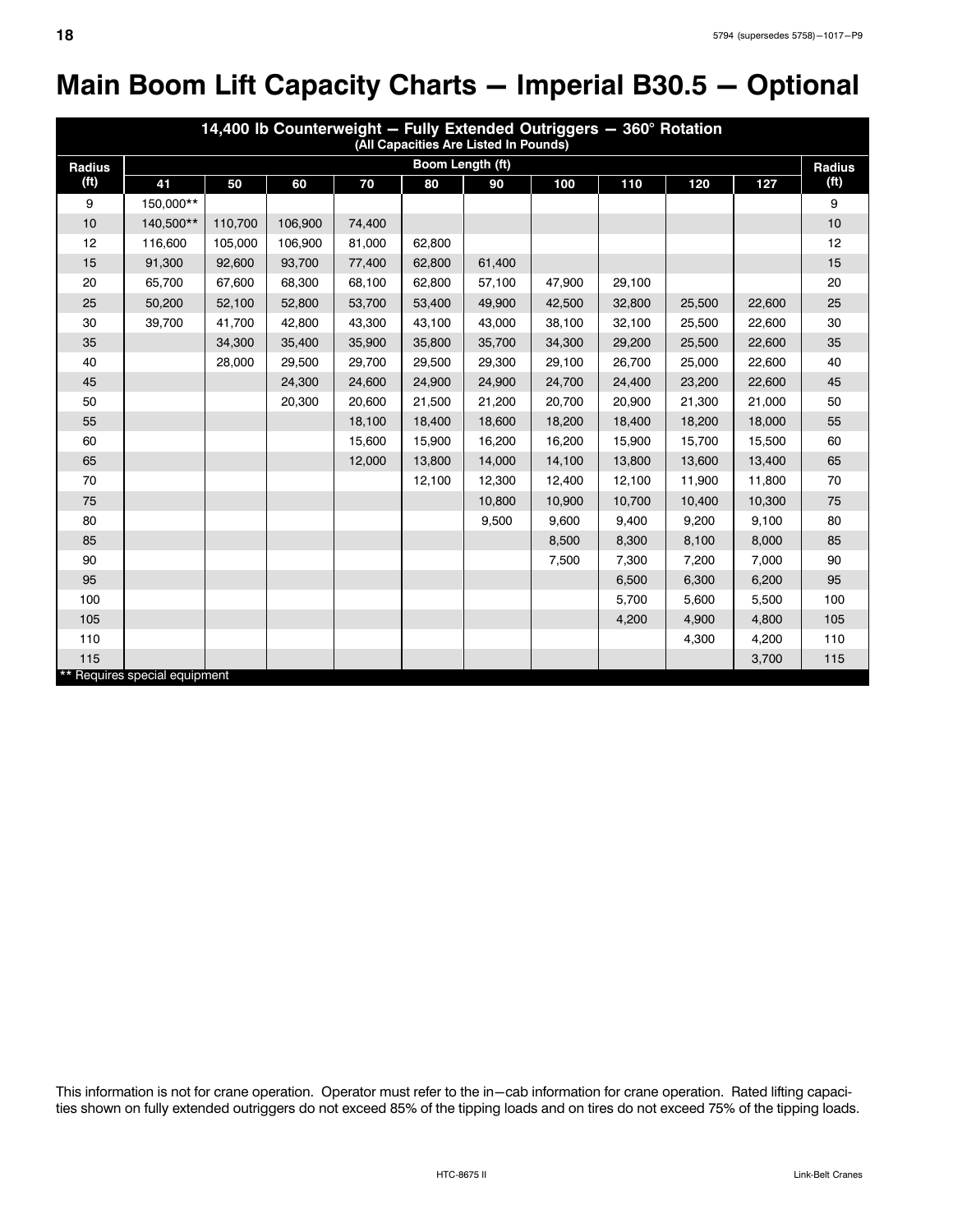<span id="page-23-0"></span>

| 14,400 lb Counterweight - On Tires - Stationary - Boom Centered Over Rear<br>(All Capacities Are Listed In Pounds) |        |        |                  |        |        |        |                   |  |  |
|--------------------------------------------------------------------------------------------------------------------|--------|--------|------------------|--------|--------|--------|-------------------|--|--|
| Radius                                                                                                             |        |        | Boom Length (ft) |        |        |        | <b>Radius</b>     |  |  |
| (f <sup>t</sup> )                                                                                                  | 41     | 50     | 60               | 70     | 80     | 90     | (f <sup>t</sup> ) |  |  |
| 10                                                                                                                 | 33,700 |        |                  |        |        |        | 10                |  |  |
| 12                                                                                                                 | 30,500 | 31,400 | 31,900           |        |        |        | 12                |  |  |
| 15                                                                                                                 | 26,500 | 27,400 | 28,100           | 23,600 |        |        | 15                |  |  |
| 20                                                                                                                 | 21,200 | 22,300 | 23,100           | 23,600 | 19,800 |        | 20                |  |  |
| 25                                                                                                                 | 15,900 | 17,500 | 18,800           | 19,600 | 19,800 | 15,300 | 25                |  |  |
| 30                                                                                                                 | 11,300 | 12,900 | 14,100           | 14,800 | 15,100 | 15,300 | 30                |  |  |
| 35                                                                                                                 |        | 9,700  | 10,900           | 11,600 | 11,900 | 12,100 | 35                |  |  |
| 40                                                                                                                 |        | 7,300  | 8,500            | 9,200  | 9,500  | 9,700  | 40                |  |  |
| 45                                                                                                                 |        |        | 6,600            | 7,400  | 7,600  | 7,800  | 45                |  |  |
| 50                                                                                                                 |        |        | 5,200            | 5,900  | 6,200  | 6,400  | 50                |  |  |
| 55                                                                                                                 |        |        |                  | 4,700  | 5,000  | 5,200  | 55                |  |  |
| 60                                                                                                                 |        |        |                  | 3,800  | 4,000  | 4,200  | 60                |  |  |
| 65                                                                                                                 |        |        |                  |        | 3,200  | 3,400  | 65                |  |  |
| 70                                                                                                                 |        |        |                  |        | 2,500  | 2,700  | 70                |  |  |
| 75                                                                                                                 |        |        |                  |        |        | 2,100  | 75                |  |  |
| 80                                                                                                                 |        |        |                  |        |        | 1,600  | 80                |  |  |

| 14,400 lb Counterweight - On Tires - Pick & Carry (1 mph) - Boom Centered Over Rear<br>(All Capacities Are Listed In Pounds) |        |        |        |                         |        |        |                   |  |  |
|------------------------------------------------------------------------------------------------------------------------------|--------|--------|--------|-------------------------|--------|--------|-------------------|--|--|
| <b>Radius</b>                                                                                                                |        |        |        | <b>Boom Length (ft)</b> |        |        | <b>Radius</b>     |  |  |
| (f <sup>t</sup> )                                                                                                            | 41     | 50     | 60     | 70                      | 80     | 90     | (f <sup>t</sup> ) |  |  |
| 10                                                                                                                           | 23,500 |        |        |                         |        |        | 10                |  |  |
| 12                                                                                                                           | 21,200 | 22,000 | 22,400 |                         |        |        | 12                |  |  |
| 15                                                                                                                           | 18,100 | 19,100 | 19,700 | 20,100                  |        |        | 15                |  |  |
| 20                                                                                                                           | 14,000 | 15,100 | 15,900 | 16,400                  | 16,500 |        | 20                |  |  |
| 25                                                                                                                           | 10,800 | 12,000 | 12,800 | 13,400                  | 13,600 | 13,700 | 25                |  |  |
| 30                                                                                                                           | 8,300  | 9,600  | 10,500 | 11,100                  | 11,300 | 11,500 | 30                |  |  |
| 35                                                                                                                           |        | 7,600  | 8,600  | 9,200                   | 9,400  | 9,600  | 35                |  |  |
| 40                                                                                                                           |        | 5,900  | 7,000  | 7,600                   | 7,900  | 8,100  | 40                |  |  |
| 45                                                                                                                           |        |        | 5,600  | 6,300                   | 6,600  | 6,800  | 45                |  |  |
| 50                                                                                                                           |        |        | 4,500  | 5,200                   | 5,500  | 5,600  | 50                |  |  |
| 55                                                                                                                           |        |        |        | 4,200                   | 4,500  | 4,700  | 55                |  |  |
| 60                                                                                                                           |        |        |        | 3,400                   | 3,700  | 3,900  | 60                |  |  |
| 65                                                                                                                           |        |        |        |                         | 2,900  | 3,100  | 65                |  |  |
| 70                                                                                                                           |        |        |        |                         | 2,300  | 2,500  | 70                |  |  |
| 75                                                                                                                           |        |        |        |                         |        | 1,900  | 75                |  |  |
| 80                                                                                                                           |        |        |        |                         |        | 1,400  | 80                |  |  |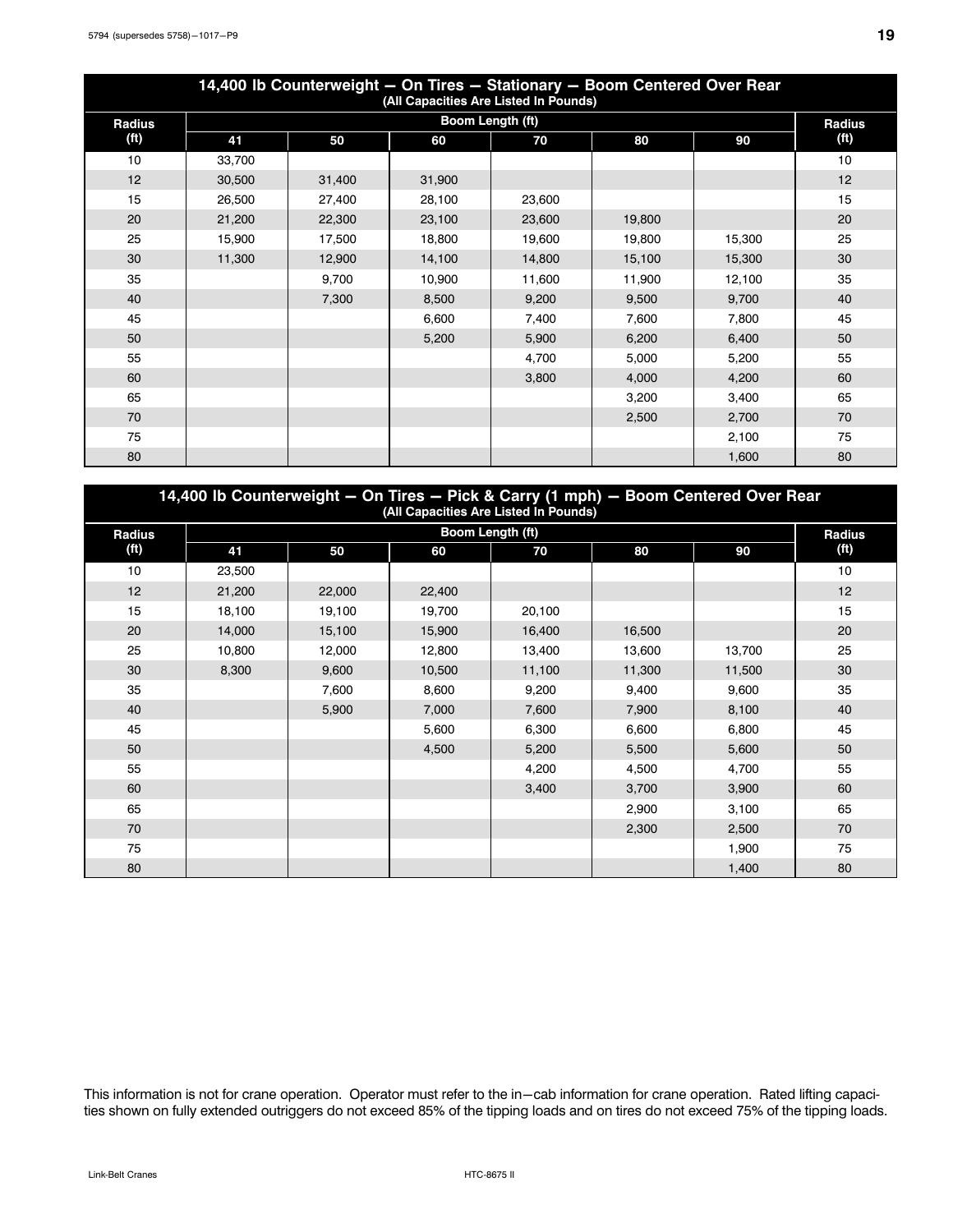<span id="page-24-0"></span>

| 18,400 lb Counterweight - Fully Extended Outriggers - 360° Rotation<br>(All Capacities Are Listed In Pounds) |                               |         |         |        |                         |        |        |        |        |        |                   |
|--------------------------------------------------------------------------------------------------------------|-------------------------------|---------|---------|--------|-------------------------|--------|--------|--------|--------|--------|-------------------|
| Radius                                                                                                       |                               |         |         |        | <b>Boom Length (ft)</b> |        |        |        |        |        | <b>Radius</b>     |
| (f <sup>th</sup> )                                                                                           | 41                            | 50      | 60      | 70     | 80                      | 90     | 100    | 110    | 120    | 127    | (f <sup>t</sup> ) |
| 9                                                                                                            | 150,000**                     |         |         |        |                         |        |        |        |        |        | 9                 |
| 10                                                                                                           | 140,500**                     | 110,700 | 106,900 | 74,400 |                         |        |        |        |        |        | 10                |
| 12                                                                                                           | 120,500                       | 105,000 | 106,900 | 81,000 | 62,800                  |        |        |        |        |        | 12                |
| 15                                                                                                           | 94,400                        | 95,800  | 96,800  | 77,400 | 62,800                  | 61,400 |        |        |        |        | 15                |
| 20                                                                                                           | 68,000                        | 69,900  | 70,600  | 70,400 | 62,800                  | 57,100 | 47,900 | 29,100 |        |        | 20                |
| 25                                                                                                           | 52,000                        | 54,000  | 54,700  | 54,900 | 55,300                  | 49,900 | 42,500 | 32,800 | 25,500 | 22,600 | 25                |
| 30                                                                                                           | 41,300                        | 43,300  | 44,400  | 44,900 | 44,700                  | 44,100 | 38,100 | 32,100 | 25,500 | 22,600 | 30                |
| 35                                                                                                           |                               | 35,600  | 36,700  | 37,300 | 37,100                  | 37,000 | 34,300 | 29,200 | 25,500 | 22,600 | 35                |
| 40                                                                                                           |                               | 29,800  | 31,000  | 31,500 | 31,300                  | 31,200 | 31,100 | 26,700 | 25,000 | 22,600 | 40                |
| 45                                                                                                           |                               |         | 26,300  | 26,600 | 26,300                  | 26,100 | 26,600 | 24,500 | 23,200 | 22,600 | 45                |
| 50                                                                                                           |                               |         | 22,100  | 22,400 | 22,800                  | 22,700 | 22,500 | 22,300 | 21,600 | 21,000 | 50                |
| 55                                                                                                           |                               |         |         | 19,100 | 20,000                  | 19,600 | 19,300 | 19,400 | 19,800 | 19,400 | 55                |
| 60                                                                                                           |                               |         |         | 17,000 | 17,400                  | 17,600 | 16,900 | 17,400 | 17,200 | 17,000 | 60                |
| 65                                                                                                           |                               |         |         | 13,400 | 15,200                  | 15,400 | 15,500 | 15,200 | 15,000 | 14,900 | 65                |
| 70                                                                                                           |                               |         |         |        | 13,300                  | 13,600 | 13,600 | 13,400 | 13,200 | 13,100 | 70                |
| 75                                                                                                           |                               |         |         |        |                         | 12,100 | 12,200 | 11,900 | 11,700 | 11,600 | 75                |
| 80                                                                                                           |                               |         |         |        |                         | 10,700 | 10,800 | 10,600 | 10,400 | 10,300 | 80                |
| 85                                                                                                           |                               |         |         |        |                         |        | 9,600  | 9,400  | 9,200  | 9,100  | 85                |
| 90                                                                                                           |                               |         |         |        |                         |        | 8,600  | 8,400  | 8,200  | 8,100  | 90                |
| 95                                                                                                           |                               |         |         |        |                         |        |        | 7,500  | 7,300  | 7,200  | 95                |
| 100                                                                                                          |                               |         |         |        |                         |        |        | 6,700  | 6,500  | 6,400  | 100               |
| 105                                                                                                          |                               |         |         |        |                         |        |        | 5,100  | 5,800  | 5,700  | 105               |
| 110                                                                                                          |                               |         |         |        |                         |        |        |        | 5,100  | 5,000  | 110               |
| 115                                                                                                          |                               |         |         |        |                         |        |        |        |        | 4,500  | 115               |
|                                                                                                              | ** Requires special equipment |         |         |        |                         |        |        |        |        |        |                   |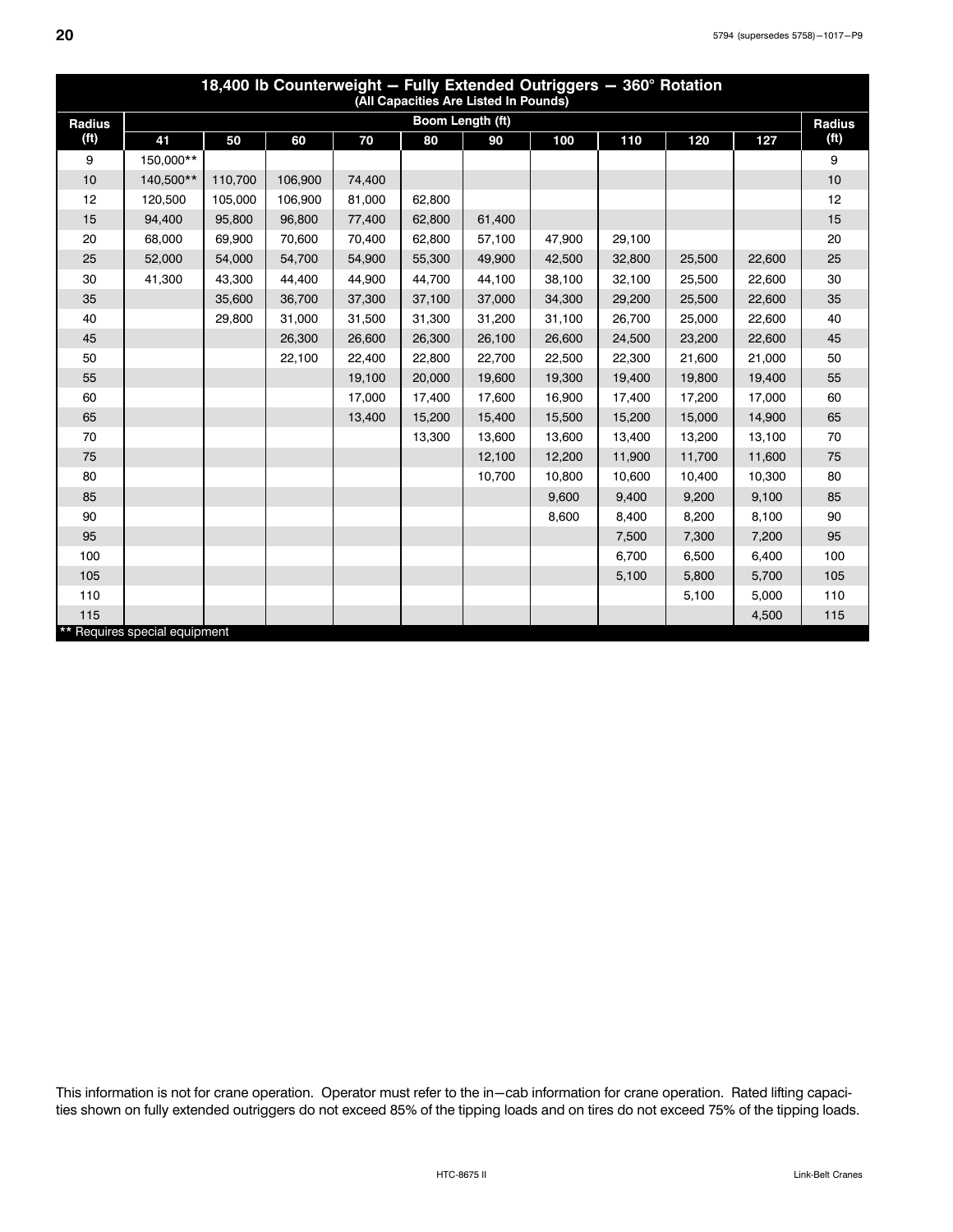<span id="page-25-0"></span>

| 18,400 lb Counterweight - On Tires - Stationary - Boom Centered Over Rear<br>(All Capacities Are Listed In Pounds) |        |        |                  |        |        |        |                   |  |  |
|--------------------------------------------------------------------------------------------------------------------|--------|--------|------------------|--------|--------|--------|-------------------|--|--|
| Radius                                                                                                             |        |        | Boom Length (ft) |        |        |        | <b>Radius</b>     |  |  |
| (f <sup>t</sup> )                                                                                                  | 41     | 50     | 60               | 70     | 80     | 90     | (f <sup>t</sup> ) |  |  |
| 10                                                                                                                 | 32,800 |        |                  |        |        |        | 10                |  |  |
| 12                                                                                                                 | 29,800 | 30,600 | 31,100           |        |        |        | 12                |  |  |
| 15                                                                                                                 | 25,900 | 26,800 | 27,500           | 27,900 |        |        | 15                |  |  |
| 20                                                                                                                 | 20,700 | 21,800 | 22,600           | 23,100 | 18,900 |        | 20                |  |  |
| 25                                                                                                                 | 16,700 | 17,900 | 18,800           | 19,300 | 18,900 | 16,000 | 25                |  |  |
| 30                                                                                                                 | 12,800 | 14,400 | 15,600           | 16,300 | 16,500 | 16,000 | 30                |  |  |
| 35                                                                                                                 |        | 11,000 | 12,200           | 12,900 | 13,100 | 13,300 | 35                |  |  |
| 40                                                                                                                 |        | 8,400  | 9,600            | 10,400 | 10,600 | 10,800 | 40                |  |  |
| 45                                                                                                                 |        |        | 7,600            | 8,400  | 8,700  | 8,900  | 45                |  |  |
| 50                                                                                                                 |        |        | 6,100            | 6,800  | 7,100  | 7,300  | 50                |  |  |
| 55                                                                                                                 |        |        |                  | 5,600  | 5,800  | 6,000  | 55                |  |  |
| 60                                                                                                                 |        |        |                  | 4,500  | 4,800  | 5,000  | 60                |  |  |
| 65                                                                                                                 |        |        |                  |        | 3,900  | 4,100  | 65                |  |  |
| 70                                                                                                                 |        |        |                  |        | 3,100  | 3,300  | 70                |  |  |
| 75                                                                                                                 |        |        |                  |        |        | 2,700  | 75                |  |  |
| 80                                                                                                                 |        |        |                  |        |        | 2,100  | 80                |  |  |

| 18,400 lb Counterweight - On Tires - Pick & Carry (1 mph) - Boom Centered Over Rear<br>(All Capacities Are Listed In Pounds) |        |        |        |                  |        |        |                   |  |  |
|------------------------------------------------------------------------------------------------------------------------------|--------|--------|--------|------------------|--------|--------|-------------------|--|--|
| <b>Radius</b>                                                                                                                |        |        |        | Boom Length (ft) |        |        | <b>Radius</b>     |  |  |
| (f <sup>t</sup> )                                                                                                            | 41     | 50     | 60     | 70               | 80     | 90     | (f <sup>t</sup> ) |  |  |
| 10                                                                                                                           | 23,700 |        |        |                  |        |        | 10                |  |  |
| 12                                                                                                                           | 20,200 | 21,800 | 22,600 |                  |        |        | 12                |  |  |
| 15                                                                                                                           | 17,500 | 18,400 | 18,900 | 19,100           |        |        | 15                |  |  |
| 20                                                                                                                           | 13,500 | 14,500 | 15,300 | 15,800           | 15,900 |        | 20                |  |  |
| 25                                                                                                                           | 10,400 | 11,600 | 12,400 | 12,900           | 13,100 | 13,200 | 25                |  |  |
| 30                                                                                                                           | 7,900  | 9,200  | 10,100 | 10,700           | 10,900 | 11,100 | 30                |  |  |
| 35                                                                                                                           |        | 7,200  | 8,200  | 8,900            | 9,100  | 9,200  | 35                |  |  |
| 40                                                                                                                           |        | 5,600  | 6,700  | 7,300            | 7,600  | 7,700  | 40                |  |  |
| 45                                                                                                                           |        |        | 5,300  | 6,000            | 6,300  | 6,500  | 45                |  |  |
| 50                                                                                                                           |        |        | 4,200  | 4,900            | 5,200  | 5,400  | 50                |  |  |
| 55                                                                                                                           |        |        |        | 4,000            | 4,200  | 4,400  | 55                |  |  |
| 60                                                                                                                           |        |        |        | 3,200            | 3,400  | 3,600  | 60                |  |  |
| 65                                                                                                                           |        |        |        |                  | 2,700  | 2,900  | 65                |  |  |
| 70                                                                                                                           |        |        |        |                  | 2,100  | 2,300  | 70                |  |  |
| 75                                                                                                                           |        |        |        |                  |        | 1,700  | 75                |  |  |
| 80                                                                                                                           |        |        |        |                  |        | 1,200  | 80                |  |  |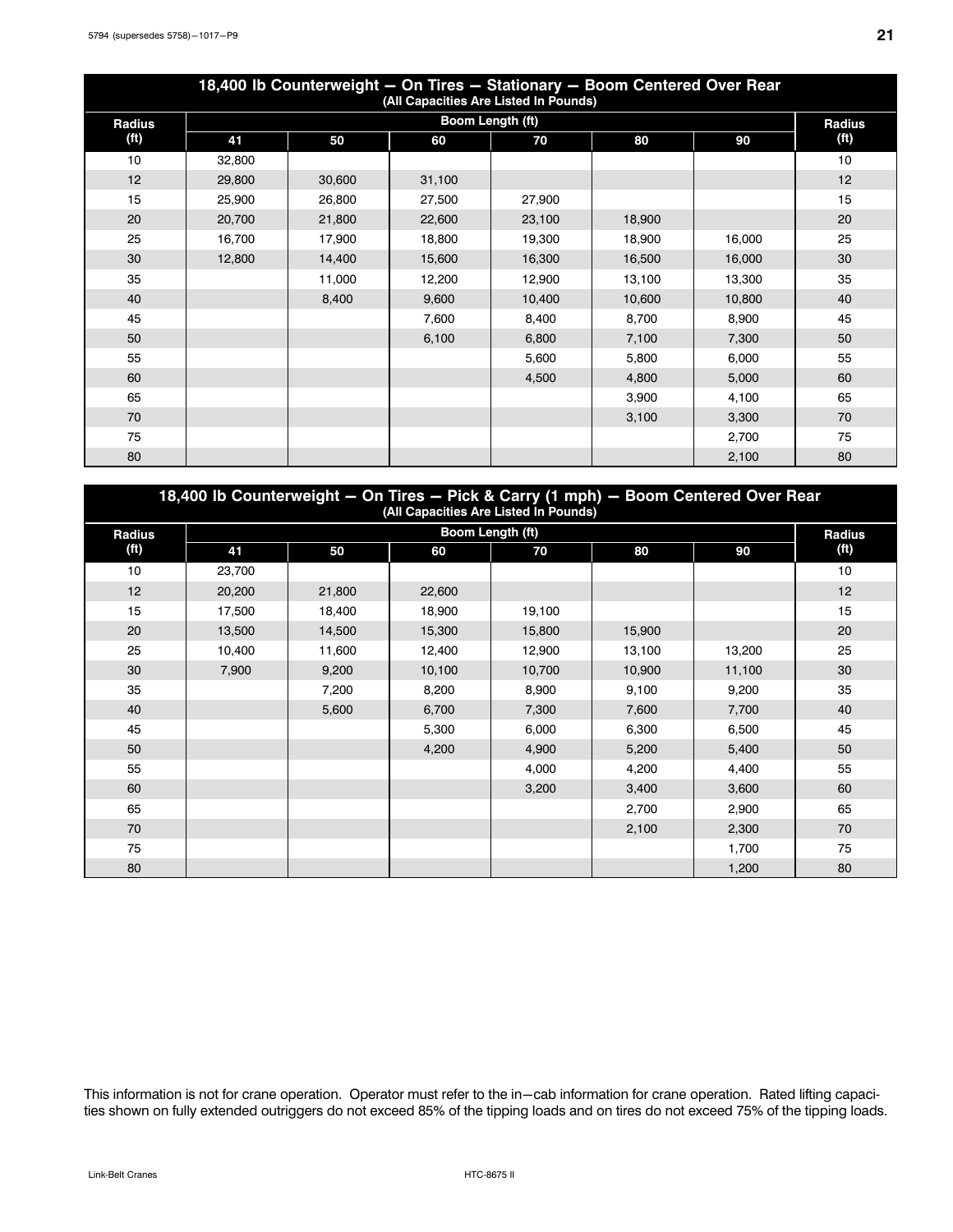## <span id="page-26-0"></span>Fly Attachment Lift Capacity Charts - Imperial B30.5 -**Optional**

| 0 lb Counterweight - Fully Extended Outriggers - 360° Rotation |               |                |                |                |                             |  |  |  |  |
|----------------------------------------------------------------|---------------|----------------|----------------|----------------|-----------------------------|--|--|--|--|
|                                                                |               |                |                |                |                             |  |  |  |  |
| (All Capacities Are Listed In Pounds)                          |               |                |                |                |                             |  |  |  |  |
| 98.7 ft Main Boom Length - 38 ft Offset Fly Length             |               |                |                |                |                             |  |  |  |  |
| Radius<br>(f <sup>t</sup> )                                    | 2° Fly Offset | 15° Fly Offset | 30° Fly Offset | 45° Fly Offset | Radius<br>(f <sup>t</sup> ) |  |  |  |  |
| 30                                                             | 16.200**      |                |                |                | 30                          |  |  |  |  |
| 35                                                             | 15.600**      |                |                |                | 35                          |  |  |  |  |
| 40                                                             | 14.900**      | 12,500         |                |                | 40                          |  |  |  |  |
| 45                                                             | 14.300**      | 12,000         | 10,100         |                | 45                          |  |  |  |  |
| 50                                                             | 13,600**      | 11,500         | 9,800          |                | 50                          |  |  |  |  |
| 55                                                             | 11,900        | 11,100         | 9,500          | 8,600          | 55                          |  |  |  |  |
| 60                                                             | 9,900         | 10,700         | 9,300          | 8,400          | 60                          |  |  |  |  |
| 65                                                             | 8,300         | 9,100          | 9,000          | 8,300          | 65                          |  |  |  |  |
| 70                                                             | 7,000         | 7,700          | 8,400          | 8,100          | 70                          |  |  |  |  |
| 75                                                             | 5,900         | 6,600          | 7,200          | 7,700          | 75                          |  |  |  |  |
| 80                                                             | 5,000         | 5,500          | 6,100          | 6,500          | 80                          |  |  |  |  |
| 85                                                             | 4,200         | 4,700          | 5,200          | 5,500          | 85                          |  |  |  |  |
| 90                                                             | 3,500         | 3,900          | 4,300          | 4,600          | 90                          |  |  |  |  |
| 95                                                             | 2,900         | 3,300          | 3,600          | 3,800          | 95                          |  |  |  |  |
| 100                                                            | 2,300         | 2,700          | 3,000          | 3,100          | 100                         |  |  |  |  |
| 105                                                            | 1,900         | 2,100          | 2,400          | 2,500          | 105                         |  |  |  |  |
| 110                                                            | 1,400         | 1,700          | 1,900          |                | 110                         |  |  |  |  |
| 115                                                            | 1,000         | 1,200          | 1,400          |                | 115                         |  |  |  |  |
| ** Requires special equipment                                  |               |                |                |                |                             |  |  |  |  |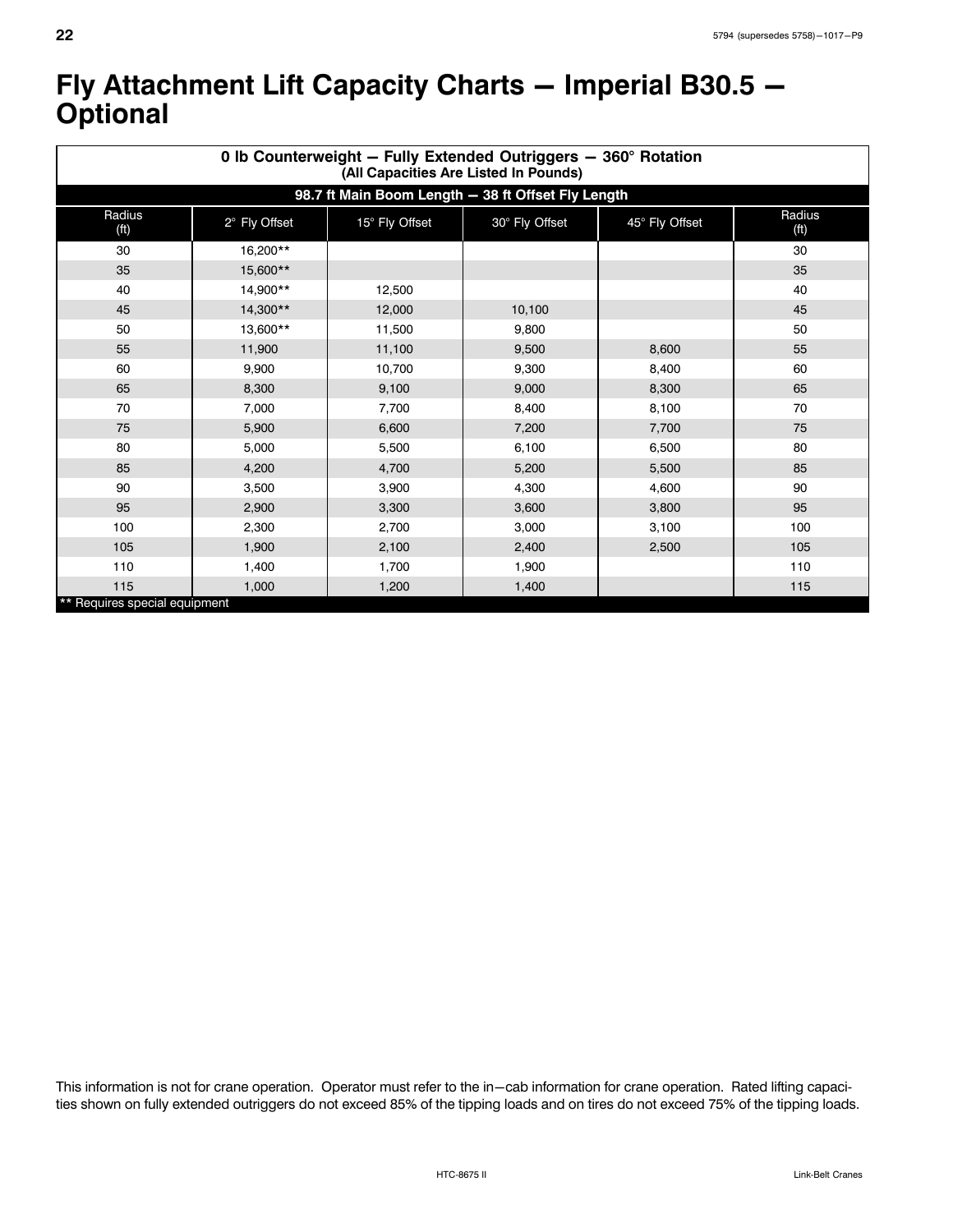<span id="page-27-0"></span>

| 0 lb Counterweight - Fully Extended Outriggers - 360° Rotation<br>(All Capacities Are Listed In Pounds) |               |                |                |                |                             |  |  |  |  |
|---------------------------------------------------------------------------------------------------------|---------------|----------------|----------------|----------------|-----------------------------|--|--|--|--|
| 127 ft Main Boom Length - 38 ft Offset Fly Length                                                       |               |                |                |                |                             |  |  |  |  |
| Radius<br>(f <sup>t</sup> )                                                                             | 2° Fly Offset | 15° Fly Offset | 30° Fly Offset | 45° Fly Offset | Radius<br>(f <sup>t</sup> ) |  |  |  |  |
| 35                                                                                                      | 10,900        |                |                |                | 35                          |  |  |  |  |
| 40                                                                                                      | 10,900        |                |                |                | 40                          |  |  |  |  |
| 45                                                                                                      | 10,900        | 10,400         |                |                | 45                          |  |  |  |  |
| 50                                                                                                      | 10,900        | 10,300         |                |                | 50                          |  |  |  |  |
| 55                                                                                                      | 10,900        | 10,100         | 9,100          |                | 55                          |  |  |  |  |
| 60                                                                                                      | 10,200        | 9,900          | 8,900          |                | 60                          |  |  |  |  |
| 65                                                                                                      | 8,600         | 9,400          | 8,700          | 8,100          | 65                          |  |  |  |  |
| 70                                                                                                      | 7,300         | 8,000          | 8,600          | 8,000          | 70                          |  |  |  |  |
| 75                                                                                                      | 6,200         | 6,800          | 7,500          | 7,900          | 75                          |  |  |  |  |
| 80                                                                                                      | 5,200         | 5,800          | 6,400          | 6,900          | 80                          |  |  |  |  |
| 85                                                                                                      | 4,400         | 5,000          | 5,500          | 5,900          | 85                          |  |  |  |  |
| 90                                                                                                      | 3,700         | 4,200          | 4,700          | 5,000          | 90                          |  |  |  |  |
| 95                                                                                                      | 3,100         | 3,500          | 4,000          | 4,300          | 95                          |  |  |  |  |
| 100                                                                                                     | 2,600         | 3,000          | 3,300          | 3,600          | 100                         |  |  |  |  |
| 105                                                                                                     | 2,100         | 2,400          | 2,800          | 3,000          | 105                         |  |  |  |  |
| 110                                                                                                     | 1,600         | 2,000          | 2,300          | 2,500          | 110                         |  |  |  |  |
| 115                                                                                                     | 1,200         | 1,500          | 1,800          | 2,000          | 115                         |  |  |  |  |
| 120                                                                                                     |               | 1,100          | 1,400          | 1,500          | 120                         |  |  |  |  |
| 125                                                                                                     |               |                | 1,000          | 1,100          | 125                         |  |  |  |  |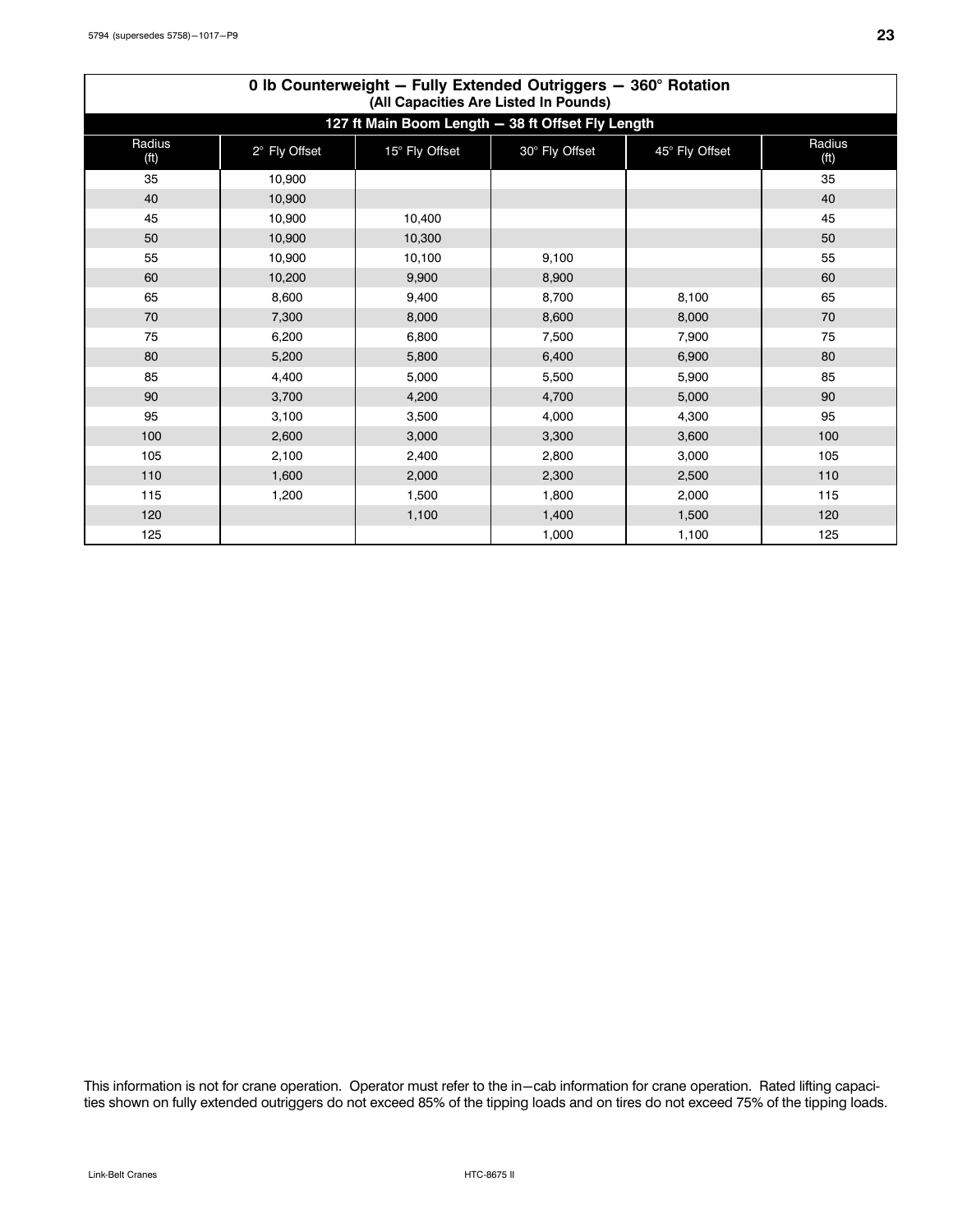<span id="page-28-0"></span>

| 10,800 lb Counterweight – Fully Extended Outriggers – 360° Rotation<br>(All Capacities Are Listed In Pounds) |                                           |                 |                                            |                 |       |  |  |  |  |  |
|--------------------------------------------------------------------------------------------------------------|-------------------------------------------|-----------------|--------------------------------------------|-----------------|-------|--|--|--|--|--|
|                                                                                                              | 98.7 ft Main Boom Length<br>2° Fly Offset |                 | 98.7 ft Main Boom Length<br>15° Fly Offset |                 |       |  |  |  |  |  |
| Radius                                                                                                       |                                           | Fly Length (ft) | Radius                                     | Fly Length (ft) |       |  |  |  |  |  |
| (f <sup>t</sup> )                                                                                            | 38                                        | 64              | (f <sup>t</sup> )                          | 38              | 64    |  |  |  |  |  |
| 30                                                                                                           | 16,200**                                  |                 | 30                                         |                 |       |  |  |  |  |  |
| 35                                                                                                           | 15,600**                                  | 10,300          | 35                                         |                 |       |  |  |  |  |  |
| 40                                                                                                           | 14,900**                                  | 9,900           | 40                                         | 12,500          |       |  |  |  |  |  |
| 45                                                                                                           | 14,300**                                  | 9,400           | 45                                         | 12,000          |       |  |  |  |  |  |
| 50                                                                                                           | 13,600**                                  | 9,000           | 50                                         | 11,500          | 7,400 |  |  |  |  |  |
| 55                                                                                                           | 13,000**                                  | 8,500           | 55                                         | 11,100          | 7,000 |  |  |  |  |  |
| 60                                                                                                           | 12,500                                    | 8,100           | 60                                         | 10,700          | 6,700 |  |  |  |  |  |
| 65                                                                                                           | 11,900                                    | 7,700           | 65                                         | 10,300          | 6,400 |  |  |  |  |  |
| 70                                                                                                           | 10,900                                    | 7,300           | 70                                         | 10,000          | 6,200 |  |  |  |  |  |
| 75                                                                                                           | 9,500                                     | 7,000           | 75                                         | 9,700           | 5,900 |  |  |  |  |  |
| 80                                                                                                           | 8,300                                     | 6,700           | 80                                         | 8,800           | 5,700 |  |  |  |  |  |
| 85                                                                                                           | 7,300                                     | 6,400           | 85                                         | 7,800           | 5,500 |  |  |  |  |  |
| 90                                                                                                           | 6,400                                     | 6,100           | 90                                         | 6,800           | 5,300 |  |  |  |  |  |
| 95                                                                                                           | 5,600                                     | 5,800           | 95                                         | 6,000           | 5,100 |  |  |  |  |  |
| 100                                                                                                          | 4,900                                     | 5,600           | 100                                        | 5,200           | 5,000 |  |  |  |  |  |
| 105                                                                                                          | 4,300                                     | 5,100           | 105                                        | 4,600           | 4,800 |  |  |  |  |  |
| 110                                                                                                          | 3,700                                     | 4,500           | 110                                        | 4,000           | 4,700 |  |  |  |  |  |
| 115                                                                                                          | 3,200                                     | 4,000           | 115                                        | 3,400           | 4,500 |  |  |  |  |  |
| 120                                                                                                          | 2,800                                     | 3,600           | 120                                        | 2,900           | 4,000 |  |  |  |  |  |
| 125                                                                                                          | 2,300                                     | 3,100           | 125                                        | 2,400           | 3,500 |  |  |  |  |  |
| 130                                                                                                          |                                           | 2,700           | 130                                        |                 | 3,100 |  |  |  |  |  |
| 135                                                                                                          |                                           | 2,400           | 135                                        |                 | 2,700 |  |  |  |  |  |
| 140                                                                                                          |                                           | 2,100           | 140                                        |                 | 2,300 |  |  |  |  |  |
| 145                                                                                                          |                                           | 1,800           | 145                                        |                 | 2,000 |  |  |  |  |  |
| 150                                                                                                          |                                           | 1,500           | 150                                        |                 | 1,600 |  |  |  |  |  |
| 155                                                                                                          |                                           | 1,200           | 155                                        |                 |       |  |  |  |  |  |
| ** Requires special equipment                                                                                |                                           |                 |                                            |                 |       |  |  |  |  |  |

## 10,800 lb Counterweight - Fully Extended Outriggers - 360° Rotation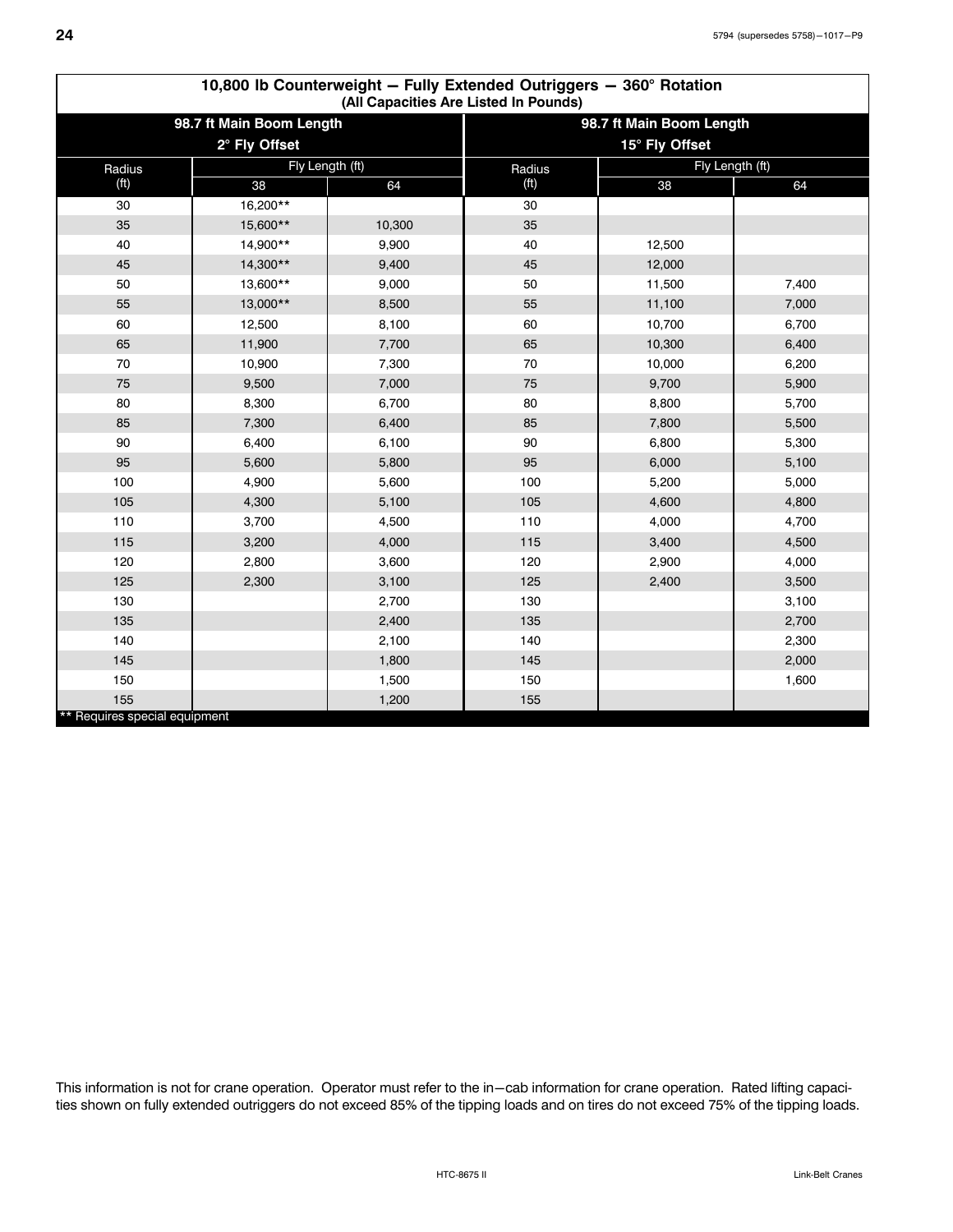| 10,800 lb Counterweight - Fully Extended Outriggers - 360° Rotation<br>(All Capacities Are Listed In Pounds) |                          |       |                   |                          |       |  |  |  |  |
|--------------------------------------------------------------------------------------------------------------|--------------------------|-------|-------------------|--------------------------|-------|--|--|--|--|
|                                                                                                              | 98.7 ft Main Boom Length |       |                   | 98.7 ft Main Boom Length |       |  |  |  |  |
| 30° Fly Offset                                                                                               |                          |       |                   | 45° Fly Offset           |       |  |  |  |  |
| Radius                                                                                                       | Fly Length (ft)          |       | Radius            | Fly Length (ft)          |       |  |  |  |  |
| (f <sup>t</sup> )                                                                                            | 38                       | 64    | (f <sup>t</sup> ) | 38                       | 64    |  |  |  |  |
| 45                                                                                                           | 10,100                   |       | 45                |                          |       |  |  |  |  |
| 50                                                                                                           | 9,800                    |       | 50                |                          |       |  |  |  |  |
| 55                                                                                                           | 9,500                    |       | 55                | 8,600                    |       |  |  |  |  |
| 60                                                                                                           | 9,300                    |       | 60                | 8,400                    |       |  |  |  |  |
| 65                                                                                                           | 9,000                    | 5,400 | 65                | 8,300                    |       |  |  |  |  |
| 70                                                                                                           | 8,800                    | 5,200 | 70                | 8,100                    |       |  |  |  |  |
| 75                                                                                                           | 8,600                    | 5,100 | 75                | 8,000                    |       |  |  |  |  |
| 80                                                                                                           | 8,500                    | 4,900 | 80                | 7,900                    | 4,400 |  |  |  |  |
| 85                                                                                                           | 8,200                    | 4,800 | 85                | 7,800                    | 4,300 |  |  |  |  |
| 90                                                                                                           | 7,200                    | 4,700 | 90                | 7,500                    | 4,300 |  |  |  |  |
| 95                                                                                                           | 6,300                    | 4,600 | 95                | 6,500                    | 4,200 |  |  |  |  |
| 100                                                                                                          | 5,500                    | 4,500 | 100               | 5,700                    | 4,200 |  |  |  |  |
| 105                                                                                                          | 4,800                    | 4,400 | 105               | 4,900                    | 4,100 |  |  |  |  |
| 110                                                                                                          | 4,200                    | 4,300 | 110               |                          | 4,100 |  |  |  |  |
| 115                                                                                                          | 3,600                    | 4,200 | 115               |                          | 4,100 |  |  |  |  |
| 120                                                                                                          |                          | 4,200 | 120               |                          | 4,100 |  |  |  |  |
| 125                                                                                                          |                          | 3,900 | 125               |                          | 4,100 |  |  |  |  |
| 130                                                                                                          |                          | 3,400 | 130               |                          | 3,500 |  |  |  |  |
| 135                                                                                                          |                          | 2,900 | 135               |                          | 3,000 |  |  |  |  |
| 140                                                                                                          |                          | 2,500 | 140               |                          |       |  |  |  |  |
| 145                                                                                                          |                          | 2,100 | 145               |                          |       |  |  |  |  |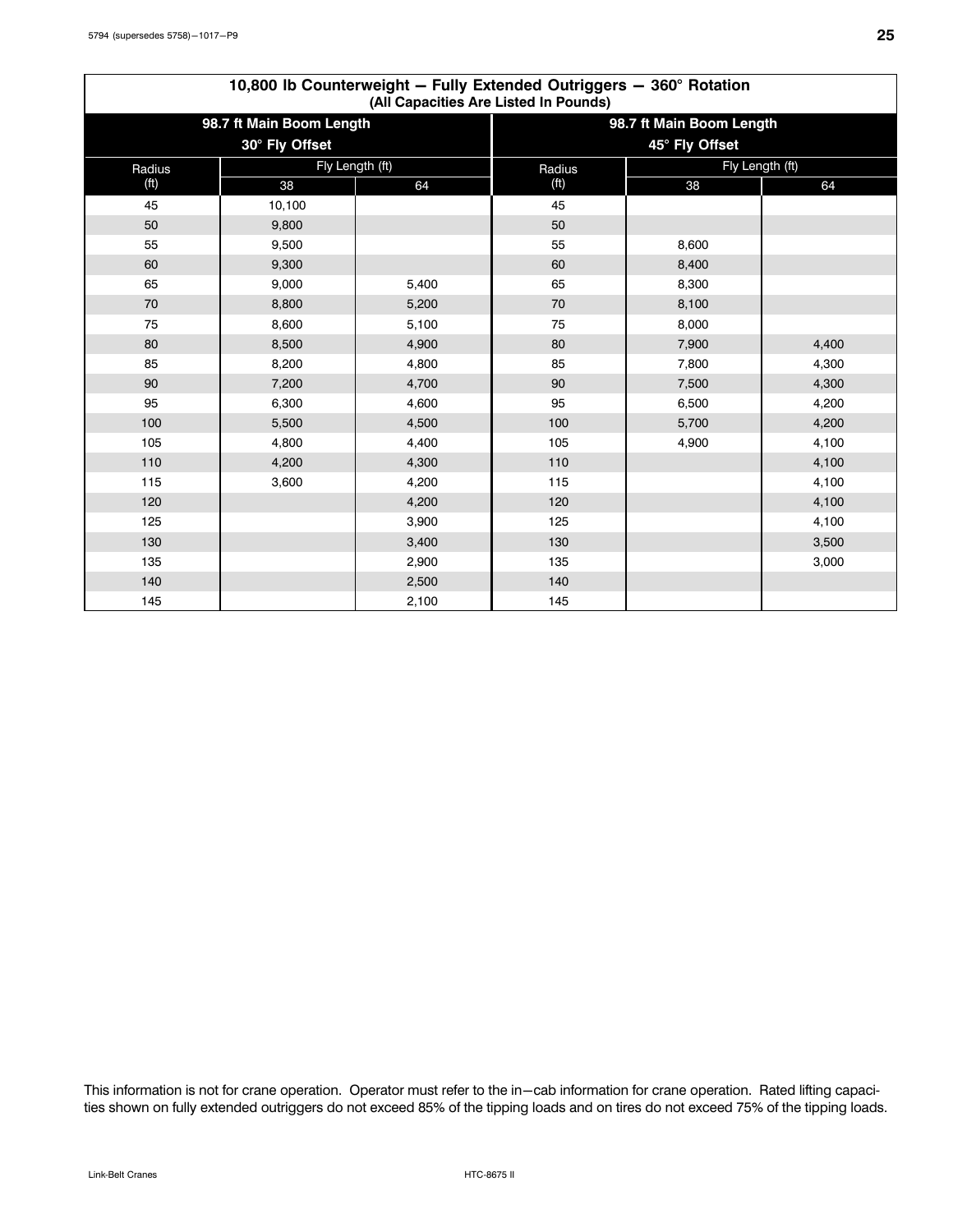<span id="page-30-0"></span>

| 10,800 lb Counterweight - Fully Extended Outriggers - 360° Rotation<br>(All Capacities Are Listed In Pounds) |        |                         |       |                         |        |                 |       |  |  |  |  |
|--------------------------------------------------------------------------------------------------------------|--------|-------------------------|-------|-------------------------|--------|-----------------|-------|--|--|--|--|
|                                                                                                              |        | 127 ft Main Boom Length |       | 127 ft Main Boom Length |        |                 |       |  |  |  |  |
|                                                                                                              |        | 2° Fly Offset           |       | 15° Fly Offset          |        |                 |       |  |  |  |  |
| Radius                                                                                                       |        | Fly Length (ft)         |       | Radius                  |        | Fly Length (ft) |       |  |  |  |  |
| (f <sup>t</sup> )                                                                                            | 38     | 64                      | 80    | (f <sup>t</sup> )       | 38     | 64              | 80    |  |  |  |  |
| 35                                                                                                           | 10,900 |                         |       | 35                      |        |                 |       |  |  |  |  |
| 40                                                                                                           | 10,900 |                         |       | 40                      |        |                 |       |  |  |  |  |
| 45                                                                                                           | 10,900 | 7,300                   |       | 45                      | 10,400 |                 |       |  |  |  |  |
| 50                                                                                                           | 10,900 | 7,300                   | 5,800 | 50                      | 10,300 |                 |       |  |  |  |  |
| 55                                                                                                           | 10,900 | 7,200                   | 5,800 | 55                      | 10,100 |                 |       |  |  |  |  |
| 60                                                                                                           | 10,900 | 7,100                   | 5,800 | 60                      | 9,900  |                 |       |  |  |  |  |
| 65                                                                                                           | 10,700 | 6,900                   | 5,800 | 65                      | 9,700  | 6,100           | 5,600 |  |  |  |  |
| 70                                                                                                           | 10,500 | 6,800                   | 5,800 | 70                      | 9,500  | 6,000           | 5,300 |  |  |  |  |
| 75                                                                                                           | 9,700  | 6,600                   | 5,800 | 75                      | 9,300  | 5,800           | 5,000 |  |  |  |  |
| 80                                                                                                           | 8,500  | 6,500                   | 5,500 | 80                      | 9,000  | 5,600           | 4,700 |  |  |  |  |
| 85                                                                                                           | 7,500  | 6,300                   | 5,200 | 85                      | 8,000  | 5,500           | 4,400 |  |  |  |  |
| 90                                                                                                           | 6,600  | 6,100                   | 4,900 | 90                      | 7,100  | 5,300           | 4,200 |  |  |  |  |
| 95                                                                                                           | 5,800  | 5,900                   | 4,600 | 95                      | 6,200  | 5,200           | 4,000 |  |  |  |  |
| 100                                                                                                          | 5,100  | 5,700                   | 4,400 | 100                     | 5,500  | 5,100           | 3,800 |  |  |  |  |
| 105                                                                                                          | 4,500  | 5,100                   | 4,200 | 105                     | 4,800  | 4,900           | 3,600 |  |  |  |  |
| 110                                                                                                          | 3,900  | 4,500                   | 4,000 | 110                     | 4,200  | 4,700           | 3,500 |  |  |  |  |
| 115                                                                                                          | 3,400  | 4,000                   | 3,800 | 115                     | 3,700  | 4,500           | 3,300 |  |  |  |  |
| 120                                                                                                          | 3,000  | 3,500                   | 3,400 | 120                     | 3,200  | 4,000           | 3,200 |  |  |  |  |
| 125                                                                                                          | 2,500  | 3,100                   | 2,900 | 125                     | 2,800  | 3,600           | 3,000 |  |  |  |  |
| 130                                                                                                          | 2,200  | 2,700                   | 2,500 | 130                     | 2,400  | 3,100           | 2,900 |  |  |  |  |
| 135                                                                                                          | 1,800  | 2,300                   | 2,200 | 135                     | 2,000  | 2,700           | 2,600 |  |  |  |  |
| 140                                                                                                          | 1,500  | 2,000                   | 1,900 | 140                     | 1,600  | 2,400           | 2,200 |  |  |  |  |
| 145                                                                                                          | 1,200  | 1,700                   | 1,500 | 145                     | 1,300  | 2,000           | 1,900 |  |  |  |  |
| 150                                                                                                          |        | 1,400                   | 1,300 | 150                     | 1,000  | 1,700           | 1,600 |  |  |  |  |
| 155                                                                                                          |        | 1,200                   | 1,000 | 155                     |        | 1,400           | 1,300 |  |  |  |  |
| 160                                                                                                          |        |                         |       | 160                     |        | 1,200           | 1,000 |  |  |  |  |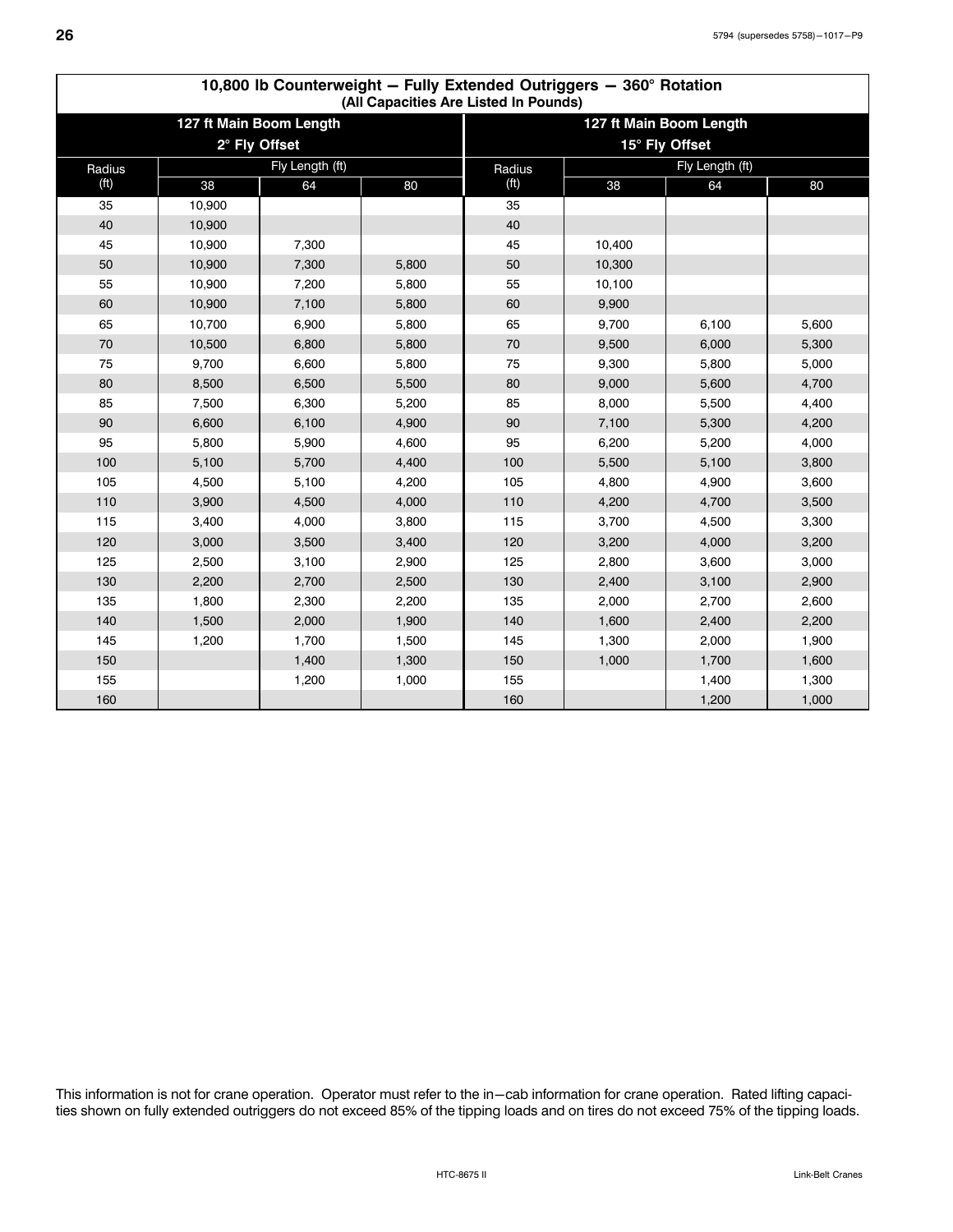ľ

| 10,800 lb Counterweight - Fully Extended Outriggers - 360° Rotation<br>(All Capacities Are Listed In Pounds) |       |                         |       |                         |       |                 |       |  |  |  |
|--------------------------------------------------------------------------------------------------------------|-------|-------------------------|-------|-------------------------|-------|-----------------|-------|--|--|--|
|                                                                                                              |       | 127 ft Main Boom Length |       | 127 ft Main Boom Length |       |                 |       |  |  |  |
|                                                                                                              |       | 30° Fly Offset          |       | 45° Fly Offset          |       |                 |       |  |  |  |
| Radius                                                                                                       |       | Fly Length (ft)         |       | Radius                  |       | Fly Length (ft) |       |  |  |  |
| (f <sup>t</sup> )                                                                                            | 38    | 64                      | 80    | (f <sup>t</sup> )       | 38    | 64              | 80    |  |  |  |
| 55                                                                                                           | 9,100 |                         |       | 55                      |       |                 |       |  |  |  |
| 60                                                                                                           | 8,900 |                         |       | 60                      |       |                 |       |  |  |  |
| 65                                                                                                           | 8,700 |                         |       | 65                      | 8,100 |                 |       |  |  |  |
| 70                                                                                                           | 8,600 |                         |       | 70                      | 8,000 |                 |       |  |  |  |
| 75                                                                                                           | 8,500 |                         |       | 75                      | 7,900 |                 |       |  |  |  |
| 80                                                                                                           | 8,300 | 4,900                   | 3,900 | 80                      | 7,700 |                 |       |  |  |  |
| 85                                                                                                           | 8,000 | 4,800                   | 3,700 | 85                      | 7,700 |                 |       |  |  |  |
| 90                                                                                                           | 7,500 | 4,700                   | 3,500 | 90                      | 7,400 | 4,200           | 3,100 |  |  |  |
| 95                                                                                                           | 6,700 | 4,600                   | 3,400 | 95                      | 7,000 | 4,200           | 2,900 |  |  |  |
| 100                                                                                                          | 5,900 | 4,500                   | 3,200 | 100                     | 6,100 | 4,100           | 2,800 |  |  |  |
| 105                                                                                                          | 5,200 | 4,400                   | 3,100 | 105                     | 5,400 | 4,100           | 2,700 |  |  |  |
| 110                                                                                                          | 4,500 | 4,300                   | 2,900 | 110                     | 4,700 | 4,100           | 2,600 |  |  |  |
| 115                                                                                                          | 4,000 | 4,200                   | 2,800 | 115                     | 4,100 | 4,000           | 2,500 |  |  |  |
| 120                                                                                                          | 3,500 | 4,000                   | 2,700 | 120                     | 3,600 | 3,900           | 2,500 |  |  |  |
| 125                                                                                                          | 3,000 | 3,900                   | 2,600 | 125                     | 3,100 | 3,800           | 2,400 |  |  |  |
| 130                                                                                                          | 2,500 | 3,600                   | 2,500 | 130                     |       | 3,600           | 2,300 |  |  |  |
| 135                                                                                                          | 2,100 | 3,100                   | 2,500 | 135                     |       | 3,400           | 2,300 |  |  |  |
| 140                                                                                                          | 1,700 | 2,700                   | 2,400 | 140                     |       | 2,900           | 2,200 |  |  |  |
| 145                                                                                                          | 1,400 | 2,300                   | 2,300 | 145                     |       | 2,500           | 2,200 |  |  |  |
| 150                                                                                                          |       | 2,000                   | 1,900 | 150                     |       | 2,100           | 2,100 |  |  |  |
| 155                                                                                                          |       | 1,700                   | 1,600 | 155                     |       | 1,700           | 1,800 |  |  |  |
| 160                                                                                                          |       | 1,300                   | 1,300 | 160                     |       | 1,400           | 1,400 |  |  |  |
| 165                                                                                                          |       | 1,000                   | 1,000 | 165                     |       |                 | 1,100 |  |  |  |

10,800 lb Counterweight - Fully Extended Outriggers - 360° Rotation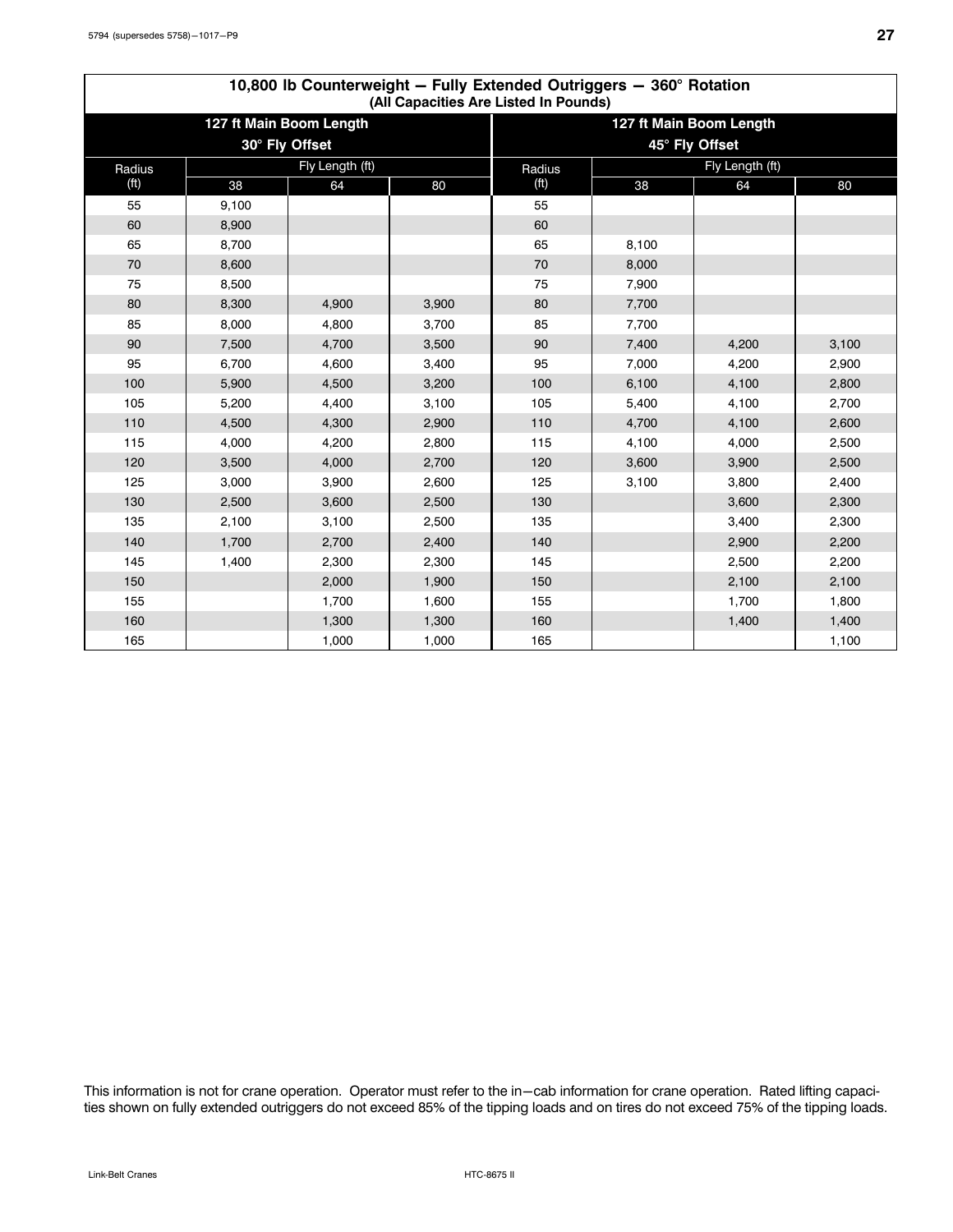<span id="page-32-0"></span>

| 14,400 lb Counterweight - Fully Extended Outriggers - 360° Rotation<br>(All Capacities Are Listed In Pounds) |                          |                 |                          |        |                 |  |  |  |  |  |
|--------------------------------------------------------------------------------------------------------------|--------------------------|-----------------|--------------------------|--------|-----------------|--|--|--|--|--|
|                                                                                                              | 98.7 ft Main Boom Length |                 | 98.7 ft Main Boom Length |        |                 |  |  |  |  |  |
|                                                                                                              | 2° Fly Offset            |                 | 15° Fly Offset           |        |                 |  |  |  |  |  |
| Radius                                                                                                       |                          | Fly Length (ft) | Radius                   |        | Fly Length (ft) |  |  |  |  |  |
| (f <sup>t</sup> )                                                                                            | 38                       | 64              | (f <sup>t</sup> )        | 38     | 64              |  |  |  |  |  |
| 30                                                                                                           | 16,200**                 |                 | 30                       |        |                 |  |  |  |  |  |
| 35                                                                                                           | 15,600**                 | 10,300          | 35                       |        |                 |  |  |  |  |  |
| 40                                                                                                           | 14,900**                 | 9,900           | 40                       | 12,500 |                 |  |  |  |  |  |
| 45                                                                                                           | 14,300**                 | 9,400           | 45                       | 12,000 |                 |  |  |  |  |  |
| 50                                                                                                           | 13,600**                 | 9,000           | 50                       | 11,500 | 7,400           |  |  |  |  |  |
| 55                                                                                                           | 13,000**                 | 8,500           | 55                       | 11,100 | 7,000           |  |  |  |  |  |
| 60                                                                                                           | 12,500                   | 8,100           | 60                       | 10,700 | 6,700           |  |  |  |  |  |
| 65                                                                                                           | 11,900                   | 7,700           | 65                       | 10,300 | 6,400           |  |  |  |  |  |
| 70                                                                                                           | 11,400                   | 7,300           | 70                       | 10,000 | 6,200           |  |  |  |  |  |
| 75                                                                                                           | 10,700                   | 7,000           | 75                       | 9,700  | 5,900           |  |  |  |  |  |
| 80                                                                                                           | 9,400                    | 6,700           | 80                       | 9,400  | 5,700           |  |  |  |  |  |
| 85                                                                                                           | 8,300                    | 6,400           | 85                       | 8,800  | 5,500           |  |  |  |  |  |
| 90                                                                                                           | 7,300                    | 6,100           | 90                       | 7,800  | 5,300           |  |  |  |  |  |
| 95                                                                                                           | 6,500                    | 5,800           | 95                       | 6,900  | 5,100           |  |  |  |  |  |
| 100                                                                                                          | 5,700                    | 5,600           | 100                      | 6,100  | 5,000           |  |  |  |  |  |
| 105                                                                                                          | 5,100                    | 5,400           | 105                      | 5,400  | 4,800           |  |  |  |  |  |
| 110                                                                                                          | 4,500                    | 5,200           | 110                      | 4,700  | 4,700           |  |  |  |  |  |
| 115                                                                                                          | 3,900                    | 4,700           | 115                      | 4,100  | 4,600           |  |  |  |  |  |
| 120                                                                                                          | 3,400                    | 4,200           | 120                      | 3,600  | 4,500           |  |  |  |  |  |
| 125                                                                                                          | 3,000                    | 3,800           | 125                      | 3,100  | 4,200           |  |  |  |  |  |
| 130                                                                                                          |                          | 3,400           | 130                      |        | 3,700           |  |  |  |  |  |
| 135                                                                                                          |                          | 3,000           | 135                      |        | 3,300           |  |  |  |  |  |
| 140                                                                                                          |                          | 2,600           | 140                      |        | 2,900           |  |  |  |  |  |
| 145                                                                                                          |                          | 2,300           | 145                      |        | 2,500           |  |  |  |  |  |
| 150                                                                                                          |                          | 2,000           | 150                      |        | 2,200           |  |  |  |  |  |
| 155                                                                                                          |                          | 1,800           | 155                      |        |                 |  |  |  |  |  |
| ** Requires special equipment                                                                                |                          |                 |                          |        |                 |  |  |  |  |  |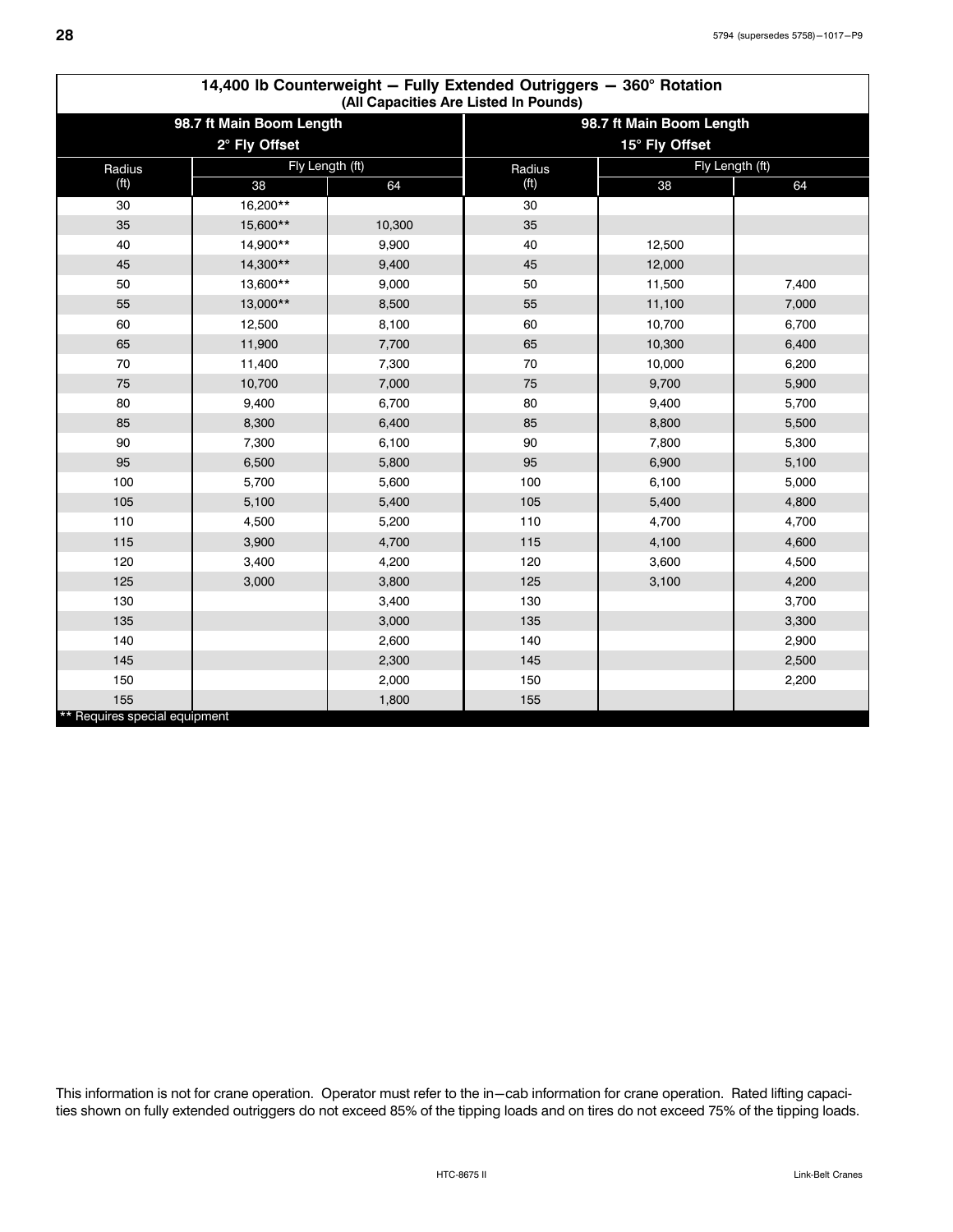| 14,400 lb Counterweight - Fully Extended Outriggers - 360° Rotation<br>(All Capacities Are Listed In Pounds) |                          |                 |                   |                          |                 |  |  |  |  |
|--------------------------------------------------------------------------------------------------------------|--------------------------|-----------------|-------------------|--------------------------|-----------------|--|--|--|--|
|                                                                                                              | 98.7 ft Main Boom Length |                 |                   | 98.7 ft Main Boom Length |                 |  |  |  |  |
|                                                                                                              | 30° Fly Offset           |                 |                   | 45° Fly Offset           |                 |  |  |  |  |
| Radius                                                                                                       |                          | Fly Length (ft) | Radius            |                          | Fly Length (ft) |  |  |  |  |
| (f <sup>t</sup> )                                                                                            | 38                       | 64              | (f <sup>t</sup> ) | 38                       | 64              |  |  |  |  |
| 45                                                                                                           | 10,100                   |                 | 45                |                          |                 |  |  |  |  |
| 50                                                                                                           | 9,800                    |                 | 50                |                          |                 |  |  |  |  |
| 55                                                                                                           | 9,500                    |                 | 55                | 8,600                    |                 |  |  |  |  |
| 60                                                                                                           | 9,300                    |                 | 60                | 8,400                    |                 |  |  |  |  |
| 65                                                                                                           | 9,000                    | 5,400           | 65                | 8,300                    |                 |  |  |  |  |
| 70                                                                                                           | 8,800                    | 5,200           | 70                | 8,100                    |                 |  |  |  |  |
| 75                                                                                                           | 8,600                    | 5,100           | 75                | 8,000                    |                 |  |  |  |  |
| 80                                                                                                           | 8,500                    | 4,900           | 80                | 7,900                    | 4,400           |  |  |  |  |
| 85                                                                                                           | 8,300                    | 4,800           | 85                | 7,800                    | 4,300           |  |  |  |  |
| 90                                                                                                           | 8,200                    | 4,700           | 90                | 7,700                    | 4,300           |  |  |  |  |
| 95                                                                                                           | 7,200                    | 4,600           | 95                | 7,400                    | 4,200           |  |  |  |  |
| 100                                                                                                          | 6,400                    | 4,500           | 100               | 6,500                    | 4,200           |  |  |  |  |
| 105                                                                                                          | 5,600                    | 4,400           | 105               | 5,700                    | 4,100           |  |  |  |  |
| 110                                                                                                          | 4,900                    | 4,300           | 110               |                          | 4,100           |  |  |  |  |
| 115                                                                                                          | 4,300                    | 4,200           | 115               |                          | 4,100           |  |  |  |  |
| 120                                                                                                          |                          | 4,200           | 120               |                          | 4,100           |  |  |  |  |
| 125                                                                                                          |                          | 4,100           | 125               |                          | 4,100           |  |  |  |  |
| 130                                                                                                          |                          | 4,000           | 130               |                          | 4,100           |  |  |  |  |
| 135                                                                                                          |                          | 3,500           | 135               |                          | 3,600           |  |  |  |  |
| 140                                                                                                          |                          | 3,100           | 140               |                          |                 |  |  |  |  |
| 145                                                                                                          |                          | 2,600           | 145               |                          |                 |  |  |  |  |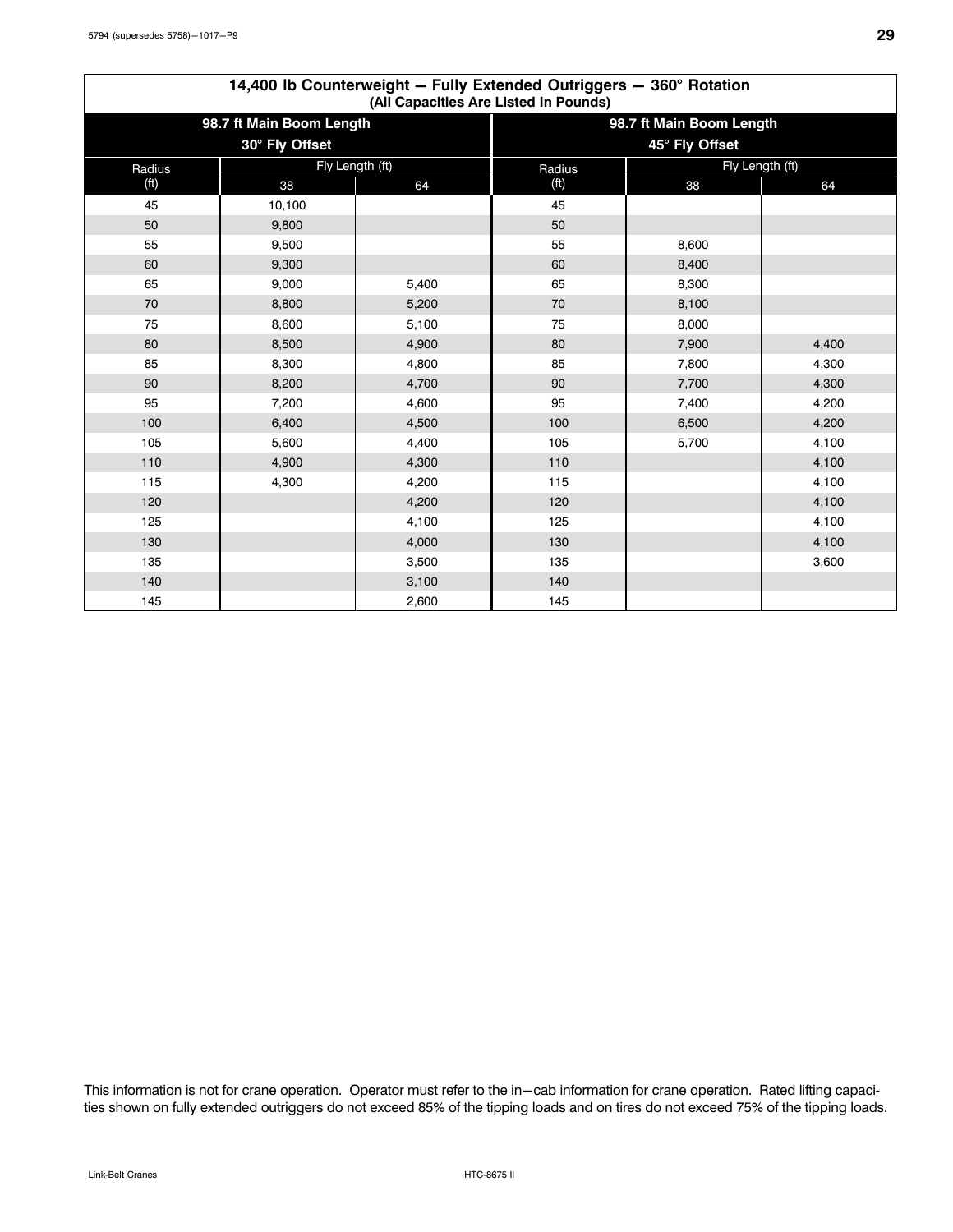|                   | 14,400 ib Counterweight — Fully Extended Outriggers — 360° Rotation<br>(All Capacities Are Listed In Pounds) |                         |       |       |                   |                 |                         |       |       |  |  |
|-------------------|--------------------------------------------------------------------------------------------------------------|-------------------------|-------|-------|-------------------|-----------------|-------------------------|-------|-------|--|--|
|                   |                                                                                                              | 127 ft Main Boom Length |       |       |                   |                 | 127 ft Main Boom Length |       |       |  |  |
|                   |                                                                                                              | 2° Fly Offset           |       |       | 15° Fly Offset    |                 |                         |       |       |  |  |
| Radius            |                                                                                                              | Fly Length (ft)         |       |       | Radius            | Fly Length (ft) |                         |       |       |  |  |
| (f <sup>t</sup> ) | 38                                                                                                           | 64                      | 80    | 96    | (f <sup>t</sup> ) | 38              | 64                      | 80    | 96    |  |  |
| 35                | 10,900                                                                                                       |                         |       |       | 35                |                 |                         |       |       |  |  |
| 40                | 10,900                                                                                                       |                         |       |       | 40                |                 |                         |       |       |  |  |
| 45                | 10,900                                                                                                       | 7,300                   |       |       | 45                | 10,400          |                         |       |       |  |  |
| 50                | 10,900                                                                                                       | 7,300                   | 5,800 |       | 50                | 10,300          |                         |       |       |  |  |
| 55                | 10,900                                                                                                       | 7,200                   | 5,800 | 4,500 | 55                | 10,100          |                         |       |       |  |  |
| 60                | 10,900                                                                                                       | 7,100                   | 5,800 | 4,500 | 60                | 9,900           |                         |       |       |  |  |
| 65                | 10,700                                                                                                       | 6,900                   | 5,800 | 4,500 | 65                | 9,700           | 6,100                   | 5,600 |       |  |  |
| 70                | 10,500                                                                                                       | 6,800                   | 5,800 | 4,500 | 70                | 9,500           | 6,000                   | 5,300 | 4,200 |  |  |
| 75                | 10,200                                                                                                       | 6,600                   | 5,800 | 4,500 | 75                | 9,300           | 5,800                   | 5,000 | 3,900 |  |  |
| 80                | 9,600                                                                                                        | 6,500                   | 5,500 | 4,100 | 80                | 9,000           | 5,600                   | 4,700 | 3,700 |  |  |
| 85                | 8,500                                                                                                        | 6,300                   | 5,200 | 3,900 | 85                | 8,500           | 5,500                   | 4,400 | 3,400 |  |  |
| 90                | 7,600                                                                                                        | 6,100                   | 4,900 | 3,600 | 90                | 8,000           | 5,300                   | 4,200 | 3,200 |  |  |
| 95                | 6,700                                                                                                        | 5,900                   | 4,600 | 3,400 | 95                | 7,100           | 5,200                   | 4,000 | 3,000 |  |  |
| 100               | 5,900                                                                                                        | 5,700                   | 4,400 | 3,200 | 100               | 6,300           | 5,100                   | 3,800 | 2,800 |  |  |
| 105               | 5,300                                                                                                        | 5,400                   | 4,200 | 3,000 | 105               | 5,600           | 4,900                   | 3,600 | 2,600 |  |  |
| 110               | 4,700                                                                                                        | 5,100                   | 4,000 | 2,800 | 110               | 5,000           | 4,700                   | 3,500 | 2,500 |  |  |
| 115               | 4,100                                                                                                        | 4,700                   | 3,800 | 2,600 | 115               | 4,400           | 4,500                   | 3,300 | 2,300 |  |  |
| 120               | 3,600                                                                                                        | 4,200                   | 3,600 | 2,500 | 120               | 3,900           | 4,300                   | 3,200 | 2,200 |  |  |
| 125               | 3,200                                                                                                        | 3,800                   | 3,400 | 2,300 | 125               | 3,400           | 4,100                   | 3,000 | 2,100 |  |  |
| 130               | 2,800                                                                                                        | 3,300                   | 3,200 | 2,200 | 130               | 3,000           | 3,800                   | 2,900 | 1,900 |  |  |
| 135               | 2,400                                                                                                        | 2,900                   | 2,800 | 2,100 | 135               | 2,600           | 3,300                   | 2,800 | 1,800 |  |  |
| 140               | 2,100                                                                                                        | 2,600                   | 2,400 | 2,000 | 140               | 2,200           | 3,000                   | 2,700 | 1,700 |  |  |
| 145               | 1,800                                                                                                        | 2,300                   | 2,100 | 1,800 | 145               | 1,900           | 2,600                   | 2,400 | 1,600 |  |  |
| 150               | 1,500                                                                                                        | 2,000                   | 1,800 | 1,700 | 150               | 1,600           | 2,300                   | 2,100 | 1,500 |  |  |
| 155               | 1,200                                                                                                        | 1,700                   | 1,500 | 1,500 | 155               | 1,300           | 2,000                   | 1,800 | 1,500 |  |  |
| 160               |                                                                                                              | 1,400                   | 1,300 | 1,200 | 160               |                 | 1,700                   | 1,500 | 1,400 |  |  |
| 165               |                                                                                                              | 1,200                   | 1,000 |       | 165               |                 | 1,400                   | 1,200 | 1,200 |  |  |
| 170               |                                                                                                              | 1,000                   |       |       | 170               |                 | 1,100                   | 1,000 | 1,000 |  |  |

## 14,400 lb Counterweight - Fully Extended Outriggers - 360° Rotation

This information is not for crane operation. Operator must refer to the in-cab information for crane operation. Rated lifting capacities shown on fully extended outriggers do not exceed 85% of the tipping loads and on tires do not exceed 75% of the tipping loads.

<span id="page-34-0"></span>Г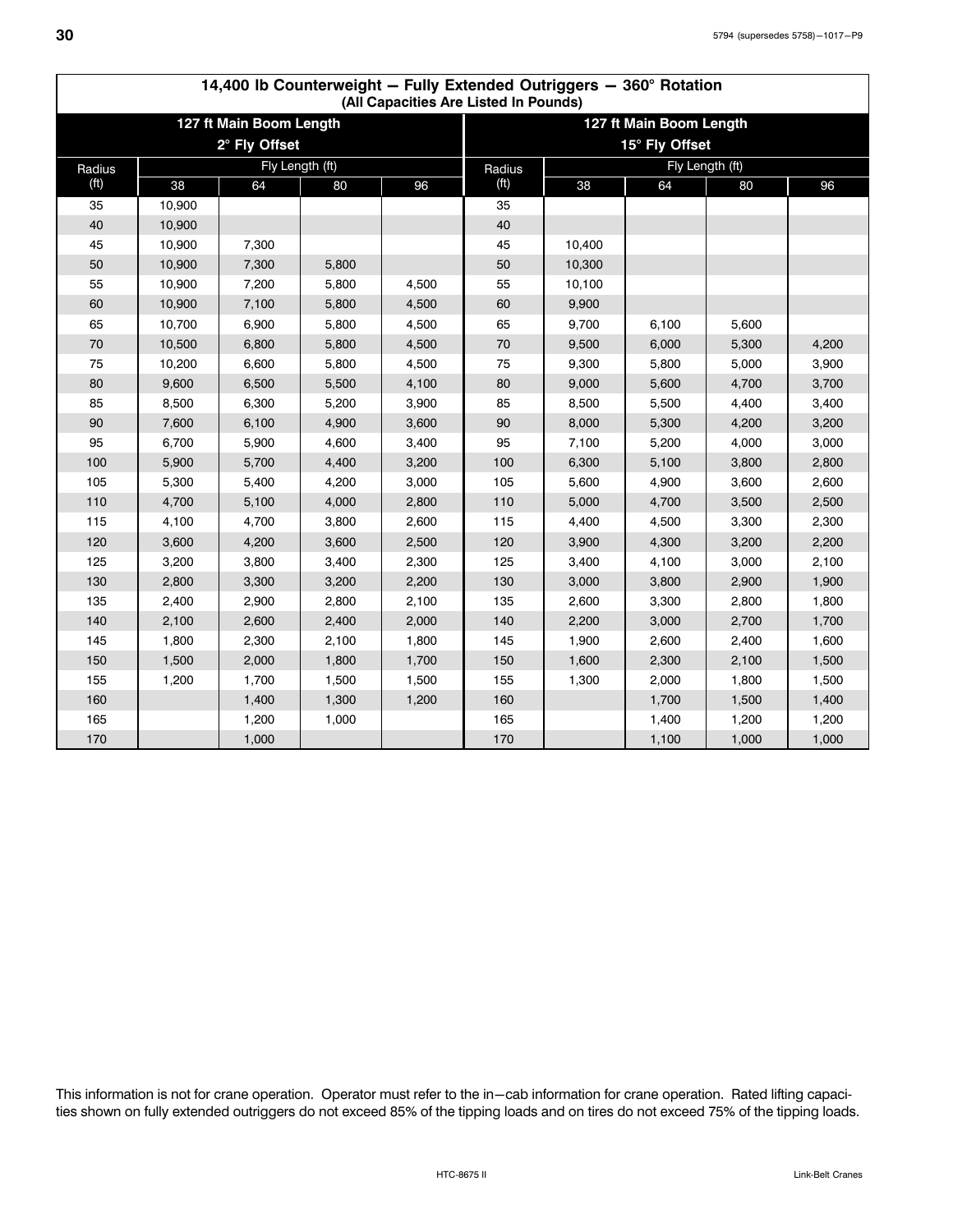Г

| 14,400 ID Counterweight – Funy Extended Outriggers – 360 Hotation<br>(All Capacities Are Listed In Pounds) |       |                         |       |       |                   |       |                         |       |       |  |
|------------------------------------------------------------------------------------------------------------|-------|-------------------------|-------|-------|-------------------|-------|-------------------------|-------|-------|--|
|                                                                                                            |       | 127 ft Main Boom Length |       |       |                   |       | 127 ft Main Boom Length |       |       |  |
|                                                                                                            |       | 30° Fly Offset          |       |       |                   |       | 45° Fly Offset          |       |       |  |
| Radius                                                                                                     |       | Fly Length (ft)         |       |       | Radius            |       | Fly Length (ft)         |       |       |  |
| (f <sup>t</sup> )                                                                                          | 38    | 64                      | 80    | 96    | (f <sup>t</sup> ) | 38    | 64                      | 80    | 96    |  |
| 55                                                                                                         | 9,100 |                         |       |       | 55                |       |                         |       |       |  |
| 60                                                                                                         | 8,900 |                         |       |       | 60                |       |                         |       |       |  |
| 65                                                                                                         | 8,700 |                         |       |       | 65                | 8,100 |                         |       |       |  |
| 70                                                                                                         | 8,600 |                         |       |       | 70                | 8,000 |                         |       |       |  |
| 75                                                                                                         | 8,500 |                         |       |       | 75                | 7,900 |                         |       |       |  |
| 80                                                                                                         | 8,300 | 4,900                   | 3,900 |       | 80                | 7,700 |                         |       |       |  |
| 85                                                                                                         | 8,000 | 4,800                   | 3,700 | 3,000 | 85                | 7,700 |                         |       |       |  |
| 90                                                                                                         | 7,700 | 4,700                   | 3,500 | 2,800 | 90                | 7,400 | 4,200                   | 3,100 |       |  |
| 95                                                                                                         | 7,400 | 4,600                   | 3,400 | 2,600 | 95                | 7,200 | 4,200                   | 2,900 | 2,300 |  |
| 100                                                                                                        | 6,700 | 4,500                   | 3,200 | 2,400 | 100               | 6,900 | 4,100                   | 2,800 | 2,200 |  |
| 105                                                                                                        | 6,000 | 4,400                   | 3,100 | 2,300 | 105               | 6,200 | 4,100                   | 2,700 | 2,100 |  |
| 110                                                                                                        | 5,300 | 4,300                   | 2,900 | 2,200 | 110               | 5,500 | 4,100                   | 2,600 | 1,900 |  |
| 115                                                                                                        | 4,700 | 4,200                   | 2,800 | 2,000 | 115               | 4,900 | 4,000                   | 2,500 | 1,800 |  |
| 120                                                                                                        | 4,100 | 4,000                   | 2,700 | 1,900 | 120               | 4,300 | 3,900                   | 2,500 | 1,700 |  |
| 125                                                                                                        | 3,600 | 3,900                   | 2,600 | 1,800 | 125               | 3,700 | 3,800                   | 2,400 | 1,600 |  |
| 130                                                                                                        | 3,200 | 3,700                   | 2,500 | 1,700 | 130               |       | 3,600                   | 2,300 | 1,500 |  |
| 135                                                                                                        | 2,700 | 3,600                   | 2,500 | 1,600 | 135               |       | 3,500                   | 2,300 | 1,500 |  |
| 140                                                                                                        | 2,300 | 3,300                   | 2,400 | 1,500 | 140               |       | 3,400                   | 2,200 | 1,400 |  |
| 145                                                                                                        | 1,900 | 2,900                   | 2,300 | 1,400 | 145               |       | 3,100                   | 2,200 | 1,300 |  |
| 150                                                                                                        |       | 2,500                   | 2,300 | 1,300 | 150               |       | 2,700                   | 2,100 | 1,200 |  |
| 155                                                                                                        |       | 2,200                   | 2,100 | 1,300 | 155               |       | 2,300                   | 2,100 | 1,200 |  |
| 160                                                                                                        |       | 1,900                   | 1,800 | 1,200 | 160               |       | 1,900                   | 1,900 | 1,100 |  |
| 165                                                                                                        |       | 1,500                   | 1,500 | 1,200 | 165               |       |                         | 1,600 | 1,100 |  |
| 170                                                                                                        |       | 1,200                   | 1,200 | 1,100 | 170               |       |                         | 1,300 | 1,100 |  |
| 175                                                                                                        |       |                         |       | 1,000 | 175               |       |                         |       | 1,000 |  |

**14,400 lb Counterweight - Fully Extended Outriggers - 360° Rotation**

This information is not for crane operation. Operator must refer to the in-cab information for crane operation. Rated lifting capacities shown on fully extended outriggers do not exceed 85% of the tipping loads and on tires do not exceed 75% of the tipping loads.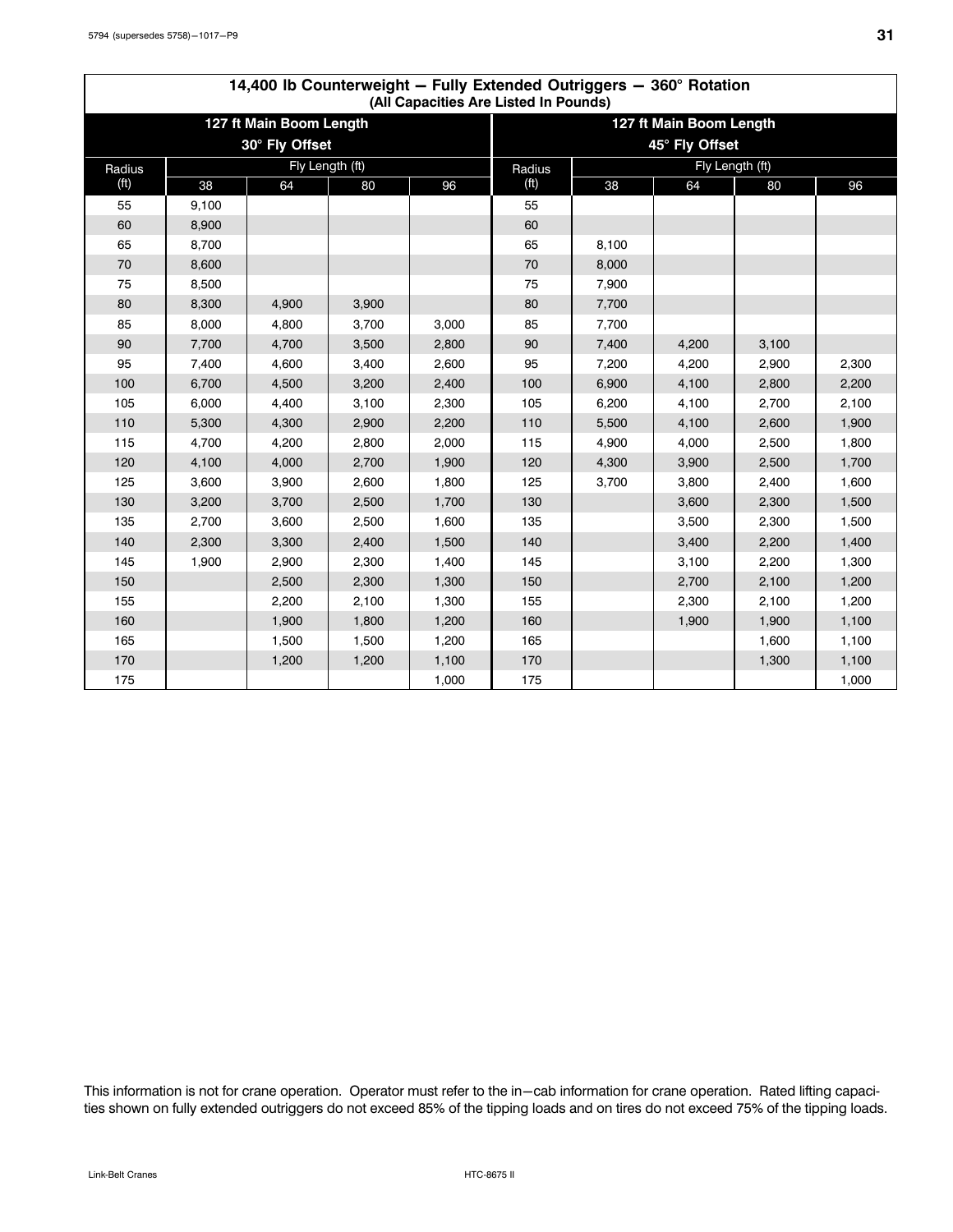|                               | 18,400 lb Counterweight – Fully Extended Outriggers – 360° Rotation<br>(All Capacities Are Listed In Pounds) |                 |                                            |                 |       |  |  |  |  |  |  |  |
|-------------------------------|--------------------------------------------------------------------------------------------------------------|-----------------|--------------------------------------------|-----------------|-------|--|--|--|--|--|--|--|
|                               | 98.7 ft Main Boom Length<br>2° Fly Offset                                                                    |                 | 98.7 ft Main Boom Length<br>15° Fly Offset |                 |       |  |  |  |  |  |  |  |
| Radius                        |                                                                                                              | Fly Length (ft) | Radius                                     | Fly Length (ft) |       |  |  |  |  |  |  |  |
| (f <sup>t</sup> )             | 38                                                                                                           | 64              | (f <sup>t</sup> )                          | 38              | 64    |  |  |  |  |  |  |  |
| 30                            | 16,200**                                                                                                     |                 | 30                                         |                 |       |  |  |  |  |  |  |  |
| 35                            | 15,600**                                                                                                     | 10,300          | 35                                         |                 |       |  |  |  |  |  |  |  |
| 40                            | 14,900**                                                                                                     | 9,900           | 40                                         | 12,500          |       |  |  |  |  |  |  |  |
| 45                            | 14,300**                                                                                                     | 9,400           | 45                                         | 12,000          |       |  |  |  |  |  |  |  |
| 50                            | 13,600**                                                                                                     | 9,000           | 50                                         | 11,500          | 7,400 |  |  |  |  |  |  |  |
| 55                            | 13,000**                                                                                                     | 8,500           | 55                                         | 11,100          | 7,000 |  |  |  |  |  |  |  |
| 60                            | 12,500                                                                                                       | 8,100           | 60                                         | 10,700          | 6,700 |  |  |  |  |  |  |  |
| 65                            | 11,900                                                                                                       | 7,700           | 65                                         | 10,300          | 6,400 |  |  |  |  |  |  |  |
| 70                            | 11,400                                                                                                       | 7,300           | 70                                         | 10,000          | 6,200 |  |  |  |  |  |  |  |
| 75                            | 11,000                                                                                                       | 7,000           | 75                                         | 9,700           | 5,900 |  |  |  |  |  |  |  |
| 80                            | 10,500                                                                                                       | 6,700           | 80                                         | 9,400           | 5,700 |  |  |  |  |  |  |  |
| 85                            | 9,400                                                                                                        | 6,400           | 85                                         | 9,100           | 5,500 |  |  |  |  |  |  |  |
| 90                            | 8,400                                                                                                        | 6,100           | 90                                         | 8,800           | 5,300 |  |  |  |  |  |  |  |
| 95                            | 7,500                                                                                                        | 5,800           | 95                                         | 7,800           | 5,100 |  |  |  |  |  |  |  |
| 100                           | 6,700                                                                                                        | 5,600           | 100                                        | 7,000           | 5,000 |  |  |  |  |  |  |  |
| 105                           | 5,900                                                                                                        | 5,400           | 105                                        | 6,200           | 4,800 |  |  |  |  |  |  |  |
| 110                           | 5,300                                                                                                        | 5,200           | 110                                        | 5,500           | 4,700 |  |  |  |  |  |  |  |
| 115                           | 4,700                                                                                                        | 5,000           | 115                                        | 4,900           | 4,600 |  |  |  |  |  |  |  |
| 120                           | 4,200                                                                                                        | 4,900           | 120                                        | 4,400           | 4,500 |  |  |  |  |  |  |  |
| 125                           | 3,700                                                                                                        | 4,500           | 125                                        | 3,800           | 4,400 |  |  |  |  |  |  |  |
| 130                           |                                                                                                              | 4,100           | 130                                        |                 | 4,300 |  |  |  |  |  |  |  |
| 135                           |                                                                                                              | 3,700           | 135                                        |                 | 3,900 |  |  |  |  |  |  |  |
| 140                           |                                                                                                              | 3,300           | 140                                        |                 | 3,500 |  |  |  |  |  |  |  |
| 145                           |                                                                                                              | 2,900           | 145                                        |                 | 3,100 |  |  |  |  |  |  |  |
| 150                           |                                                                                                              | 2,600           | 150                                        |                 | 2,800 |  |  |  |  |  |  |  |
| 155                           |                                                                                                              | 2,300           | 155                                        |                 |       |  |  |  |  |  |  |  |
| ** Requires special equipment |                                                                                                              |                 |                                            |                 |       |  |  |  |  |  |  |  |

#### 18,400 lb Counterweight - Fully Extended Outriggers - 360° Rotation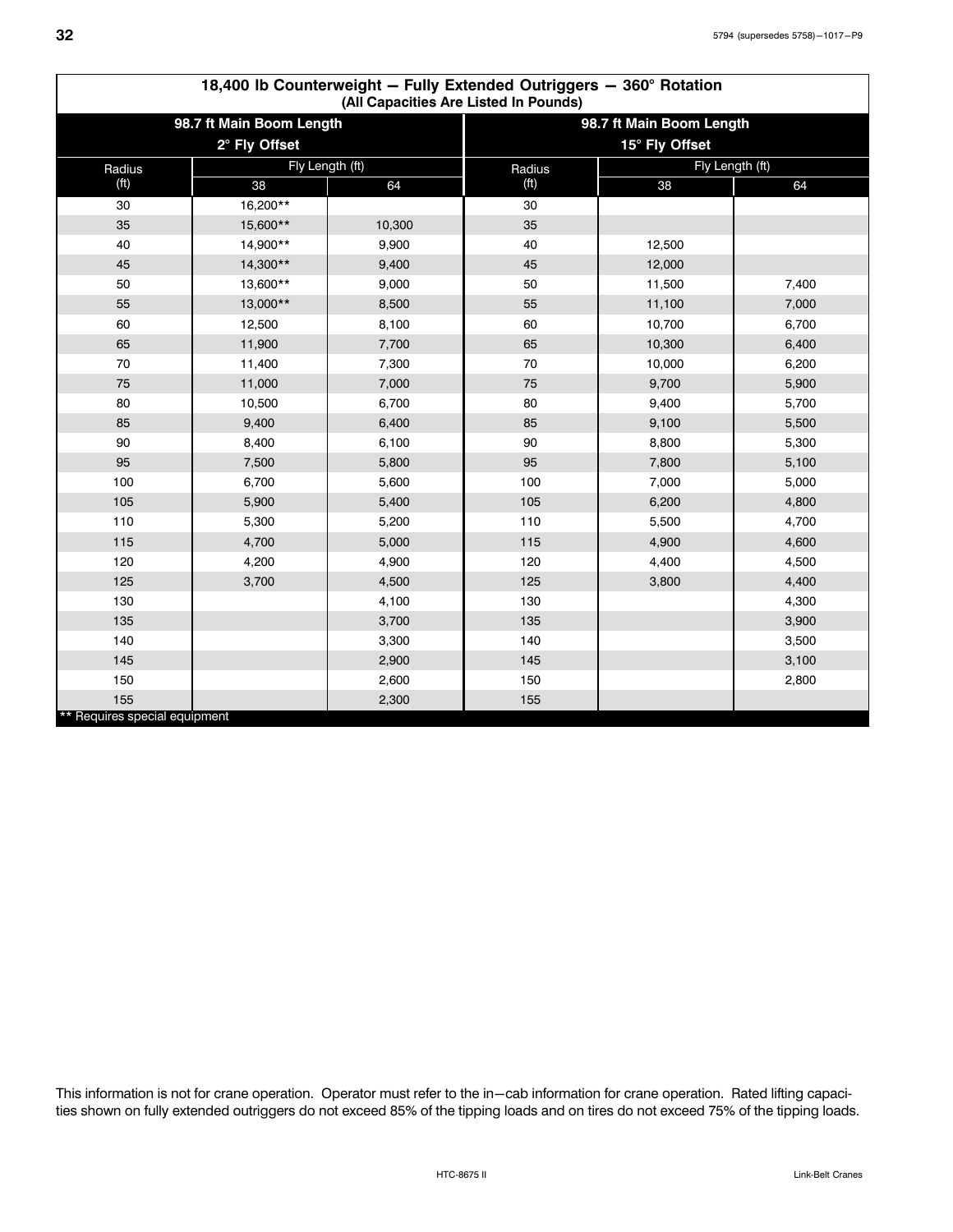| 18,400 lb Counterweight - Fully Extended Outriggers - 360° Rotation<br>(All Capacities Are Listed In Pounds) |                          |                 |                   |                          |                 |  |  |  |  |  |  |
|--------------------------------------------------------------------------------------------------------------|--------------------------|-----------------|-------------------|--------------------------|-----------------|--|--|--|--|--|--|
|                                                                                                              | 98.7 ft Main Boom Length |                 |                   | 98.7 ft Main Boom Length |                 |  |  |  |  |  |  |
|                                                                                                              | 30° Fly Offset           |                 | 45° Fly Offset    |                          |                 |  |  |  |  |  |  |
| Radius                                                                                                       |                          | Fly Length (ft) | Radius            |                          | Fly Length (ft) |  |  |  |  |  |  |
| (f <sup>t</sup> )                                                                                            | 38                       | 64              | (f <sup>t</sup> ) | 38                       | 64              |  |  |  |  |  |  |
| 45                                                                                                           | 10,100                   |                 | 45                |                          |                 |  |  |  |  |  |  |
| 50                                                                                                           | 9,800                    |                 | 50                |                          |                 |  |  |  |  |  |  |
| 55                                                                                                           | 9,500                    |                 | 55                | 8,600                    |                 |  |  |  |  |  |  |
| 60                                                                                                           | 9,300                    |                 | 60                | 8,400                    |                 |  |  |  |  |  |  |
| 65                                                                                                           | 9,000                    | 5,400           | 65                | 8,300                    |                 |  |  |  |  |  |  |
| 70                                                                                                           | 8,800                    | 5,200           | 70                | 8,100                    |                 |  |  |  |  |  |  |
| 75                                                                                                           | 8,600                    | 5,100           | 75                | 8,000                    |                 |  |  |  |  |  |  |
| 80                                                                                                           | 8,500                    | 4,900           | 80                | 7,900                    | 4,400           |  |  |  |  |  |  |
| 85                                                                                                           | 8,300                    | 4,800           | 85                | 7,800                    | 4,300           |  |  |  |  |  |  |
| 90                                                                                                           | 8,200                    | 4,700           | 90                | 7,700                    | 4,300           |  |  |  |  |  |  |
| 95                                                                                                           | 8,000                    | 4,600           | 95                | 7,600                    | 4,200           |  |  |  |  |  |  |
| 100                                                                                                          | 7,300                    | 4,500           | 100               | 7,500                    | 4,200           |  |  |  |  |  |  |
| 105                                                                                                          | 6,500                    | 4,400           | 105               | 6,600                    | 4,100           |  |  |  |  |  |  |
| 110                                                                                                          | 5,700                    | 4,300           | 110               |                          | 4,100           |  |  |  |  |  |  |
| 115                                                                                                          | 5,100                    | 4,200           | 115               |                          | 4,100           |  |  |  |  |  |  |
| 120                                                                                                          | 4,400                    | 4,200           | 120               |                          | 4,100           |  |  |  |  |  |  |
| 125                                                                                                          |                          | 4,100           | 125               |                          | 4,100           |  |  |  |  |  |  |
| 130                                                                                                          |                          | 4,100           | 130               |                          | 4,100           |  |  |  |  |  |  |
| 135                                                                                                          |                          | 4,100           | 135               |                          | 4,100           |  |  |  |  |  |  |
| 140                                                                                                          |                          | 3,700           | 140               |                          |                 |  |  |  |  |  |  |
| 145                                                                                                          |                          | 3,200           | 145               |                          |                 |  |  |  |  |  |  |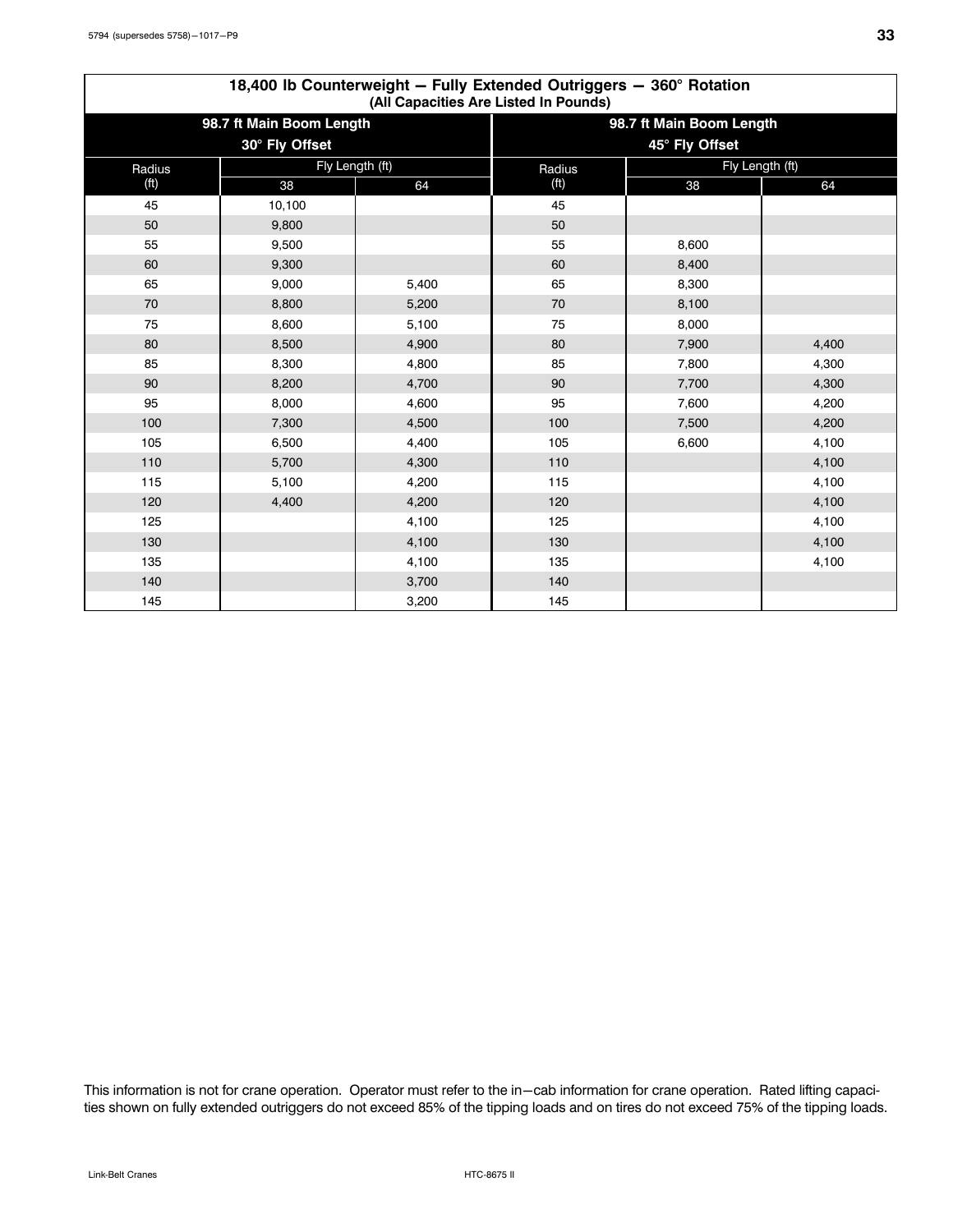|                   | 18,400 lb Counterweight - Fully Extended Outriggers - 360° Rotation<br>(All Capacities Are Listed In Pounds) |                         |       |       |                   |        |                         |       |       |  |  |  |
|-------------------|--------------------------------------------------------------------------------------------------------------|-------------------------|-------|-------|-------------------|--------|-------------------------|-------|-------|--|--|--|
|                   |                                                                                                              | 127 ft Main Boom Length |       |       |                   |        | 127 ft Main Boom Length |       |       |  |  |  |
|                   |                                                                                                              | 2° Fly Offset           |       |       |                   |        | 15° Fly Offset          |       |       |  |  |  |
| Radius            |                                                                                                              | Fly Length (ft)         |       |       | Radius            |        | Fly Length (ft)         |       |       |  |  |  |
| (f <sup>t</sup> ) | 38                                                                                                           | 64                      | 80    | 96    | (f <sup>t</sup> ) | 38     | 64                      | 80    | 96    |  |  |  |
| 35                | 10,900                                                                                                       |                         |       |       | 35                |        |                         |       |       |  |  |  |
| 40                | 10,900                                                                                                       |                         |       |       | 40                |        |                         |       |       |  |  |  |
| 45                | 10,900                                                                                                       | 7,300                   |       |       | 45                | 10,400 |                         |       |       |  |  |  |
| 50                | 10,900                                                                                                       | 7,300                   | 5,800 |       | 50                | 10,300 |                         |       |       |  |  |  |
| 55                | 10,900                                                                                                       | 7,200                   | 5,800 | 4,500 | 55                | 10,100 |                         |       |       |  |  |  |
| 60                | 10,900                                                                                                       | 7,100                   | 5,800 | 4,500 | 60                | 9,900  |                         |       |       |  |  |  |
| 65                | 10,700                                                                                                       | 6,900                   | 5,800 | 4,500 | 65                | 9,700  | 6,100                   | 5,600 |       |  |  |  |
| 70                | 10,500                                                                                                       | 6,800                   | 5,800 | 4,500 | 70                | 9,500  | 6,000                   | 5,300 | 4,200 |  |  |  |
| 75                | 10,200                                                                                                       | 6,600                   | 5,800 | 4,500 | 75                | 9,300  | 5,800                   | 5,000 | 3,900 |  |  |  |
| 80                | 9,600                                                                                                        | 6,500                   | 5,500 | 4,100 | 80                | 9,000  | 5,600                   | 4,700 | 3,700 |  |  |  |
| 85                | 9,100                                                                                                        | 6,300                   | 5,200 | 3,900 | 85                | 8,500  | 5,500                   | 4,400 | 3,400 |  |  |  |
| 90                | 8,600                                                                                                        | 6,100                   | 4,900 | 3,600 | 90                | 8,100  | 5,300                   | 4,200 | 3,200 |  |  |  |
| 95                | 7,700                                                                                                        | 5,900                   | 4,600 | 3,400 | 95                | 7,800  | 5,200                   | 4,000 | 3,000 |  |  |  |
| 100               | 6,900                                                                                                        | 5,700                   | 4,400 | 3,200 | 100               | 7,300  | 5,100                   | 3,800 | 2,800 |  |  |  |
| 105               | 6,200                                                                                                        | 5,400                   | 4,200 | 3,000 | 105               | 6,500  | 4,900                   | 3,600 | 2,600 |  |  |  |
| 110               | 5,500                                                                                                        | 5,100                   | 4,000 | 2,800 | 110               | 5,800  | 4,700                   | 3,500 | 2,500 |  |  |  |
| 115               | 4,900                                                                                                        | 4,900                   | 3,800 | 2,600 | 115               | 5,200  | 4,500                   | 3,300 | 2,300 |  |  |  |
| 120               | 4,400                                                                                                        | 4,700                   | 3,600 | 2,500 | 120               | 4,700  | 4,300                   | 3,200 | 2,200 |  |  |  |
| 125               | 3,900                                                                                                        | 4,500                   | 3,400 | 2,300 | 125               | 4,200  | 4,100                   | 3,000 | 2,100 |  |  |  |
| 130               | 3,500                                                                                                        | 4,000                   | 3,300 | 2,200 | 130               | 3,700  | 4,000                   | 2,900 | 1,900 |  |  |  |
| 135               | 3,100                                                                                                        | 3,600                   | 3,200 | 2,100 | 135               | 3,300  | 3,800                   | 2,800 | 1,800 |  |  |  |
| 140               | 2,700                                                                                                        | 3,200                   | 3,000 | 2,000 | 140               | 2,900  | 3,600                   | 2,700 | 1,700 |  |  |  |
| 145               | 2,400                                                                                                        | 2,900                   | 2,700 | 1,800 | 145               | 2,500  | 3,200                   | 2,600 | 1,600 |  |  |  |
| 150               | 2,100                                                                                                        | 2,600                   | 2,400 | 1,700 | 150               | 2,200  | 2,900                   | 2,500 | 1,500 |  |  |  |
| 155               | 1,800                                                                                                        | 2,300                   | 2,100 | 1,700 | 155               | 1,800  | 2,500                   | 2,400 | 1,500 |  |  |  |
| 160               |                                                                                                              | 2,000                   | 1,800 | 1,600 | 160               |        | 2,200                   | 2,100 | 1,400 |  |  |  |
| 165               |                                                                                                              | 1,700                   | 1,500 | 1,500 | 165               |        | 1,900                   | 1,800 | 1,300 |  |  |  |
| 170               |                                                                                                              | 1,500                   | 1,300 | 1,200 | 170               |        | 1,700                   | 1,500 | 1,300 |  |  |  |
| 175               |                                                                                                              | 1,300                   | 1,100 | 1,000 | 175               |        | 1,400                   | 1,300 | 1,200 |  |  |  |
| 180               |                                                                                                              | 1,100                   |       |       | 180               |        | 1,100                   | 1,000 | 1,000 |  |  |  |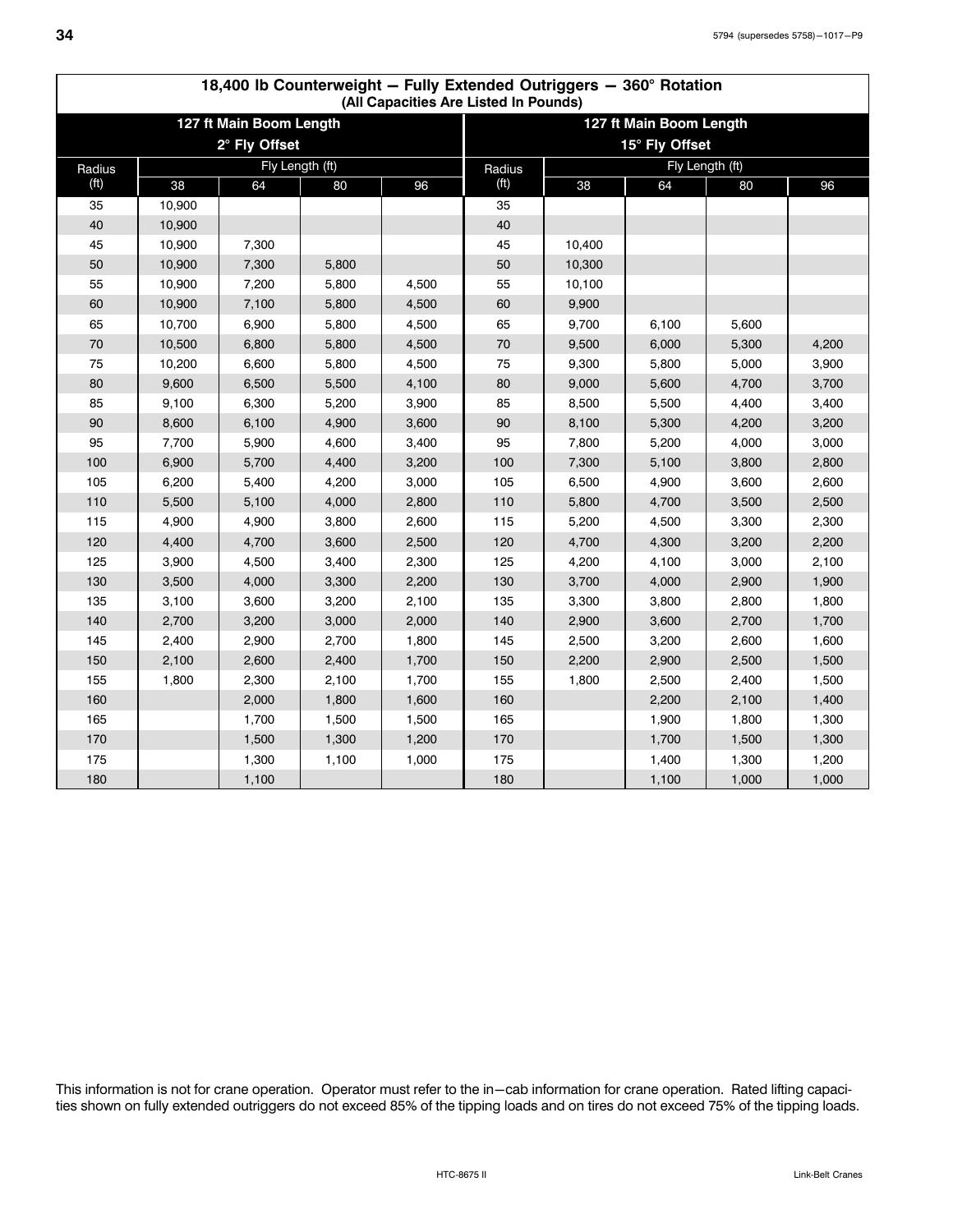Г

|                   | 10,400 ID Counterweight - Funy Extended Outriggers - 300 Rotation<br>(All Capacities Are Listed In Pounds) |                         |       |       |                   |       |                         |       |       |  |  |  |  |
|-------------------|------------------------------------------------------------------------------------------------------------|-------------------------|-------|-------|-------------------|-------|-------------------------|-------|-------|--|--|--|--|
|                   |                                                                                                            | 127 ft Main Boom Length |       |       |                   |       | 127 ft Main Boom Length |       |       |  |  |  |  |
|                   |                                                                                                            | 30° Fly Offset          |       |       |                   |       | 45° Fly Offset          |       |       |  |  |  |  |
| Radius            |                                                                                                            | Fly Length (ft)         |       |       | Radius            |       | Fly Length (ft)         |       |       |  |  |  |  |
| (f <sup>t</sup> ) | 38                                                                                                         | 64                      | 80    | 96    | (f <sup>t</sup> ) | 38    | 64                      | 80    | 96    |  |  |  |  |
| 55                | 9,100                                                                                                      |                         |       |       | 55                |       |                         |       |       |  |  |  |  |
| 60                | 8,900                                                                                                      |                         |       |       | 60                |       |                         |       |       |  |  |  |  |
| 65                | 8,700                                                                                                      |                         |       |       | 65                | 8,100 |                         |       |       |  |  |  |  |
| 70                | 8,600                                                                                                      |                         |       |       | 70                | 8,000 |                         |       |       |  |  |  |  |
| 75                | 8,500                                                                                                      |                         |       |       | 75                | 7,900 |                         |       |       |  |  |  |  |
| 80                | 8,300                                                                                                      | 4,900                   | 3,900 |       | 80                | 7,700 |                         |       |       |  |  |  |  |
| 85                | 8,000                                                                                                      | 4,800                   | 3,700 | 3,000 | 85                | 7,700 |                         |       |       |  |  |  |  |
| 90                | 7,700                                                                                                      | 4,700                   | 3,500 | 2,800 | 90                | 7,400 | 4,200                   | 3,100 |       |  |  |  |  |
| 95                | 7,400                                                                                                      | 4,600                   | 3,400 | 2,600 | 95                | 7,200 | 4,200                   | 2,900 | 2,300 |  |  |  |  |
| 100               | 7,100                                                                                                      | 4,500                   | 3,200 | 2,400 | 100               | 6,900 | 4,100                   | 2,800 | 2,200 |  |  |  |  |
| 105               | 6,800                                                                                                      | 4,400                   | 3,100 | 2,300 | 105               | 6,700 | 4,100                   | 2,700 | 2,100 |  |  |  |  |
| 110               | 6,100                                                                                                      | 4,300                   | 2,900 | 2,200 | 110               | 6,300 | 4,100                   | 2,600 | 1,900 |  |  |  |  |
| 115               | 5,500                                                                                                      | 4,200                   | 2,800 | 2,000 | 115               | 5,600 | 4,000                   | 2,500 | 1,800 |  |  |  |  |
| 120               | 4,900                                                                                                      | 4,000                   | 2,700 | 1,900 | 120               | 5,000 | 3,900                   | 2,500 | 1,700 |  |  |  |  |
| 125               | 4,400                                                                                                      | 3,900                   | 2,600 | 1,800 | 125               | 4,400 | 3,800                   | 2,400 | 1,600 |  |  |  |  |
| 130               | 3,900                                                                                                      | 3,700                   | 2,500 | 1,700 | 130               | 3,900 | 3,600                   | 2,300 | 1,500 |  |  |  |  |
| 135               | 3,400                                                                                                      | 3,600                   | 2,500 | 1,600 | 135               |       | 3,500                   | 2,300 | 1,500 |  |  |  |  |
| 140               | 3,000                                                                                                      | 3,500                   | 2,400 | 1,500 | 140               |       | 3,400                   | 2,200 | 1,400 |  |  |  |  |
| 145               | 2,600                                                                                                      | 3,400                   | 2,300 | 1,400 | 145               |       | 3,400                   | 2,200 | 1,300 |  |  |  |  |
| 150               |                                                                                                            | 3,100                   | 2,300 | 1,300 | 150               |       | 3,300                   | 2,100 | 1,200 |  |  |  |  |
| 155               |                                                                                                            | 2,800                   | 2,200 | 1,300 | 155               |       | 2,800                   | 2,100 | 1,200 |  |  |  |  |
| 160               |                                                                                                            | 2,400                   | 2,200 | 1,200 | 160               |       | 2,400                   | 2,100 | 1,100 |  |  |  |  |
| 165               |                                                                                                            | 2,100                   | 2,000 | 1,200 | 165               |       |                         | 2,100 | 1,100 |  |  |  |  |
| 170               |                                                                                                            | 1,700                   | 1,700 | 1,100 | 170               |       |                         | 1,800 | 1,100 |  |  |  |  |
| 175               |                                                                                                            | 1,400                   | 1,400 | 1,100 | 175               |       |                         |       | 1,000 |  |  |  |  |
| 180               |                                                                                                            |                         | 1,200 | 1,100 | 180               |       |                         |       | 1,000 |  |  |  |  |
| 185               |                                                                                                            |                         |       |       | 185               |       |                         |       | 1,000 |  |  |  |  |

### **18,400 lb Counterweight - Fully Extended Outriggers - 360° Rotation**

This information is not for crane operation. Operator must refer to the in-cab information for crane operation. Rated lifting capacities shown on fully extended outriggers do not exceed 85% of the tipping loads and on tires do not exceed 75% of the tipping loads.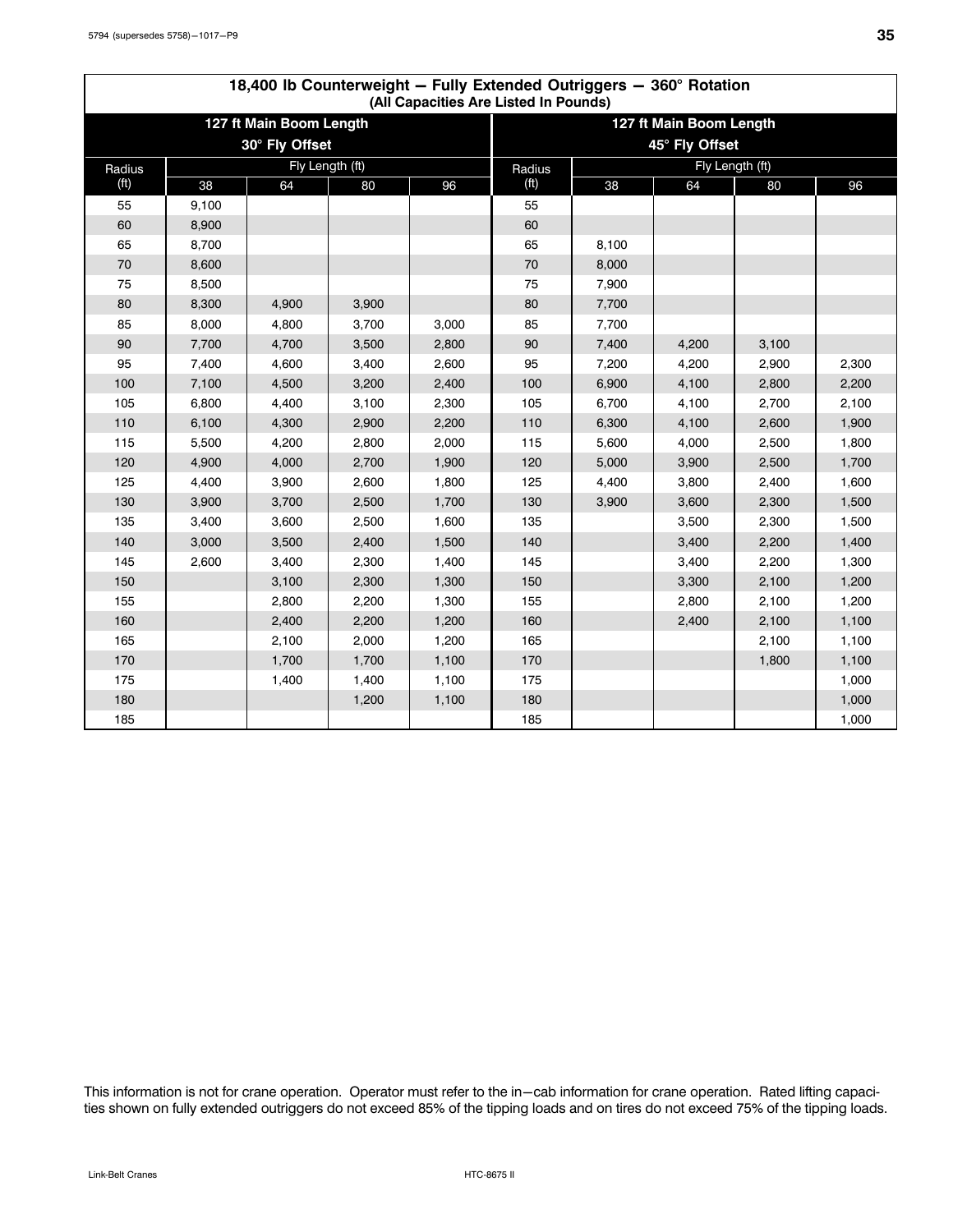#### **Main Boom Lift Capacity Charts - Metric B30.5 - Standard**

|               | Ot Counterweight - Fully Extended Outriggers - 360° Rotation<br>(All Capacities Are Listed In Kilograms) |        |         |         |         |                 |         |         |         |         |         |                |
|---------------|----------------------------------------------------------------------------------------------------------|--------|---------|---------|---------|-----------------|---------|---------|---------|---------|---------|----------------|
| <b>Radius</b> |                                                                                                          |        |         |         |         | Boom Length (m) |         |         |         |         |         | <b>Radius</b>  |
| (m)           | 12.5                                                                                                     | 15.2   | 18.3    | 21.3    | 24.4    | 27.4            | 30.1    | 30.5    | 33.5    | 36.6    | 38.71   | (m)            |
| 3             | 57 600                                                                                                   | 50 450 | 48 450  | 33 750  |         |                 |         |         |         |         |         | 3              |
| 3.5           | 48 800                                                                                                   | 48 250 | 48 450  | 33 750  | 36 700  |                 |         |         |         |         |         | 3.5            |
| 4             | 42 150                                                                                                   | 42750  | 43 250  | 32 650  | 35 000  |                 |         |         |         |         |         | 4              |
| 4.5           | 36 900                                                                                                   | 37 550 | 38 100  | 31 350  | 35 000  | 27 850          |         |         |         |         |         | 4.5            |
| 5             | 32750                                                                                                    | 33 600 | 33 900  | 30 050  | 33 800  | 27 850          |         |         |         |         |         | 5              |
| 6             | 26 400                                                                                                   | 27 300 | 27 650  | 27 850  | 27 900  | 26 150          | 21 750  | 19 400  | 13 200  |         |         | 6              |
| 7             | 21 850                                                                                                   | 22 750 | 23 250  | 23 450  | 23 350  | 23 250          | 20 200  | 18 100  | 14 850  | 11 550  | 10 250  | $\overline{7}$ |
| 8             | 18 100                                                                                                   | 19 200 | 19750   | 20 000  | 19850   | 19750           | 18750   | 16 950  | 14 8 50 | 11 550  | 10 250  | 8              |
| 9             | 14 350                                                                                                   | 15 450 | 16 150  | 16 250  | 16 100  | 16 000          | 15 900  | 15 900  | 14 700  | 11 550  | 10 250  | 9              |
| 10            | 11 550                                                                                                   | 12700  | 13 400  | 13 450  | 13 650  | 13 600          | 13 200  | 13 500  | 13 350  | 11 550  | 10 250  | 10             |
| 12            |                                                                                                          | 8700   | 9450    | 9900    | 10 000  | 10 100          | 9 2 5 0 | 10 100  | 10 000  | 9850    | 9800    | 12             |
| 14            |                                                                                                          |        | 6950    | 7 3 5 0 | 7500    | 7600            | 6800    | 7600    | 7450    | 7 3 5 0 | 7 300   | 14             |
| 16            |                                                                                                          |        | 5 2 5 0 | 5700    | 5800    | 5900            | 5 1 5 0 | 5 9 0 0 | 5750    | 5700    | 5650    | 16             |
| 18            |                                                                                                          |        |         | 4 4 5 0 | 4 600   | 4700            | 3950    | 4700    | 4 600   | 4 500   | 4 4 5 0 | 18             |
| 20            |                                                                                                          |        |         |         | 3650    | 3750            | 3 0 5 0 | 3800    | 3650    | 3550    | 3500    | 20             |
| 22            |                                                                                                          |        |         |         | 2 9 0 0 | 3 0 5 0         | 2 3 5 0 | 3 0 5 0 | 2950    | 2850    | 2800    | 22             |
| 24            |                                                                                                          |        |         |         |         | 2450            | 1800    | 2 4 5 0 | 2 3 5 0 | 2 2 5 0 | 2 2 0 0 | 24             |
| 26            |                                                                                                          |        |         |         |         |                 | 1 300   | 2 0 0 0 | 1 900   | 1800    | 1750    | 26             |
| 28            |                                                                                                          |        |         |         |         |                 |         | 1550    | 1500    | 1 400   | 1 3 5 0 | 28             |
| 30            |                                                                                                          |        |         |         |         |                 |         |         | 1 1 5 0 | 1 0 5 0 | 1 000   | 30             |
| 32            |                                                                                                          |        |         |         |         |                 |         |         |         | 750     | 700     | 32             |
| 34            |                                                                                                          |        |         |         |         |                 |         |         |         | 500     |         | 34             |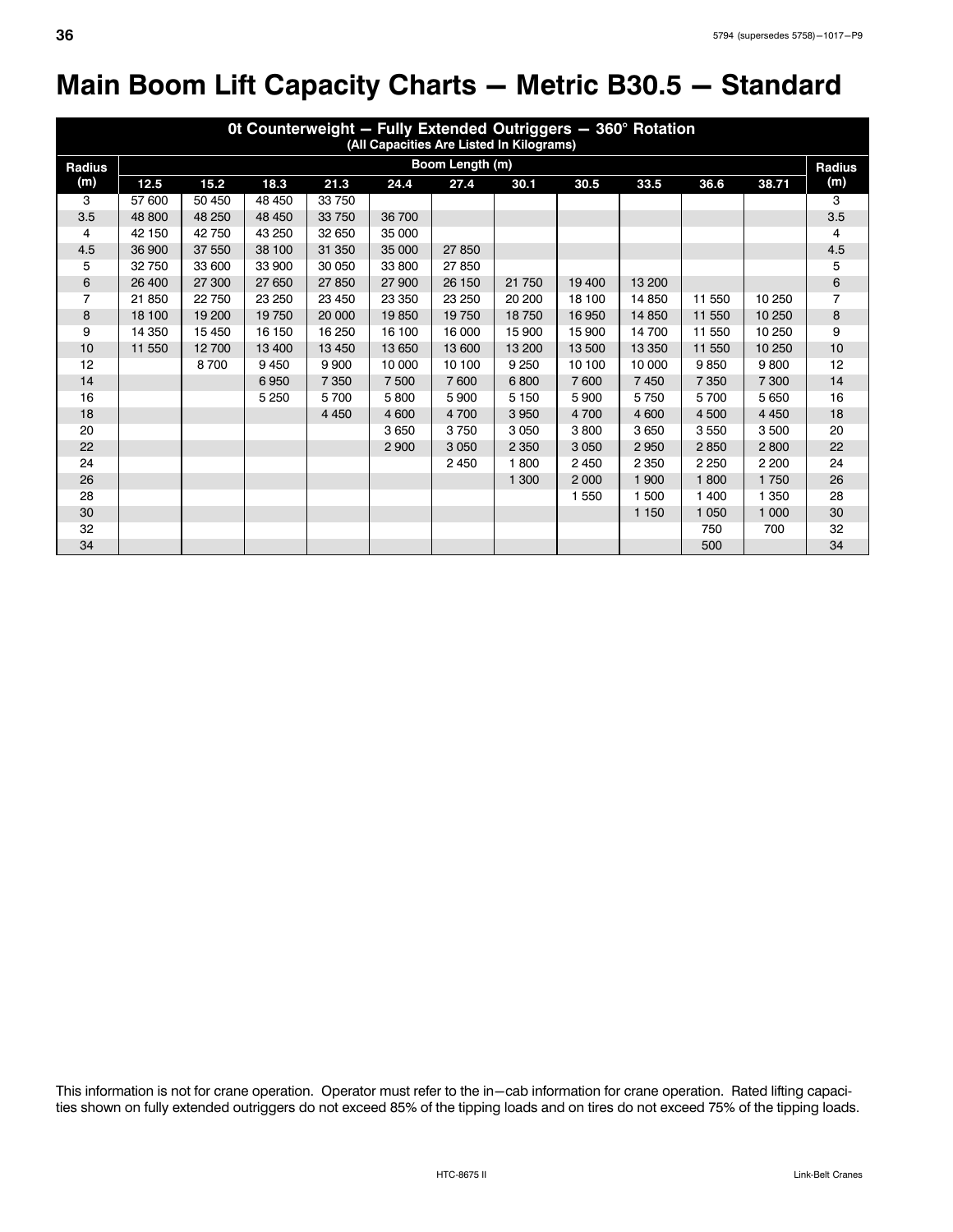|        | 0t Counterweight - On Tires - Stationary - Boom Centered Over Rear<br>(All Capacities Are Listed In Kilograms) |         |         |                 |         |         |               |  |  |  |  |  |  |
|--------|----------------------------------------------------------------------------------------------------------------|---------|---------|-----------------|---------|---------|---------------|--|--|--|--|--|--|
| Radius |                                                                                                                |         |         | Boom Length (m) |         |         | <b>Radius</b> |  |  |  |  |  |  |
| (m)    | 12.5                                                                                                           | 15.2    | 18.3    | 21.3            | 24.4    | 27.4    | (m)           |  |  |  |  |  |  |
| 3      | 15 300                                                                                                         |         |         |                 |         |         | 3             |  |  |  |  |  |  |
| 3.5    | 15 300                                                                                                         | 14 250  |         |                 |         |         | 3.5           |  |  |  |  |  |  |
| 4      | 13 200                                                                                                         | 14 050  | 12 000  |                 |         |         | 4             |  |  |  |  |  |  |
| 4.5    | 10 900                                                                                                         | 11750   | 12 000  | 9 2 0 0         |         |         | 4.5           |  |  |  |  |  |  |
| 5      | 9 1 5 0                                                                                                        | 10 000  | 10 550  | 9 200           |         |         | 5             |  |  |  |  |  |  |
| 6      | 6 600                                                                                                          | 7400    | 8 0 0 0 | 8 3 0 0         | 7 500   |         | 6             |  |  |  |  |  |  |
| 7      | 4 8 5 0                                                                                                        | 5650    | 6 200   | 6 5 5 0         | 6650    |         | 7             |  |  |  |  |  |  |
| 8      | 3600                                                                                                           | 4 3 5 0 | 4 9 0 0 | 5 300           | 5 400   | 5 2 5 0 | 8             |  |  |  |  |  |  |
| 9      | 2650                                                                                                           | 3 4 0 0 | 3950    | 4 300           | 4 4 0 0 | 4 500   | 9             |  |  |  |  |  |  |
| 10     | 1850                                                                                                           | 2600    | 3 1 5 0 | 3 500           | 3650    | 3750    | 10            |  |  |  |  |  |  |
| 12     |                                                                                                                | 1 500   | 2000    | 2 3 5 0         | 2 500   | 2 5 5 0 | 12            |  |  |  |  |  |  |
| 14     |                                                                                                                |         | 1 200   | 1 5 5 0         | 1 700   | 1750    | 14            |  |  |  |  |  |  |
| 16     |                                                                                                                |         | 650     | 950             | 1 100   | 1 200   | 16            |  |  |  |  |  |  |
| 18     |                                                                                                                |         |         |                 | 650     | 700     | 18            |  |  |  |  |  |  |

#### 0t Counterweight -- On Tires -- Pick & Carry (1 km/h) -- Boom Centered Over Rear **(All Capacities Are Listed In Kilograms)**

| <b>Radius</b>  |         |         | Boom Length (m) |         |         |         | <b>Radius</b> |
|----------------|---------|---------|-----------------|---------|---------|---------|---------------|
| (m)            | 12.5    | 15.2    | 18.3            | 21.3    | 24.4    | 27.4    | (m)           |
| 3              | 10 800  |         |                 |         |         |         | 3             |
| 3.5            | 10 800  | 10 050  |                 |         |         |         | 3.5           |
| 4              | 10 150  | 10 050  | 9850            |         |         |         | 4             |
| 4.5            | 9 3 0 0 | 9750    | 9850            | 9 2 0 0 |         |         | 4.5           |
| 5              | 8 5 5 0 | 9050    | 9 3 5 0         | 9 2 0 0 |         |         | 5             |
| 6              | 6 600   | 7 4 0 0 | 8 0 0 0         | 8 3 0 0 | 7 500   |         | 6             |
| $\overline{7}$ | 4 8 5 0 | 5650    | 6 200           | 6 5 5 0 | 6650    |         | 7             |
| 8              | 3600    | 4 3 5 0 | 4 9 0 0         | 5 3 0 0 | 5 4 0 0 | 5 2 5 0 | 8             |
| 9              | 2650    | 3 4 0 0 | 3950            | 4 3 0 0 | 4 4 0 0 | 4 500   | 9             |
| 10             | 1850    | 2600    | 3 1 5 0         | 3 500   | 3650    | 3750    | 10            |
| 12             |         | 1 500   | 2000            | 2 3 5 0 | 2 500   | 2 5 5 0 | 12            |
| 14             |         |         | 1 200           | 1 550   | 1 700   | 1750    | 14            |
| 16             |         |         | 650             | 950     | 1 100   | 1 200   | 16            |
| 18             |         |         |                 |         | 650     | 700     | 18            |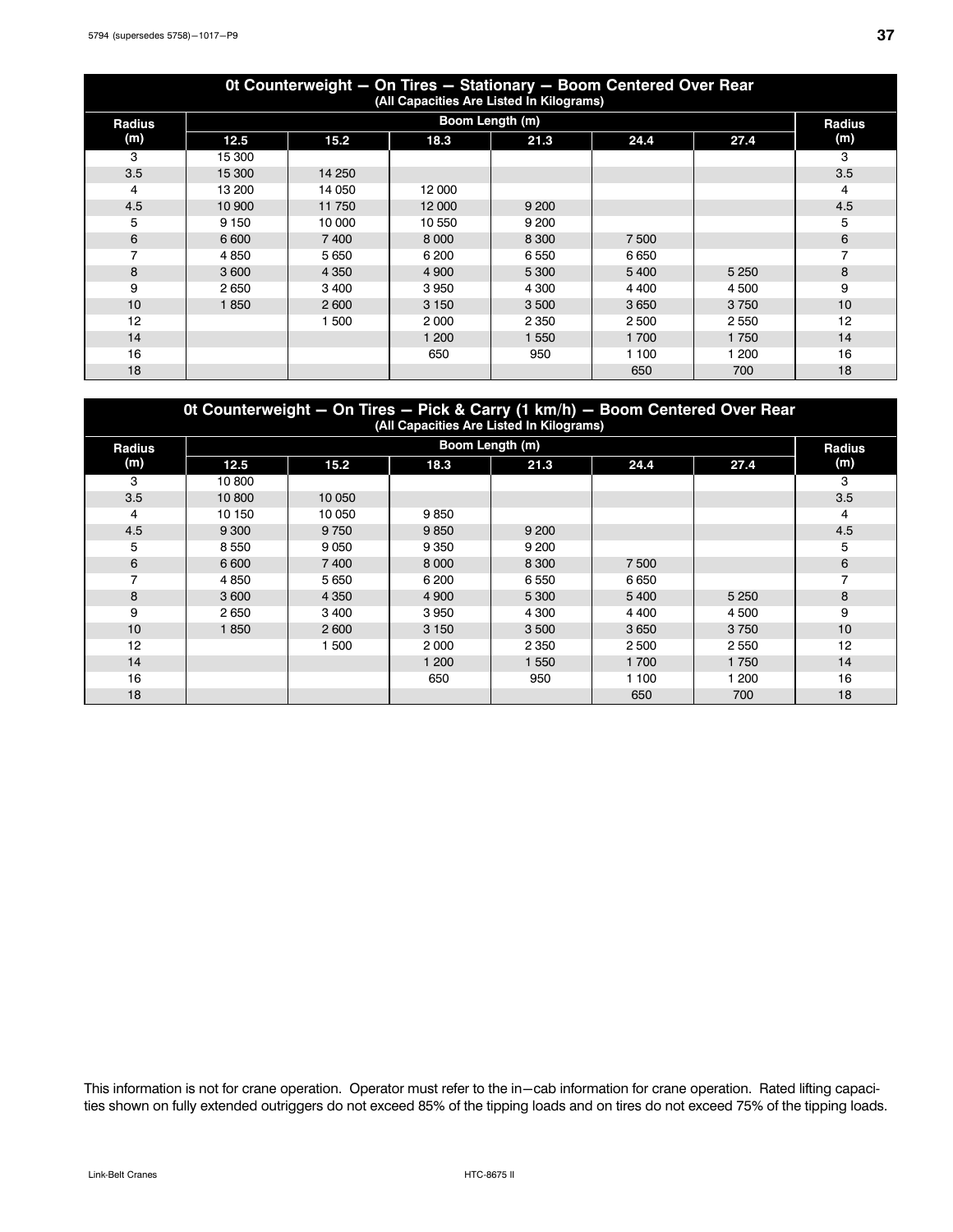| 4.8t Counterweight - Fully Extended Outriggers - 360° Rotation<br>(All Capacities Are Listed In Kilograms) |                                                                                        |        |        |        |         |                 |         |         |         |         |         |                |
|------------------------------------------------------------------------------------------------------------|----------------------------------------------------------------------------------------|--------|--------|--------|---------|-----------------|---------|---------|---------|---------|---------|----------------|
| <b>Radius</b>                                                                                              |                                                                                        |        |        |        |         | Boom Length (m) |         |         |         |         |         | <b>Radius</b>  |
| (m)                                                                                                        | 12.5                                                                                   | 15.2   | 18.3   | 21.3   | 24.4    | 27.4            | 30.1    | 30.5    | 33.5    | 36.6    | 38.71   | (m)            |
| 2.5                                                                                                        | 70 000*                                                                                |        |        |        |         |                 |         |         |         |         |         | 2.5            |
| 3                                                                                                          | 63 150**                                                                               | 50 450 | 48 450 | 33 750 |         |                 |         |         |         |         |         | 3              |
| 3.5                                                                                                        | 53 800                                                                                 | 48 250 | 48 450 | 33750  | 36 700  |                 |         |         |         |         |         | 3.5            |
| $\overline{4}$                                                                                             | 46 550                                                                                 | 46 300 | 47 550 | 32 650 | 35 000  |                 |         |         |         |         |         | 4              |
| 4.5                                                                                                        | 40 850                                                                                 | 41 450 | 41 950 | 31 350 | 35 000  | 27 850          |         |         |         |         |         | 4.5            |
| 5                                                                                                          | 36 250                                                                                 | 36 900 | 37 400 | 30 050 | 35 000  | 27 850          |         |         |         |         |         | 5              |
| 6                                                                                                          | 29 350                                                                                 | 30 250 | 30 550 | 27850  | 30 450  | 26 150          | 21 750  | 19 400  | 13 200  |         |         | 6              |
| $\overline{7}$                                                                                             | 24 400                                                                                 | 25 300 | 25 600 | 25 950 | 25 900  | 23 900          | 20 200  | 18 100  | 14 850  | 11 550  | 10 250  | $\overline{7}$ |
| 8                                                                                                          | 20 650                                                                                 | 21 550 | 22 050 | 22 300 | 22 200  | 21 900          | 18750   | 16950   | 14 850  | 11 550  | 10 250  | 8              |
| 9                                                                                                          | 17750                                                                                  | 18 650 | 19 150 | 19 350 | 19 300  | 19 200          | 17 450  | 15 900  | 14 700  | 11 550  | 10 250  | 9              |
| 10                                                                                                         | 15 400                                                                                 | 16 300 | 16800  | 17050  | 17 000  | 16 950          | 16 300  | 14 800  | 13 800  | 11 550  | 10 250  | 10             |
| 12                                                                                                         |                                                                                        | 12 000 | 12750  | 12800  | 13 000  | 12 850          | 12 550  | 12850   | 12 250  | 11 450  | 10 250  | 12             |
| 14                                                                                                         |                                                                                        |        | 9800   | 9950   | 10 350  | 10 300          | 9700    | 10 000  | 10 050  | 10 250  | 10 150  | 14             |
| 16                                                                                                         |                                                                                        |        | 7750   | 8 200  | 8 3 0 0 | 8 4 0 0         | 7650    | 8 4 0 0 | 8 2 5 0 | 8 1 5 0 | 8 1 0 0 | 16             |
| 18                                                                                                         |                                                                                        |        |        | 6 600  | 6750    | 6800            | 6 100   | 6800    | 6700    | 6 600   | 6550    | 18             |
| 20                                                                                                         |                                                                                        |        |        |        | 5 5 5 0 | 5 6 5 0         | 4 9 5 0 | 5 6 5 0 | 5 5 5 0 | 5 4 5 0 | 5400    | 20             |
| 22                                                                                                         |                                                                                        |        |        |        | 4 600   | 4700            | 4 0 5 0 | 4750    | 4 6 5 0 | 4 5 5 0 | 4 500   | 22             |
| 24                                                                                                         |                                                                                        |        |        |        |         | 3950            | 3 3 0 0 | 4 0 0 0 | 3 9 0 0 | 3800    | 3750    | 24             |
| 26                                                                                                         |                                                                                        |        |        |        |         |                 | 2700    | 3 3 5 0 | 3 2 5 0 | 3 200   | 3 100   | 26             |
| 28                                                                                                         |                                                                                        |        |        |        |         |                 |         | 2850    | 2 7 5 0 | 2650    | 2600    | 28             |
| 30                                                                                                         |                                                                                        |        |        |        |         |                 |         |         | 2 3 0 0 | 2 2 5 0 | 2 2 0 0 | 30             |
| 32                                                                                                         |                                                                                        |        |        |        |         |                 |         |         | 1 550   | 1850    | 1800    | 32             |
| 34                                                                                                         |                                                                                        |        |        |        |         |                 |         |         |         | 1 550   | 1500    | 34             |
| 36                                                                                                         |                                                                                        |        |        |        |         |                 |         |         |         |         | 1 200   | 36             |
|                                                                                                            | Over the rear capacity and requires special equipment<br>** Requires special equipment |        |        |        |         |                 |         |         |         |         |         |                |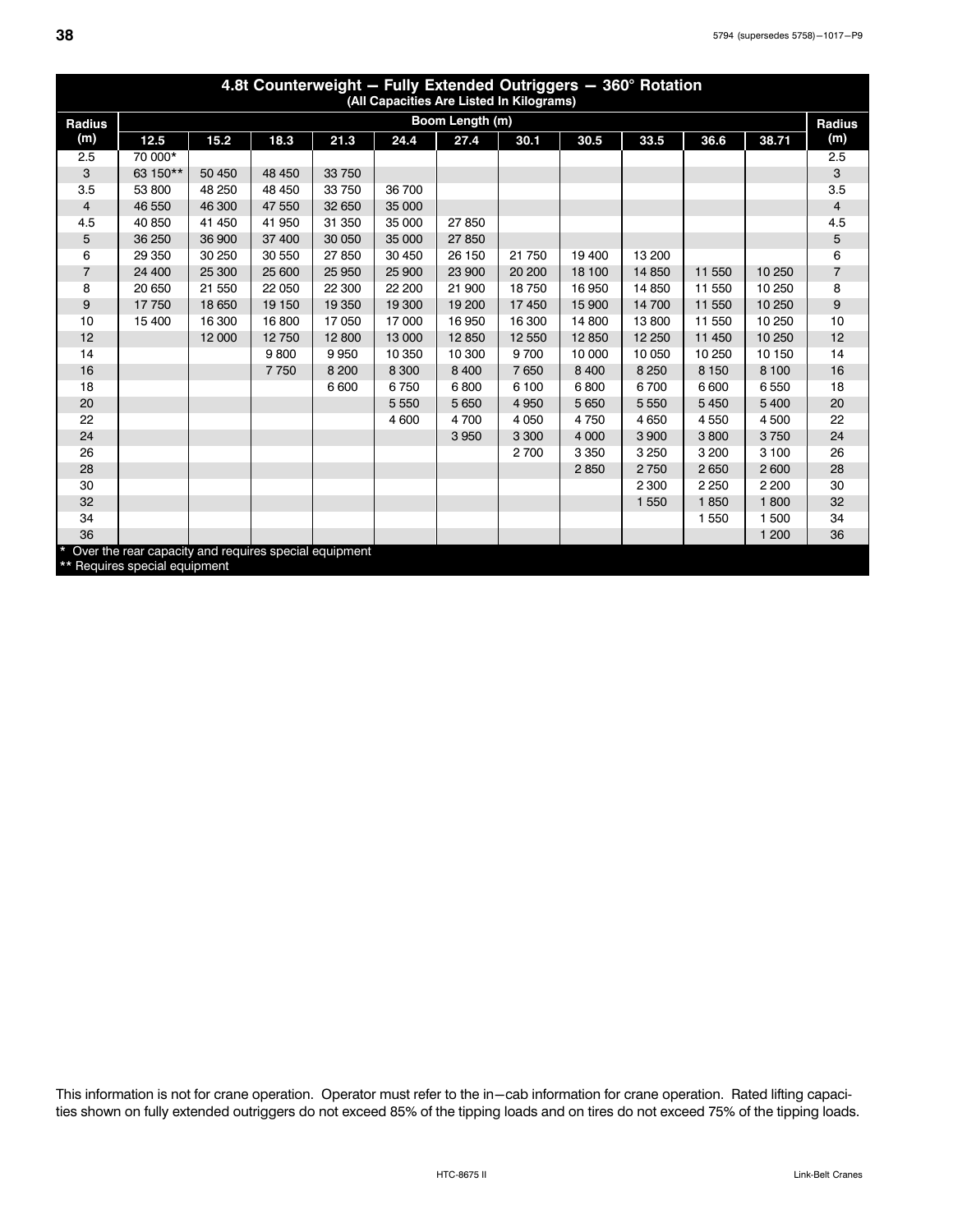| 4.8t Counterweight - On Tires - Stationary - Boom Centered Over Rear<br>(All Capacities Are Listed In Kilograms) |        |         |         |                 |         |         |                |  |  |  |  |
|------------------------------------------------------------------------------------------------------------------|--------|---------|---------|-----------------|---------|---------|----------------|--|--|--|--|
| Radius                                                                                                           |        |         |         | Boom Length (m) |         |         | <b>Radius</b>  |  |  |  |  |
| (m)                                                                                                              | 12.5   | 15.2    | 18.3    | 21.3            | 24.4    | 27.4    | (m)            |  |  |  |  |
| 3                                                                                                                | 15 200 |         |         |                 |         |         | 3              |  |  |  |  |
| 3.5                                                                                                              | 14 450 | 14 200  |         |                 |         |         | 3.5            |  |  |  |  |
| 4                                                                                                                | 13 350 | 13800   | 13800   |                 |         |         | 4              |  |  |  |  |
| 4.5                                                                                                              | 12 400 | 12 800  | 13 150  | 10 700          |         |         | 4.5            |  |  |  |  |
| 5                                                                                                                | 11 500 | 11 950  | 12 300  | 10 700          |         |         | 5              |  |  |  |  |
| 6                                                                                                                | 9 700  | 10 450  | 10 800  | 10 700          | 8 1 5 0 |         | 6              |  |  |  |  |
| $\overline{7}$                                                                                                   | 7450   | 8 2 5 0 | 8800    | 9 1 5 0         | 8 1 5 0 |         | $\overline{7}$ |  |  |  |  |
| 8                                                                                                                | 5850   | 6 600   | 7 1 5 0 | 7 500           | 7600    | 6 3 0 0 | 8              |  |  |  |  |
| 9                                                                                                                | 4 600  | 5 3 5 0 | 5900    | 6 2 5 0         | 6 3 5 0 | 6 3 0 0 | 9              |  |  |  |  |
| 10                                                                                                               | 3650   | 4 4 0 0 | 4 9 0 0 | 5 2 5 0         | 5 400   | 5 500   | 10             |  |  |  |  |
| 12                                                                                                               |        | 2950    | 3450    | 3800            | 3950    | 4 0 5 0 | 12             |  |  |  |  |
| 14                                                                                                               |        |         | 2 4 5 0 | 2800            | 2 9 0 0 | 3 0 0 0 | 14             |  |  |  |  |
| 16                                                                                                               |        |         | 1700    | 2050            | 2 1 5 0 | 2 2 5 0 | 16             |  |  |  |  |
| 18                                                                                                               |        |         |         | 1 4 5 0         | 1 600   | 1650    | 18             |  |  |  |  |
| 20                                                                                                               |        |         |         |                 | 1 100   | 1 200   | 20             |  |  |  |  |
| 22                                                                                                               |        |         |         |                 | 750     | 850     | 22             |  |  |  |  |

|               | 4.8t Counterweight - On Tires - Pick & Carry (1 km/h) - Boom Centered Over Rear<br>(All Capacities Are Listed In Kilograms) |         |                 |         |         |         |               |  |  |  |  |  |
|---------------|-----------------------------------------------------------------------------------------------------------------------------|---------|-----------------|---------|---------|---------|---------------|--|--|--|--|--|
| <b>Radius</b> |                                                                                                                             |         | Boom Length (m) |         |         |         | <b>Radius</b> |  |  |  |  |  |
| (m)           | 12.5                                                                                                                        | 15.2    | 18.3            | 21.3    | 24.4    | 27.4    | (m)           |  |  |  |  |  |
| 3             | 10750                                                                                                                       |         |                 |         |         |         | 3             |  |  |  |  |  |
| 3.5           | 10 200                                                                                                                      | 10 050  |                 |         |         |         | 3.5           |  |  |  |  |  |
| 4             | 9 3 5 0                                                                                                                     | 9750    | 9800            |         |         |         | 4             |  |  |  |  |  |
| 4.5           | 8 5 5 0                                                                                                                     | 9 0 0 0 | 9 3 0 0         | 9 1 5 0 |         |         | 4.5           |  |  |  |  |  |
| 5             | 7850                                                                                                                        | 8 3 5 0 | 8650            | 8850    |         |         | 5             |  |  |  |  |  |
| 6             | 6650                                                                                                                        | 7 1 5 0 | 7500            | 7750    | 7 4 5 0 |         | 6             |  |  |  |  |  |
| 7             | 5 6 5 0                                                                                                                     | 6 1 5 0 | 6550            | 6750    | 6850    |         | 7             |  |  |  |  |  |
| 8             | 4 7 5 0                                                                                                                     | 5 3 5 0 | 5750            | 5950    | 6 0 5 0 | 5950    | 8             |  |  |  |  |  |
| 9             | 4 0 0 0                                                                                                                     | 4 600   | 5 0 0 0         | 5 300   | 5 400   | 5450    | 9             |  |  |  |  |  |
| 10            | 3 3 5 0                                                                                                                     | 3950    | 4 4 0 0         | 4 700   | 4 800   | 4 8 5 0 | 10            |  |  |  |  |  |
| 12            |                                                                                                                             | 2900    | 3 4 0 0         | 3700    | 3800    | 3850    | 12            |  |  |  |  |  |
| 14            |                                                                                                                             |         | 2450            | 2800    | 2 9 0 0 | 3 0 0 0 | 14            |  |  |  |  |  |
| 16            |                                                                                                                             |         | 1700            | 2050    | 2 1 5 0 | 2 2 5 0 | 16            |  |  |  |  |  |
| 18            |                                                                                                                             |         |                 | 1 4 5 0 | 1 600   | 1 650   | 18            |  |  |  |  |  |
| 20            |                                                                                                                             |         |                 |         | 1 100   | 1 200   | 20            |  |  |  |  |  |
| 22            |                                                                                                                             |         |                 |         | 750     | 850     | 22            |  |  |  |  |  |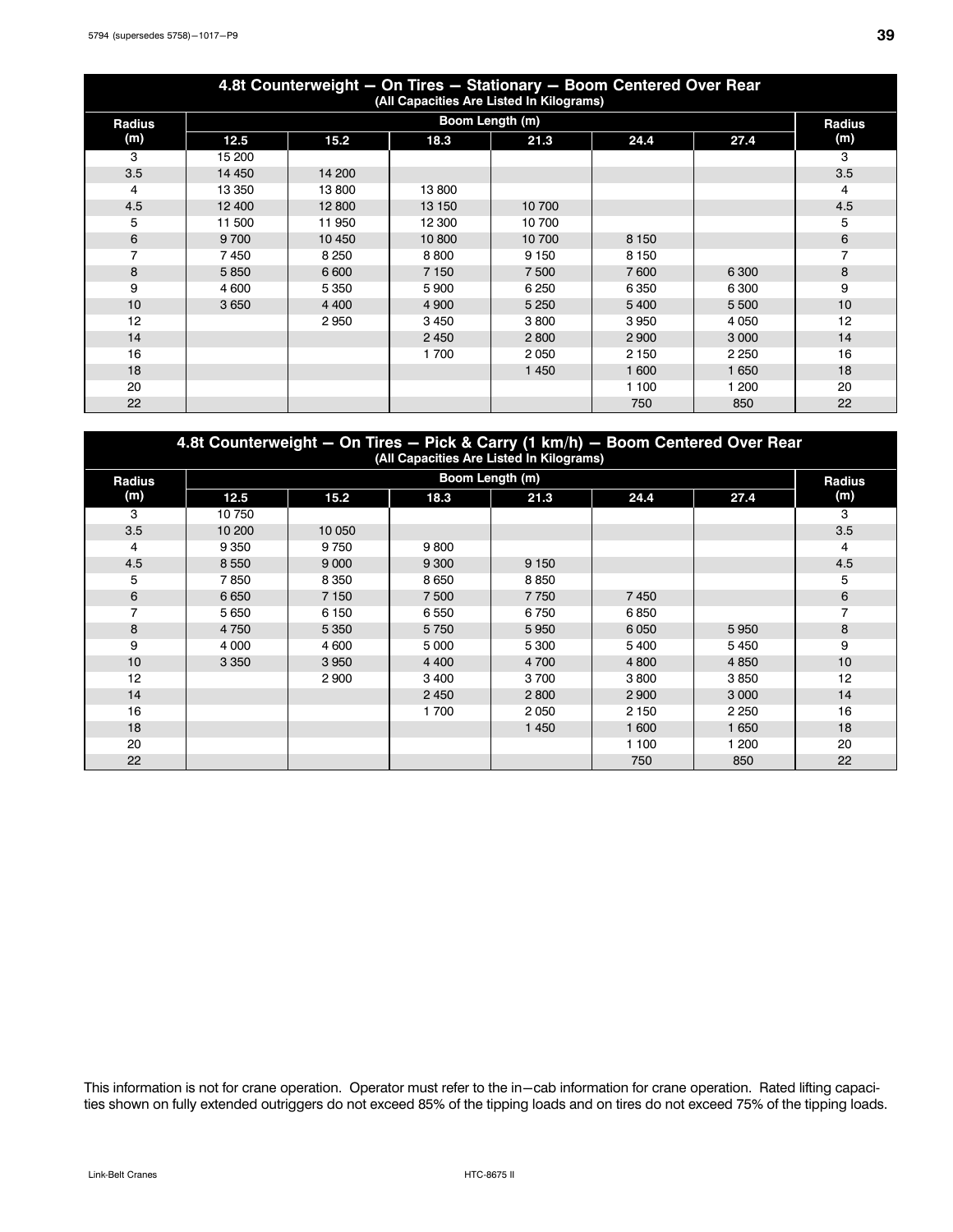## **Main Boom Lift Capacity Charts - Metric B30.5 - Optional**

| 6.4t Counterweight - Fully Extended Outriggers - 360° Rotation<br>(All Capacities Are Listed In Kilograms) |                                                                                        |        |         |         |         |                 |         |         |         |         |         |                |
|------------------------------------------------------------------------------------------------------------|----------------------------------------------------------------------------------------|--------|---------|---------|---------|-----------------|---------|---------|---------|---------|---------|----------------|
| <b>Radius</b>                                                                                              |                                                                                        |        |         |         |         | Boom Length (m) |         |         |         |         |         | <b>Radius</b>  |
| (m)                                                                                                        | 12.5                                                                                   | 15.2   | 18.3    | 21.3    | 24.4    | 27.4            | 30.1    | 30.5    | 33.5    | 36.6    | 38.71   | (m)            |
| 2.5                                                                                                        | 70 000*                                                                                |        |         |         |         |                 |         |         |         |         |         | 2.5            |
| 3                                                                                                          | 64 250**                                                                               | 50 450 | 48 450  | 33750   |         |                 |         |         |         |         |         | 3              |
| 3.5                                                                                                        | 55 500                                                                                 | 48 250 | 48 450  | 33750   | 36 700  |                 |         |         |         |         |         | 3.5            |
| $\overline{4}$                                                                                             | 48 000                                                                                 | 46 300 | 48 450  | 32 650  | 35 000  |                 |         |         |         |         |         | 4              |
| 4.5                                                                                                        | 42 150                                                                                 | 42 750 | 43 250  | 31 350  | 35 000  | 27 850          |         |         |         |         |         | 4.5            |
| 5                                                                                                          | 37 450                                                                                 | 38 050 | 38 600  | 30 050  | 35 000  | 27 850          |         |         |         |         |         | 5              |
| 6                                                                                                          | 30 350                                                                                 | 31 200 | 31 550  | 27850   | 31 450  | 26 150          | 21 750  | 19 400  | 13 200  |         |         | 6              |
| $\overline{7}$                                                                                             | 25 250                                                                                 | 26 150 | 26 450  | 25 950  | 26 750  | 23 900          | 20 200  | 18 100  | 14 8 50 | 11 550  | 10 250  | $\overline{7}$ |
| 8                                                                                                          | 21 400                                                                                 | 22 300 | 22 700  | 23 050  | 22 950  | 21 900          | 18750   | 16950   | 14 850  | 11 550  | 10 250  | 8              |
| 9                                                                                                          | 18 400                                                                                 | 19 300 | 19800   | 20 050  | 19 950  | 19 900          | 17450   | 15 900  | 14700   | 11 550  | 10 250  | 9              |
| 10                                                                                                         | 16 000                                                                                 | 16 900 | 17 400  | 17600   | 17550   | 17 500          | 16 300  | 14 800  | 13800   | 11 550  | 10 250  | 10             |
| 12                                                                                                         |                                                                                        | 13 050 | 13 600  | 13850   | 13700   | 13 650          | 13 550  | 13 250  | 12 250  | 11 450  | 10 250  | 12             |
| 14                                                                                                         |                                                                                        |        | 10 650  | 10800   | 10 950  | 10 900          | 10 550  | 10800   | 10700   | 10 400  | 10 150  | 14             |
| 16                                                                                                         |                                                                                        |        | 8 4 5 0 | 8 600   | 9 0 5 0 | 9 100           | 8 4 0 0 | 8 6 5 0 | 9 0 0 0 | 8 9 0 0 | 8850    | 16             |
| 18                                                                                                         |                                                                                        |        |         | 7 2 5 0 | 7400    | 7500            | 6800    | 7550    | 7 400   | 7 300   | 7 2 5 0 | 18             |
| 20                                                                                                         |                                                                                        |        |         |         | 6 1 5 0 | 6 2 5 0         | 5 600   | 6 2 5 0 | 6 1 5 0 | 6 0 5 0 | 6000    | 20             |
| 22                                                                                                         |                                                                                        |        |         |         | 5 1 5 0 | 5 300           | 4600    | 5 300   | 5 200   | 5 100   | 5050    | 22             |
| 24                                                                                                         |                                                                                        |        |         |         |         | 4 4 5 0         | 3800    | 4 500   | 4 4 0 0 | 4 300   | 4 2 5 0 | 24             |
| 26                                                                                                         |                                                                                        |        |         |         |         |                 | 3 1 5 0 | 3850    | 3750    | 3650    | 3600    | 26             |
| 28                                                                                                         |                                                                                        |        |         |         |         |                 |         | 3 2 5 0 | 3 200   | 3 100   | 3 0 5 0 | 28             |
| 30                                                                                                         |                                                                                        |        |         |         |         |                 |         |         | 2700    | 2650    | 2600    | 30             |
| 32                                                                                                         |                                                                                        |        |         |         |         |                 |         |         | 1 900   | 2 2 0 0 | 2 2 0 0 | 32             |
| 34                                                                                                         |                                                                                        |        |         |         |         |                 |         |         |         | 1850    | 1850    | 34             |
| 36                                                                                                         |                                                                                        |        |         |         |         |                 |         |         |         |         | 1 500   | 36             |
|                                                                                                            | Over the rear capacity and requires special equipment<br>** Requires special equipment |        |         |         |         |                 |         |         |         |         |         |                |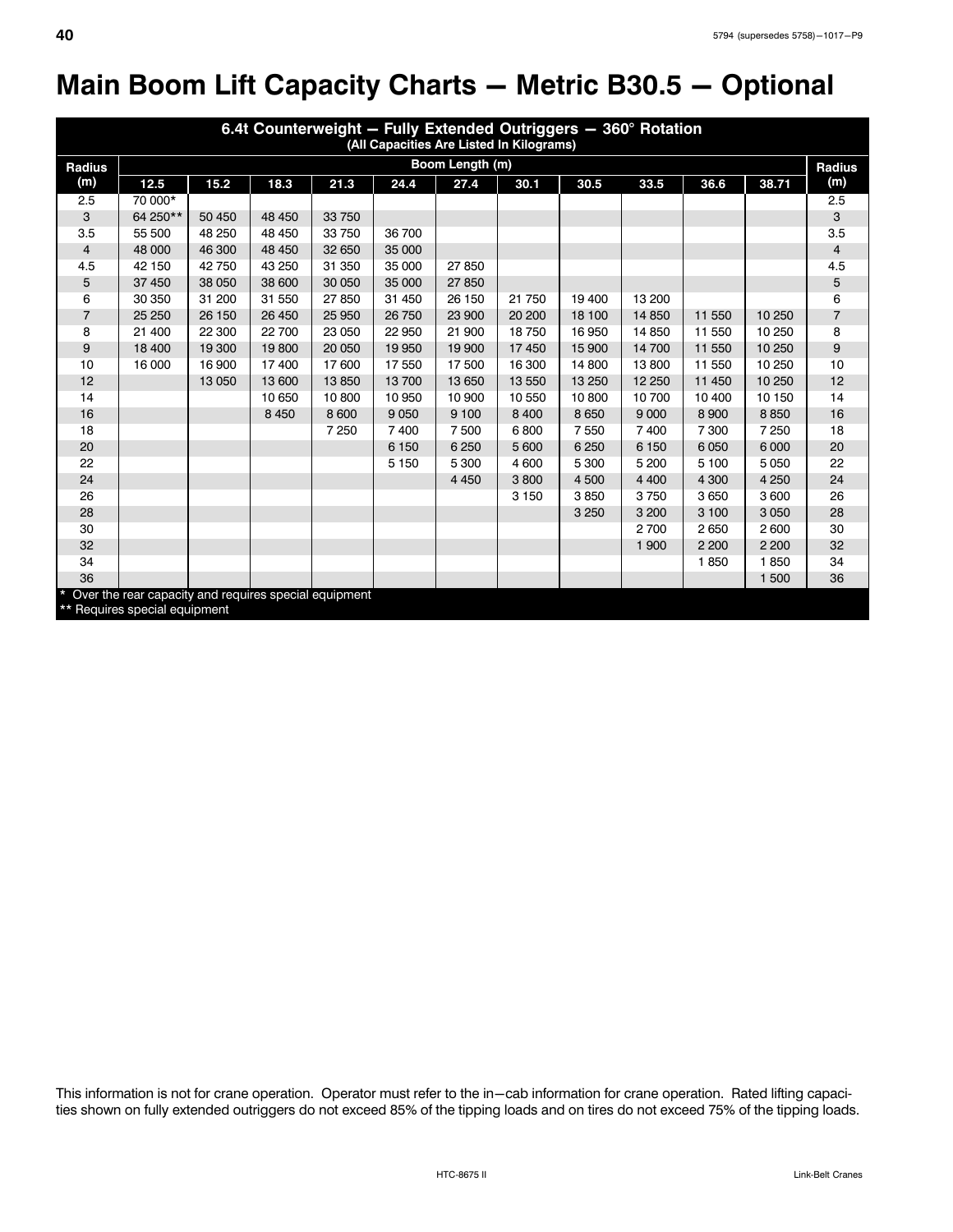| 6.4t Counterweight - On Tires - Stationary - Boom Centered Over Rear<br>(All Capacities Are Listed In Kilograms) |         |         |                 |         |         |         |               |  |  |  |
|------------------------------------------------------------------------------------------------------------------|---------|---------|-----------------|---------|---------|---------|---------------|--|--|--|
| <b>Radius</b>                                                                                                    |         |         | Boom Length (m) |         |         |         | <b>Radius</b> |  |  |  |
| (m)                                                                                                              | 12.5    | 15.2    | 18.3            | 21.3    | 24.4    | 27.4    | (m)           |  |  |  |
| 3                                                                                                                | 15 250  |         |                 |         |         |         | 3             |  |  |  |
| 3.5                                                                                                              | 14 200  | 14 200  |                 |         |         |         | 3.5           |  |  |  |
| 4                                                                                                                | 13 100  | 13 500  | 13800           |         |         |         | 4             |  |  |  |
| 4.5                                                                                                              | 12 150  | 12 550  | 12 850          | 10 700  |         |         | 4.5           |  |  |  |
| 5                                                                                                                | 11 300  | 11700   | 12 050          | 10 700  |         |         | 5             |  |  |  |
| 6                                                                                                                | 9750    | 10 250  | 10 600          | 10 700  | 8950    |         | 6             |  |  |  |
| 7                                                                                                                | 8 3 5 0 | 9 0 0 0 | 9400            | 9600    | 8950    |         | 7             |  |  |  |
| 8                                                                                                                | 6 600   | 7 3 5 0 | 7900            | 8 2 5 0 | 8 3 5 0 | 6900    | 8             |  |  |  |
| 9                                                                                                                | 5 2 5 0 | 6000    | 6550            | 6900    | 7 0 0 0 | 6900    | 9             |  |  |  |
| 10                                                                                                               | 4 200   | 4 9 5 0 | 5 500           | 5850    | 5950    | 6050    | 10            |  |  |  |
| 12                                                                                                               |         | 3 4 0 0 | 3950            | 4 3 0 0 | 4 4 0 0 | 4 500   | 12            |  |  |  |
| 14                                                                                                               |         |         | 2850            | 3 2 0 0 | 3 3 0 0 | 3 4 0 0 | 14            |  |  |  |
| 16                                                                                                               |         |         | 2050            | 2 4 0 0 | 2 500   | 2600    | 16            |  |  |  |
| 18                                                                                                               |         |         |                 | 1800    | 1 900   | 2 0 0 0 | 18            |  |  |  |
| 20                                                                                                               |         |         |                 |         | 1 400   | 1500    | 20            |  |  |  |
| 22                                                                                                               |         |         |                 |         | 1 000   | 1 100   | 22            |  |  |  |
| 24                                                                                                               |         |         |                 |         |         | 0750    | 24            |  |  |  |

| 6.4t Counterweight - On Tires - Pick & Carry (1 km/h) - Boom Centered Over Rear<br>(All Capacities Are Listed In Kilograms) |         |         |                 |         |         |         |                |  |
|-----------------------------------------------------------------------------------------------------------------------------|---------|---------|-----------------|---------|---------|---------|----------------|--|
| Radius                                                                                                                      |         |         | Boom Length (m) |         |         |         | <b>Radius</b>  |  |
| (m)                                                                                                                         | 12.5    | 15.2    | 18.3            | 21.3    | 24.4    | 27.4    | (m)            |  |
| 3                                                                                                                           | 10 650  |         |                 |         |         |         | 3              |  |
| 3.5                                                                                                                         | 9 9 0 0 | 9950    |                 |         |         |         | 3.5            |  |
| 4                                                                                                                           | 9 0 5 0 | 9450    | 9700            |         |         |         | 4              |  |
| 4.5                                                                                                                         | 8 3 0 0 | 8750    | 9050            | 9 100   |         |         | 4.5            |  |
| 5                                                                                                                           | 7650    | 8 100   | 8 4 0 0         | 8 6 0 0 |         |         | 5              |  |
| 6                                                                                                                           | 6450    | 6900    | 7 300           | 7 500   | 7450    |         | 6              |  |
| 7                                                                                                                           | 5 4 5 0 | 5950    | 6350            | 6 600   | 6650    |         | $\overline{7}$ |  |
| 8                                                                                                                           | 4 600   | 5 1 5 0 | 5 5 5 0         | 5800    | 5850    | 5950    | 8              |  |
| 9                                                                                                                           | 3850    | 4 4 5 0 | 4850            | 5 1 5 0 | 5 200   | 5 300   | 9              |  |
| 10                                                                                                                          | 3 200   | 3800    | 4 2 5 0         | 4 5 5 0 | 4 6 5 0 | 4 700   | 10             |  |
| 12                                                                                                                          |         | 2800    | 3 2 5 0         | 3 5 5 0 | 3650    | 3750    | 12             |  |
| 14                                                                                                                          |         |         | 2450            | 2 7 5 0 | 2850    | 2950    | 14             |  |
| 16                                                                                                                          |         |         | 1800            | 2 100   | 2 2 5 0 | 2 3 5 0 | 16             |  |
| 18                                                                                                                          |         |         |                 | 1 600   | 1 700   | 1800    | 18             |  |
| 20                                                                                                                          |         |         |                 |         | 1 300   | 1 400   | 20             |  |
| 22                                                                                                                          |         |         |                 |         | 900     | 1 0 0 0 | 22             |  |
| 24                                                                                                                          |         |         |                 |         |         | 700     | 24             |  |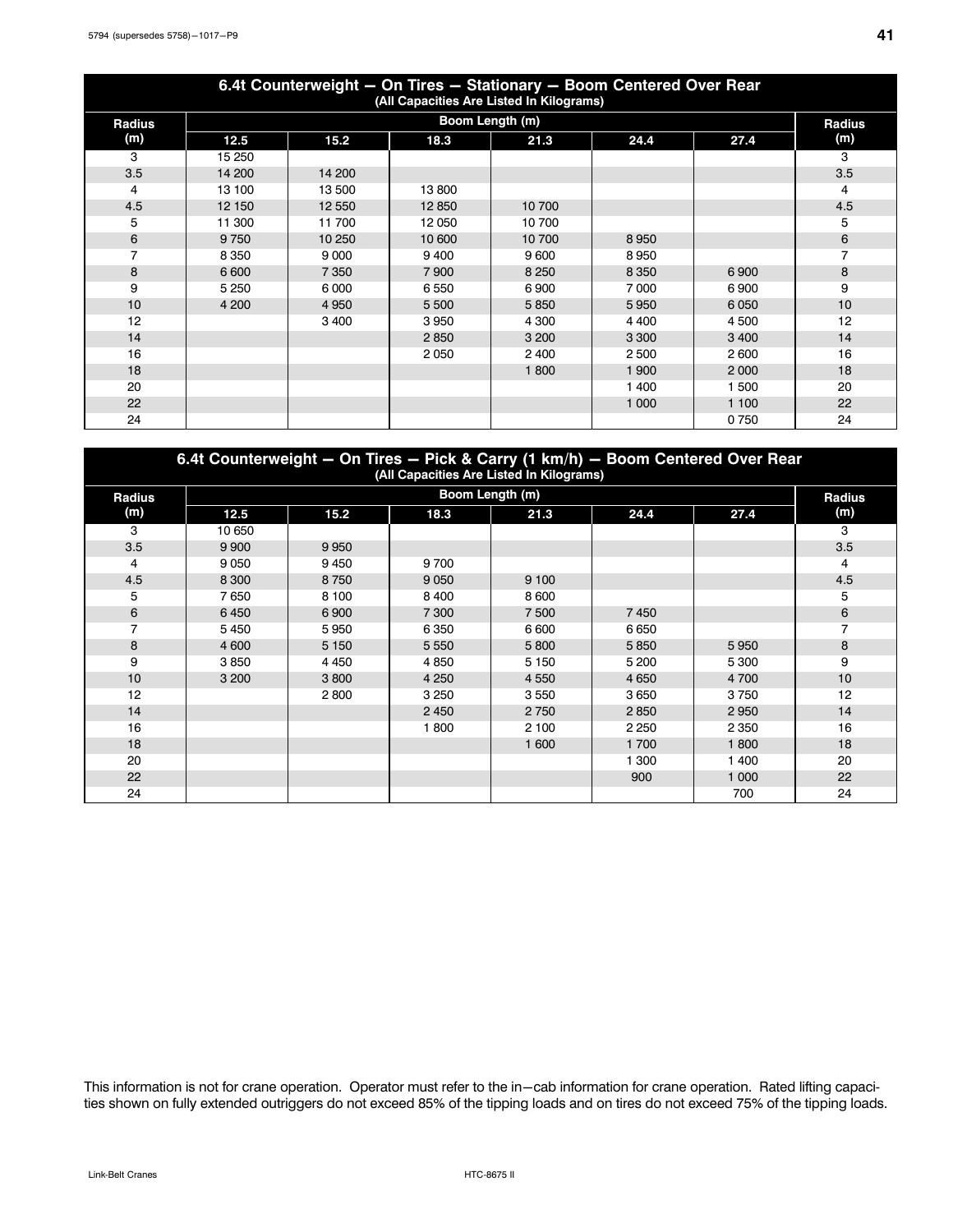|                | 8.2t Counterweight - Fully Extended Outriggers - 360° Rotation<br>(All Capacities Are Listed In Kilograms) |        |         |         |         |                 |         |         |         |         |         |                |
|----------------|------------------------------------------------------------------------------------------------------------|--------|---------|---------|---------|-----------------|---------|---------|---------|---------|---------|----------------|
| <b>Radius</b>  |                                                                                                            |        |         |         |         | Boom Length (m) |         |         |         |         |         | <b>Radius</b>  |
| (m)            | 12.5                                                                                                       | 15.2   | 18.3    | 21.3    | 24.4    | 27.4            | 30.1    | 30.5    | 33.5    | 36.6    | 38.71   | (m)            |
| 2.5            | 70 000*                                                                                                    |        |         |         |         |                 |         |         |         |         |         | 2.5            |
| 3              | 64 250**                                                                                                   | 50 450 | 48 450  | 33750   |         |                 |         |         |         |         |         | 3              |
| 3.5            | 57 250                                                                                                     | 48 250 | 48 450  | 33 750  | 36 700  |                 |         |         |         |         |         | 3.5            |
| $\overline{4}$ | 49 600                                                                                                     | 46 300 | 48 450  | 32 650  | 35 000  |                 |         |         |         |         |         | $\overline{4}$ |
| 4.5            | 43 600                                                                                                     | 44 200 | 44 650  | 31 350  | 35 000  | 27 850          |         |         |         |         |         | 4.5            |
| 5              | 38 750                                                                                                     | 39 350 | 39 900  | 30 050  | 35 000  | 27 850          |         |         |         |         |         | 5              |
| 6              | 31 400                                                                                                     | 32 200 | 32 600  | 27850   | 32 500  | 26 150          | 21 750  | 19 400  | 13 200  |         |         | 6              |
| $\overline{7}$ | 26 200                                                                                                     | 27 050 | 27 400  | 25 950  | 27 350  | 23 900          | 20 200  | 18 100  | 14 8 50 | 11 550  | 10 250  | $\overline{7}$ |
| 8              | 22 250                                                                                                     | 23 100 | 23 450  | 23 800  | 23 700  | 21 900          | 18750   | 16950   | 14 850  | 11 550  | 10 250  | 8              |
| 9              | 19 150                                                                                                     | 20 000 | 20 500  | 20 750  | 20 650  | 20 250          | 17450   | 15 900  | 14700   | 11 550  | 10 250  | 9              |
| 10             | 16 650                                                                                                     | 17 550 | 18 050  | 18 250  | 18 200  | 18 150          | 16 300  | 14 800  | 13800   | 11 550  | 10 250  | 10             |
| 12             |                                                                                                            | 13 800 | 14 3 50 | 14 600  | 14 500  | 14 450          | 14 250  | 13 250  | 12 250  | 11 450  | 10 250  | 12             |
| 14             |                                                                                                            |        | 11 550  | 11 650  | 11700   | 11 500          | 11 450  | 11 650  | 10 950  | 10 400  | 10 150  | 14             |
| 16             |                                                                                                            |        | 9 2 0 0 | 9 3 5 0 | 9 5 5 0 | 9 500           | 9 1 5 0 | 9 4 5 0 | 9 3 5 0 | 9 500   | 9 1 5 0 | 16             |
| 18             |                                                                                                            |        |         | 7850    | 8 100   | 8 2 0 0         | 7500    | 7800    | 8 100   | 8 0 0 0 | 7900    | 18             |
| 20             |                                                                                                            |        |         |         | 6750    | 6850            | 6 200   | 6900    | 6800    | 6700    | 6650    | 20             |
| 22             |                                                                                                            |        |         |         | 5750    | 5850            | 5 200   | 5850    | 5750    | 5700    | 5650    | 22             |
| 24             |                                                                                                            |        |         |         |         | 5 0 0 0         | 4 3 5 0 | 5 0 5 0 | 4 9 5 0 | 4850    | 4 800   | 24             |
| 26             |                                                                                                            |        |         |         |         |                 | 3650    | 4 3 5 0 | 4 2 5 0 | 4 1 5 0 | 4 100   | 26             |
| 28             |                                                                                                            |        |         |         |         |                 |         | 3750    | 3 6 5 0 | 3550    | 3500    | 28             |
| 30             |                                                                                                            |        |         |         |         |                 |         |         | 3 1 5 0 | 3 0 5 0 | 3 0 0 0 | 30             |
| 32             |                                                                                                            |        |         |         |         |                 |         |         | 2 3 0 0 | 2 600   | 2550    | 32             |
| 34             |                                                                                                            |        |         |         |         |                 |         |         |         | 2 2 5 0 | 2 2 0 0 | 34             |
| 36             |                                                                                                            |        |         |         |         |                 |         |         |         |         | 1850    | 36             |
|                | Over the rear capacity and requires special equipment<br>** Requires special equipment                     |        |         |         |         |                 |         |         |         |         |         |                |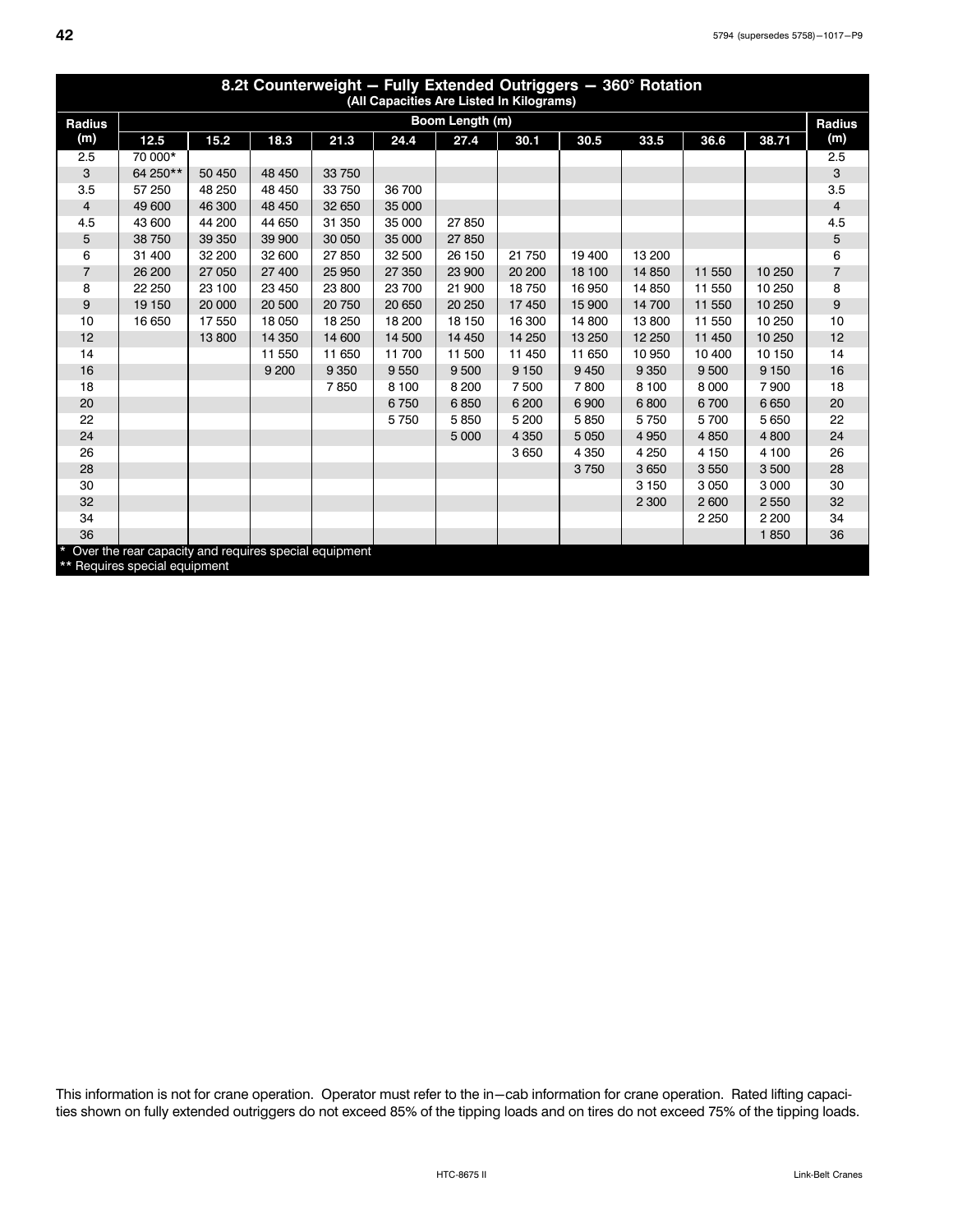| 8.2t Counterweight - On Tires - Stationary - Boom Centered Over Rear<br>(All Capacities Are Listed In Kilograms) |         |        |                 |         |         |         |               |  |
|------------------------------------------------------------------------------------------------------------------|---------|--------|-----------------|---------|---------|---------|---------------|--|
| <b>Radius</b>                                                                                                    |         |        | Boom Length (m) |         |         |         | <b>Radius</b> |  |
| (m)                                                                                                              | 12.5    | 15.2   | 18.3            | 21.3    | 24.4    | 27.4    | (m)           |  |
| 3                                                                                                                | 14 850  |        |                 |         |         |         | 3             |  |
| 3.5                                                                                                              | 13850   | 13850  |                 |         |         |         | 3.5           |  |
| 4                                                                                                                | 12800   | 13 200 | 13 450          |         |         |         | 4             |  |
| 4.5                                                                                                              | 11850   | 12 300 | 12 600          | 12 650  |         |         | 4.5           |  |
| 5                                                                                                                | 11 000  | 11 500 | 11 750          | 11 950  |         |         | 5             |  |
| 6                                                                                                                | 9 500   | 10 000 | 10 350          | 10 600  | 8 5 5 0 |         | 6             |  |
| $\overline{7}$                                                                                                   | 8 2 5 0 | 8800   | 9 1 5 0         | 9 4 0 0 | 8 5 5 0 |         | 7             |  |
| 8                                                                                                                | 7 200   | 7750   | 8 1 5 0         | 8 4 0 0 | 8 500   | 7 2 5 0 | 8             |  |
| 9                                                                                                                | 6 0 0 0 | 6700   | 7 2 5 0         | 7500    | 7600    | 7 2 5 0 | 9             |  |
| 10                                                                                                               | 4 8 5 0 | 5 600  | 6 1 5 0         | 6450    | 6 600   | 6700    | 10            |  |
| 12                                                                                                               |         | 3950   | 4500            | 4 800   | 4 9 5 0 | 5 0 5 0 | 12            |  |
| 14                                                                                                               |         |        | 3 3 0 0         | 3650    | 3800    | 3850    | 14            |  |
| 16                                                                                                               |         |        | 2450            | 2800    | 2 9 0 0 | 3 0 0 0 | 16            |  |
| 18                                                                                                               |         |        |                 | 2 100   | 2 2 5 0 | 2 3 5 0 | 18            |  |
| 20                                                                                                               |         |        |                 |         | 1700    | 1800    | 20            |  |
| 22                                                                                                               |         |        |                 |         | 1 300   | 1 400   | 22            |  |
| 24                                                                                                               |         |        |                 |         |         | 1 0 5 0 | 24            |  |

| 8.2t Counterweight - On Tires - Pick & Carry (1 km/h) - Boom Centered Over Rear<br>(All Capacities Are Listed In Kilograms) |         |         |                        |         |         |         |        |  |
|-----------------------------------------------------------------------------------------------------------------------------|---------|---------|------------------------|---------|---------|---------|--------|--|
| <b>Radius</b>                                                                                                               |         |         | <b>Boom Length (m)</b> |         |         |         | Radius |  |
| (m)                                                                                                                         | 12.5    | 15.2    | 18.3                   | 21.3    | 24.4    | 27.4    | (m)    |  |
| 3                                                                                                                           | 10750   |         |                        |         |         |         | 3      |  |
| 3.5                                                                                                                         | 9 500   | 9850    |                        |         |         |         | 3.5    |  |
| 4                                                                                                                           | 8750    | 9 0 0 0 | 9 3 5 0                |         |         |         | 4      |  |
| 4.5                                                                                                                         | 8 0 5 0 | 8 4 5 0 | 8650                   | 8 6 5 0 |         |         | 4.5    |  |
| 5                                                                                                                           | 7 3 5 0 | 7800    | 8 1 0 0                | 8 2 5 0 |         |         | 5      |  |
| 6                                                                                                                           | 6 200   | 6700    | 7050                   | 7 2 5 0 | 7 200   |         | 6      |  |
| 7                                                                                                                           | 5 2 5 0 | 5750    | 6 100                  | 6 3 5 0 | 6450    |         | 7      |  |
| 8                                                                                                                           | 4 4 0 0 | 4 9 5 0 | 5 3 5 0                | 5 600   | 5700    | 5750    | 8      |  |
| 9                                                                                                                           | 3650    | 4 2 5 0 | 4650                   | 4 9 5 0 | 5 0 5 0 | 5 100   | 9      |  |
| 10                                                                                                                          | 3 0 0 0 | 3650    | 4 100                  | 4 3 5 0 | 4 4 5 0 | 4 5 5 0 | 10     |  |
| 12                                                                                                                          |         | 2650    | 3 100                  | 3 4 0 0 | 3 500   | 3600    | 12     |  |
| 14                                                                                                                          |         |         | 2 3 0 0                | 2650    | 2 7 5 0 | 2800    | 14     |  |
| 16                                                                                                                          |         |         | 1700                   | 2 0 0 0 | 2 100   | 2 2 0 0 | 16     |  |
| 18                                                                                                                          |         |         |                        | 1 500   | 1 600   | 1700    | 18     |  |
| 20                                                                                                                          |         |         |                        |         | 1 200   | 1 300   | 20     |  |
| 22                                                                                                                          |         |         |                        |         | 800     | 900     | 22     |  |
| 24                                                                                                                          |         |         |                        |         |         | 600     | 24     |  |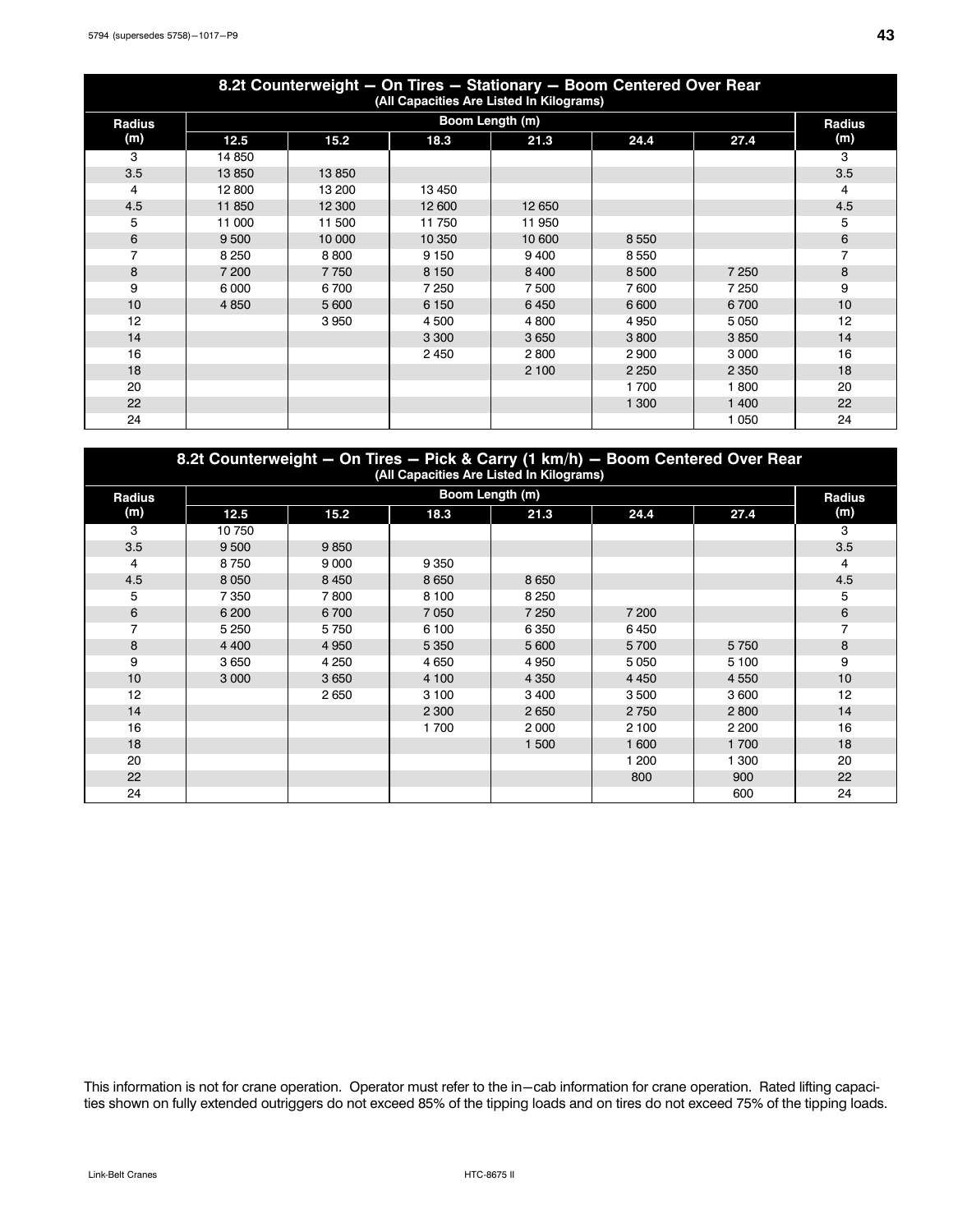#### **Fly Attachment Lift Capacity Charts - Metric B30.5 -Optional**

| 0t Counterweight - Fully Extended Outriggers - 360° Rotation<br>(All Capacities Are Listed In Kilograms) |                                                   |                |                |                |               |  |  |  |  |
|----------------------------------------------------------------------------------------------------------|---------------------------------------------------|----------------|----------------|----------------|---------------|--|--|--|--|
|                                                                                                          | 30.1m Main Boom Length - 11.58m Offset Fly Length |                |                |                |               |  |  |  |  |
| Radius<br>(m)                                                                                            | 2° Fly Offset                                     | 15° Fly Offset | 30° Fly Offset | 45° Fly Offset | Radius<br>(m) |  |  |  |  |
| 9                                                                                                        | 7 350**                                           |                |                |                | 9             |  |  |  |  |
| 10                                                                                                       | 7 200**                                           |                |                |                | 10            |  |  |  |  |
| 12                                                                                                       | 6 800**                                           | 5700           |                |                | 12            |  |  |  |  |
| 14                                                                                                       | 6 400**                                           | 5 4 0 0        | 4 5 5 0        |                | 14            |  |  |  |  |
| 16                                                                                                       | 5850                                              | 5 1 5 0        | 4 4 0 0        | 3 9 0 0        | 16            |  |  |  |  |
| 18                                                                                                       | 4 6 5 0                                           | 4 9 0 0        | 4 2 5 0        | 3800           | 18            |  |  |  |  |
| 20                                                                                                       | 3700                                              | 4 0 5 0        | 4 100          | 3750           | 20            |  |  |  |  |
| 22                                                                                                       | 2950                                              | 3 2 5 0        | 3 5 5 0        | 3650           | 22            |  |  |  |  |
| 24                                                                                                       | 2 3 5 0                                           | 2600           | 2 9 0 0        | 3 0 5 0        | 24            |  |  |  |  |
| 26                                                                                                       | 1 900                                             | 2 100          | 2 3 0 0        | 2 4 5 0        | 26            |  |  |  |  |
| 28                                                                                                       | 1 450                                             | 1 650          | 1850           | 1950           | 28            |  |  |  |  |
| 30                                                                                                       | 1 1 5 0                                           | 1 300          | 1 4 5 0        | 1 500          | 30            |  |  |  |  |
| 32                                                                                                       | 850                                               | 0950           | 1 100          |                | 32            |  |  |  |  |
| 34                                                                                                       | 600                                               | 700            | 750            |                | 34            |  |  |  |  |
| Requires special equipment                                                                               |                                                   |                |                |                |               |  |  |  |  |

| 0t Counterweight - Fully Extended Outriggers - 360° Rotation<br>(All Capacities Are Listed In Kilograms) |               |                |                                                    |                |               |  |  |  |
|----------------------------------------------------------------------------------------------------------|---------------|----------------|----------------------------------------------------|----------------|---------------|--|--|--|
|                                                                                                          |               |                | 38.71m Main Boom Length - 11.58m Offset Fly Length |                |               |  |  |  |
| Radius<br>(m)                                                                                            | 2° Fly Offset | 15° Fly Offset | 30° Fly Offset                                     | 45° Fly Offset | Radius<br>(m) |  |  |  |
| 10                                                                                                       | 4 9 5 0       |                |                                                    |                | 10            |  |  |  |
| 12                                                                                                       | 4 9 5 0       |                |                                                    |                | 12            |  |  |  |
| 14                                                                                                       | 4 9 5 0       | 4700           |                                                    |                | 14            |  |  |  |
| 16                                                                                                       | 4 9 5 0       | 4 600          |                                                    |                | 16            |  |  |  |
| 18                                                                                                       | 4 7 5 0       | 4 500          | 4 0 5 0                                            |                | 18            |  |  |  |
| 20                                                                                                       | 3800          | 4 1 5 0        | 3 9 5 0                                            | 3650           | 20            |  |  |  |
| 22                                                                                                       | 3 0 5 0       | 3 4 0 0        | 3700                                               | 3600           | 22            |  |  |  |
| 24                                                                                                       | 2 4 5 0       | 2 7 5 0        | 3 0 0 0                                            | 3 2 5 0        | 24            |  |  |  |
| 26                                                                                                       | 2 0 0 0       | 2 2 0 0        | 2450                                               | 2650           | 26            |  |  |  |
| 28                                                                                                       | 1 600         | 1800           | 2 0 0 0                                            | 2 1 5 0        | 28            |  |  |  |
| 30                                                                                                       | 1 250         | 1 400          | 1600                                               | 1700           | 30            |  |  |  |
| 32                                                                                                       | 950           | 1 100          | 1 250                                              | 1 350          | 32            |  |  |  |
| 34                                                                                                       | 700           | 800            | 950                                                | 1 0 5 0        | 34            |  |  |  |
| 36                                                                                                       |               | 600            | 700                                                | 750            | 36            |  |  |  |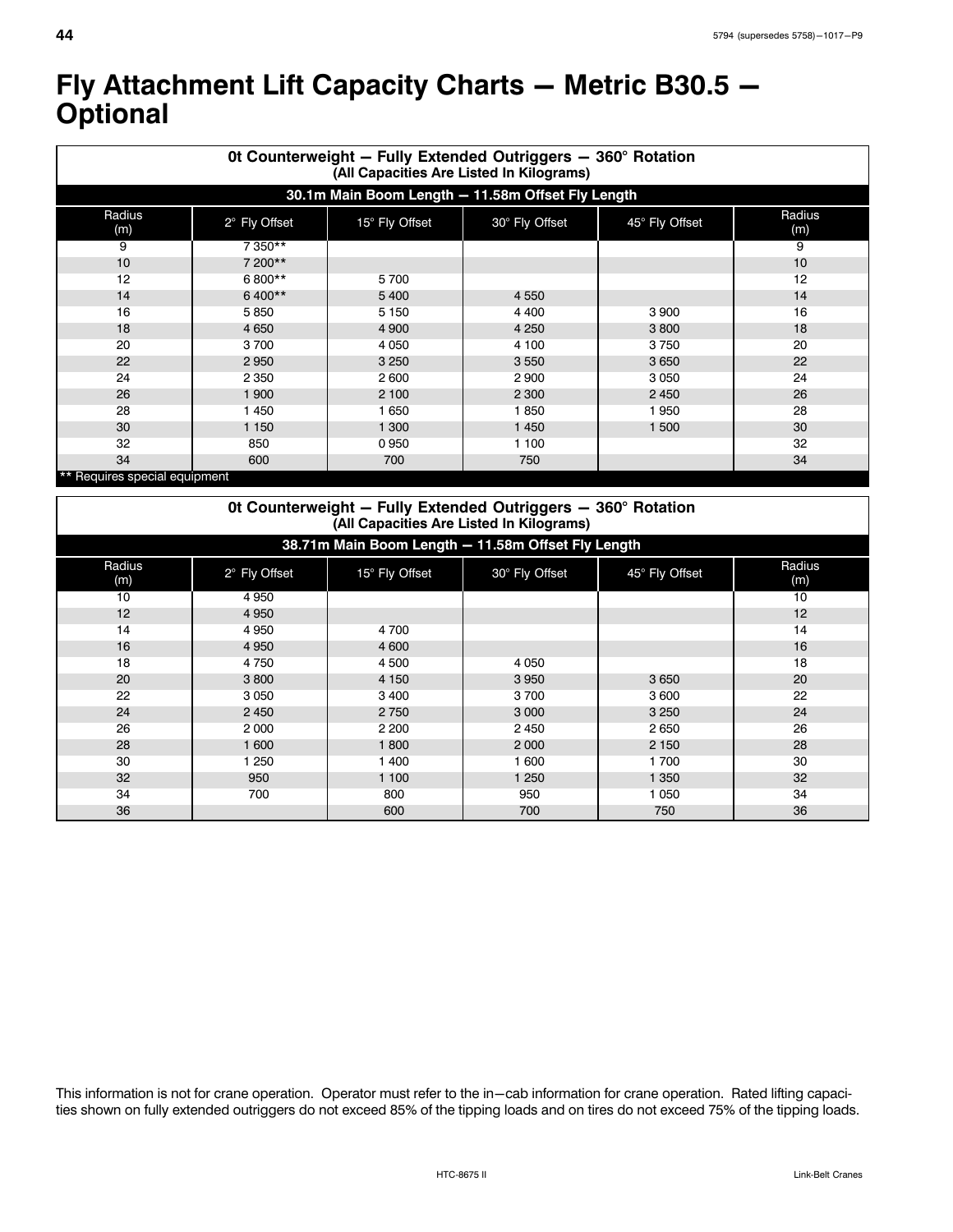| 4.8t Counterweight - Fully Extended Outriggers - 360° Rotation<br>(All Capacities Are Listed In Kilograms) |                        |         |                        |                |                |  |  |  |  |
|------------------------------------------------------------------------------------------------------------|------------------------|---------|------------------------|----------------|----------------|--|--|--|--|
|                                                                                                            | 30.1m Main Boom Length |         | 30.1m Main Boom Length |                |                |  |  |  |  |
|                                                                                                            | 2° Fly Offset          |         |                        | 15° Fly Offset |                |  |  |  |  |
| Radius                                                                                                     | Fly Length (m)         |         | Radius                 |                | Fly Length (m) |  |  |  |  |
| (m)                                                                                                        | 11.58                  | 19.51   | (m)                    | 11.58          | 19.51          |  |  |  |  |
| 9                                                                                                          | 7 350**                |         | 9                      |                |                |  |  |  |  |
| 10                                                                                                         | 7 200**                | 4 7 5 0 | 10                     |                |                |  |  |  |  |
| 12                                                                                                         | 6 800**                | 4 500   | 12                     | 5700           |                |  |  |  |  |
| 14                                                                                                         | 6 400**                | 4 2 5 0 | 14                     | 5 400          |                |  |  |  |  |
| 16                                                                                                         | 6 050**                | 3950    | 16                     | 5 1 5 0        | 3 2 5 0        |  |  |  |  |
| 18                                                                                                         | 5700                   | 3700    | 18                     | 4 9 0 0        | 3 0 5 0        |  |  |  |  |
| 20                                                                                                         | 5 400                  | 3 4 5 0 | 20                     | 4650           | 2 9 0 0        |  |  |  |  |
| 22                                                                                                         | 4 6 5 0                | 3 2 5 0 | 22                     | 4 4 5 0        | 2750           |  |  |  |  |
| 24                                                                                                         | 3 9 0 0                | 3 0 5 0 | 24                     | 4 1 5 0        | 2600           |  |  |  |  |
| 26                                                                                                         | 3 2 5 0                | 2 9 0 0 | 26                     | 3 500          | 2 500          |  |  |  |  |
| 28                                                                                                         | 2750                   | 2700    | 28                     | 2950           | 2 400          |  |  |  |  |
| 30                                                                                                         | 2 3 0 0                | 2600    | 30                     | 2 4 5 0        | 2 3 0 0        |  |  |  |  |
| 32                                                                                                         | 1950                   | 2 3 0 0 | 32                     | 2050           | 2 2 0 0        |  |  |  |  |
| 34                                                                                                         | 1 600                  | 2 0 0 0 | 34                     | 1 700          | 2 100          |  |  |  |  |
| 36                                                                                                         | 1 300                  | 1700    | 36                     | 1 400          | 1 900          |  |  |  |  |
| 38                                                                                                         | 1 0 5 0                | 1 4 5 0 | 38                     | 1 100          | 1 600          |  |  |  |  |
| 40                                                                                                         |                        | 1 200   | 40                     |                | 1 3 5 0        |  |  |  |  |
| 42                                                                                                         |                        | 1 000   | 42                     |                | 1 100          |  |  |  |  |
| 44                                                                                                         |                        | 800     | 44                     |                | 900            |  |  |  |  |
| 46                                                                                                         |                        | 650     | 46                     |                | 700            |  |  |  |  |
| ** Requires special equipment                                                                              |                        |         |                        |                |                |  |  |  |  |

#### **4.8t Counterweight - Fully Extended Outriggers - 360° Rotation**

|                |                        | 4.8t Counterweight - Fully Extended Outriggers - 360° Rotation |        |                        |                |  |  |  |  |  |
|----------------|------------------------|----------------------------------------------------------------|--------|------------------------|----------------|--|--|--|--|--|
|                |                        | (All Capacities Are Listed In Kilograms)                       |        |                        |                |  |  |  |  |  |
|                | 30.1m Main Boom Length |                                                                |        | 30.1m Main Boom Length |                |  |  |  |  |  |
| 30° Fly Offset |                        |                                                                |        | 45° Fly Offset         |                |  |  |  |  |  |
| Radius         |                        | Fly Length (m)                                                 | Radius |                        | Fly Length (m) |  |  |  |  |  |
| (m)            | 11.58                  | 19.51                                                          | (m)    | 11.58                  | 19.51          |  |  |  |  |  |
| 14             | 4 5 5 0                |                                                                | 14     |                        |                |  |  |  |  |  |
| 16             | 4 4 0 0                |                                                                | 16     | 3 9 0 0                |                |  |  |  |  |  |
| 18             | 4 2 5 0                |                                                                | 18     | 3800                   |                |  |  |  |  |  |
| 20             | 4 100                  | 2 4 5 0                                                        | 20     | 3750                   |                |  |  |  |  |  |
| 22             | 3950                   | 2 3 5 0                                                        | 22     | 3650                   |                |  |  |  |  |  |
| 24             | 3850                   | 2 2 5 0                                                        | 24     | 3 5 5 0                | 2 0 0 0        |  |  |  |  |  |
| 26             | 3700                   | 2 1 5 0                                                        | 26     | 3 500                  | 1950           |  |  |  |  |  |
| 28             | 3 100                  | 2 100                                                          | 28     | 3 2 5 0                | 1 900          |  |  |  |  |  |
| 30             | 2600                   | 2 0 5 0                                                        | 30     | 2 700                  | 1 900          |  |  |  |  |  |
| 32             | 2 2 0 0                | 2 0 0 0                                                        | 32     | 2 2 0 0                | 1850           |  |  |  |  |  |
| 34             | 1800                   | 1950                                                           | 34     |                        | 1850           |  |  |  |  |  |
| 36             | 1 4 5 0                | 1 900                                                          | 36     |                        | 1850           |  |  |  |  |  |
| 38             |                        | 1750                                                           | 38     |                        | 1850           |  |  |  |  |  |
| 40             |                        | 1 500                                                          | 40     |                        | 1 550          |  |  |  |  |  |
| 42             |                        | 1 200                                                          | 42     |                        |                |  |  |  |  |  |
| 44             |                        | 950                                                            | 44     |                        |                |  |  |  |  |  |
| 46             |                        |                                                                | 46     |                        |                |  |  |  |  |  |
| 48             |                        |                                                                | 48     |                        |                |  |  |  |  |  |
| 50             |                        |                                                                | 50     |                        |                |  |  |  |  |  |

This information is not for crane operation. Operator must refer to the in-cab information for crane operation. Rated lifting capacities shown on fully extended outriggers do not exceed 85% of the tipping loads and on tires do not exceed 75% of the tipping loads.

٦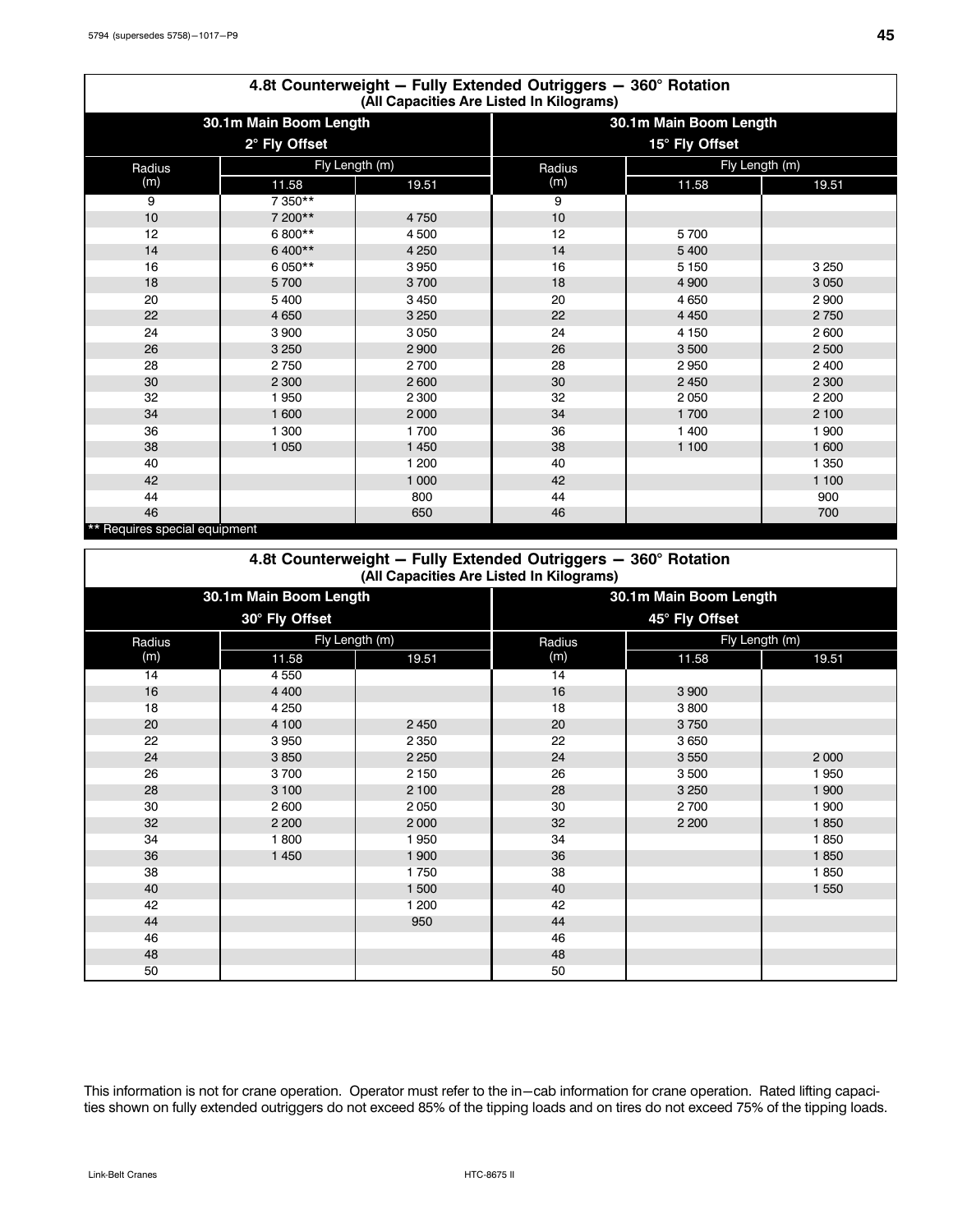| 4.8 Counterweight – Funy Extended Outriggers – 360 Rotation<br>(All Capacities Are Listed In Kilograms) |         |                         |         |                         |         |                |         |  |  |
|---------------------------------------------------------------------------------------------------------|---------|-------------------------|---------|-------------------------|---------|----------------|---------|--|--|
|                                                                                                         |         | 38.71m Main Boom Length |         | 38.71m Main Boom Length |         |                |         |  |  |
|                                                                                                         |         | 2° Fly Offset           |         | 15° Fly Offset          |         |                |         |  |  |
| Radius                                                                                                  |         | Fly Length (m)          |         |                         |         | Fly Length (m) |         |  |  |
| (m)                                                                                                     | 11.58   | 19.51                   | 24.38   | (m)                     | 11.58   | 19.51          | 24.38   |  |  |
| 10 <sup>10</sup>                                                                                        | 4 9 5 0 |                         |         | 10                      |         |                |         |  |  |
| 12                                                                                                      | 4 9 5 0 |                         |         | 12                      |         |                |         |  |  |
| 14                                                                                                      | 4 9 5 0 | 3 3 5 0                 | 2600    | 14                      | 4700    |                |         |  |  |
| 16                                                                                                      | 4 9 5 0 | 3 3 0 0                 | 2600    | 16                      | 4 600   |                |         |  |  |
| 18                                                                                                      | 4 9 5 0 | 3 200                   | 2600    | 18                      | 4500    |                |         |  |  |
| 20                                                                                                      | 4 8 5 0 | 3 1 5 0                 | 2600    | 20                      | 4 4 0 0 | 2750           | 2 500   |  |  |
| 22                                                                                                      | 4750    | 3 0 5 0                 | 2600    | 22                      | 4 300   | 2650           | 2 3 0 0 |  |  |
| 24                                                                                                      | 4 0 0 0 | 2950                    | 2550    | 24                      | 4 100   | 2 5 5 0        | 2 1 5 0 |  |  |
| 26                                                                                                      | 3 3 5 0 | 2850                    | 2 3 5 0 | 26                      | 3600    | 2500           | 2000    |  |  |
| 28                                                                                                      | 2850    | 2750                    | 2 2 0 0 | 28                      | 3 0 5 0 | 2 4 0 0        | 1850    |  |  |
| 30                                                                                                      | 2 4 0 0 | 2650                    | 2050    | 30                      | 2600    | 2 3 0 0        | 1750    |  |  |
| 32                                                                                                      | 2 0 0 0 | 2 3 0 0                 | 1 900   | 32                      | 2 2 0 0 | 2 2 5 0        | 1650    |  |  |
| 34                                                                                                      | 1700    | 1950                    | 1750    | 34                      | 1850    | 2 100          | 1 550   |  |  |
| 36                                                                                                      | 1 400   | 1 6 5 0                 | 1 500   | 36                      | 1 5 5 0 | 1 900          | 1 4 5 0 |  |  |
| 38                                                                                                      | 1 150   | 1 400                   | 1 250   | 38                      | 1 250   | 1650           | 1 400   |  |  |
| 40                                                                                                      | 950     | 1 200                   | 1 0 0 0 | 40                      | 1 000   | 1 3 5 0        | 1 200   |  |  |
| 42                                                                                                      | 750     | 950                     | 800     | 42                      | 800     | 1 1 5 0        | 1 0 0 0 |  |  |
| 44                                                                                                      | 550     | 800                     | 600     | 44                      | 600     | 950            | 800     |  |  |
| 46                                                                                                      |         | 600                     |         | 46                      |         | 750            | 600     |  |  |
| 48                                                                                                      |         |                         |         | 48                      |         | 600            |         |  |  |

# **4.8t Counterweight - Fully Extended Outriggers - 360° Rotation**

#### \* Requires special equipment

|                | 4.8t Counterweight - Fully Extended Outriggers - 360° Rotation<br>(All Capacities Are Listed In Kilograms) |                         |         |        |                |                         |         |  |  |  |  |
|----------------|------------------------------------------------------------------------------------------------------------|-------------------------|---------|--------|----------------|-------------------------|---------|--|--|--|--|
|                |                                                                                                            | 38.71m Main Boom Length |         |        |                | 38.71m Main Boom Length |         |  |  |  |  |
| 30° Fly Offset |                                                                                                            |                         |         |        | 45° Fly Offset |                         |         |  |  |  |  |
| Radius         |                                                                                                            | Fly Length (m)          |         | Radius | Fly Length (m) |                         |         |  |  |  |  |
| (m)            | 11.58                                                                                                      | 19.51                   | 24.38   | (m)    | 11.58          | 19.51                   | 24.38   |  |  |  |  |
| 18             | 4 0 5 0                                                                                                    |                         |         | 18     |                |                         |         |  |  |  |  |
| 20             | 3 9 5 0                                                                                                    |                         |         | 20     | 3 6 5 0        |                         |         |  |  |  |  |
| 22             | 3850                                                                                                       |                         |         | 22     | 3600           |                         |         |  |  |  |  |
| 24             | 3800                                                                                                       | 2 2 0 0                 |         | 24     | 3 500          |                         |         |  |  |  |  |
| 26             | 3600                                                                                                       | 2 1 5 0                 | 1650    | 26     | 3 4 5 0        |                         |         |  |  |  |  |
| 28             | 3 2 5 0                                                                                                    | 2 100                   | 1 5 5 0 | 28     | 3 3 0 0        | 1 900                   | 1 3 5 0 |  |  |  |  |
| 30             | 2 7 5 0                                                                                                    | 2050                    | 1500    | 30     | 2 9 0 0        | 1850                    | 1 300   |  |  |  |  |
| 32             | 2 3 5 0                                                                                                    | 2 0 0 0                 | 1 400   | 32     | 2 4 5 0        | 1850                    | 1 2 5 0 |  |  |  |  |
| 34             | 2 0 0 0                                                                                                    | 1950                    | 1 300   | 34     | 2050           | 1850                    | 1 200   |  |  |  |  |
| 36             | 1 650                                                                                                      | 1850                    | 1 2 5 0 | 36     | 1 700          | 1800                    | 1 100   |  |  |  |  |
| 38             | 1 350                                                                                                      | 1750                    | 1 200   | 38     | 1 400          | 1700                    | 1 100   |  |  |  |  |
| 40             | 1 100                                                                                                      | 1 550                   | 1 1 5 0 | 40     |                | 1 650                   | 1 0 5 0 |  |  |  |  |
| 42             | 850                                                                                                        | 1 300                   | 1 100   | 42     |                | 1 400                   | 1 0 0 0 |  |  |  |  |
| 44             | 650                                                                                                        | 1 100                   | 950     | 44     |                | 1 1 5 0                 | 1 0 0 0 |  |  |  |  |
| 46             |                                                                                                            | 850                     | 750     | 46     |                | 900                     | 800     |  |  |  |  |
| 48             |                                                                                                            | 700                     | 550     | 48     |                | 700                     | 600     |  |  |  |  |
| 50             |                                                                                                            | 500                     |         | 50     |                |                         |         |  |  |  |  |

This information is not for crane operation. Operator must refer to the in-cab information for crane operation. Rated lifting capacities shown on fully extended outriggers do not exceed 85% of the tipping loads and on tires do not exceed 75% of the tipping loads.

 $\Gamma$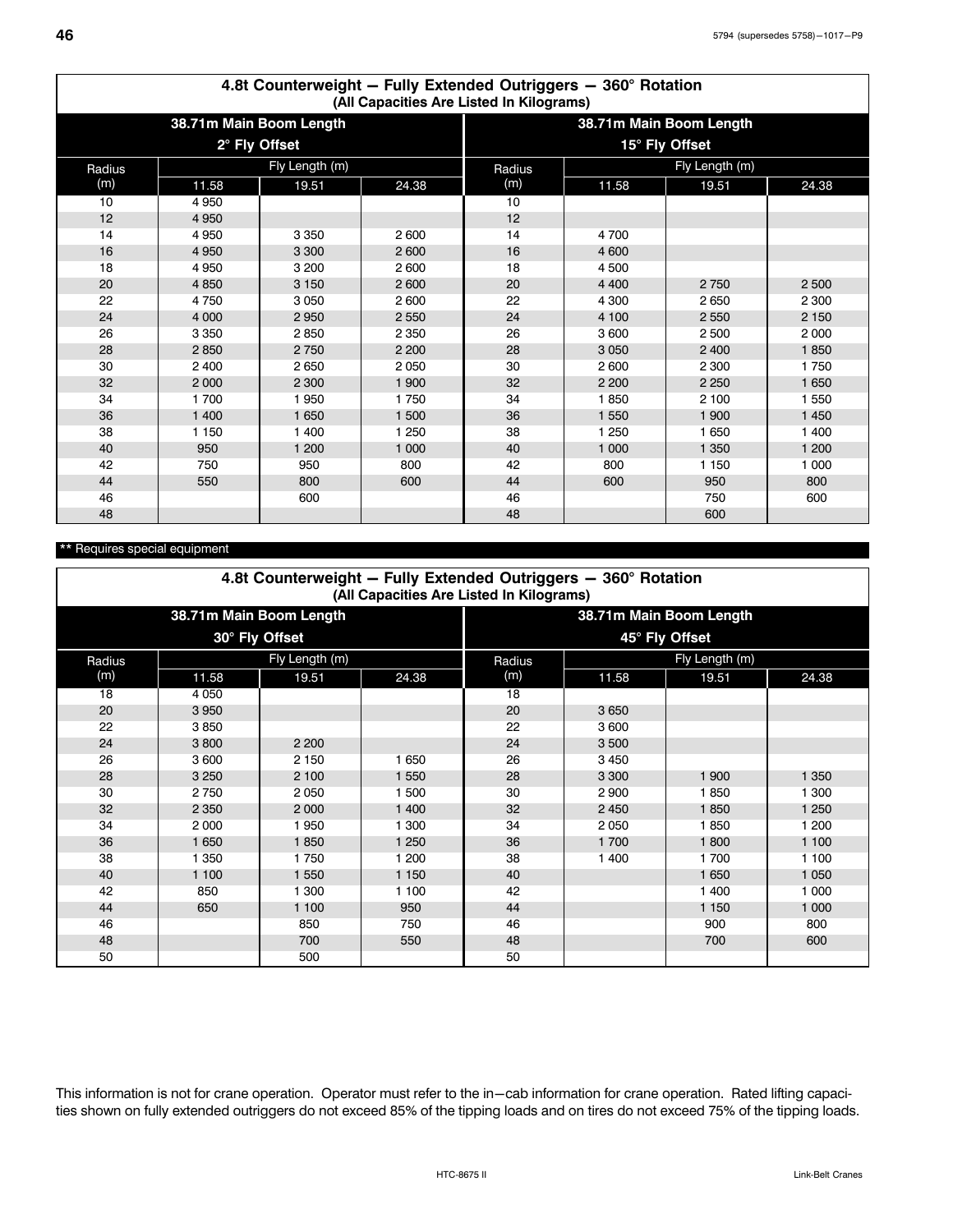| 6.4t Counterweight - Fully Extended Outriggers - 360° Rotation<br>(All Capacities Are Listed In Kilograms) |                        |         |                           |                |                |  |  |  |  |
|------------------------------------------------------------------------------------------------------------|------------------------|---------|---------------------------|----------------|----------------|--|--|--|--|
|                                                                                                            | 30.1m Main Boom Length |         | 30.1m ft Main Boom Length |                |                |  |  |  |  |
| 2° Fly Offset                                                                                              |                        |         |                           | 15° Fly Offset |                |  |  |  |  |
| Radius                                                                                                     | Fly Length (m)         |         | Radius                    |                | Fly Length (m) |  |  |  |  |
| (m)                                                                                                        | 11.58                  | 19.51   | (m)                       | 11.58          | 19.51          |  |  |  |  |
| 9                                                                                                          | 7 350**                |         | 9                         |                |                |  |  |  |  |
| 10                                                                                                         | 7 200**                | 4750    | 10                        |                |                |  |  |  |  |
| 12                                                                                                         | 6 800**                | 4 500   | 12                        | 5700           |                |  |  |  |  |
| 14                                                                                                         | 6 400**                | 4 2 5 0 | 14                        | 5 4 0 0        |                |  |  |  |  |
| 16                                                                                                         | 6 050**                | 3950    | 16                        | 5 1 5 0        | 3 2 5 0        |  |  |  |  |
| 18                                                                                                         | 5700                   | 3 700   | 18                        | 4 9 0 0        | 3 0 5 0        |  |  |  |  |
| 20                                                                                                         | 5 400                  | 3 4 5 0 | 20                        | 4 6 5 0        | 2 9 0 0        |  |  |  |  |
| 22                                                                                                         | 5 100                  | 3 2 5 0 | 22                        | 4 4 5 0        | 2750           |  |  |  |  |
| 24                                                                                                         | 4 4 0 0                | 3 0 5 0 | 24                        | 4 300          | 2600           |  |  |  |  |
| 26                                                                                                         | 3750                   | 2 9 0 0 | 26                        | 3 9 5 0        | 2 500          |  |  |  |  |
| 28                                                                                                         | 3 1 5 0                | 2700    | 28                        | 3 3 5 0        | 2 4 0 0        |  |  |  |  |
| 30                                                                                                         | 2 700                  | 2600    | 30                        | 2850           | 2 3 0 0        |  |  |  |  |
| 32                                                                                                         | 2 3 0 0                | 2 4 5 0 | 32                        | 2 4 0 0        | 2 2 0 0        |  |  |  |  |
| 34                                                                                                         | 1 9 5 0                | 2 3 0 0 | 34                        | 2 0 5 0        | 2 100          |  |  |  |  |
| 36                                                                                                         | 1 650                  | 2 0 0 0 | 36                        | 1700           | 2050           |  |  |  |  |
| 38                                                                                                         | 1 3 5 0                | 1750    | 38                        | 1 400          | 1 900          |  |  |  |  |
| 40                                                                                                         |                        | 1 500   | 40                        |                | 1 650          |  |  |  |  |
| 42                                                                                                         |                        | 1 2 5 0 | 42                        |                | 1 400          |  |  |  |  |
| 44                                                                                                         |                        | 1 0 5 0 | 44                        |                | 1 1 5 0        |  |  |  |  |
| 46                                                                                                         |                        | 900     | 46                        |                | 950            |  |  |  |  |
| ** Requires special equipment                                                                              |                        |         |                           |                |                |  |  |  |  |

### **6.4t Counterweight - Fully Extended Outriggers - 360° Rotation**

| 6.4t Counterweight - Fully Extended Outriggers - 360° Rotation<br>(All Capacities Are Listed In Kilograms) |                        |                |                        |                |                |  |  |  |  |
|------------------------------------------------------------------------------------------------------------|------------------------|----------------|------------------------|----------------|----------------|--|--|--|--|
|                                                                                                            | 30.1m Main Boom Length |                | 30.1m Main Boom Length |                |                |  |  |  |  |
| 30° Fly Offset                                                                                             |                        |                |                        | 45° Fly Offset |                |  |  |  |  |
| Radius                                                                                                     |                        | Fly Length (m) |                        |                | Fly Length (m) |  |  |  |  |
| (m)                                                                                                        | 11.58                  | 19.51          | (m)                    | 11.58          | 19.51          |  |  |  |  |
| 14                                                                                                         | 4 5 5 0                |                | 14                     |                |                |  |  |  |  |
| 16                                                                                                         | 4 4 0 0                |                | 16                     | 3 9 0 0        |                |  |  |  |  |
| 18                                                                                                         | 4 2 5 0                |                | 18                     | 3800           |                |  |  |  |  |
| 20                                                                                                         | 4 100                  | 2 4 5 0        | 20                     | 3750           |                |  |  |  |  |
| 22                                                                                                         | 3 9 5 0                | 2 3 5 0        | 22                     | 3650           |                |  |  |  |  |
| 24                                                                                                         | 3850                   | 2 2 5 0        | 24                     | 3 5 5 0        | 2 0 0 0        |  |  |  |  |
| 26                                                                                                         | 3750                   | 2 1 5 0        | 26                     | 3 500          | 1950           |  |  |  |  |
| 28                                                                                                         | 3 5 5 0                | 2 100          | 28                     | 3 4 5 0        | 1 900          |  |  |  |  |
| 30                                                                                                         | 3 0 0 0                | 2 0 5 0        | 30                     | 3 100          | 1 900          |  |  |  |  |
| 32                                                                                                         | 2 5 5 0                | 2 0 0 0        | 32                     | 2600           | 1850           |  |  |  |  |
| 34                                                                                                         | 2 1 5 0                | 1950           | 34                     |                | 1850           |  |  |  |  |
| 36                                                                                                         | 1750                   | 1 900          | 36                     |                | 1850           |  |  |  |  |
| 38                                                                                                         |                        | 1850           | 38                     |                | 1850           |  |  |  |  |
| 40                                                                                                         |                        | 1750           | 40                     |                | 1850           |  |  |  |  |
| 42                                                                                                         |                        | 1 500          | 42                     |                |                |  |  |  |  |
| 44                                                                                                         |                        | 1 200          | 44                     |                |                |  |  |  |  |

This information is not for crane operation. Operator must refer to the in-cab information for crane operation. Rated lifting capacities shown on fully extended outriggers do not exceed 85% of the tipping loads and on tires do not exceed 75% of the tipping loads.

٦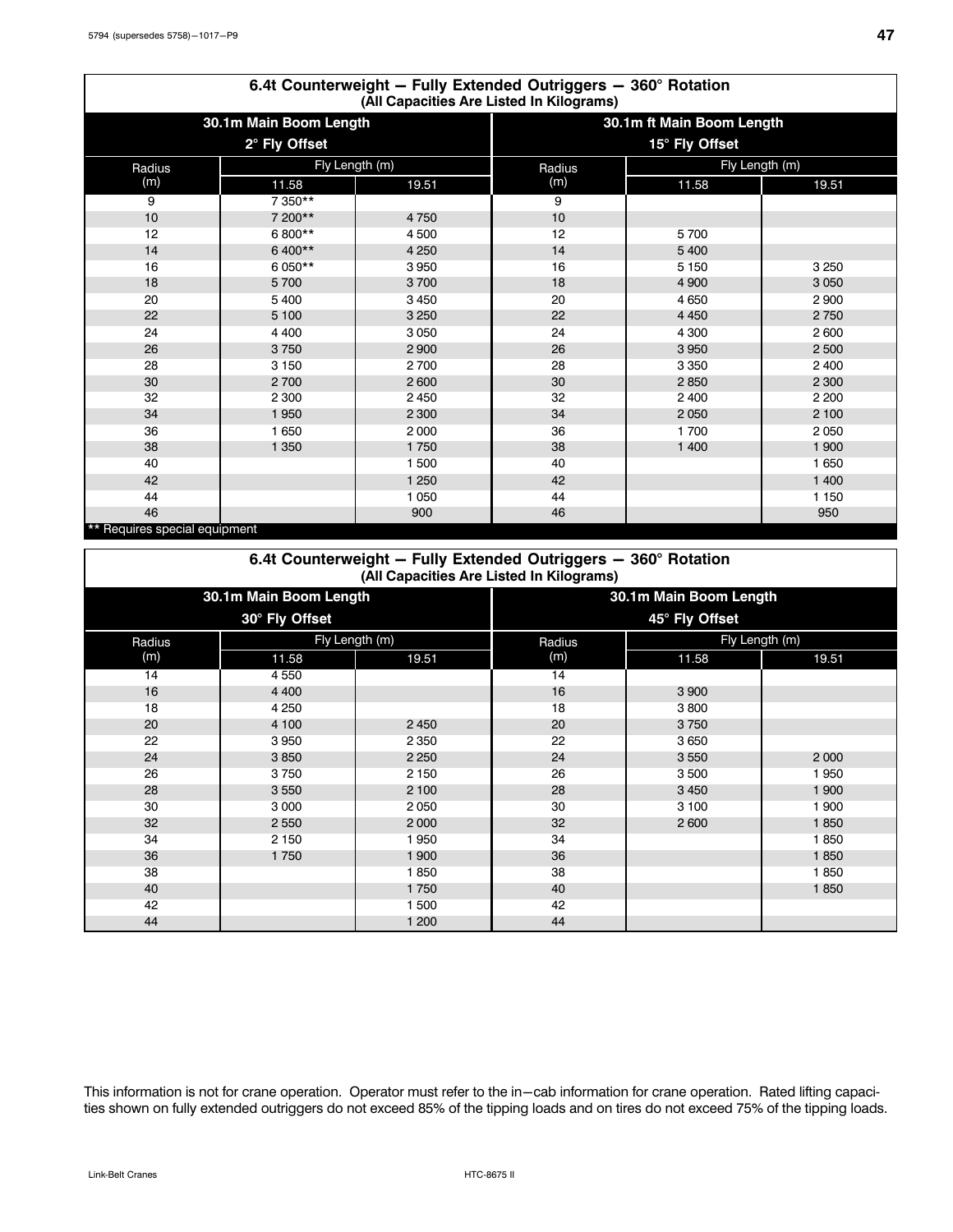|        | (All Capacities Are Listed In Kilograms) |                         |         |         |        |         |                         |         |       |  |  |  |
|--------|------------------------------------------|-------------------------|---------|---------|--------|---------|-------------------------|---------|-------|--|--|--|
|        |                                          | 38.71m Main Boom Length |         |         |        |         | 38.71m Main Boom Length |         |       |  |  |  |
|        |                                          | 2° Fly Offset           |         |         |        |         | 15° Fly Offset          |         |       |  |  |  |
| Radius |                                          | Fly Length (m)          |         |         | Radius |         | Fly Length (m)          |         |       |  |  |  |
| (m)    | 11.58                                    | 19.51                   | 24.38   | 29.26   | (m)    | 11.58   | 19.51                   | 24.38   | 29.26 |  |  |  |
| 10     | 4950                                     |                         |         |         | 10     |         |                         |         |       |  |  |  |
| 12     | 4 9 5 0                                  |                         |         |         | 12     |         |                         |         |       |  |  |  |
| 14     | 4950                                     | 3 3 5 0                 | 2600    |         | 14     | 4700    |                         |         |       |  |  |  |
| 16     | 4 9 5 0                                  | 3 3 0 0                 | 2600    | 2050    | 16     | 4 600   |                         |         |       |  |  |  |
| 18     | 4950                                     | 3 200                   | 2600    | 2050    | 18     | 4500    |                         |         |       |  |  |  |
| 20     | 4850                                     | 3 1 5 0                 | 2 600   | 2050    | 20     | 4 4 0 0 | 2750                    | 2 500   |       |  |  |  |
| 22     | 4750                                     | 3 0 5 0                 | 2600    | 2050    | 22     | 4 3 0 0 | 2650                    | 2 3 0 0 | 1850  |  |  |  |
| 24     | 4 4 5 0                                  | 2950                    | 2 5 5 0 | 1 900   | 24     | 4 100   | 2 5 5 0                 | 2 1 5 0 | 1700  |  |  |  |
| 26     | 3850                                     | 2850                    | 2 3 5 0 | 1750    | 26     | 3850    | 2 500                   | 2 0 0 0 | 1 550 |  |  |  |
| 28     | 3 2 5 0                                  | 2750                    | 2 2 0 0 | 1 600   | 28     | 3500    | 2 4 0 0                 | 1850    | 1 400 |  |  |  |
| 30     | 2800                                     | 2650                    | 2050    | 1 4 5 0 | 30     | 3 0 0 0 | 2 3 0 0                 | 1750    | 1 300 |  |  |  |
| 32     | 2 4 0 0                                  | 2 4 5 0                 | 1 900   | 1 3 5 0 | 32     | 2 5 5 0 | 2 2 5 0                 | 1 650   | 1 200 |  |  |  |
| 34     | 2050                                     | 2 3 0 0                 | 1750    | 1 250   | 34     | 2 2 0 0 | 2 100                   | 1 550   | 1 100 |  |  |  |
| 36     | 1750                                     | 2 0 0 0                 | 1 650   | 1 1 5 0 | 36     | 1850    | 2 0 0 0                 | 1 450   | 1 000 |  |  |  |
| 38     | 1 450                                    | 1700                    | 1 550   | 1 0 5 0 | 38     | 1 550   | 1 900                   | 1 400   | 950   |  |  |  |
| 40     | 1 200                                    | 1 450                   | 1 300   | 1 000   | 40     | 1 300   | 1 650                   | 1 300   | 850   |  |  |  |
| 42     | 1 000                                    | 1 250                   | 1 0 5 0 | 900     | 42     | 1 100   | 1 400                   | 1 250   | 800   |  |  |  |
| 44     | 800                                      | 1 0 5 0                 | 850     | 850     | 44     | 850     | 1 200                   | 1 0 5 0 | 750   |  |  |  |
| 46     | 650                                      | 850                     | 650     | 650     | 46     | 700     | 1 000                   | 850     | 700   |  |  |  |
| 48     |                                          | 700                     | 500     |         | 48     |         | 800                     | 650     | 650   |  |  |  |
| 50     |                                          | 550                     |         |         | 50     |         | 650                     | 500     |       |  |  |  |
| 52     |                                          |                         |         |         | 52     |         | 500                     |         |       |  |  |  |

#### 6.4t Counterweight - Fully Extended Outriggers - 360° Rotation

#### 6.4t Counterweight - Fully Extended Outriggers - 360° Rotation **(All Capacities Are Listed In Kilograms)**

|        |         | 38.71m Main Boom Length |         |         |                 |         | 38.71m Main Boom Length |                |       |
|--------|---------|-------------------------|---------|---------|-----------------|---------|-------------------------|----------------|-------|
|        |         | 30° Fly Offset          |         |         |                 |         | 45° Fly Offset          |                |       |
| Radius |         | Fly Length (m)          |         |         | Radius          |         |                         | Fly Length (m) |       |
| (m)    | 11.58   | 19.51                   | 24.38   | 29.26   | (m)             | 11.58   | 19.51                   | 24.38          | 29.26 |
| 18     | 4 0 5 0 |                         |         |         | $\overline{18}$ |         |                         |                |       |
| 20     | 3950    |                         |         |         | 20              | 3650    |                         |                |       |
| 22     | 3850    |                         |         |         | 22              | 3600    |                         |                |       |
| 24     | 3800    | 2 2 0 0                 |         |         | 24              | 3500    |                         |                |       |
| 26     | 3600    | 2 1 5 0                 | 1 650   | 350     | 26              | 3 4 5 0 |                         |                |       |
| 28     | 3 4 5 0 | 2 100                   | 1 550   | 1 200   | 28              | 3 3 0 0 | 1 900                   | 1 350          |       |
| 30     | 3 1 5 0 | 2050                    | 1 500   | 1 150   | 30              | 3 1 5 0 | 1850                    | 1 300          | 1 000 |
| 32     | 2700    | 2 0 0 0                 | 1 400   | 1 0 5 0 | 32              | 2800    | 1850                    | 1 250          | 950   |
| 34     | 2 3 0 0 | 1950                    | 1 300   | 950     | 34              | 2 4 0 0 | 1850                    | 1 200          | 850   |
| 36     | 1950    | 1850                    | 1 250   | 900     | 36              | 2050    | 1800                    | 1 100          | 800   |
| 38     | 1650    | 1750                    | 1 200   | 800     | 38              | 1700    | 1700                    | 1 100          | 750   |
| 40     | 1 400   | 1 650                   | 1 150   | 750     | 40              |         | 1 650                   | 1 0 5 0        | 700   |
| 42     | 1 1 5 0 | 1 600                   | 1 100   | 700     | 42              |         | 1 550                   | 1 000          | 650   |
| 44     | 900     | 1 350                   | 1 0 5 0 | 650     | 44              |         | 1 400                   | 1 000          | 600   |
| 46     |         | 1 100                   | 1 000   | 600     | 46              |         | 1 1 5 0                 | 950            | 550   |
| 48     |         | 900                     | 750     | 550     | 48              |         | 950                     | 850            | 500   |
| 50     |         | 700                     | 600     | 550     | 50              |         |                         | 600            | 500   |
| 52     |         | 550                     |         |         | 52              |         |                         |                | 500   |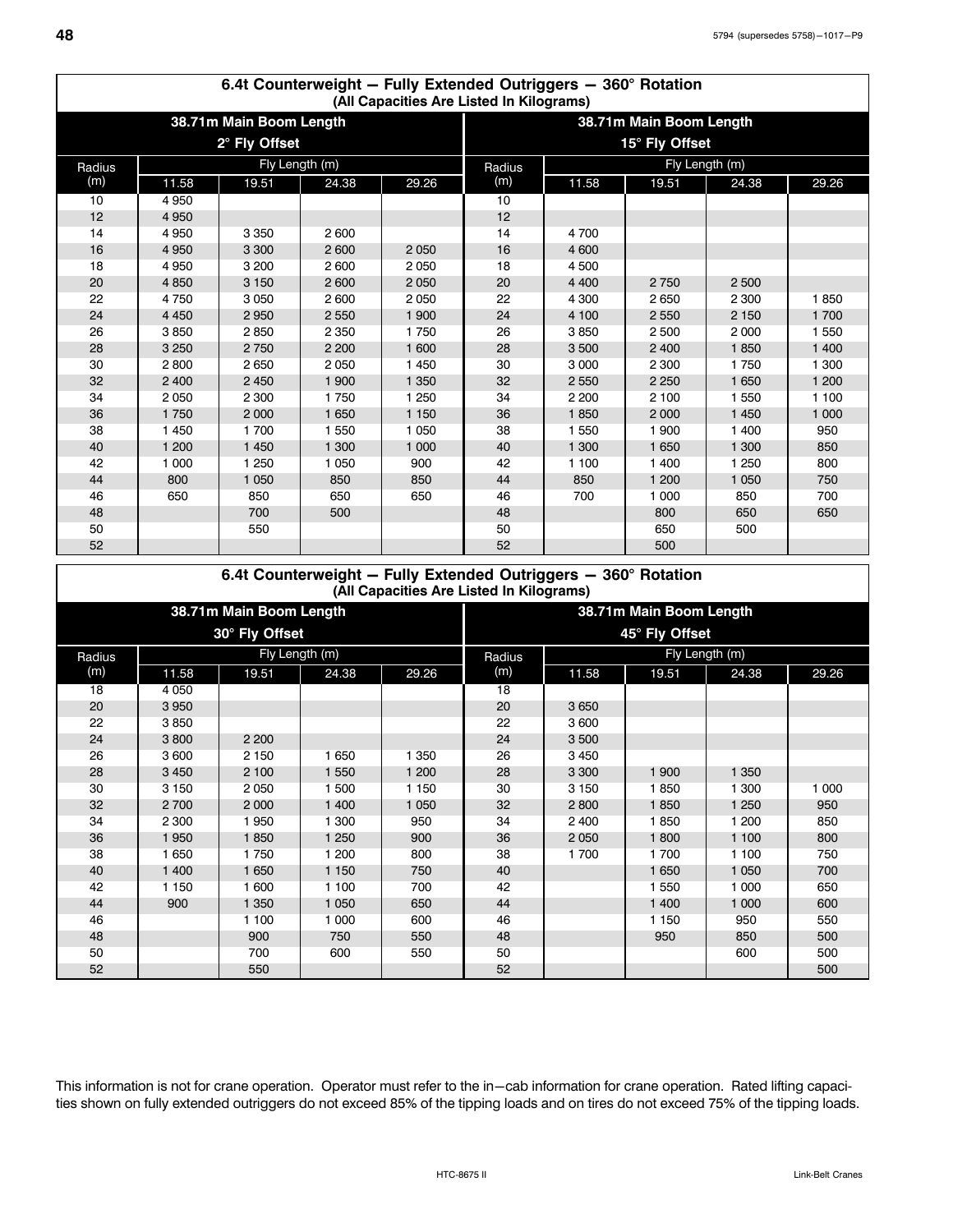| 8.2t Counterweight - Fully Extended Outriggers - 360° Rotation<br>(All Capacities Are Listed In Kilograms) |                        |         |                        |         |                |  |  |  |  |  |
|------------------------------------------------------------------------------------------------------------|------------------------|---------|------------------------|---------|----------------|--|--|--|--|--|
|                                                                                                            | 30.1m Main Boom Length |         | 30.1m Main Boom Length |         |                |  |  |  |  |  |
|                                                                                                            | 2° Fly Offset          |         | 15° Fly Offset         |         |                |  |  |  |  |  |
| Radius                                                                                                     | Fly Length (m)         |         | Radius                 |         | Fly Length (m) |  |  |  |  |  |
| (m)                                                                                                        | 11.58                  | 19.51   | (m)                    | 11.58   | 19.51          |  |  |  |  |  |
| 9                                                                                                          | 7 350**                |         | 9                      |         |                |  |  |  |  |  |
| 10                                                                                                         | 7 200**                | 4750    | 10                     |         |                |  |  |  |  |  |
| 12                                                                                                         | 6 800**                | 4 500   | 12                     | 5700    |                |  |  |  |  |  |
| 14                                                                                                         | 6 400**                | 4 2 5 0 | 14                     | 5 4 0 0 |                |  |  |  |  |  |
| 16                                                                                                         | 6 050**                | 3950    | 16                     | 5 1 5 0 | 3 2 5 0        |  |  |  |  |  |
| 18                                                                                                         | 5700                   | 3 700   | 18                     | 4 9 0 0 | 3 0 5 0        |  |  |  |  |  |
| 20                                                                                                         | 5 400                  | 3 4 5 0 | 20                     | 4 6 5 0 | 2 9 0 0        |  |  |  |  |  |
| 22                                                                                                         | 5 100                  | 3 2 5 0 | 22                     | 4 4 5 0 | 2750           |  |  |  |  |  |
| 24                                                                                                         | 4 800                  | 3 0 5 0 | 24                     | 4 300   | 2600           |  |  |  |  |  |
| 26                                                                                                         | 4 2 5 0                | 2 9 0 0 | 26                     | 4 100   | 2 500          |  |  |  |  |  |
| 28                                                                                                         | 3650                   | 2700    | 28                     | 3800    | 2 4 0 0        |  |  |  |  |  |
| 30                                                                                                         | 3 1 5 0                | 2600    | 30                     | 3 3 0 0 | 2 3 0 0        |  |  |  |  |  |
| 32                                                                                                         | 2 700                  | 2 4 5 0 | 32                     | 2800    | 2 2 0 0        |  |  |  |  |  |
| 34                                                                                                         | 2 3 0 0                | 2 3 5 0 | 34                     | 2 4 0 0 | 2 100          |  |  |  |  |  |
| 36                                                                                                         | 2 0 0 0                | 2 2 0 0 | 36                     | 2 0 5 0 | 2050           |  |  |  |  |  |
| 38                                                                                                         | 1 700                  | 2 0 5 0 | 38                     | 1750    | 2 0 0 0        |  |  |  |  |  |
| 40                                                                                                         |                        | 1800    | 40                     |         | 1950           |  |  |  |  |  |
| 42                                                                                                         |                        | 1 5 5 0 | 42                     |         | 1 700          |  |  |  |  |  |
| 44                                                                                                         |                        | 1 350   | 44                     |         | 1 4 5 0        |  |  |  |  |  |
| 46                                                                                                         | 1 1 5 0<br>46<br>1 200 |         |                        |         |                |  |  |  |  |  |
| ** Requires special equipment                                                                              |                        |         |                        |         |                |  |  |  |  |  |

### **8.2t Counterweight - Fully Extended Outriggers - 360° Rotation**

|        | 8.2t Counterweight - Fully Extended Outriggers - 360° Rotation<br>(All Capacities Are Listed In Kilograms) |         |        |                        |                |  |  |  |  |  |  |
|--------|------------------------------------------------------------------------------------------------------------|---------|--------|------------------------|----------------|--|--|--|--|--|--|
|        | 30.1m Main Boom Length                                                                                     |         |        | 30.1m Main Boom Length |                |  |  |  |  |  |  |
|        | 30° Fly Offset                                                                                             |         |        | 45° Fly Offset         |                |  |  |  |  |  |  |
| Radius | Fly Length (m)                                                                                             |         | Radius |                        | Fly Length (m) |  |  |  |  |  |  |
| (m)    | 11.58                                                                                                      | 19.51   | (m)    | 11.58                  | 19.51          |  |  |  |  |  |  |
| 14     | 4 5 5 0                                                                                                    |         | 14     |                        |                |  |  |  |  |  |  |
| 16     | 4 4 0 0                                                                                                    |         | 16     | 3 9 0 0                |                |  |  |  |  |  |  |
| 18     | 4 2 5 0                                                                                                    |         | 18     | 3800                   |                |  |  |  |  |  |  |
| 20     | 4 100                                                                                                      | 2 4 5 0 | 20     | 3750                   |                |  |  |  |  |  |  |
| 22     | 3950                                                                                                       | 2 3 5 0 | 22     | 3650                   |                |  |  |  |  |  |  |
| 24     | 3850                                                                                                       | 2 2 5 0 | 24     | 3550                   | 2 0 0 0        |  |  |  |  |  |  |
| 26     | 3750                                                                                                       | 2 1 5 0 | 26     | 3500                   | 1950           |  |  |  |  |  |  |
| 28     | 3700                                                                                                       | 2 100   | 28     | 3 4 5 0                | 1 900          |  |  |  |  |  |  |
| 30     | 3 4 5 0                                                                                                    | 2 0 5 0 | 30     | 3 4 5 0                | 1 900          |  |  |  |  |  |  |
| 32     | 2950                                                                                                       | 2 0 0 0 | 32     | 3 0 0 0                | 1850           |  |  |  |  |  |  |
| 34     | 2 500                                                                                                      | 1950    | 34     |                        | 1850           |  |  |  |  |  |  |
| 36     | 2 100                                                                                                      | 1 900   | 36     |                        | 1850           |  |  |  |  |  |  |
| 38     |                                                                                                            | 1850    | 38     |                        | 1850           |  |  |  |  |  |  |
| 40     |                                                                                                            | 1850    | 40     |                        | 1850           |  |  |  |  |  |  |
| 42     |                                                                                                            | 1800    | 42     |                        |                |  |  |  |  |  |  |
| 44     |                                                                                                            | 1 500   | 44     |                        |                |  |  |  |  |  |  |

This information is not for crane operation. Operator must refer to the in-cab information for crane operation. Rated lifting capacities shown on fully extended outriggers do not exceed 85% of the tipping loads and on tires do not exceed 75% of the tipping loads.

٦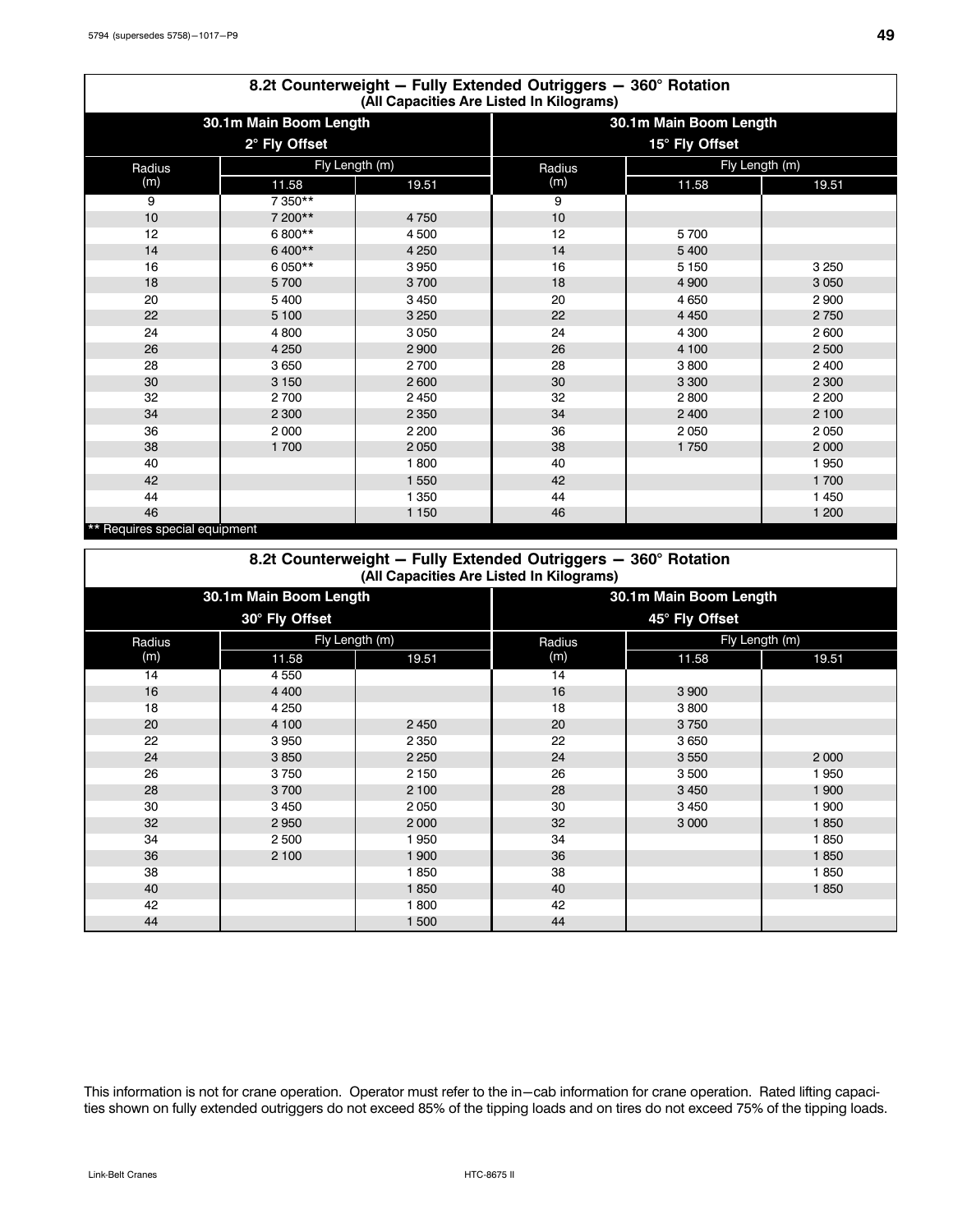|        | 8.20 Counterweight — Fully Extended Outriggers — 360 Rotation<br>(All Capacities Are Listed In Kilograms) |                         |         |         |        |         |                |                                                                                                                                                                                                                                                                                                          |     |  |  |  |  |
|--------|-----------------------------------------------------------------------------------------------------------|-------------------------|---------|---------|--------|---------|----------------|----------------------------------------------------------------------------------------------------------------------------------------------------------------------------------------------------------------------------------------------------------------------------------------------------------|-----|--|--|--|--|
|        |                                                                                                           | 38.71m Main Boom Length |         |         |        |         |                | 38.71m Main Boom Length<br>Fly Length (m)<br>29.26<br>24.38<br>2 500<br>2 3 0 0<br>1850<br>2 1 5 0<br>1700<br>2 0 0 0<br>1 550<br>1850<br>1 400<br>1750<br>1 300<br>1 650<br>1 200<br>1 550<br>1 100<br>1 4 5 0<br>1 000<br>1 400<br>950<br>1 300<br>850<br>1 250<br>800<br>1 200<br>750<br>1 100<br>700 |     |  |  |  |  |
|        |                                                                                                           | 2° Fly Offset           |         |         |        |         | 15° Fly Offset |                                                                                                                                                                                                                                                                                                          |     |  |  |  |  |
| Radius |                                                                                                           | Fly Length (m)          |         |         | Radius |         |                |                                                                                                                                                                                                                                                                                                          |     |  |  |  |  |
| (m)    | 11.58                                                                                                     | 19.51                   | 24.38   | 29.26   | (m)    | 11.58   | 19.51          |                                                                                                                                                                                                                                                                                                          |     |  |  |  |  |
| 10     | 4950                                                                                                      |                         |         |         | 10     |         |                |                                                                                                                                                                                                                                                                                                          |     |  |  |  |  |
| 12     | 4 9 5 0                                                                                                   |                         |         |         | 12     |         |                |                                                                                                                                                                                                                                                                                                          |     |  |  |  |  |
| 14     | 4950                                                                                                      | 3 3 5 0                 | 2600    |         | 14     | 4700    |                |                                                                                                                                                                                                                                                                                                          |     |  |  |  |  |
| 16     | 4 9 5 0                                                                                                   | 3 3 0 0                 | 2600    | 2050    | 16     | 4 600   |                |                                                                                                                                                                                                                                                                                                          |     |  |  |  |  |
| 18     | 4950                                                                                                      | 3 200                   | 2600    | 2050    | 18     | 4500    |                |                                                                                                                                                                                                                                                                                                          |     |  |  |  |  |
| 20     | 4850                                                                                                      | 3 1 5 0                 | 2600    | 2050    | 20     | 4 4 0 0 | 2750           |                                                                                                                                                                                                                                                                                                          |     |  |  |  |  |
| 22     | 4750                                                                                                      | 3 0 5 0                 | 2600    | 2050    | 22     | 4 3 0 0 | 2650           |                                                                                                                                                                                                                                                                                                          |     |  |  |  |  |
| 24     | 4 4 5 0                                                                                                   | 2950                    | 2 5 5 0 | 1 900   | 24     | 4 100   | 2 5 5 0        |                                                                                                                                                                                                                                                                                                          |     |  |  |  |  |
| 26     | 4 1 5 0                                                                                                   | 2850                    | 2 3 5 0 | 1750    | 26     | 3850    | 2 500          |                                                                                                                                                                                                                                                                                                          |     |  |  |  |  |
| 28     | 3750                                                                                                      | 2750                    | 2 2 0 0 | 1 600   | 28     | 3600    | 2 4 0 0        |                                                                                                                                                                                                                                                                                                          |     |  |  |  |  |
| 30     | 3 2 5 0                                                                                                   | 2650                    | 2050    | 1 4 5 0 | 30     | 3 4 0 0 | 2 3 0 0        |                                                                                                                                                                                                                                                                                                          |     |  |  |  |  |
| 32     | 2800                                                                                                      | 2 4 5 0                 | 1 900   | 1 350   | 32     | 2950    | 2 2 5 0        |                                                                                                                                                                                                                                                                                                          |     |  |  |  |  |
| 34     | 2 4 0 0                                                                                                   | 2 3 0 0                 | 1750    | 1 250   | 34     | 2550    | 2 100          |                                                                                                                                                                                                                                                                                                          |     |  |  |  |  |
| 36     | 2 100                                                                                                     | 2 1 5 0                 | 1 650   | 1 1 5 0 | 36     | 2 2 0 0 | 2 0 0 0        |                                                                                                                                                                                                                                                                                                          |     |  |  |  |  |
| 38     | 1800                                                                                                      | 2 0 5 0                 | 1 550   | 1 0 5 0 | 38     | 1 900   | 1 900          |                                                                                                                                                                                                                                                                                                          |     |  |  |  |  |
| 40     | 1 550                                                                                                     | 1800                    | 1 500   | 1 000   | 40     | 1 600   | 1800           |                                                                                                                                                                                                                                                                                                          |     |  |  |  |  |
| 42     | 1 300                                                                                                     | 1 550                   | 1 350   | 900     | 42     | 1 3 5 0 | 1700           |                                                                                                                                                                                                                                                                                                          |     |  |  |  |  |
| 44     | 1 100                                                                                                     | 1 300                   | 1 150   | 850     | 44     | 1 1 5 0 | 1 500          |                                                                                                                                                                                                                                                                                                          |     |  |  |  |  |
| 46     | 900                                                                                                       | 1 1 5 0                 | 950     | 800     | 46     | 950     | 1 250          |                                                                                                                                                                                                                                                                                                          |     |  |  |  |  |
| 48     |                                                                                                           | 950                     | 750     | 750     | 48     |         | 1 0 5 0        | 900                                                                                                                                                                                                                                                                                                      | 650 |  |  |  |  |
| 50     |                                                                                                           | 800                     | 600     | 550     | 50     |         | 900            | 700                                                                                                                                                                                                                                                                                                      | 600 |  |  |  |  |
| 52     |                                                                                                           | 650                     |         |         | 52     |         | 750            | 550                                                                                                                                                                                                                                                                                                      | 550 |  |  |  |  |
| 54     |                                                                                                           | 550                     |         |         | 54     |         |                |                                                                                                                                                                                                                                                                                                          |     |  |  |  |  |

## **8.2t Counterweight - Fully Extended Outriggers - 360° Rotation**

This information is not for crane operation. Operator must refer to the in-cab information for crane operation. Rated lifting capacities shown on fully extended outriggers do not exceed 85% of the tipping loads and on tires do not exceed 75% of the tipping loads.

 $\Gamma$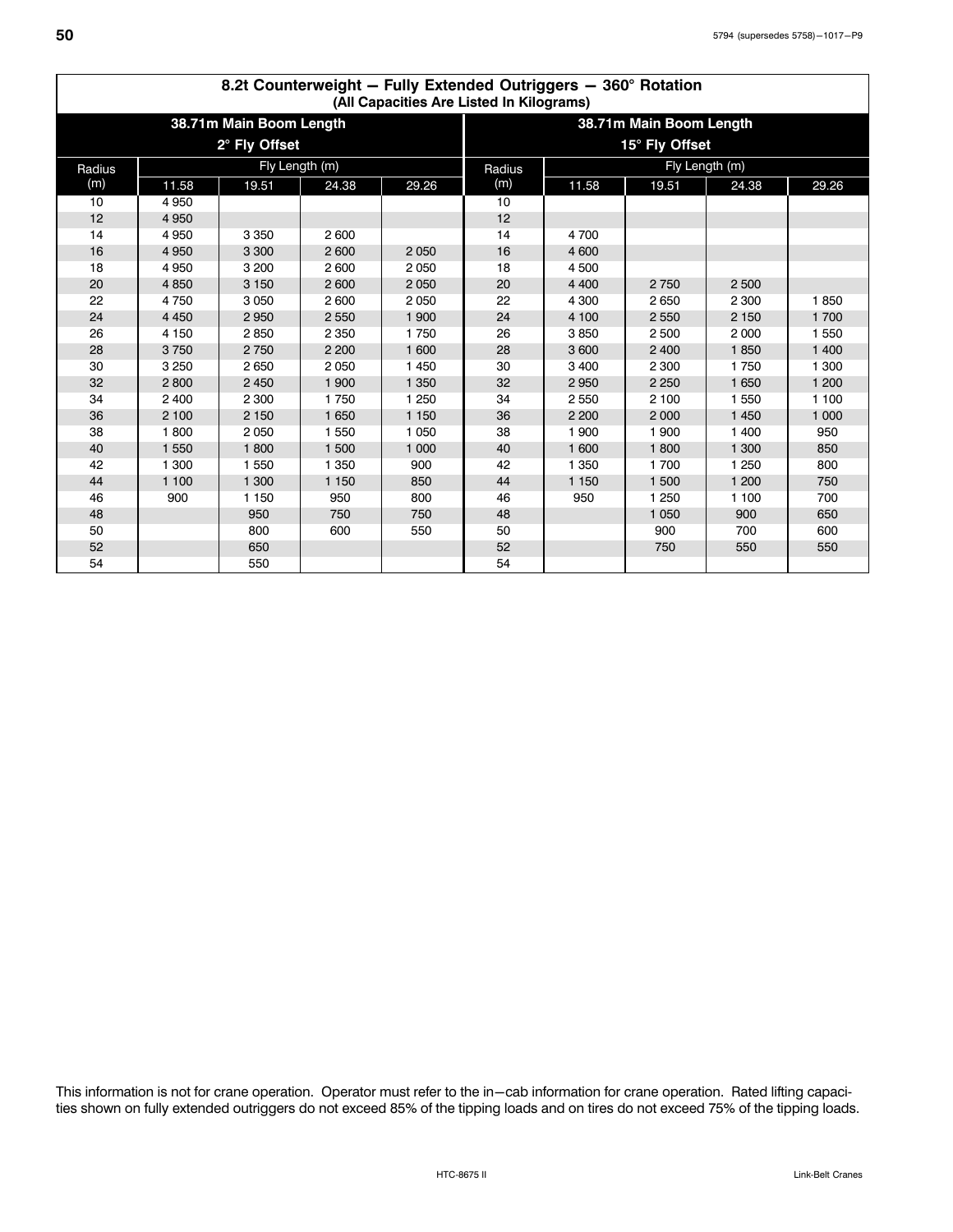Г

|        | 8.2t Counterweight - Fully Extended Outriggers - 360° Rotation<br>(All Capacities Are Listed In Kilograms) |                         |         |         |        |         |                         |                |       |  |  |  |
|--------|------------------------------------------------------------------------------------------------------------|-------------------------|---------|---------|--------|---------|-------------------------|----------------|-------|--|--|--|
|        |                                                                                                            | 38.71m Main Boom Length |         |         |        |         | 38.71m Main Boom Length |                |       |  |  |  |
|        |                                                                                                            | 30° Fly Offset          |         |         |        |         | 45° Fly Offset          |                |       |  |  |  |
| Radius |                                                                                                            | Fly Length (m)          |         |         | Radius |         |                         | Fly Length (m) |       |  |  |  |
| (m)    | 11.58                                                                                                      | 19.51                   | 24.38   | 29.26   | (m)    | 11.58   | 19.51                   | 24.38          | 29.26 |  |  |  |
| 18     | 4 0 5 0                                                                                                    |                         |         |         | 18     |         |                         |                |       |  |  |  |
| 20     | 3950                                                                                                       |                         |         |         | 20     | 3650    |                         |                |       |  |  |  |
| 22     | 3850                                                                                                       |                         |         |         | 22     | 3600    |                         |                |       |  |  |  |
| 24     | 3800                                                                                                       | 2 2 0 0                 |         |         | 24     | 3500    |                         |                |       |  |  |  |
| 26     | 3600                                                                                                       | 2 1 5 0                 | 1 650   | 1 3 5 0 | 26     | 3450    |                         |                |       |  |  |  |
| 28     | 3450                                                                                                       | 2 100                   | 1 5 5 0 | 1 200   | 28     | 3 3 0 0 | 1 900                   | 1 3 5 0        |       |  |  |  |
| 30     | 3 2 5 0                                                                                                    | 2050                    | 1 500   | 1 1 5 0 | 30     | 3 1 5 0 | 1850                    | 1 300          | 1 000 |  |  |  |
| 32     | 3 100                                                                                                      | 2 0 0 0                 | 1 400   | 1 0 5 0 | 32     | 3 0 5 0 | 1850                    | 1 2 5 0        | 950   |  |  |  |
| 34     | 2700                                                                                                       | 1950                    | 1 300   | 950     | 34     | 2750    | 1850                    | 1 200          | 850   |  |  |  |
| 36     | 2 3 0 0                                                                                                    | 1850                    | 1 2 5 0 | 900     | 36     | 2 4 0 0 | 1800                    | 1 100          | 800   |  |  |  |
| 38     | 2000                                                                                                       | 1750                    | 1 200   | 800     | 38     | 2050    | 1700                    | 1 100          | 750   |  |  |  |
| 40     | 1700                                                                                                       | 1 650                   | 1 1 5 0 | 750     | 40     |         | 1 650                   | 1 0 5 0        | 700   |  |  |  |
| 42     | 1 4 5 0                                                                                                    | 1 600                   | 1 100   | 700     | 42     |         | 1 550                   | 1 0 0 0        | 650   |  |  |  |
| 44     | 1 200                                                                                                      | 1 550                   | 1 0 5 0 | 650     | 44     |         | 1 500                   | 1 0 0 0        | 600   |  |  |  |
| 46     |                                                                                                            | 1 400                   | 1 0 0 0 | 600     | 46     |         | 1 450                   | 950            | 550   |  |  |  |
| 48     |                                                                                                            | 1 1 5 0                 | 1 0 0 0 | 550     | 48     |         | 1 200                   | 950            | 500   |  |  |  |
| 50     |                                                                                                            | 950                     | 850     | 550     | 50     |         |                         | 850            | 500   |  |  |  |
| 52     |                                                                                                            | 750                     | 650     | 500     | 52     |         |                         |                | 500   |  |  |  |
| 54     |                                                                                                            |                         |         | 500     | 54     |         |                         |                |       |  |  |  |

### **8.2t Counterweight - Fully Extended Outriggers - 360° Rotation**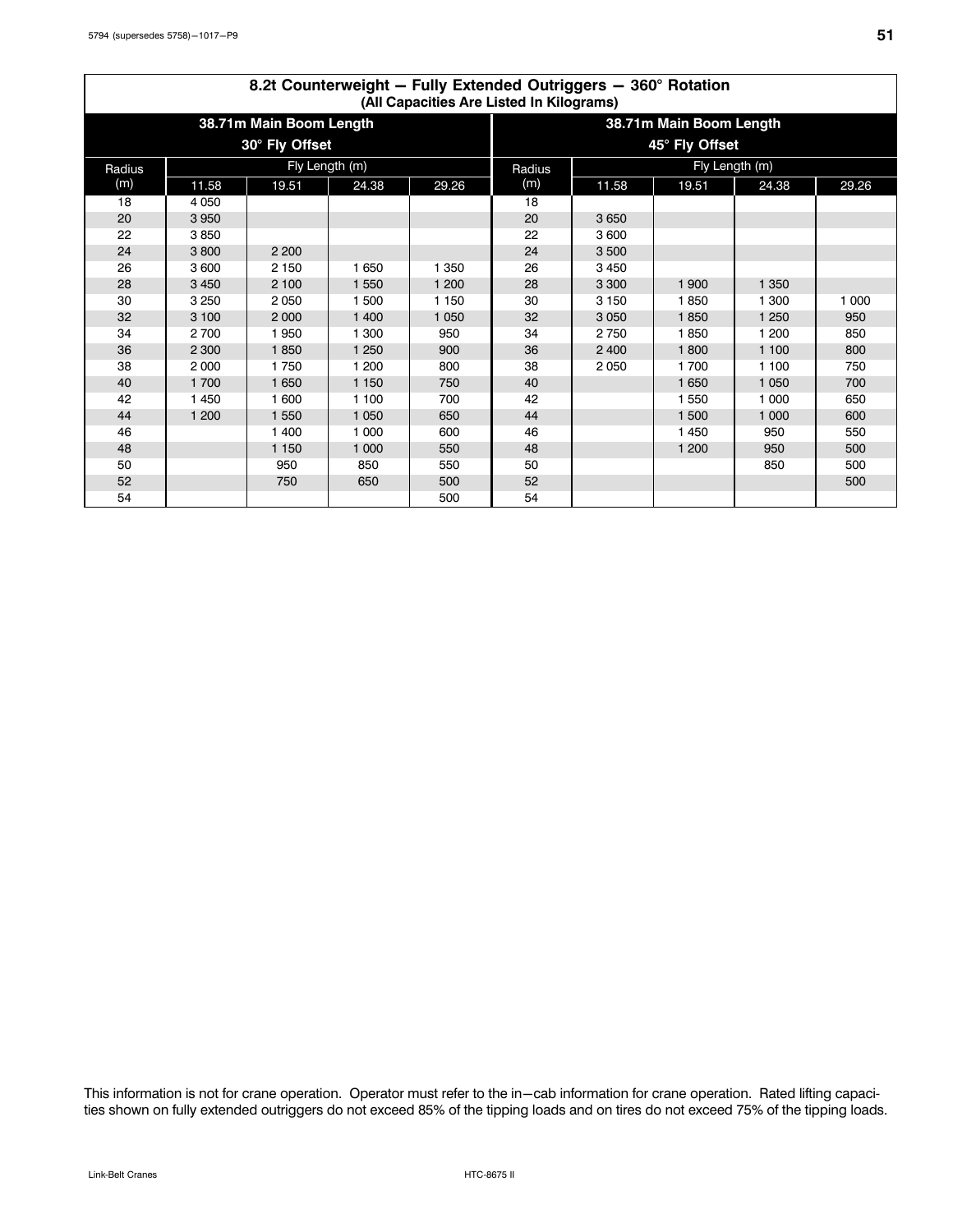# **Main Boom Lift Capacity Charts - Metric ISO - Optional**

|                |        |        |         |         |         | Ot Counterweight - Fully Extended Outriggers - 360° Rotation<br>(All Capacities Are Listed In Kilograms) |         |         |         |         |                |
|----------------|--------|--------|---------|---------|---------|----------------------------------------------------------------------------------------------------------|---------|---------|---------|---------|----------------|
| <b>Radius</b>  |        |        |         |         |         | Boom Length (m)                                                                                          |         |         |         |         | <b>Radius</b>  |
| (m)            | 12.5   | 15.2   | 18.3    | 21.3    | 24.4    | 27.4                                                                                                     | 30.5    | 33.5    | 36.6    | 38.71   | (m)            |
| 3              | 57 600 | 50 450 | 48 450  | 33 750  |         |                                                                                                          |         |         |         |         | 3              |
| 3.5            | 48 800 | 48 250 | 48 450  | 36 700  | 28 500  |                                                                                                          |         |         |         |         | 3.5            |
| 4              | 42 150 | 42 750 | 43 250  | 35 000  | 28 500  |                                                                                                          |         |         |         |         | 4              |
| 4.5            | 36 900 | 37 550 | 38 100  | 35 000  | 28 500  | 27850                                                                                                    |         |         |         |         | 4.5            |
| 5              | 32 750 | 33 600 | 33 900  | 33 800  | 28 500  | 27850                                                                                                    |         |         |         |         | 5              |
| 6              | 26 400 | 27 300 | 27 650  | 27 850  | 27 900  | 26 150                                                                                                   | 21 750  | 14 850  |         |         | 6              |
| $\overline{7}$ | 21 850 | 22 750 | 23 250  | 23 450  | 23 350  | 23 250                                                                                                   | 20 200  | 14 850  | 11 550  | 10 250  | $\overline{7}$ |
| 8              | 16 650 | 17750  | 18 300  | 18 550  | 18 400  | 18 300                                                                                                   | 18 200  | 14 700  | 11 550  | 10 250  | 8              |
| 9              | 13 100 | 14 200 | 14 900  | 15 000  | 15 150  | 15 150                                                                                                   | 15 000  | 13 200  | 11 550  | 10 250  | 9              |
| 10             | 10 450 | 11 600 | 12 300  | 12 400  | 12850   | 12950                                                                                                    | 12 400  | 12 550  | 11 550  | 10 250  | 10             |
| 12             |        | 7850   | 8600    | 9050    | 9 1 5 0 | 9 2 5 0                                                                                                  | 9 2 5 0 | 9 1 5 0 | 9 0 0 0 | 8950    | 12             |
| 14             |        |        | 6 2 5 0 | 6700    | 6800    | 6900                                                                                                     | 6900    | 6750    | 6650    | 6 600   | 14             |
| 16             |        |        | 4 600   | 5 100   | 5 2 5 0 | 5 300                                                                                                    | 5 3 5 0 | 5 200   | 5 100   | 5 0 5 0 | 16             |
| 18             |        |        |         | 3 9 0 0 | 4 0 5 0 | 4 1 5 0                                                                                                  | 4 200   | 4 0 5 0 | 3950    | 3 9 0 0 | 18             |
| 20             |        |        |         |         | 3 1 5 0 | 3 3 0 0                                                                                                  | 3 3 0 0 | 3 2 0 0 | 3 100   | 3 0 5 0 | 20             |
| 22             |        |        |         |         | 2 4 5 0 | 2600                                                                                                     | 2600    | 2500    | 2 4 0 0 | 2 3 5 0 | 22             |
| 24             |        |        |         |         |         | 2 0 0 0                                                                                                  | 2050    | 1950    | 1850    | 1800    | 24             |
| 26             |        |        |         |         |         |                                                                                                          | 1 600   | 1 500   | 1 400   | 1 3 5 0 | 26             |
| 28             |        |        |         |         |         |                                                                                                          | 1 200   | 1 100   | 1 0 5 0 | 1 0 0 0 | 28             |
| 30             |        |        |         |         |         |                                                                                                          |         | 800     | 700     | 650     | 30             |
| 32             |        |        |         |         |         |                                                                                                          |         |         | 450     | 400     | 32             |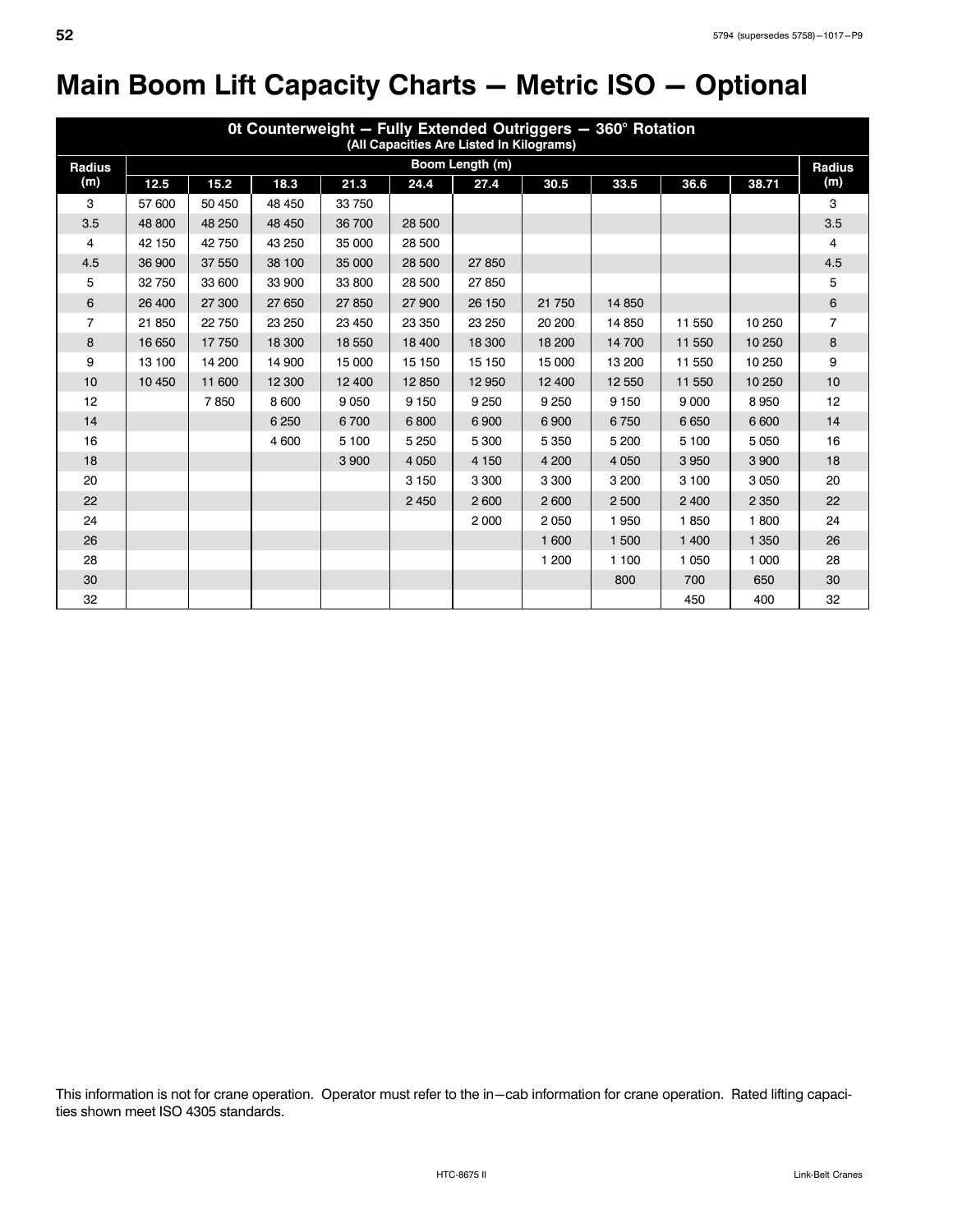|                | 0t Counterweight - On Tires - Stationary - Boom Centered Over Rear<br>(All Capacities Are Listed In Kilograms) |         |                 |         |         |         |                |  |  |  |  |
|----------------|----------------------------------------------------------------------------------------------------------------|---------|-----------------|---------|---------|---------|----------------|--|--|--|--|
| Radius         |                                                                                                                |         | Boom Length (m) |         |         |         | <b>Radius</b>  |  |  |  |  |
| (m)            | 12.5                                                                                                           | 15.2    | 18.3            | 21.3    | 24.4    | 27.4    | (m)            |  |  |  |  |
| 3              | 15 300                                                                                                         |         |                 |         |         |         | 3              |  |  |  |  |
| 3.5            | 14 200                                                                                                         | 14 250  |                 |         |         |         | 3.5            |  |  |  |  |
| 4              | 12850                                                                                                          | 13 550  | 12 000          |         |         |         | 4              |  |  |  |  |
| 4.5            | 10 550                                                                                                         | 11 500  | 12 000          | 9 2 0 0 |         |         | 4.5            |  |  |  |  |
| 5              | 8800                                                                                                           | 9650    | 10 300          | 9 200   |         |         | 5              |  |  |  |  |
| 6              | 6 200                                                                                                          | 7 0 5 0 | 7 700           | 8 1 0 0 | 7 500   |         | 6              |  |  |  |  |
| $\overline{7}$ | 4 500                                                                                                          | 5 300   | 5900            | 6 300   | 6400    |         | $\overline{7}$ |  |  |  |  |
| 8              | 3 200                                                                                                          | 4 0 5 0 | 4 600           | 5 0 0 0 | 5 1 5 0 | 5 2 5 0 | 8              |  |  |  |  |
| 9              | 2 2 5 0                                                                                                        | 3 0 5 0 | 3650            | 4 0 0 0 | 4 1 5 0 | 4 2 5 0 | 9              |  |  |  |  |
| 10             | 1 500                                                                                                          | 2 3 0 0 | 2850            | 3 2 5 0 | 3 4 0 0 | 3500    | 10             |  |  |  |  |
| 12             |                                                                                                                | 1 1 5 0 | 1700            | 2 100   | 2 2 5 0 | 2 3 5 0 | 12             |  |  |  |  |
| 14             |                                                                                                                |         | 900             | 1 300   | 1 400   | 1 500   | 14             |  |  |  |  |
| 16             |                                                                                                                |         |                 | 700     | 850     | 900     | 16             |  |  |  |  |
| 18             |                                                                                                                |         |                 |         |         | 450     | 18             |  |  |  |  |

|               | 0t Counterweight - On Tires - Pick & Carry (1 km/h) - Boom Centered Over Rear<br>(All Capacities Are Listed In Kilograms) |         |                 |         |         |         |               |  |  |  |  |
|---------------|---------------------------------------------------------------------------------------------------------------------------|---------|-----------------|---------|---------|---------|---------------|--|--|--|--|
| <b>Radius</b> |                                                                                                                           |         | Boom Length (m) |         |         |         | <b>Radius</b> |  |  |  |  |
| (m)           | 12.5                                                                                                                      | 15.2    | 18.3            | 21.3    | 24.4    | 27.4    | (m)           |  |  |  |  |
| 3             | 10800                                                                                                                     |         |                 |         |         |         | 3             |  |  |  |  |
| 3.5           | 9950                                                                                                                      | 10 050  |                 |         |         |         | 3.5           |  |  |  |  |
| 4             | 9 100                                                                                                                     | 9 5 5 0 | 9850            |         |         |         | 4             |  |  |  |  |
| 4.5           | 8 3 5 0                                                                                                                   | 8800    | 9 1 0 0         | 9 2 0 0 |         |         | 4.5           |  |  |  |  |
| 5             | 7650                                                                                                                      | 8 1 0 0 | 8450            | 8650    |         |         | 5             |  |  |  |  |
| 6             | 5 5 5 0                                                                                                                   | 6 300   | 6850            | 7 200   | 7 300   |         | 6             |  |  |  |  |
| 7             | 4 0 0 0                                                                                                                   | 4 7 5 0 | 5 300           | 5 6 5 0 | 5750    |         | 7             |  |  |  |  |
| 8             | 2850                                                                                                                      | 3600    | 4 1 5 0         | 4 500   | 4 600   | 4 700   | 8             |  |  |  |  |
| 9             | 2 0 0 0                                                                                                                   | 2750    | 3 2 5 0         | 3600    | 3700    | 3800    | 9             |  |  |  |  |
| 10            | 1 300                                                                                                                     | 2 0 5 0 | 2550            | 2 9 0 0 | 3 0 0 0 | 3 100   | 10            |  |  |  |  |
| 12            |                                                                                                                           | 1 0 5 0 | 1 550           | 1850    | 2 0 0 0 | 2050    | 12            |  |  |  |  |
| 14            |                                                                                                                           |         | 800             | 1 1 5 0 | 1 250   | 1 3 5 0 | 14            |  |  |  |  |
| 16            |                                                                                                                           |         |                 | 600     | 750     | 800     | 16            |  |  |  |  |
| 18            |                                                                                                                           |         |                 |         |         | 400     | 18            |  |  |  |  |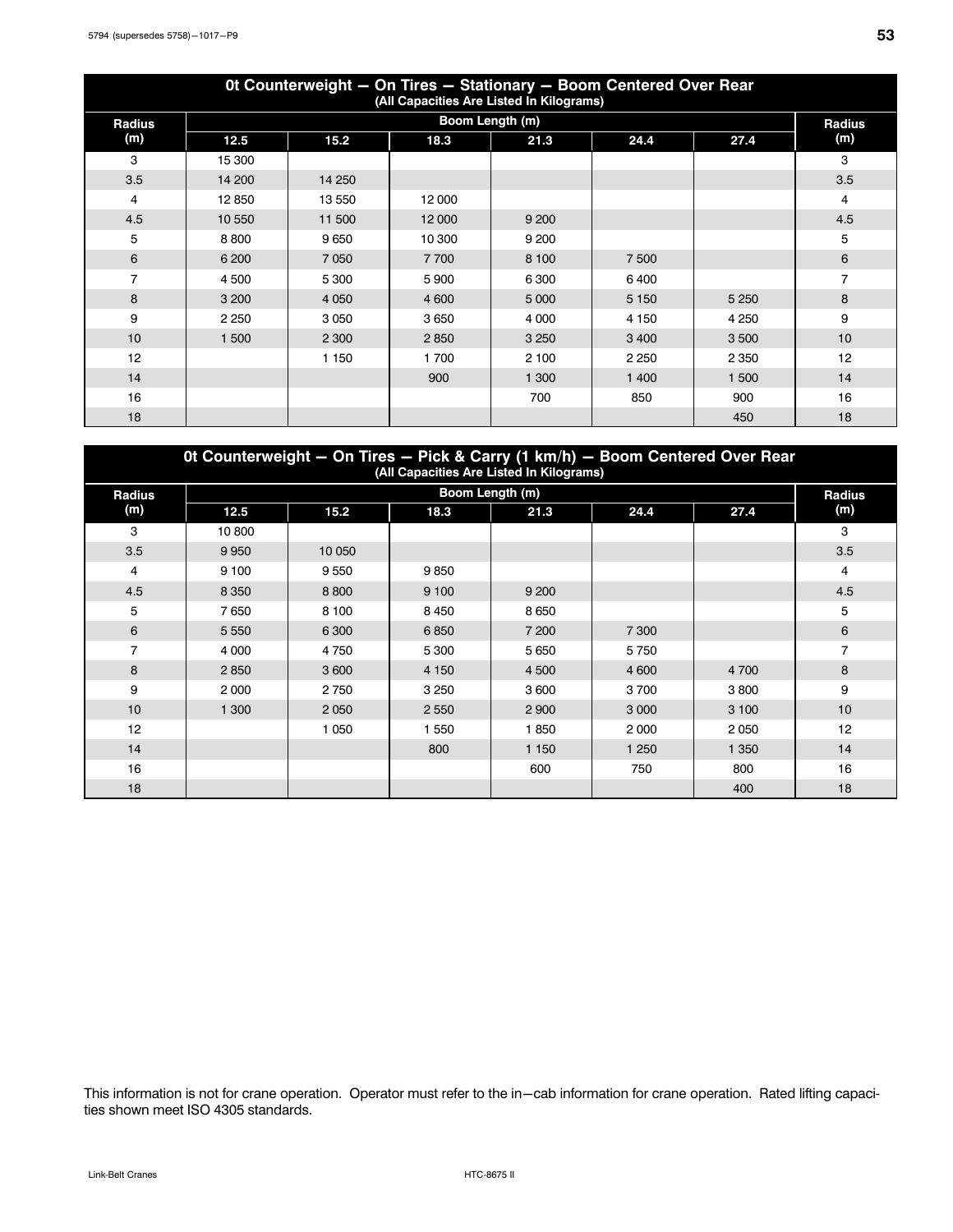|                                                                    |                                                                                        |        |         |         |         | (All Capacities Are Listed In Kilograms) | 4.8t Counterweight - Fully Extended Outriggers - 360° Rotation |         |         |         |                |  |
|--------------------------------------------------------------------|----------------------------------------------------------------------------------------|--------|---------|---------|---------|------------------------------------------|----------------------------------------------------------------|---------|---------|---------|----------------|--|
| Radius                                                             |                                                                                        |        |         |         |         | Boom Length (m)                          |                                                                |         |         |         | Radius         |  |
| (m)                                                                | 12.5                                                                                   | 15.2   | 18.3    | 21.3    | 24.4    | 27.4                                     | 30.5                                                           | 33.5    | 36.6    | 38.71   | (m)            |  |
| 2.5                                                                | 70 000*                                                                                |        |         |         |         |                                          |                                                                |         |         |         | 2.5            |  |
| 3                                                                  | 63 150**                                                                               | 50 450 | 48 450  | 33750   |         |                                          |                                                                |         |         |         | 3              |  |
| 3.5                                                                | 53 800                                                                                 | 48 250 | 48 450  | 36 700  | 28 500  |                                          |                                                                |         |         |         | 3.5            |  |
| $\overline{4}$                                                     | 46 550                                                                                 | 46 300 | 47 550  | 35 000  | 28 500  |                                          |                                                                |         |         |         | $\overline{4}$ |  |
| 4.5                                                                | 40 850                                                                                 | 41 450 | 41 950  | 35 000  | 28 500  | 27 850                                   |                                                                |         |         |         | 4.5            |  |
| 5<br>5<br>36 900<br>37 400<br>35 000<br>28 500<br>27 850<br>36 250 |                                                                                        |        |         |         |         |                                          |                                                                |         |         |         |                |  |
| 6                                                                  | 29 350                                                                                 | 30 250 | 30 550  | 30 450  | 28 500  | 26 150                                   | 21 750                                                         | 14 850  |         |         | 6              |  |
| $\overline{7}$                                                     | 24 400                                                                                 | 25 300 | 25 600  | 25 950  | 25 900  | 23 900                                   | 20 200                                                         | 14 8 50 | 11 550  | 10 250  | $\overline{7}$ |  |
| 8                                                                  | 20 650                                                                                 | 21 550 | 22 050  | 22 300  | 22 200  | 21 900                                   | 18750                                                          | 14 700  | 11 550  | 10 250  | 8              |  |
| 9                                                                  | 17 350                                                                                 | 18 450 | 19 000  | 19 250  | 19 100  | 19 000                                   | 17 450                                                         | 13800   | 11 550  | 10 250  | 9              |  |
| 10                                                                 | 14 150                                                                                 | 15 250 | 15850   | 16 050  | 15 950  | 15 850                                   | 15 750                                                         | 12 550  | 11 550  | 10 250  | 10             |  |
| 12                                                                 |                                                                                        | 10 950 | 11700   | 11800   | 11 950  | 11 900                                   | 11 800                                                         | 11 200  | 11 450  | 10 250  | 12             |  |
| 14                                                                 |                                                                                        |        | 8 9 0 0 | 9 3 5 0 | 9500    | 9600                                     | 9550                                                           | 9450    | 9 3 5 0 | 9 3 0 0 | 14             |  |
| 16                                                                 |                                                                                        |        | 6950    | 7400    | 7550    | 7650                                     | 7650                                                           | 7 500   | 7 400   | 7 3 5 0 | 16             |  |
| 18                                                                 |                                                                                        |        |         | 5900    | 6050    | 6 1 5 0                                  | 6 1 5 0                                                        | 6050    | 5950    | 5850    | 18             |  |
| 20                                                                 |                                                                                        |        |         |         | 4 9 5 0 | 5 0 5 0                                  | 5 100                                                          | 4 9 5 0 | 4850    | 4 800   | 20             |  |
| 22                                                                 |                                                                                        |        |         |         | 4 0 5 0 | 4 1 5 0                                  | 4 200                                                          | 4 100   | 4 0 0 0 | 3950    | 22             |  |
| 24                                                                 |                                                                                        |        |         |         |         | 3 4 5 0                                  | 3 500                                                          | 3 4 0 0 | 3 3 0 0 | 3 2 5 0 | 24             |  |
| 26                                                                 |                                                                                        |        |         |         |         |                                          | 2 9 0 0                                                        | 2800    | 2700    | 2650    | 26             |  |
| 28                                                                 |                                                                                        |        |         |         |         |                                          | 2 4 0 0                                                        | 2 3 0 0 | 2 2 5 0 | 2 2 0 0 | 28             |  |
| 30                                                                 |                                                                                        |        |         |         |         |                                          |                                                                | 1 900   | 1800    | 1800    | 30             |  |
| 32                                                                 |                                                                                        |        |         |         |         |                                          |                                                                |         | 1 4 5 0 | 1 400   | 32             |  |
|                                                                    | Over the rear capacity and requires special equipment<br>** Requires special equipment |        |         |         |         |                                          |                                                                |         |         |         |                |  |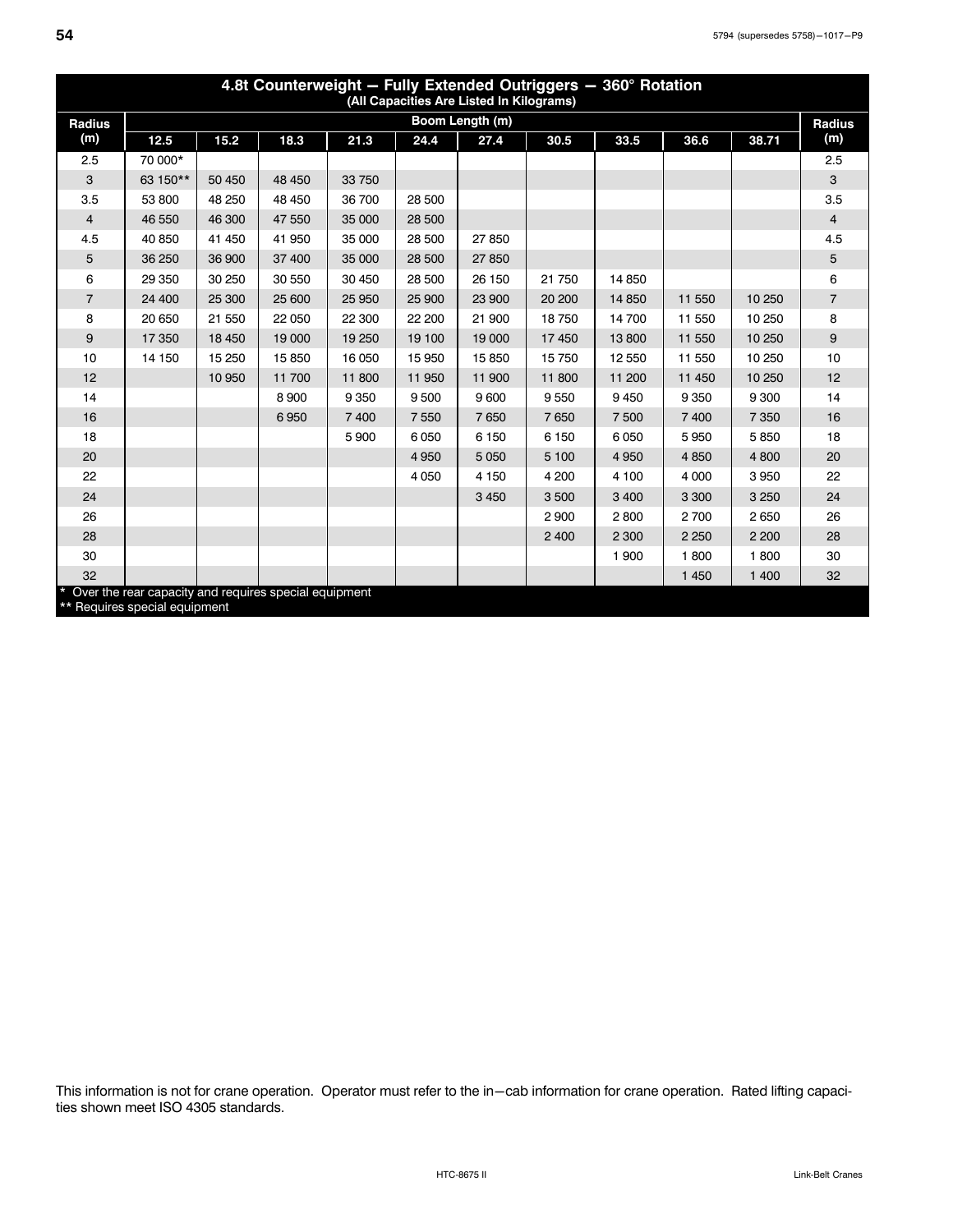|                | 4.8t Counterweight - On Tires - Stationary - Boom Centered Over Rear<br>(All Capacities Are Listed In Kilograms) |         |                 |         |         |         |                |  |  |  |
|----------------|------------------------------------------------------------------------------------------------------------------|---------|-----------------|---------|---------|---------|----------------|--|--|--|
| <b>Radius</b>  |                                                                                                                  |         | Boom Length (m) |         |         |         | <b>Radius</b>  |  |  |  |
| (m)            | 12.5                                                                                                             | 15.2    | 18.3            | 21.3    | 24.4    | 27.4    | (m)            |  |  |  |
| 3              | 15 200                                                                                                           |         |                 |         |         |         | 3              |  |  |  |
| 3.5            | 14 200                                                                                                           | 14 200  |                 |         |         |         | 3.5            |  |  |  |
| 4              | 13 100                                                                                                           | 13 550  | 13800           |         |         |         | 4              |  |  |  |
| 4.5            | 12 150                                                                                                           | 12 600  | 12 900          | 10 700  |         |         | 4.5            |  |  |  |
| 5              | 11 300                                                                                                           | 11700   | 12 050          | 10 700  |         |         | 5              |  |  |  |
| 6              | 9 3 0 0                                                                                                          | 10 150  | 10 600          | 10 700  | 8 1 5 0 |         | 6              |  |  |  |
| $\overline{7}$ | 7 100                                                                                                            | 7900    | 8500            | 8 9 0 0 | 8 1 5 0 |         | $\overline{7}$ |  |  |  |
| 8              | 5 4 5 0                                                                                                          | 6 2 5 0 | 6850            | 7 2 5 0 | 7 3 5 0 | 6 300   | 8              |  |  |  |
| 9              | 4 2 5 0                                                                                                          | 5 0 5 0 | 5600            | 5950    | 6 100   | 6 200   | 9              |  |  |  |
| 10             | 3 2 5 0                                                                                                          | 4 0 5 0 | 4 6 5 0         | 5 0 0 0 | 5 1 5 0 | 5 2 5 0 | 10             |  |  |  |
| 12             |                                                                                                                  | 2600    | 3 1 5 0         | 3 5 5 0 | 3700    | 3800    | 12             |  |  |  |
| 14             |                                                                                                                  |         | 2 1 5 0         | 2 5 0 0 | 2650    | 2750    | 14             |  |  |  |
| 16             |                                                                                                                  |         | 1 400           | 1750    | 1 900   | 2000    | 16             |  |  |  |
| 18             |                                                                                                                  |         |                 | 1 200   | 1 300   | 1 400   | 18             |  |  |  |
| 20             |                                                                                                                  |         |                 |         | 850     | 950     | 20             |  |  |  |
| 22             |                                                                                                                  |         |                 |         | 500     | 600     | 22             |  |  |  |

|                | 4.8t Counterweight - On Tires - Pick & Carry (1 km/h) - Boom Centered Over Rear<br>(All Capacities Are Listed In Kilograms) |         |                 |         |         |         |                |  |  |  |  |
|----------------|-----------------------------------------------------------------------------------------------------------------------------|---------|-----------------|---------|---------|---------|----------------|--|--|--|--|
| Radius         |                                                                                                                             |         | Boom Length (m) |         |         |         | <b>Radius</b>  |  |  |  |  |
| (m)            | 12.5                                                                                                                        | 15.2    | 18.3            | 21.3    | 24.4    | 27.4    | (m)            |  |  |  |  |
| 3              | 10750                                                                                                                       |         |                 |         |         |         | 3              |  |  |  |  |
| 3.5            | 9 9 5 0                                                                                                                     | 10 050  |                 |         |         |         | 3.5            |  |  |  |  |
| 4              | 9 100                                                                                                                       | 9 500   | 9800            |         |         |         | 4              |  |  |  |  |
| 4.5            | 8 3 0 0                                                                                                                     | 8750    | 9050            | 9 1 5 0 |         |         | 4.5            |  |  |  |  |
| 5              | 7650                                                                                                                        | 8 100   | 8450            | 8 6 5 0 |         |         | 5              |  |  |  |  |
| 6              | 6450                                                                                                                        | 6950    | 7 300           | 7 500   | 7450    |         | 6              |  |  |  |  |
| $\overline{7}$ | 5 4 5 0                                                                                                                     | 5950    | 6 3 5 0         | 6 600   | 6650    |         | $\overline{7}$ |  |  |  |  |
| 8              | 4 600                                                                                                                       | 5 1 5 0 | 5 5 5 0         | 5800    | 5850    | 5950    | 8              |  |  |  |  |
| 9              | 3800                                                                                                                        | 4 4 5 0 | 4850            | 5 1 5 0 | 5 2 5 0 | 5 300   | 9              |  |  |  |  |
| 10             | 2 9 0 0                                                                                                                     | 3 600   | 4 1 5 0         | 4 4 5 0 | 4 600   | 4700    | 10             |  |  |  |  |
| 12             |                                                                                                                             | 2 3 5 0 | 2850            | 3 1 5 0 | 3 3 0 0 | 3 3 5 0 | 12             |  |  |  |  |
| 14             |                                                                                                                             |         | 1 900           | 2 2 5 0 | 2 3 5 0 | 2 4 5 0 | 14             |  |  |  |  |
| 16             |                                                                                                                             |         | 1 250           | 1 600   | 1700    | 1800    | 16             |  |  |  |  |
| 18             |                                                                                                                             |         |                 | 1 0 5 0 | 1 1 5 0 | 1 2 5 0 | 18             |  |  |  |  |
| 20             |                                                                                                                             |         |                 |         | 750     | 850     | 20             |  |  |  |  |
| 22             |                                                                                                                             |         |                 |         | 450     | 500     | 22             |  |  |  |  |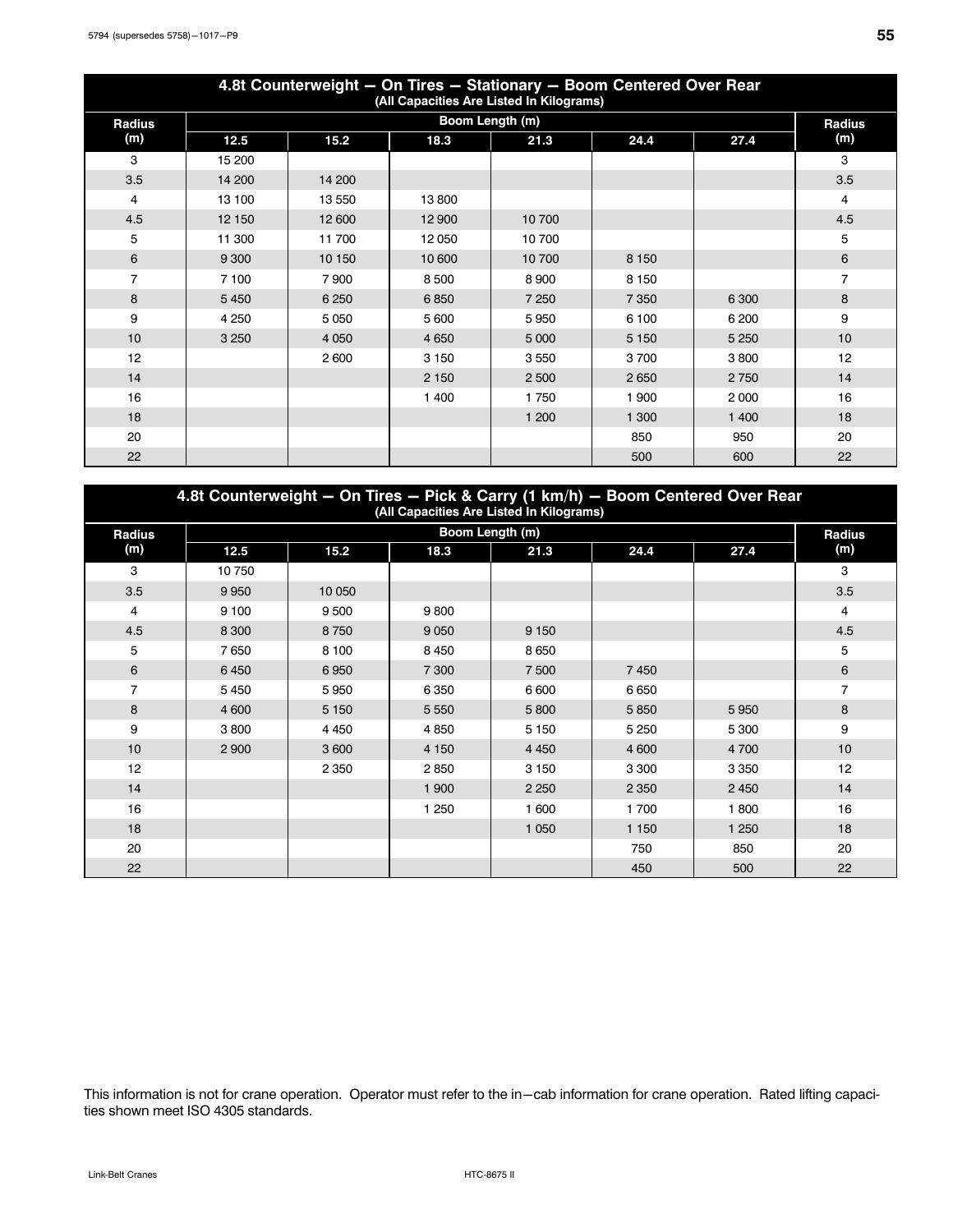#### **Main Boom Lift Capacity Charts - Metric ISO - Optional**

|                | 6.4t Counterweight - Fully Extended Outriggers - 360° Rotation<br>(All Capacities Are Listed In Kilograms) |        |        |         |         |                 |         |         |         |         |                  |
|----------------|------------------------------------------------------------------------------------------------------------|--------|--------|---------|---------|-----------------|---------|---------|---------|---------|------------------|
| Radius         |                                                                                                            |        |        |         |         | Boom Length (m) |         |         |         |         | <b>Radius</b>    |
| (m)            | 12.5                                                                                                       | 15.2   | 18.3   | 21.3    | 24.4    | 27.4            | 30.5    | 33.5    | 36.6    | 38.71   | (m)              |
| 2.5            | 70 000*                                                                                                    |        |        |         |         |                 |         |         |         |         | 3                |
| 3              | 64 250**                                                                                                   | 50 450 | 48 450 | 33750   |         |                 |         |         |         |         | 3                |
| 3.5            | 55 500                                                                                                     | 48 250 | 48 450 | 36700   | 28 500  |                 |         |         |         |         | 3.5              |
| $\overline{4}$ | 48 000                                                                                                     | 46 300 | 48 450 | 35 000  | 28 500  |                 |         |         |         |         | 4                |
| 4.5            | 42 150                                                                                                     | 42 750 | 43 250 | 35 000  | 28 500  | 27 850          |         |         |         |         | 4.5              |
| 5              | 37 450                                                                                                     | 38 050 | 38 600 | 35 000  | 28 500  | 27 850          |         |         |         |         | 5                |
| 6              | 30 350                                                                                                     | 31 200 | 31 550 | 31 450  | 28 500  | 26 150          | 21 750  | 14 850  |         |         | 6                |
| $\overline{7}$ | 25 250                                                                                                     | 26 150 | 26 450 | 26 400  | 26 750  | 23 900          | 20 200  | 14 8 50 | 11 550  | 10 250  | $\overline{7}$   |
| 8              | 21 400                                                                                                     | 22 300 | 22 700 | 23 050  | 22 950  | 21 900          | 18750   | 14 700  | 11 550  | 10 250  | 8                |
| 9              | 18 400                                                                                                     | 19 300 | 19800  | 20 050  | 19 950  | 19 900          | 17 450  | 13800   | 11 550  | 10 250  | 9                |
| 10             | 15 400                                                                                                     | 16 500 | 17050  | 17 300  | 17 150  | 17 050          | 16 300  | 12 550  | 11 550  | 10 250  | 10 <sup>10</sup> |
| 12             |                                                                                                            | 11 900 | 12 650 | 12750   | 12 900  | 12850           | 12750   | 11 200  | 11 450  | 10 250  | 12               |
| 14             |                                                                                                            |        | 9700   | 9850    | 10 300  | 10 300          | 9 9 0 0 | 10 050  | 10 150  | 10 100  | 14               |
| 16             |                                                                                                            |        | 7650   | 8 0 5 0 | 8 2 5 0 | 8 3 0 0         | 8 3 5 0 | 8 200   | 8 100   | 8 0 5 0 | 16               |
| 18             |                                                                                                            |        |        | 6550    | 6700    | 6800            | 6850    | 6700    | 6600    | 6550    | 18               |
| 20             |                                                                                                            |        |        |         | 5 5 5 0 | 5 6 5 0         | 5700    | 5 5 5 0 | 5 4 5 0 | 5 4 0 0 | 20               |
| 22             |                                                                                                            |        |        |         | 4 600   | 4700            | 4750    | 4 600   | 4550    | 4 4 5 0 | 22               |
| 24             |                                                                                                            |        |        |         |         | 3 9 0 0         | 3 9 5 0 | 3850    | 3800    | 3700    | 24               |
| 26             |                                                                                                            |        |        |         |         |                 | 3 3 5 0 | 3 2 5 0 | 3 1 5 0 | 3 100   | 26               |
| 28             |                                                                                                            |        |        |         |         |                 | 2800    | 2700    | 2650    | 2600    | 28               |
| 30             |                                                                                                            |        |        |         |         |                 |         | 2 2 5 0 | 2 2 0 0 | 2 150   | 30               |
| 32             |                                                                                                            |        |        |         |         |                 |         |         | 1800    | 1750    | 32               |
|                | Over the rear capacity and requires special equipment<br>** Requires special equipment                     |        |        |         |         |                 |         |         |         |         |                  |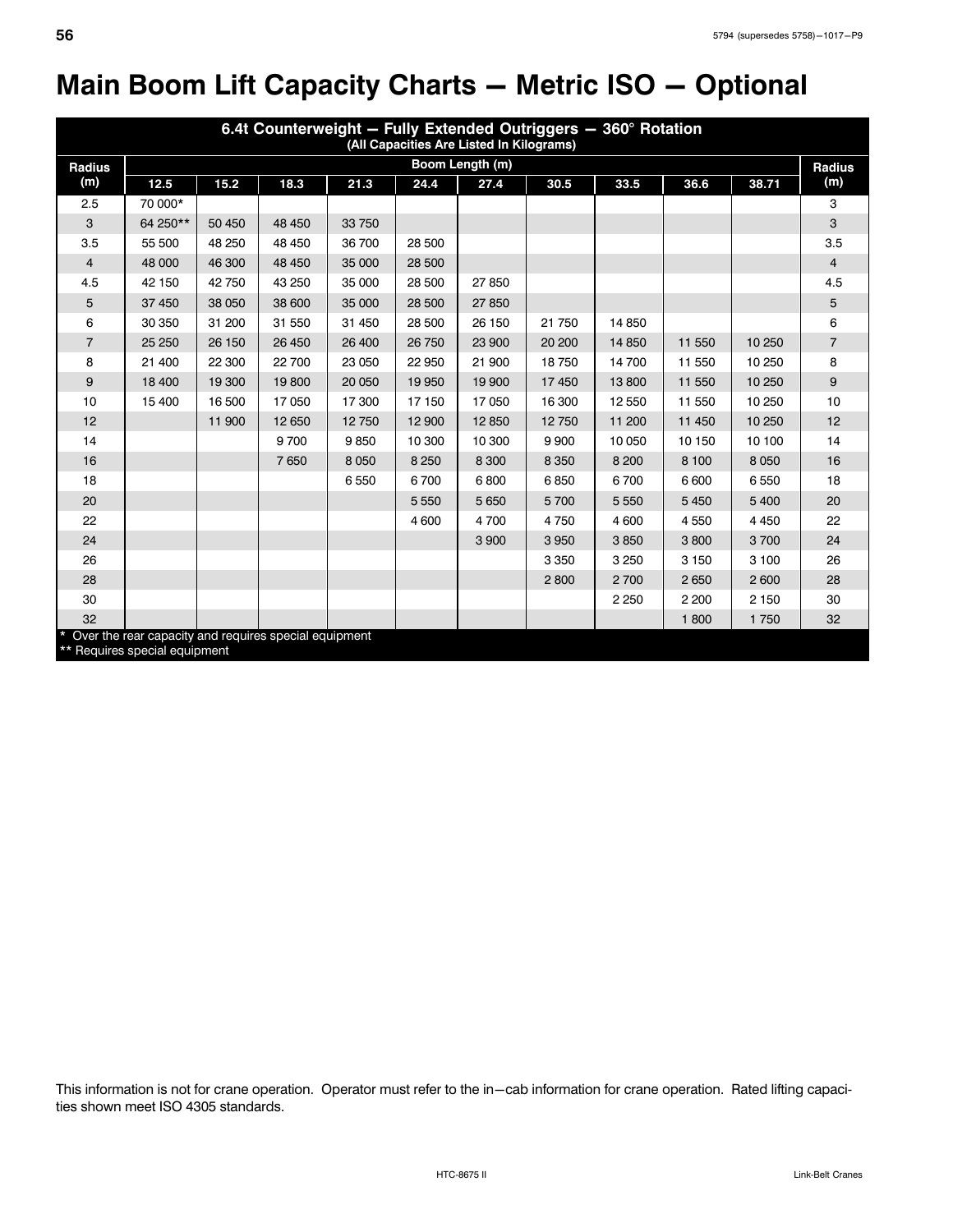| 6.4t Counterweight - On Tires - Stationary - Boom Centered Over Rear<br>(All Capacities Are Listed In Kilograms) |         |         |               |         |         |         |                |  |  |  |
|------------------------------------------------------------------------------------------------------------------|---------|---------|---------------|---------|---------|---------|----------------|--|--|--|
| Radius                                                                                                           |         |         | <b>Radius</b> |         |         |         |                |  |  |  |
| (m)                                                                                                              | 12.5    | 15.2    | 18.3          | 21.3    | 24.4    | 27.4    | (m)            |  |  |  |
| 3                                                                                                                | 15 250  |         |               |         |         |         | 3              |  |  |  |
| 3.5                                                                                                              | 14 200  | 14 200  |               |         |         |         | 3.5            |  |  |  |
| 4                                                                                                                | 13 100  | 13 500  | 13800         |         |         |         | 4              |  |  |  |
| 4.5                                                                                                              | 12 150  | 12 5 50 | 12850         | 10 700  |         |         | 4.5            |  |  |  |
| 5                                                                                                                | 11 300  | 11700   | 12 050        | 10 700  |         |         | 5              |  |  |  |
| 6                                                                                                                | 9750    | 10 250  | 10 600        | 10 700  | 8950    |         | 6              |  |  |  |
| $\overline{7}$                                                                                                   | 7950    | 8800    | 9400          | 9600    | 8950    |         | $\overline{7}$ |  |  |  |
| 8                                                                                                                | 6 200   | 7 0 0 0 | 7600          | 8 0 0 0 | 8 1 0 0 | 6900    | 8              |  |  |  |
| 9                                                                                                                | 4 9 0 0 | 5700    | 6 2 5 0       | 6650    | 6750    | 6850    | 9              |  |  |  |
| 10                                                                                                               | 3850    | 4 6 5 0 | 5 200         | 5 600   | 5750    | 5800    | 10             |  |  |  |
| 12                                                                                                               |         | 3 100   | 3650          | 4 0 5 0 | 4 150   | 4 2 5 0 | 12             |  |  |  |
| 14                                                                                                               |         |         | 2550          | 2950    | 3 0 5 0 | 3 1 5 0 | 14             |  |  |  |
| 16                                                                                                               |         |         | 1750          | 2 1 5 0 | 2 2 5 0 | 2 3 5 0 | 16             |  |  |  |
| 18                                                                                                               |         |         |               | 1 500   | 1 650   | 1750    | 18             |  |  |  |
| 20                                                                                                               |         |         |               |         | 1 150   | 1 250   | 20             |  |  |  |
| 22                                                                                                               |         |         |               |         | 750     | 850     | 22             |  |  |  |
| 24                                                                                                               |         |         |               |         |         | 500     | 24             |  |  |  |

|                | 6.4t Counterweight - On Tires - Pick & Carry (1 km/h) - Boom Centered Over Rear<br>(All Capacities Are Listed In Kilograms) |         |               |         |         |       |                |  |  |  |  |
|----------------|-----------------------------------------------------------------------------------------------------------------------------|---------|---------------|---------|---------|-------|----------------|--|--|--|--|
| <b>Radius</b>  |                                                                                                                             |         | <b>Radius</b> |         |         |       |                |  |  |  |  |
| (m)            | 12.5                                                                                                                        | 15.2    | 18.3          | 21.3    | 24.4    | 27.4  | (m)            |  |  |  |  |
| 3              | 10 650                                                                                                                      |         |               |         |         |       | 3              |  |  |  |  |
| 3.5            | 9 9 0 0                                                                                                                     | 9950    |               |         |         |       | 3.5            |  |  |  |  |
| 4              | 9 0 5 0                                                                                                                     | 9 4 5 0 | 9700          |         |         |       | 4              |  |  |  |  |
| 4.5            | 8 3 0 0                                                                                                                     | 8750    | 9050          | 9 100   |         |       | 4.5            |  |  |  |  |
| 5              | 7650                                                                                                                        | 8 1 0 0 | 8 4 0 0       | 8 600   |         |       | 5              |  |  |  |  |
| 6              | 6450                                                                                                                        | 6950    | 7 300         | 7 500   | 7 4 5 0 |       | 6              |  |  |  |  |
| $\overline{7}$ | 5 4 5 0                                                                                                                     | 5950    | 6350          | 6 600   | 6650    |       | $\overline{7}$ |  |  |  |  |
| 8              | 4 600                                                                                                                       | 5 1 5 0 | 5 5 5 0       | 5800    | 5850    | 5950  | 8              |  |  |  |  |
| 9              | 3850                                                                                                                        | 4 4 5 0 | 4850          | 5 1 5 0 | 5 2 5 0 | 5 300 | 9              |  |  |  |  |
| 10             | 3 2 0 0                                                                                                                     | 3800    | 4 2 5 0       | 4 5 5 0 | 4 6 5 0 | 4700  | 10             |  |  |  |  |
| 12             |                                                                                                                             | 2750    | 3 2 5 0       | 3550    | 3650    | 3750  | 12             |  |  |  |  |
| 14             |                                                                                                                             |         | 2 3 0 0       | 2600    | 2750    | 2800  | 14             |  |  |  |  |
| 16             |                                                                                                                             |         | 1 550         | 1 900   | 2 0 0 0 | 2 100 | 16             |  |  |  |  |
| 18             |                                                                                                                             |         |               | 1 3 5 0 | 1 4 5 0 | 1 550 | 18             |  |  |  |  |
| 20             |                                                                                                                             |         |               |         | 1 000   | 1 100 | 20             |  |  |  |  |
| 22             |                                                                                                                             |         |               |         | 650     | 750   | 22             |  |  |  |  |
| 24             |                                                                                                                             |         |               |         |         | 450   | 24             |  |  |  |  |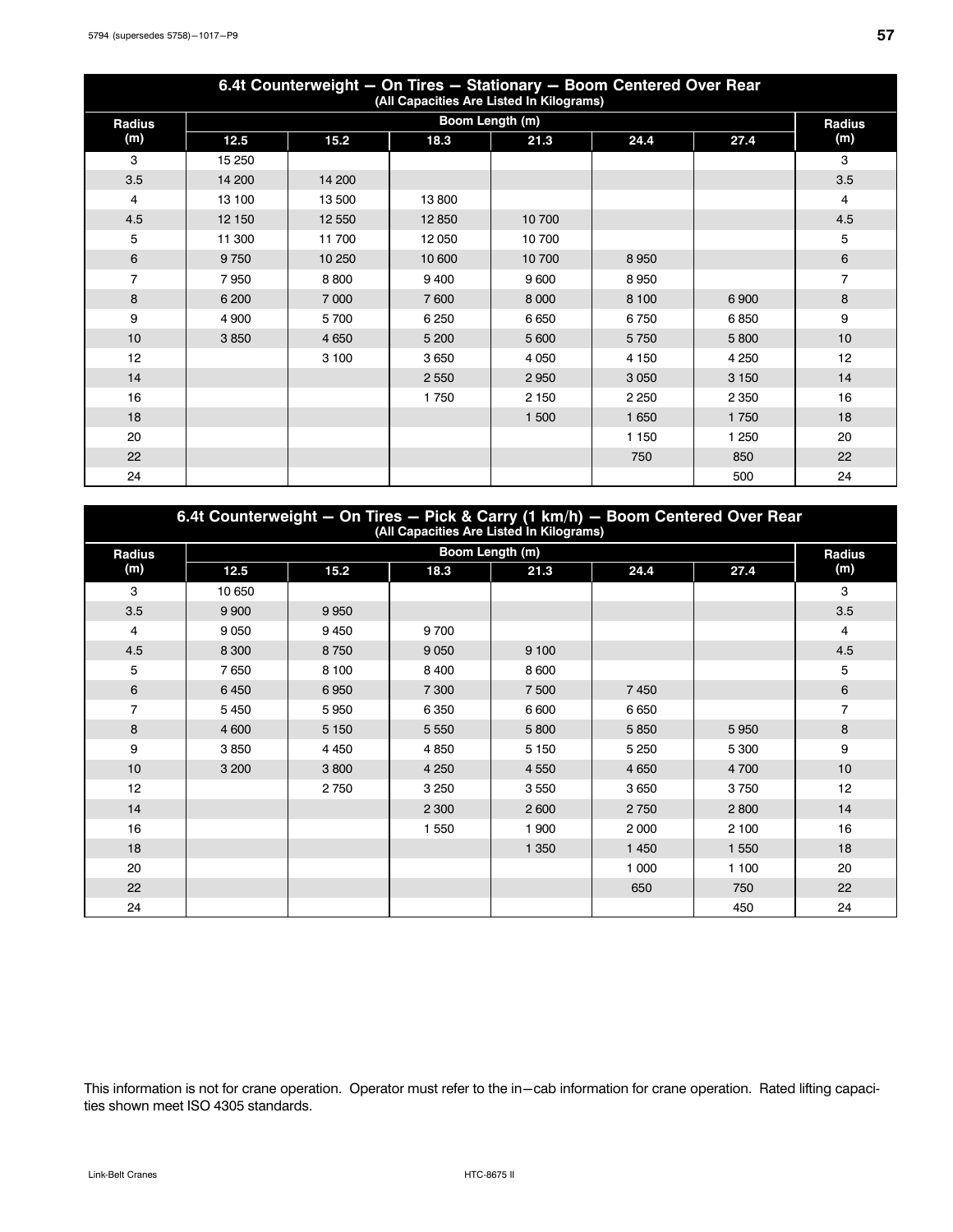| 8.2t Counterweight - Fully Extended Outriggers - 360° Rotation<br>(All Capacities Are Listed In Kilograms) |                                                                                        |        |         |        |        |                 |         |         |         |         |                |
|------------------------------------------------------------------------------------------------------------|----------------------------------------------------------------------------------------|--------|---------|--------|--------|-----------------|---------|---------|---------|---------|----------------|
| Radius                                                                                                     |                                                                                        |        |         |        |        | Boom Length (m) |         |         |         |         | Radius         |
| (m)                                                                                                        | 12.5                                                                                   | 15.2   | 18.3    | 21.3   | 24.4   | 27.4            | 30.5    | 33.5    | 36.6    | 38.71   | (m)            |
| 2.5                                                                                                        | 70 000*                                                                                |        |         |        |        |                 |         |         |         |         | 3              |
| 3                                                                                                          | 64 250**                                                                               | 50 450 | 48 450  | 33750  |        |                 |         |         |         |         | 3              |
| 3.5                                                                                                        | 57 250                                                                                 | 48 250 | 48 450  | 36 700 | 28 500 |                 |         |         |         |         | 3.5            |
| $\overline{4}$                                                                                             | 49 600                                                                                 | 46 300 | 48 450  | 35 000 | 28 500 |                 |         |         |         |         | $\overline{4}$ |
| 4.5                                                                                                        | 43 600                                                                                 | 44 200 | 44 650  | 35 000 | 28 500 | 27 850          |         |         |         |         | 4.5            |
| 5                                                                                                          | 38750                                                                                  | 39 350 | 39 900  | 35 000 | 28 500 | 27 850          |         |         |         |         | 5              |
| 6                                                                                                          | 31 400                                                                                 | 32 200 | 32 600  | 32 500 | 28 500 | 26 150          | 21 750  | 14 850  |         |         | 6              |
| $\overline{7}$                                                                                             | 26 200                                                                                 | 27 050 | 27 400  | 27 350 | 27 000 | 23 900          | 20 200  | 14 8 50 | 11 550  | 10 250  | $\overline{7}$ |
| 8                                                                                                          | 22 250                                                                                 | 23 100 | 23 450  | 23 800 | 23 700 | 21 900          | 18750   | 14 700  | 11 550  | 10 250  | 8              |
| 9                                                                                                          | 19 150                                                                                 | 20 000 | 20 500  | 20750  | 20 650 | 20 250          | 17 450  | 13800   | 11 550  | 10 250  | 9              |
| 10                                                                                                         | 16 650                                                                                 | 17 550 | 18 0 50 | 18 300 | 18 200 | 18 150          | 16 300  | 12 550  | 11 550  | 10 250  | 10             |
| 12                                                                                                         |                                                                                        | 12 950 | 13 550  | 13800  | 13 650 | 13 550          | 13 500  | 11 200  | 11 450  | 10 250  | 12             |
| 14                                                                                                         |                                                                                        |        | 10 550  | 10700  | 10850  | 10850           | 10750   | 10 050  | 10 400  | 10 150  | 14             |
| 16                                                                                                         |                                                                                        |        | 8 3 5 0 | 8550   | 8950   | 9050            | 8 600   | 8 9 5 0 | 8850    | 8750    | 16             |
| 18                                                                                                         |                                                                                        |        |         | 7 200  | 7350   | 7450            | 7450    | 7 3 5 0 | 7 2 5 0 | 7 200   | 18             |
| 20                                                                                                         |                                                                                        |        |         |        | 6 100  | 6 200           | 6 2 5 0 | 6 100   | 6 0 0 0 | 5950    | 20             |
| 22                                                                                                         |                                                                                        |        |         |        | 5 100  | 5 2 5 0         | 5 300   | 5 200   | 5 100   | 5 0 5 0 | 22             |
| 24                                                                                                         |                                                                                        |        |         |        |        | 4 4 5 0         | 4 500   | 4 4 0 0 | 4 300   | 4 2 5 0 | 24             |
| 26                                                                                                         |                                                                                        |        |         |        |        |                 | 3800    | 3700    | 3650    | 3600    | 26             |
| 28                                                                                                         |                                                                                        |        |         |        |        |                 | 3 2 5 0 | 3 1 5 0 | 3 0 5 0 | 3 0 0 0 | 28             |
| 30                                                                                                         |                                                                                        |        |         |        |        |                 |         | 2650    | 2600    | 2 5 5 0 | 30             |
| 32                                                                                                         |                                                                                        |        |         |        |        |                 |         |         | 2 2 0 0 | 2 1 5 0 | 32             |
|                                                                                                            | Over the rear capacity and requires special equipment<br>** Requires special equipment |        |         |        |        |                 |         |         |         |         |                |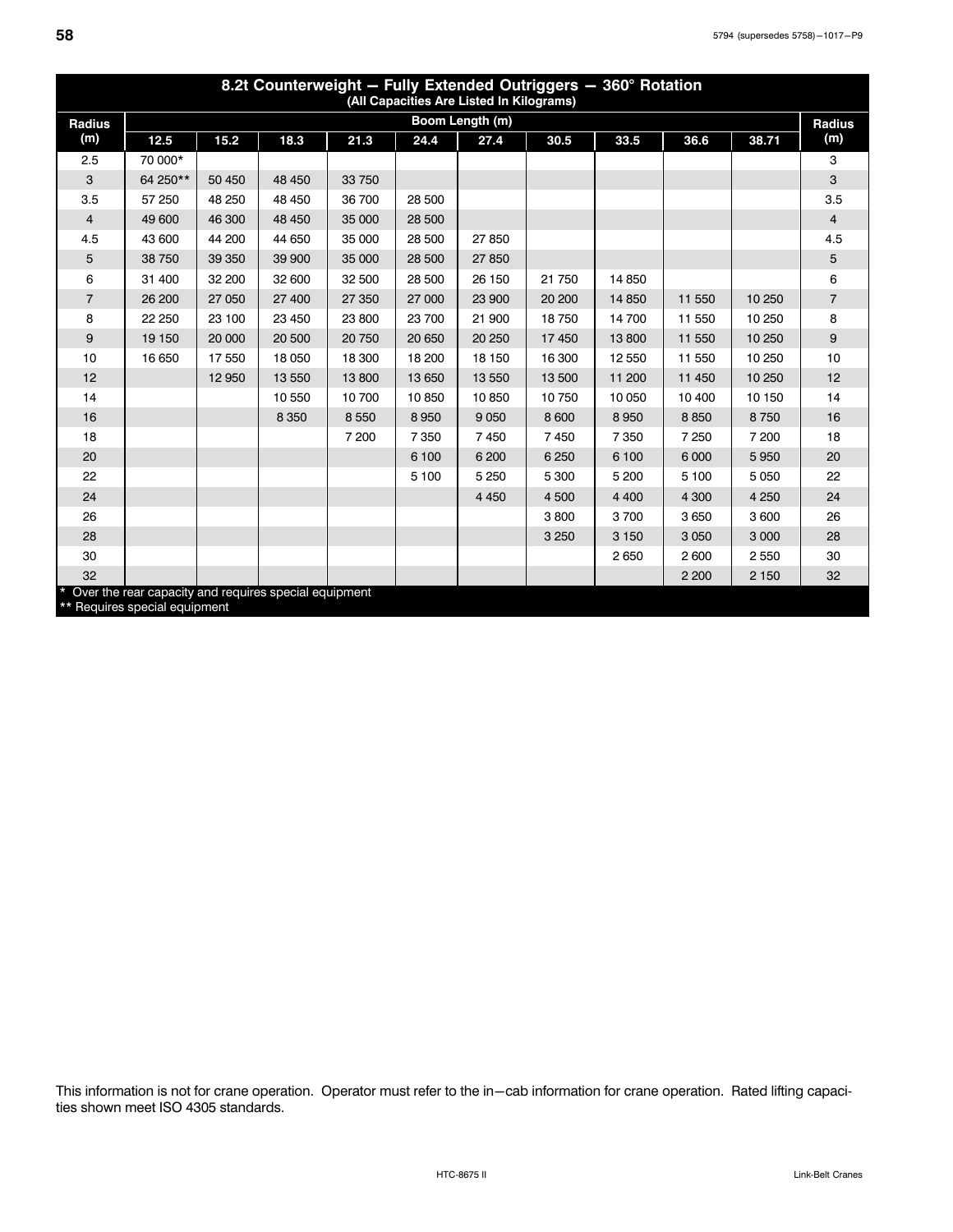| 8.2t Counterweight - On Tires - Stationary - Boom Centered Over Rear<br>(All Capacities Are Listed In Kilograms) |         |               |         |         |         |         |                |  |  |
|------------------------------------------------------------------------------------------------------------------|---------|---------------|---------|---------|---------|---------|----------------|--|--|
| Radius                                                                                                           |         | <b>Radius</b> |         |         |         |         |                |  |  |
| (m)                                                                                                              | 12.5    | 15.2          | 18.3    | 21.3    | 24.4    | 27.4    | (m)            |  |  |
| 3                                                                                                                | 14 850  |               |         |         |         |         | 3              |  |  |
| 3.5                                                                                                              | 13850   | 13850         |         |         |         |         | 3.5            |  |  |
| 4                                                                                                                | 12800   | 13 200        | 13 450  |         |         |         | 4              |  |  |
| 4.5                                                                                                              | 11850   | 12 300        | 12 600  | 12 650  |         |         | 4.5            |  |  |
| 5                                                                                                                | 11 050  | 11 500        | 11750   | 11 950  |         |         | 5              |  |  |
| 6                                                                                                                | 9 5 0 0 | 10 000        | 10 350  | 10 600  | 8 5 5 0 |         | 6              |  |  |
| $\overline{7}$                                                                                                   | 8 2 5 0 | 8800          | 9 1 5 0 | 9 4 0 0 | 8 5 5 0 |         | $\overline{7}$ |  |  |
| 8                                                                                                                | 7 0 5 0 | 7750          | 8 1 5 0 | 8 4 0 0 | 8 500   | 7 2 5 0 | 8              |  |  |
| 9                                                                                                                | 5 600   | 6400          | 6950    | 7 3 5 0 | 7500    | 7 2 5 0 | 9              |  |  |
| 10                                                                                                               | 4 500   | 5 300         | 5850    | 6 200   | 6 3 5 0 | 6450    | 10             |  |  |
| 12                                                                                                               |         | 3600          | 4 200   | 4 5 5 0 | 4700    | 4800    | 12             |  |  |
| 14                                                                                                               |         |               | 3 0 0 0 | 3 4 0 0 | 3 500   | 3600    | 14             |  |  |
| 16                                                                                                               |         |               | 2 1 5 0 | 2 500   | 2650    | 2750    | 16             |  |  |
| 18                                                                                                               |         |               |         | 1850    | 2 0 0 0 | 2 100   | 18             |  |  |
| 20                                                                                                               |         |               |         |         | 1 450   | 1 550   | 20             |  |  |
| 22                                                                                                               |         |               |         |         | 1 0 5 0 | 1 100   | 22             |  |  |
| 24                                                                                                               |         |               |         |         |         | 750     | 24             |  |  |

|               | 8.2t Counterweight - On Tires - Pick & Carry (1 km/h) - Boom Centered Over Rear<br>(All Capacities Are Listed In Kilograms) |         |               |         |         |         |                |  |  |  |  |
|---------------|-----------------------------------------------------------------------------------------------------------------------------|---------|---------------|---------|---------|---------|----------------|--|--|--|--|
| <b>Radius</b> |                                                                                                                             |         | <b>Radius</b> |         |         |         |                |  |  |  |  |
| (m)           | 12.5                                                                                                                        | 15.2    | 18.3          | 21.3    | 24.4    | 27.4    | (m)            |  |  |  |  |
| 3             | 10750                                                                                                                       |         |               |         |         |         | 3              |  |  |  |  |
| 3.5           | 9 500                                                                                                                       | 9850    |               |         |         |         | 3.5            |  |  |  |  |
| 4             | 8750                                                                                                                        | 9 0 0 0 | 9 3 5 0       |         |         |         | 4              |  |  |  |  |
| 4.5           | 8 0 5 0                                                                                                                     | 8 4 5 0 | 8650          | 8650    |         |         | 4.5            |  |  |  |  |
| 5             | 7 3 5 0                                                                                                                     | 7800    | 8 1 0 0       | 8 2 5 0 |         |         | 5              |  |  |  |  |
| 6             | 6 200                                                                                                                       | 6700    | 7050          | 7 2 5 0 | 7 200   |         | 6              |  |  |  |  |
| 7             | 5 2 5 0                                                                                                                     | 5750    | 6 100         | 6 3 5 0 | 6450    |         | $\overline{7}$ |  |  |  |  |
| 8             | 4 4 0 0                                                                                                                     | 4 9 5 0 | 5 3 5 0       | 5 600   | 5700    | 5750    | 8              |  |  |  |  |
| 9             | 3650                                                                                                                        | 4 2 5 0 | 4 6 5 0       | 4 9 5 0 | 5 0 5 0 | 5 100   | 9              |  |  |  |  |
| 10            | 300                                                                                                                         | 3 6 5 0 | 4 100         | 4 3 5 0 | 4 4 5 0 | 4 5 5 0 | 10             |  |  |  |  |
| 12            |                                                                                                                             | 2650    | 3 1 0 0       | 3 4 0 0 | 3500    | 3600    | 12             |  |  |  |  |
| 14            |                                                                                                                             |         | 2 3 0 0       | 2650    | 2750    | 2800    | 14             |  |  |  |  |
| 16            |                                                                                                                             |         | 1700          | 2 0 0 0 | 2 1 5 0 | 2 2 0 0 | 16             |  |  |  |  |
| 18            |                                                                                                                             |         |               | 1 500   | 1 600   | 1700    | 18             |  |  |  |  |
| 20            |                                                                                                                             |         |               |         | 1 200   | 1 300   | 20             |  |  |  |  |
| 22            |                                                                                                                             |         |               |         | 800     | 900     | 22             |  |  |  |  |
| 24            |                                                                                                                             |         |               |         |         | 600     | 24             |  |  |  |  |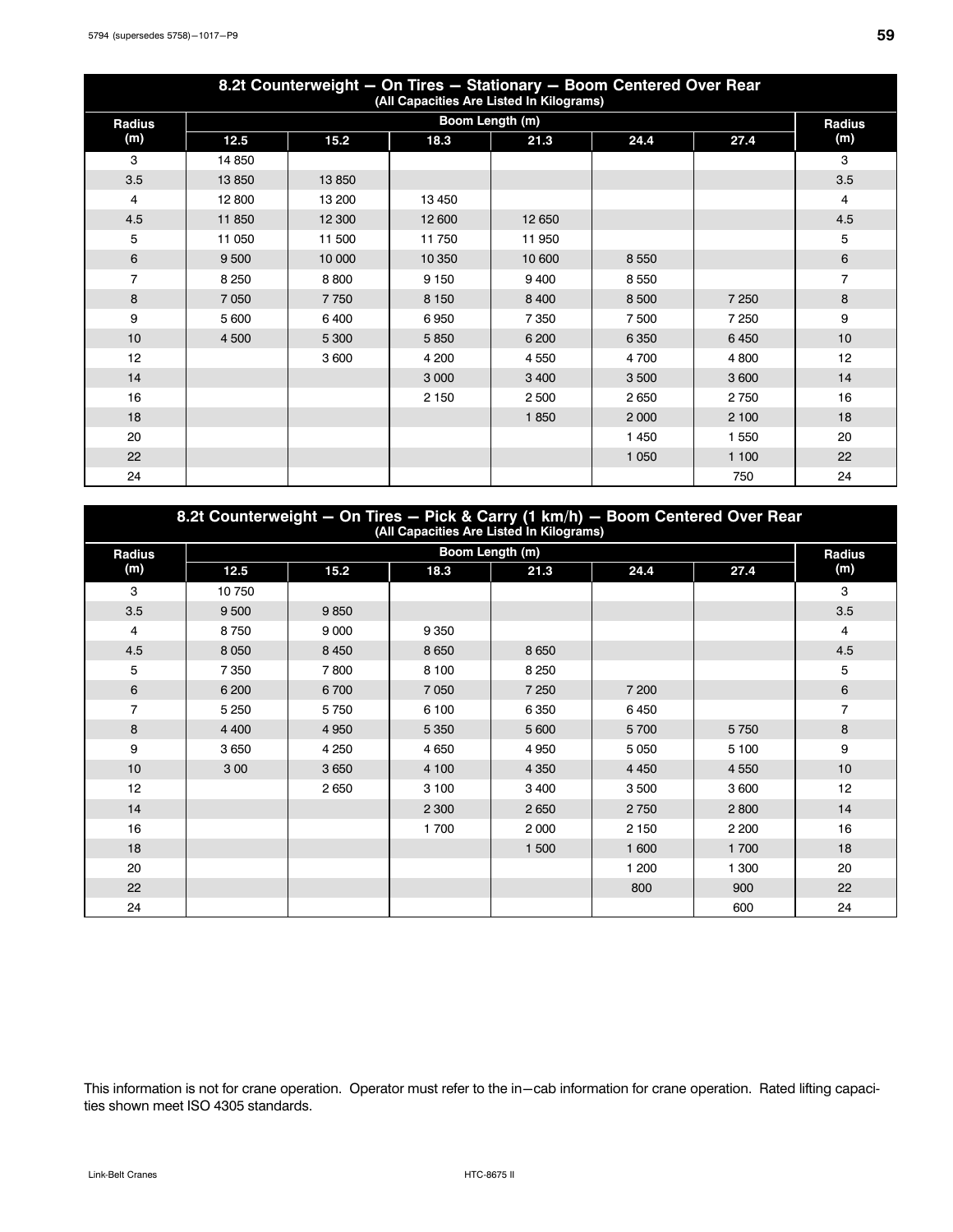#### **Fly Attachment Lift Capacity Charts - Metric ISO - Optional**

| 0t Counterweight - Fully Extended Outriggers - 360° Rotation<br>(All Capacities Are Listed In Kilograms) |                                                                                      |         |         |         |    |  |  |  |  |  |  |
|----------------------------------------------------------------------------------------------------------|--------------------------------------------------------------------------------------|---------|---------|---------|----|--|--|--|--|--|--|
| 30.1m Main Boom Length - 11.58m Offset Fly Length                                                        |                                                                                      |         |         |         |    |  |  |  |  |  |  |
| Radius<br>(m)                                                                                            | Radius<br>2° Fly Offset<br>15° Fly Offset<br>30° Fly Offset<br>45° Fly Offset<br>(m) |         |         |         |    |  |  |  |  |  |  |
| 9                                                                                                        | 7 350**                                                                              |         |         |         | 9  |  |  |  |  |  |  |
| 10                                                                                                       | 7 200**                                                                              |         |         |         | 10 |  |  |  |  |  |  |
| 12                                                                                                       | 6 800**                                                                              | 5700    |         |         | 12 |  |  |  |  |  |  |
| 14                                                                                                       | 6 400**                                                                              | 5 400   | 4 5 5 0 |         | 14 |  |  |  |  |  |  |
| 16                                                                                                       | 5 2 5 0                                                                              | 5 1 5 0 | 4 4 0 0 | 3 9 0 0 | 16 |  |  |  |  |  |  |
| 18                                                                                                       | 4 100                                                                                | 4 500   | 4 2 5 0 | 3800    | 18 |  |  |  |  |  |  |
| 20                                                                                                       | 3 200                                                                                | 3 5 5 0 | 3 9 0 0 | 3750    | 20 |  |  |  |  |  |  |
| 22                                                                                                       | 2 500                                                                                | 2800    | 3 100   | 3 3 5 0 | 22 |  |  |  |  |  |  |
| 24                                                                                                       | 1950                                                                                 | 2 2 0 0 | 2 4 5 0 | 2650    | 24 |  |  |  |  |  |  |
| 26                                                                                                       | 1 500                                                                                | 1700    | 1950    | 2 100   | 26 |  |  |  |  |  |  |
| 28                                                                                                       | 1 100                                                                                | 1 300   | 1 500   | 1 600   | 28 |  |  |  |  |  |  |
| 30                                                                                                       | 800                                                                                  | 950     | 1 100   | 1 200   | 30 |  |  |  |  |  |  |
| 32                                                                                                       | 500                                                                                  | 650     | 750     |         | 32 |  |  |  |  |  |  |
| 34                                                                                                       |                                                                                      | 400     | 450     |         | 34 |  |  |  |  |  |  |
| ** Requires special equipment                                                                            |                                                                                      |         |         |         |    |  |  |  |  |  |  |

| 0t Counterweight - Fully Extended Outriggers - 360° Rotation<br>(All Capacities Are Listed In Kilograms) |                                                                                      |         |         |         |    |  |  |  |  |  |  |
|----------------------------------------------------------------------------------------------------------|--------------------------------------------------------------------------------------|---------|---------|---------|----|--|--|--|--|--|--|
| 38.71m Main Boom Length - 11.58m Offset Fly Length                                                       |                                                                                      |         |         |         |    |  |  |  |  |  |  |
| Radius<br>(m)                                                                                            | Radius<br>15° Fly Offset<br>2° Fly Offset<br>30° Fly Offset<br>45° Fly Offset<br>(m) |         |         |         |    |  |  |  |  |  |  |
| 10                                                                                                       | 4 9 5 0                                                                              |         |         |         | 10 |  |  |  |  |  |  |
| 12                                                                                                       | 4 9 5 0                                                                              |         |         |         | 12 |  |  |  |  |  |  |
| 14                                                                                                       | 4 9 5 0                                                                              | 4 700   |         |         | 14 |  |  |  |  |  |  |
| 16                                                                                                       | 4 9 5 0                                                                              | 4 600   |         |         | 16 |  |  |  |  |  |  |
| 18                                                                                                       | 4 200                                                                                | 4 500   | 4 0 5 0 |         | 18 |  |  |  |  |  |  |
| 20                                                                                                       | 3 3 0 0                                                                              | 3 6 5 0 | 3 9 5 0 | 3 6 5 0 | 20 |  |  |  |  |  |  |
| 22                                                                                                       | 2 600                                                                                | 2950    | 3 2 5 0 | 3 500   | 22 |  |  |  |  |  |  |
| 24                                                                                                       | 2 0 5 0                                                                              | 2 3 5 0 | 2600    | 2800    | 24 |  |  |  |  |  |  |
| 26                                                                                                       | 1 600                                                                                | 1850    | 2 100   | 2 2 5 0 | 26 |  |  |  |  |  |  |
| 28                                                                                                       | 1 200                                                                                | 1 400   | 1 650   | 1800    | 28 |  |  |  |  |  |  |
| 30                                                                                                       | 900                                                                                  | 1 0 5 0 | 1 250   | 1 400   | 30 |  |  |  |  |  |  |
| 32                                                                                                       | 600                                                                                  | 750     | 950     | 1 0 5 0 | 32 |  |  |  |  |  |  |
| 34                                                                                                       |                                                                                      | 500     | 650     | 750     | 34 |  |  |  |  |  |  |
| 36                                                                                                       |                                                                                      |         | 400     | 450     | 36 |  |  |  |  |  |  |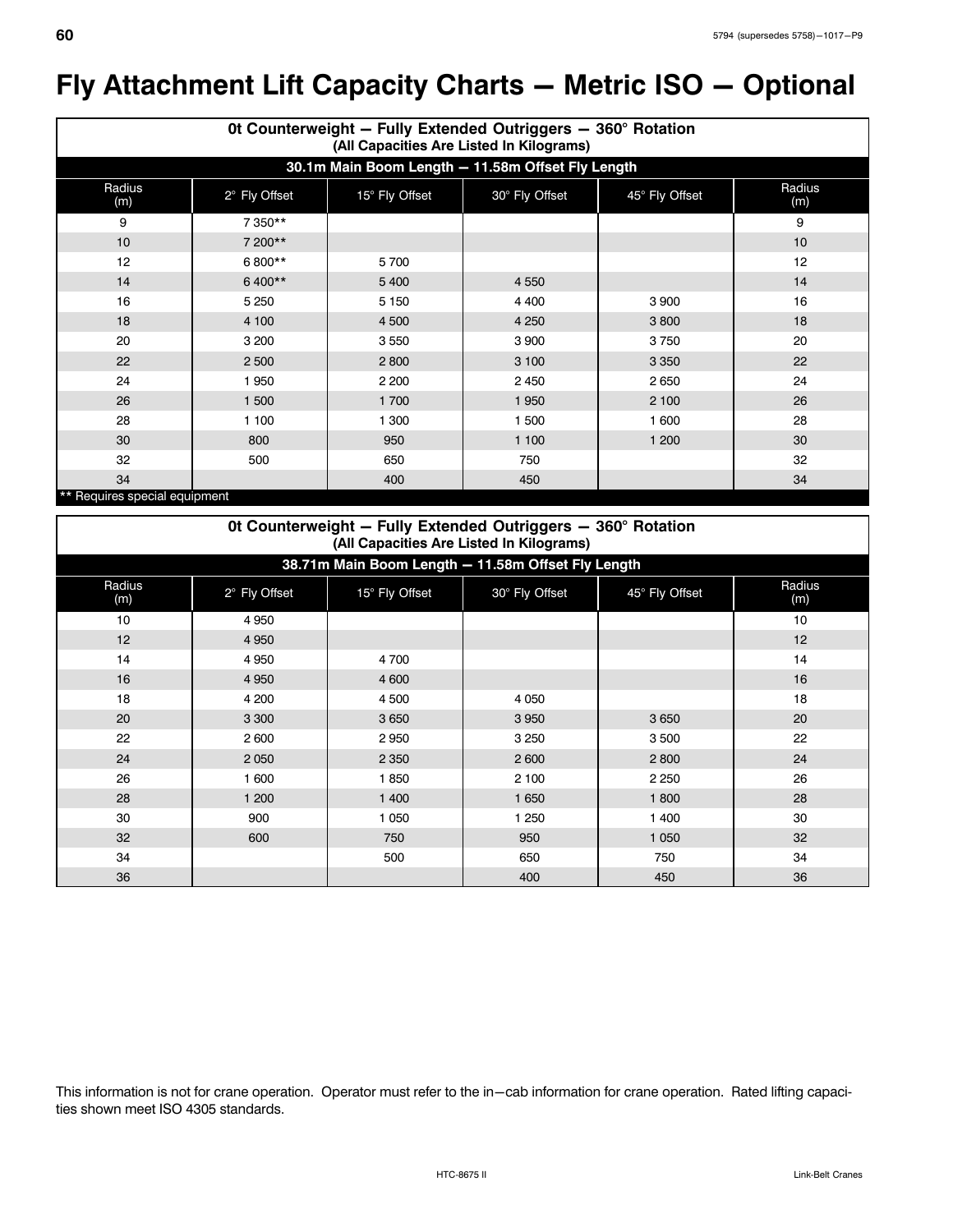Г

| 4.8t Counterweight – Fully Extended Outriggers – 360° Rotation<br>(All Capacities Are Listed In Kilograms) |                        |         |        |                        |         |  |  |  |  |  |
|------------------------------------------------------------------------------------------------------------|------------------------|---------|--------|------------------------|---------|--|--|--|--|--|
|                                                                                                            | 30.1m Main Boom Length |         |        | 30.1m Main Boom Length |         |  |  |  |  |  |
|                                                                                                            | 2° Fly Offset          |         |        | 15° Fly Offset         |         |  |  |  |  |  |
| Radius                                                                                                     | Fly Length (m)         |         | Radius | Fly Length (m)         |         |  |  |  |  |  |
| (m)                                                                                                        | 11.58                  | 19.51   | (m)    | 11.58                  | 19.51   |  |  |  |  |  |
| 9                                                                                                          | 7 350**                |         | 9      |                        |         |  |  |  |  |  |
| 10                                                                                                         | 7 200**                | 4750    | 10     |                        |         |  |  |  |  |  |
| 12                                                                                                         | 6 800**                | 4 500   | 12     | 5700                   |         |  |  |  |  |  |
| 14                                                                                                         | 6 400**                | 4 2 5 0 | 14     | 5 4 0 0                |         |  |  |  |  |  |
| 16                                                                                                         | 6 050**                | 3 9 5 0 | 16     | 5 1 5 0                | 3 2 5 0 |  |  |  |  |  |
| 18                                                                                                         | 5700                   | 3700    | 18     | 4 9 0 0                | 3 0 5 0 |  |  |  |  |  |
| 20                                                                                                         | 5 0 0 0                | 3 4 5 0 | 20     | 4 6 5 0                | 2 9 0 0 |  |  |  |  |  |
| 22                                                                                                         | 4 100                  | 3 2 5 0 | 22     | 4 4 0 0                | 2750    |  |  |  |  |  |
| 24                                                                                                         | 3 400                  | 3 0 5 0 | 24     | 3 6 5 0                | 2 600   |  |  |  |  |  |
| 26                                                                                                         | 2800                   | 2 9 0 0 | 26     | 3 0 0 0                | 2 500   |  |  |  |  |  |
| 28                                                                                                         | 2 300                  | 2700    | 28     | 2 500                  | 2 4 0 0 |  |  |  |  |  |
| 30                                                                                                         | 1 900                  | 2 3 0 0 | 30     | 2 0 5 0                | 2 3 0 0 |  |  |  |  |  |
| 32                                                                                                         | 1 550                  | 1950    | 32     | 1650                   | 2 2 0 0 |  |  |  |  |  |
| 34                                                                                                         | 1 2 5 0                | 1 600   | 34     | 1 3 5 0                | 1850    |  |  |  |  |  |
| 36                                                                                                         | 950                    | 1 3 5 0 | 36     | 1 0 5 0                | 1 550   |  |  |  |  |  |
| 38                                                                                                         | 750                    | 1 100   | 38     | 800                    | 1 2 5 0 |  |  |  |  |  |
| 40                                                                                                         |                        | 850     | 40     |                        | 1 0 5 0 |  |  |  |  |  |
| 42                                                                                                         |                        | 700     | 42     |                        | 800     |  |  |  |  |  |
| 44                                                                                                         |                        | 500     | 44     |                        | 600     |  |  |  |  |  |
| 46                                                                                                         |                        | 350     | 46     |                        | 400     |  |  |  |  |  |
| <b>** Requires special equipment</b>                                                                       |                        |         |        |                        |         |  |  |  |  |  |

### **4.8t Counterweight - Fully Extended Outriggers - 360° Rotation**

**4.8t Counterweight - Fully Extended Outriggers - 360° Rotation (All Capacities Are Listed In Kilograms)**

|        | 30.1m Main Boom Length |         | 30.1m Main Boom Length |                |         |  |  |
|--------|------------------------|---------|------------------------|----------------|---------|--|--|
|        | 30° Fly Offset         |         | 45° Fly Offset         |                |         |  |  |
| Radius | Fly Length (m)         |         | Radius                 | Fly Length (m) |         |  |  |
| (m)    | 11.58                  | 19.51   | (m)                    | 11.58          | 19.51   |  |  |
| 14     | 4 5 5 0                |         | 14                     |                |         |  |  |
| 16     | 4 4 0 0                |         | 16                     | 3 9 0 0        |         |  |  |
| 18     | 4 2 5 0                |         | 18                     | 3800           |         |  |  |
| 20     | 4 100                  | 2 4 5 0 | 20                     | 3750           |         |  |  |
| 22     | 3950                   | 2 3 5 0 | 22                     | 3650           |         |  |  |
| 24     | 3850                   | 2 2 5 0 | 24                     | 3 600          | 2 0 0 0 |  |  |
| 26     | 3 2 5 0                | 2 1 5 0 | 26                     | 3 4 0 0        | 1950    |  |  |
| 28     | 2700                   | 2 100   | 28                     | 2 8 0 0        | 1 900   |  |  |
| 30     | 2 2 0 0                | 2 0 5 0 | 30                     | 2 3 0 0        | 1 900   |  |  |
| 32     | 1800                   | 2 0 0 0 | 32                     | 1850           | 1850    |  |  |
| 34     | 1 400                  | 1950    | 34                     |                | 1850    |  |  |
| 36     | 1 100                  | 1750    | 36                     |                | 1850    |  |  |
| 38     |                        | 1 450   | 38                     |                | 1 550   |  |  |
| 40     |                        | 1 1 5 0 | 40                     |                | 1 200   |  |  |
| 42     |                        | 900     | 42                     |                |         |  |  |
| 44     |                        | 650     | 44                     |                |         |  |  |

This information is not for crane operation. Operator must refer to the in-cab information for crane operation. Rated lifting capacities shown meet ISO 4305 standards.

٦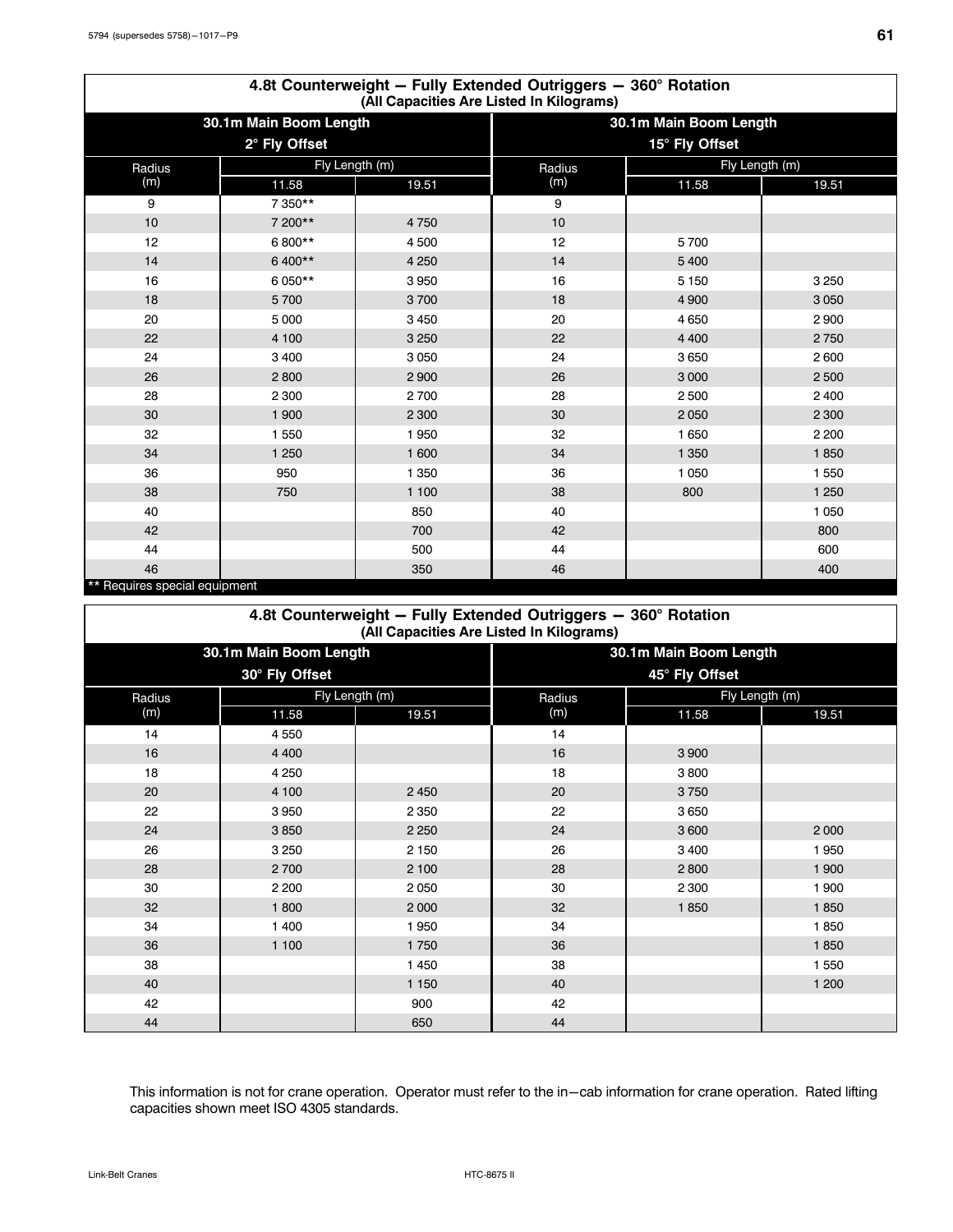| 4.8t Counterweight - Fully Extended Outriggers - 360° Rotation<br>(All Capacities Are Listed In Kilograms) |                         |               |         |                         |                |         |         |  |  |  |  |  |
|------------------------------------------------------------------------------------------------------------|-------------------------|---------------|---------|-------------------------|----------------|---------|---------|--|--|--|--|--|
|                                                                                                            | 38.71m Main Boom Length |               |         | 38.71m Main Boom Length |                |         |         |  |  |  |  |  |
|                                                                                                            |                         | 2° Fly Offset |         | 15° Fly Offset          |                |         |         |  |  |  |  |  |
| Radius                                                                                                     | Fly Length (m)          |               |         | Radius                  | Fly Length (m) |         |         |  |  |  |  |  |
| (m)                                                                                                        | 11.58                   | 19.51         | 24.38   | (m)                     | 11.58          | 19.51   | 24.38   |  |  |  |  |  |
| 10                                                                                                         | 4 9 5 0                 |               |         | 10                      |                |         |         |  |  |  |  |  |
| 12                                                                                                         | 4 9 5 0                 |               |         | 12                      |                |         |         |  |  |  |  |  |
| 14                                                                                                         | 4 9 5 0                 | 3 3 5 0       | 2600    | 14                      | 4700           |         |         |  |  |  |  |  |
| 16                                                                                                         | 4 9 5 0                 | 3 3 0 0       | 2600    | 16                      | 4 600          |         |         |  |  |  |  |  |
| 18                                                                                                         | 4 9 5 0                 | 3 200         | 2600    | 18                      | 4 500          |         |         |  |  |  |  |  |
| 20                                                                                                         | 4 8 5 0                 | 3 1 5 0       | 2600    | 20                      | 4 4 0 0        | 2750    | 2500    |  |  |  |  |  |
| 22                                                                                                         | 4 200                   | 3 0 5 0       | 2600    | 22                      | 4 300          | 2650    | 2 3 0 0 |  |  |  |  |  |
| 24                                                                                                         | 3500                    | 2950          | 2550    | 24                      | 3750           | 2 5 5 0 | 2 1 5 0 |  |  |  |  |  |
| 26                                                                                                         | 2 9 0 0                 | 2850          | 2 3 5 0 | 26                      | 3 1 5 0        | 2 500   | 2000    |  |  |  |  |  |
| 28                                                                                                         | 2 4 0 0                 | 2700          | 2 2 0 0 | 28                      | 2 600          | 2 4 0 0 | 1850    |  |  |  |  |  |
| 30                                                                                                         | 2 0 0 0                 | 2 3 0 0       | 2050    | 30                      | 2 2 0 0        | 2 3 0 0 | 1750    |  |  |  |  |  |
| 32                                                                                                         | 1 650                   | 1 900         | 1850    | 32                      | 1800           | 2 2 0 0 | 1 6 5 0 |  |  |  |  |  |
| 34                                                                                                         | 1 3 5 0                 | 1 600         | 1 550   | 34                      | 1 450          | 1850    | 1550    |  |  |  |  |  |
| 36                                                                                                         | 1 0 5 0                 | 1 300         | 1 2 5 0 | 36                      | 1 200          | 1 5 5 0 | 1 4 5 0 |  |  |  |  |  |
| 38                                                                                                         | 800                     | 1 0 5 0       | 1 0 0 0 | 38                      | 950            | 1 300   | 1 200   |  |  |  |  |  |
| 40                                                                                                         | 600                     | 850           | 800     | 40                      | 700            | 1 0 5 0 | 950     |  |  |  |  |  |
| 42                                                                                                         | 400                     | 650           | 600     | 42                      | 500            | 850     | 750     |  |  |  |  |  |
| 44                                                                                                         |                         | 500           | 400     | 44                      |                | 650     | 550     |  |  |  |  |  |
| 46                                                                                                         |                         |               |         | 46                      |                | 450     | 400     |  |  |  |  |  |

#### 4.8t Counterweight - Fully Extended Outriggers - 360° Rotation **(All Capacities Are Listed In Kilograms)**

|        | 38.71m Main Boom Length |                |         | 38.71m Main Boom Length |                |       |         |  |
|--------|-------------------------|----------------|---------|-------------------------|----------------|-------|---------|--|
|        |                         | 30° Fly Offset |         | 45° Fly Offset          |                |       |         |  |
| Radius | Fly Length (m)          |                |         | Radius                  | Fly Length (m) |       |         |  |
| (m)    | 11.58                   | 19.51          | 24.38   | (m)                     | 11.58          | 19.51 | 24.38   |  |
| 18     | 4 0 5 0                 |                |         | 18                      |                |       |         |  |
| 20     | 3 9 5 0                 |                |         | 20                      | 3 6 5 0        |       |         |  |
| 22     | 3850                    |                |         | 22                      | 3600           |       |         |  |
| 24     | 3800                    | 2 2 0 0        |         | 24                      | 3 500          |       |         |  |
| 26     | 3 4 0 0                 | 2 1 5 0        | 1650    | 26                      | 3 4 5 0        |       |         |  |
| 28     | 2850                    | 2 100          | 1 550   | 28                      | 3 0 0 0        | 1 900 | 1 3 5 0 |  |
| 30     | 2 3 5 0                 | 2 0 5 0        | 1 500   | 30                      | 2 500          | 1850  | 1 300   |  |
| 32     | 1 950                   | 2 0 0 0        | 1 4 0 0 | 32                      | 2 0 5 0        | 1850  | 1 2 5 0 |  |
| 34     | 1 600                   | 1950           | 1 300   | 34                      | 1700           | 1850  | 1 200   |  |
| 36     | 1 300                   | 1800           | 1 2 5 0 | 36                      | 1 3 5 0        | 1800  | 1 100   |  |
| 38     | 1 0 0 0                 | 1 500          | 1 200   | 38                      | 1 0 5 0        | 1700  | 1 100   |  |
| 40     | 800                     | 1 2 5 0        | 1 1 5 0 | 40                      |                | 1 400 | 1 0 5 0 |  |
| 42     | 550                     | 1 000          | 950     | 42                      |                | 1 100 | 1 000   |  |
| 44     |                         | 800            | 750     | 44                      |                | 850   | 850     |  |
| 46     |                         | 600            | 550     | 46                      |                | 650   | 650     |  |
| 48     |                         | 400            |         | 48                      |                | 400   | 450     |  |

This information is not for crane operation. Operator must refer to the in-cab information for crane operation. Rated lifting capacities shown meet ISO 4305 standards.

ľ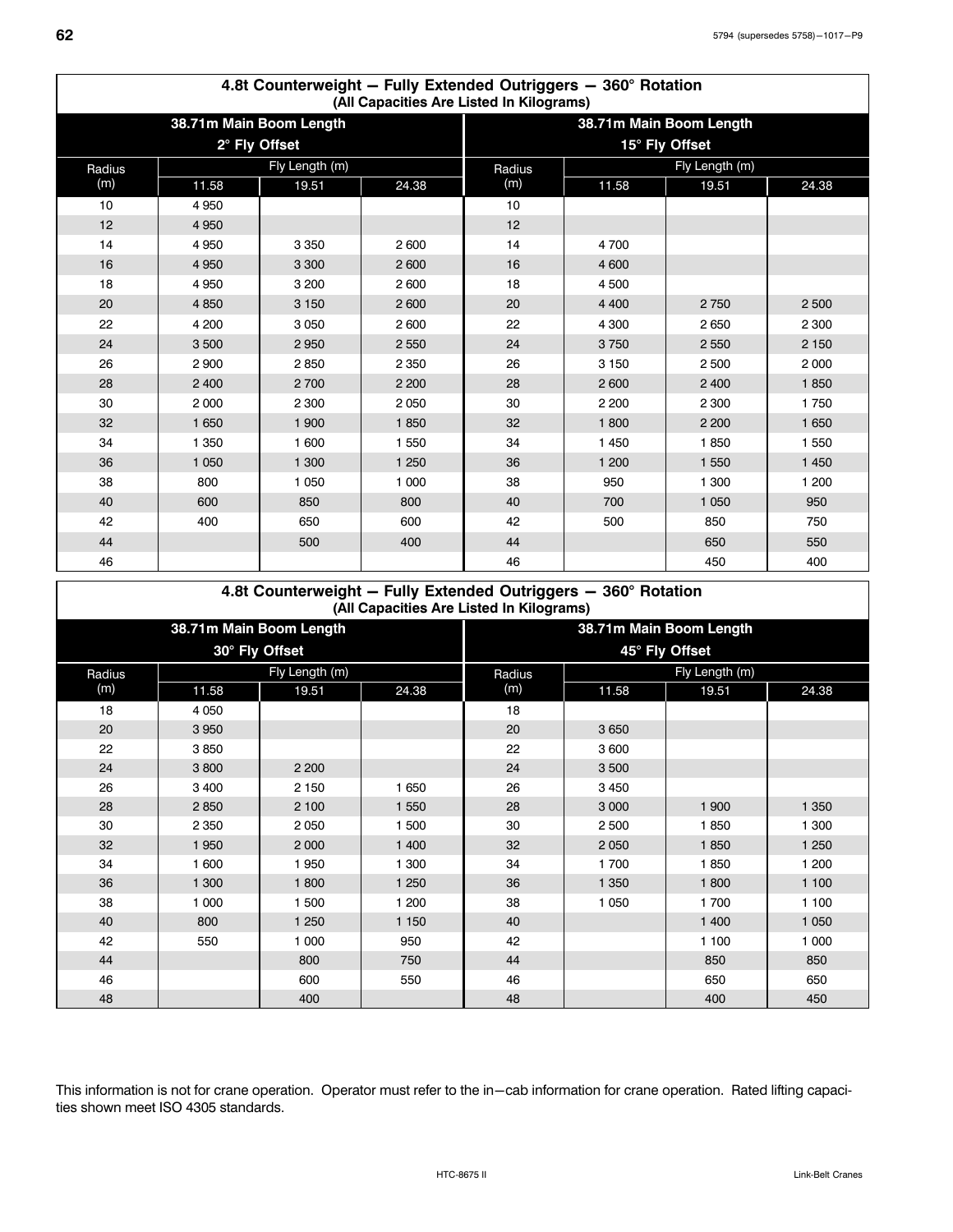Г

| 6.4t Counterweight - Fully Extended Outriggers - 360° Rotation<br>(All Capacities Are Listed In Kilograms) |                        |         |                           |                |         |  |  |  |  |
|------------------------------------------------------------------------------------------------------------|------------------------|---------|---------------------------|----------------|---------|--|--|--|--|
|                                                                                                            | 30.1m Main Boom Length |         | 30.1m ft Main Boom Length |                |         |  |  |  |  |
|                                                                                                            | 2° Fly Offset          |         |                           | 15° Fly Offset |         |  |  |  |  |
| Radius                                                                                                     | Fly Length (m)         |         | Radius                    | Fly Length (m) |         |  |  |  |  |
| (m)                                                                                                        | 11.58                  | 19.51   | (m)                       | 11.58          | 19.51   |  |  |  |  |
| 9                                                                                                          | 7 350**                |         | 9                         |                |         |  |  |  |  |
| 10                                                                                                         | 7 200**                | 4750    | 10                        |                |         |  |  |  |  |
| 12                                                                                                         | 6 800**                | 4 500   | 12                        | 5700           |         |  |  |  |  |
| 14                                                                                                         | 6 400**                | 4 2 5 0 | 14                        | 5 400          |         |  |  |  |  |
| 16                                                                                                         | 6 050**                | 3 9 5 0 | 16                        | 5 1 5 0        | 3 2 5 0 |  |  |  |  |
| 18                                                                                                         | 5700                   | 3700    | 18                        | 4 9 0 0        | 3 0 5 0 |  |  |  |  |
| 20                                                                                                         | 5 400                  | 3 4 5 0 | 20                        | 4 6 5 0        | 2 9 0 0 |  |  |  |  |
| 22                                                                                                         | 4 600                  | 3 2 5 0 | 22                        | 4 4 5 0        | 2750    |  |  |  |  |
| 24                                                                                                         | 3850                   | 3 0 5 0 | 24                        | 4 100          | 2 600   |  |  |  |  |
| 26                                                                                                         | 3 2 5 0                | 2 9 0 0 | 26                        | 3 4 5 0        | 2 500   |  |  |  |  |
| 28                                                                                                         | 2700                   | 2700    | 28                        | 2 9 0 0        | 2 4 0 0 |  |  |  |  |
| 30                                                                                                         | 2 2 5 0                | 2 600   | 30                        | 2 4 0 0        | 2 3 0 0 |  |  |  |  |
| 32                                                                                                         | 1 900                  | 2 2 5 0 | 32                        | 2 0 0 0        | 2 2 0 0 |  |  |  |  |
| 34                                                                                                         | 1 5 5 0                | 1 9 5 0 | 34                        | 1 6 5 0        | 2 100   |  |  |  |  |
| 36                                                                                                         | 1 250                  | 1 650   | 36                        | 1 3 5 0        | 1850    |  |  |  |  |
| 38                                                                                                         | 1 000                  | 1 3 5 0 | 38                        | 1 0 5 0        | 1 550   |  |  |  |  |
| 40                                                                                                         |                        | 1 1 5 0 | 40                        |                | 1 300   |  |  |  |  |
| 42                                                                                                         |                        | 950     | 42                        |                | 1 0 5 0 |  |  |  |  |
| 44                                                                                                         |                        | 750     | 44                        |                | 850     |  |  |  |  |
| 46                                                                                                         |                        | 600     | 46                        |                | 650     |  |  |  |  |
| ** Requires special equipment                                                                              |                        |         |                           |                |         |  |  |  |  |

### **6.4t Counterweight - Fully Extended Outriggers - 360° Rotation**

6.4t Counterweight **– Fully Extended Outriggers – 360° Rotatio**n **(All Capacities Are Listed In Kilograms)**

|        | 30.1m Main Boom Length |         | 30.1m Main Boom Length |                |         |  |  |
|--------|------------------------|---------|------------------------|----------------|---------|--|--|
|        | 30° Fly Offset         |         | 45° Fly Offset         |                |         |  |  |
| Radius | Fly Length (m)         |         | Radius                 | Fly Length (m) |         |  |  |
| (m)    | 11.58                  | 19.51   | (m)                    | 11.58          | 19.51   |  |  |
| 14     | 4 5 5 0                |         | 14                     |                |         |  |  |
| 16     | 4 4 0 0                |         | 16                     | 3 9 0 0        |         |  |  |
| 18     | 4 2 5 0                |         | 18                     | 3800           |         |  |  |
| 20     | 4 100                  | 2 4 5 0 | 20                     | 3750           |         |  |  |
| 22     | 3950                   | 2 3 5 0 | 22                     | 3650           |         |  |  |
| 24     | 3850                   | 2 2 5 0 | 24                     | 3 600          | 2 0 0 0 |  |  |
| 26     | 3650                   | 2 1 5 0 | 26                     | 3500           | 1950    |  |  |
| 28     | 3 100                  | 2 100   | 28                     | 3 200          | 1 900   |  |  |
| 30     | 2 5 5 0                | 2 0 5 0 | 30                     | 2650           | 1 900   |  |  |
| 32     | 2 1 5 0                | 2 0 0 0 | 32                     | 2 2 0 0        | 1850    |  |  |
| 34     | 1750                   | 1950    | 34                     |                | 1850    |  |  |
| 36     | 1 400                  | 1 900   | 36                     |                | 1850    |  |  |
| 38     |                        | 1750    | 38                     |                | 1850    |  |  |
| 40     |                        | 1 4 5 0 | 40                     |                | 1 500   |  |  |
| 42     |                        | 1 1 5 0 | 42                     |                |         |  |  |
| 44     |                        | 900     | 44                     |                |         |  |  |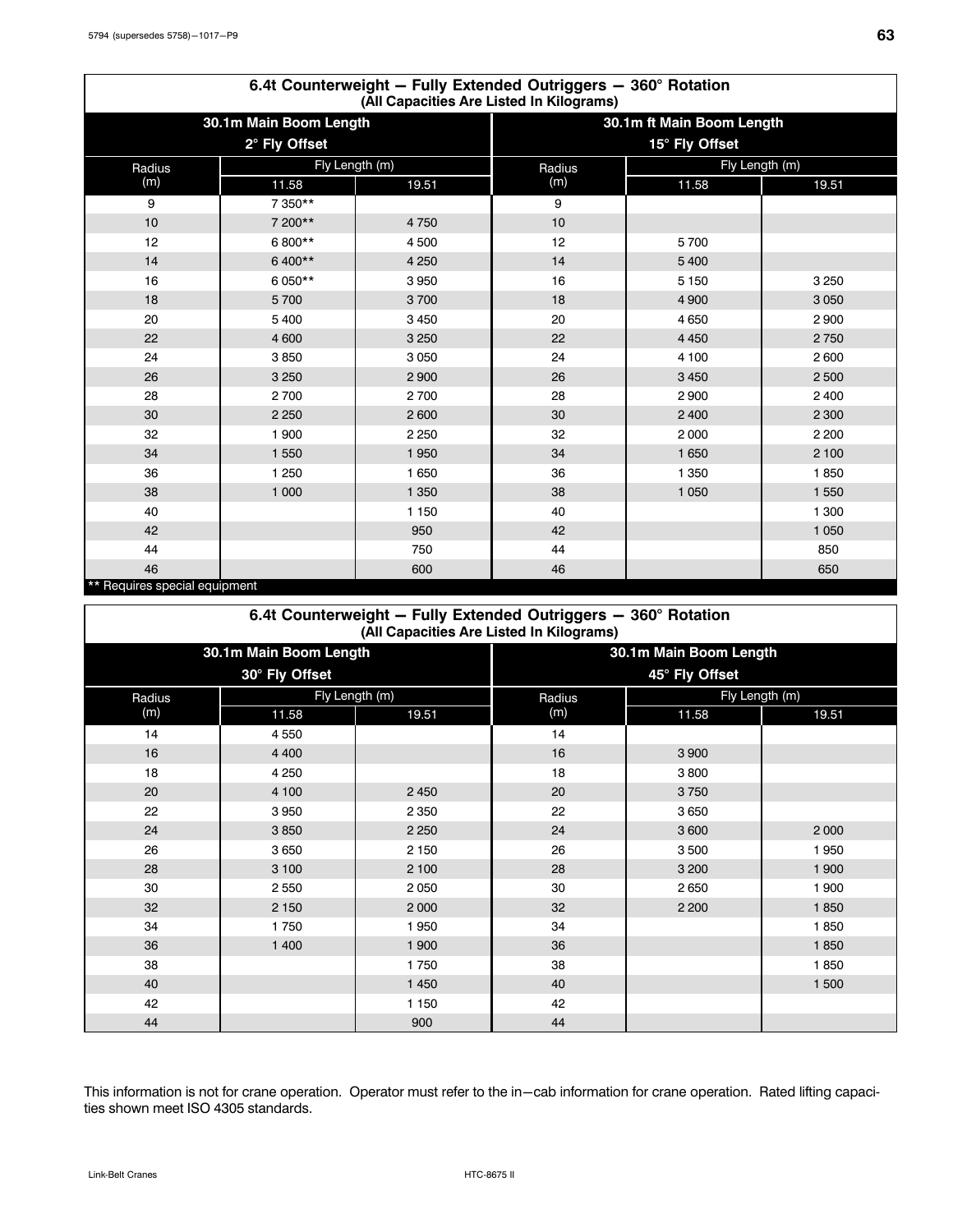| (All Capacities Are Listed In Kilograms) |         |                         |         |         |        |                         |                |         |       |  |
|------------------------------------------|---------|-------------------------|---------|---------|--------|-------------------------|----------------|---------|-------|--|
|                                          |         | 38.71m Main Boom Length |         |         |        | 38.71m Main Boom Length |                |         |       |  |
| 2° Fly Offset                            |         |                         |         |         |        |                         | 15° Fly Offset |         |       |  |
| Radius                                   |         | Fly Length (m)          |         |         | Radius |                         | Fly Length (m) |         |       |  |
| (m)                                      | 11.58   | 19.51                   | 24.38   | 29.26   | (m)    | 11.58                   | 19.51          | 24.38   | 29.26 |  |
| 10                                       | 4950    |                         |         |         | 10     |                         |                |         |       |  |
| 12                                       | 4950    |                         |         |         | 12     |                         |                |         |       |  |
| 14                                       | 4950    | 3 3 5 0                 | 2600    |         | 14     | 4700                    |                |         |       |  |
| 16                                       | 4 9 5 0 | 3 3 0 0                 | 2600    | 2 0 5 0 | 16     | 4 600                   |                |         |       |  |
| 18                                       | 4950    | 3 200                   | 2600    | 2050    | 18     | 4500                    |                |         |       |  |
| 20                                       | 4 8 5 0 | 3 1 5 0                 | 2600    | 2 0 5 0 | 20     | 4 4 0 0                 | 2750           | 2 500   |       |  |
| 22                                       | 4750    | 3 0 5 0                 | 2600    | 2050    | 22     | 4 3 0 0                 | 2650           | 2 3 0 0 | 1850  |  |
| 24                                       | 3950    | 2950                    | 2550    | 1 900   | 24     | 4 100                   | 2 5 5 0        | 2 1 5 0 | 1700  |  |
| 26                                       | 3 3 5 0 | 2850                    | 2 3 5 0 | 1750    | 26     | 3600                    | 2 500          | 2 0 0 0 | 1 550 |  |
| 28                                       | 2800    | 2750                    | 2 2 0 0 | 1 600   | 28     | 3 0 0 0                 | 2 400          | 1850    | 1 400 |  |
| 30                                       | 2 3 5 0 | 2650                    | 2050    | 1 4 5 0 | 30     | 2550                    | 2 3 0 0        | 1750    | 1 300 |  |
| 32                                       | 2000    | 2 2 5 0                 | 1 900   | 1 350   | 32     | 2 1 5 0                 | 2 2 5 0        | 1 650   | 1 200 |  |
| 34                                       | 1650    | 1 900                   | 1750    | 1 250   | 34     | 1800                    | 2 100          | 1 550   | 1 100 |  |
| 36                                       | 1 3 5 0 | 1 600                   | 1 550   | 1 1 5 0 | 36     | 1 500                   | 1850           | 1 4 5 0 | 1 000 |  |
| 38                                       | 1 100   | 1 350                   | 1 300   | 1 0 5 0 | 38     | 1 200                   | 1 600          | 1 400   | 950   |  |
| 40                                       | 900     | 1 100                   | 1 0 5 0 | 1 000   | 40     | 950                     | 1 300          | 1 2 5 0 | 850   |  |
| 42                                       | 650     | 900                     | 850     | 800     | 42     | 750                     | 1 100          | 1 000   | 800   |  |
| 44                                       | 500     | 750                     | 650     | 600     | 44     | 550                     | 900            | 800     | 750   |  |
| 46                                       |         | 550                     | 500     | 450     | 46     |                         | 700            | 600     | 600   |  |
| 48                                       |         | 400                     |         |         | 48     |                         | 500            | 450     | 450   |  |

**6.4t Counterweight - Fully Extended Outriggers - 360° Rotation**

**6.4t Counterweight - Fully Extended Outriggers - 360° Rotation (All Capacities Are Listed In Kilograms)**

| 38.71m Main Boom Length |         |                |         |         | 38.71m Main Boom Length |         |                |         |       |  |
|-------------------------|---------|----------------|---------|---------|-------------------------|---------|----------------|---------|-------|--|
|                         |         | 30° Fly Offset |         |         | 45° Fly Offset          |         |                |         |       |  |
| Radius                  |         | Fly Length (m) |         |         | Radius                  |         | Fly Length (m) |         |       |  |
| (m)                     | 11.58   | 19.51          | 24.38   | 29.26   | (m)                     | 11.58   | 19.51          | 24.38   | 29.26 |  |
| 18                      | 4 0 5 0 |                |         |         | 18                      |         |                |         |       |  |
| 20                      | 3950    |                |         |         | 20                      | 3650    |                |         |       |  |
| 22                      | 3850    |                |         |         | 22                      | 3600    |                |         |       |  |
| 24                      | 3800    | 2 2 0 0        |         |         | 24                      | 3500    |                |         |       |  |
| 26                      | 3650    | 2 1 5 0        | 1 650   | 1 350   | 26                      | 3 4 5 0 |                |         |       |  |
| 28                      | 3 2 5 0 | 2 100          | 1 5 5 0 | 1 250   | 28                      | 3 3 0 0 | 1 900          | 1 350   |       |  |
| 30                      | 2750    | 2 0 5 0        | 1 500   | 1 150   | 30                      | 2850    | 1850           | 1 300   | 000   |  |
| 32                      | 2 3 0 0 | 2 0 0 0        | 1 400   | 1 0 5 0 | 32                      | 2 4 0 0 | 1850           | 1 2 5 0 | 950   |  |
| 34                      | 1950    | 1950           | 1 300   | 950     | 34                      | 2000    | 1850           | 1 200   | 850   |  |
| 36                      | 1 600   | 1850           | 1 2 5 0 | 900     | 36                      | 1 6 5 0 | 1800           | 1 100   | 800   |  |
| 38                      | 1 300   | 1750           | 1 200   | 800     | 38                      | 1 3 5 0 | 1 700          | 1 100   | 750   |  |
| 40                      | 1 0 5 0 | 1 500          | 1 1 5 0 | 750     | 40                      |         | 1 6 5 0        | 1 0 5 0 | 700   |  |
| 42                      | 800     | 1 250          | 1 100   | 700     | 42                      |         | 1 350          | 1 0 0 0 | 650   |  |
| 44                      | 600     | 1 0 5 0        | 1 0 0 0 | 650     | 44                      |         | 1 100          | 1 000   | 600   |  |
| 46                      |         | 800            | 800     | 600     | 46                      |         | 850            | 900     | 550   |  |
| 48                      |         | 600            | 600     | 550     | 48                      |         | 650            | 650     | 500   |  |
| 50                      |         | 450            | 400     | 400     | 50                      |         |                | 450     | 500   |  |

This information is not for crane operation. Operator must refer to the in-cab information for crane operation. Rated lifting capacities shown meet ISO 4305 standards.

 $\sqrt{ }$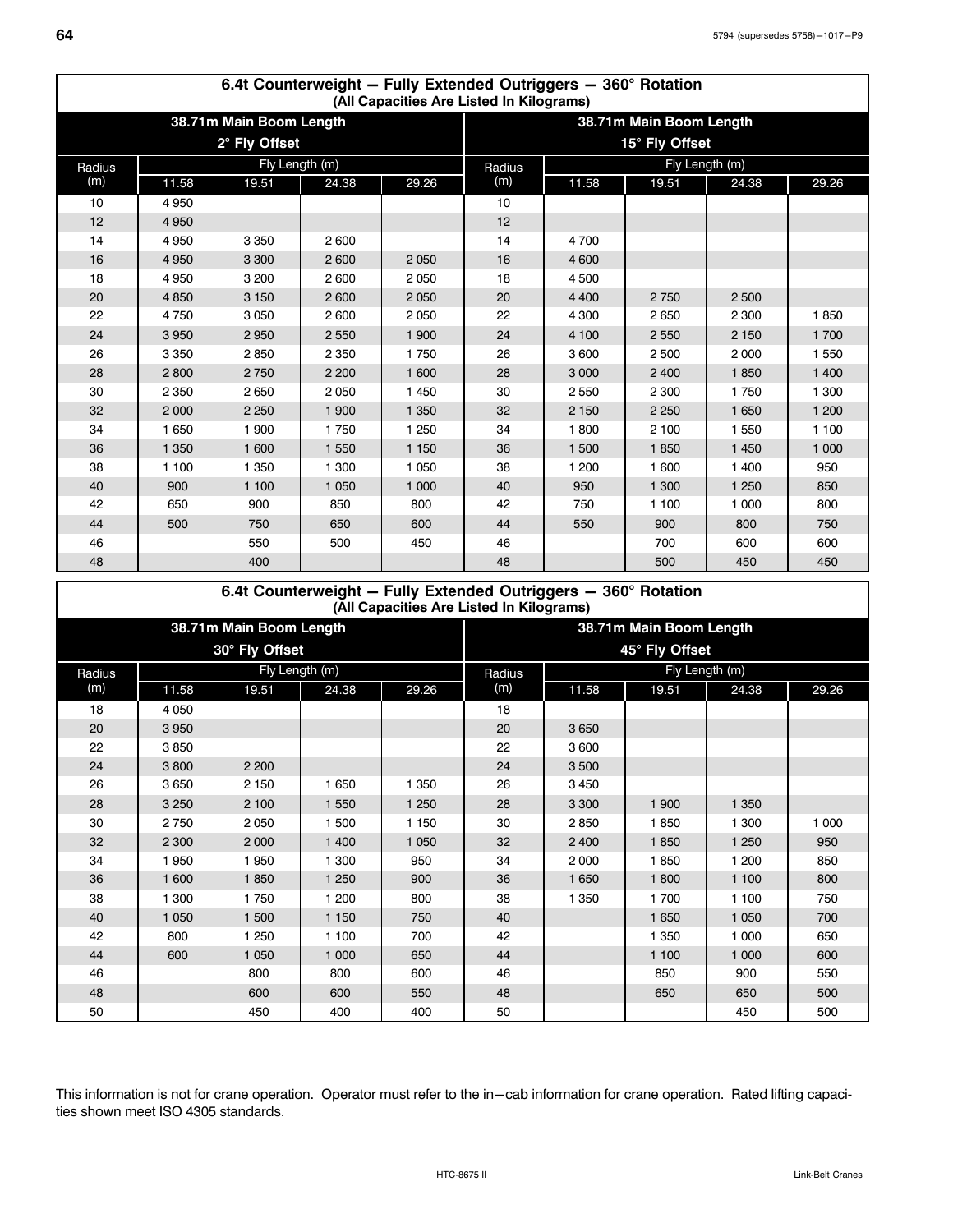Г

| 8.2t Counterweight - Fully Extended Outriggers - 360° Rotation<br>(All Capacities Are Listed In Kilograms) |                        |         |        |                        |         |  |  |  |
|------------------------------------------------------------------------------------------------------------|------------------------|---------|--------|------------------------|---------|--|--|--|
|                                                                                                            | 30.1m Main Boom Length |         |        | 30.1m Main Boom Length |         |  |  |  |
|                                                                                                            | 2° Fly Offset          |         |        | 15° Fly Offset         |         |  |  |  |
| Radius                                                                                                     | Fly Length (m)         |         | Radius | Fly Length (m)         |         |  |  |  |
| (m)                                                                                                        | 11.58                  | 19.51   | (m)    | 11.58                  | 19.51   |  |  |  |
| 9                                                                                                          | 7 350**                |         | 9      |                        |         |  |  |  |
| 10                                                                                                         | 7 200**                | 4 7 5 0 | 10     |                        |         |  |  |  |
| 12                                                                                                         | 6 800**                | 4 500   | 12     | 5700                   |         |  |  |  |
| 14                                                                                                         | 6 400**                | 4 2 5 0 | 14     | 5 4 0 0                |         |  |  |  |
| 16                                                                                                         | 6 050**                | 3 9 5 0 | 16     | 5 1 5 0                | 3 2 5 0 |  |  |  |
| 18                                                                                                         | 5700                   | 3700    | 18     | 4 9 0 0                | 3 0 5 0 |  |  |  |
| 20                                                                                                         | 5 400                  | 3 4 5 0 | 20     | 4 6 5 0                | 2 9 0 0 |  |  |  |
| 22                                                                                                         | 5 100                  | 3 2 5 0 | 22     | 4 4 5 0                | 2750    |  |  |  |
| 24                                                                                                         | 4 4 0 0                | 3 0 5 0 | 24     | 4 300                  | 2600    |  |  |  |
| 26                                                                                                         | 3700                   | 2 9 0 0 | 26     | 3 9 5 0                | 2 500   |  |  |  |
| 28                                                                                                         | 3 1 5 0                | 2700    | 28     | 3 3 5 0                | 2 4 0 0 |  |  |  |
| 30                                                                                                         | 2650                   | 2 600   | 30     | 2800                   | 2 3 0 0 |  |  |  |
| 32                                                                                                         | 2 2 5 0                | 2 4 5 0 | 32     | 2 4 0 0                | 2 2 0 0 |  |  |  |
| 34                                                                                                         | 1 900                  | 2 3 0 0 | 34     | 2 0 0 0                | 2 100   |  |  |  |
| 36                                                                                                         | 1 600                  | 1950    | 36     | 1700                   | 2 0 5 0 |  |  |  |
| 38                                                                                                         | 1 3 5 0                | 1 700   | 38     | 1 3 5 0                | 1850    |  |  |  |
| 40                                                                                                         |                        | 1 4 5 0 | 40     |                        | 1 600   |  |  |  |
| 42                                                                                                         |                        | 1 200   | 42     |                        | 1 3 5 0 |  |  |  |
| 44                                                                                                         |                        | 1 0 0 0 | 44     |                        | 1 100   |  |  |  |
| 46                                                                                                         |                        | 850     | 46     |                        | 900     |  |  |  |
| ** Requires special equipment                                                                              |                        |         |        |                        |         |  |  |  |

### **8.2t Counterweight - Fully Extended Outriggers - 360° Rotation**

8.2t Counterweight - Fully Extended Outriggers - 360° Rotation **(All Capacities Are Listed In Kilograms)**

|        | 30.1m Main Boom Length |         | 30.1m Main Boom Length |                |         |  |  |
|--------|------------------------|---------|------------------------|----------------|---------|--|--|
|        | 30° Fly Offset         |         | 45° Fly Offset         |                |         |  |  |
| Radius | Fly Length (m)         |         | Radius                 | Fly Length (m) |         |  |  |
| (m)    | 11.58                  | 19.51   | (m)                    | 11.58          | 19.51   |  |  |
| 14     | 4 5 5 0                |         | 14                     |                |         |  |  |
| 16     | 4 4 0 0                |         | 16                     | 3 9 0 0        |         |  |  |
| 18     | 4 2 5 0                |         | 18                     | 3800           |         |  |  |
| 20     | 4 100                  | 2 4 5 0 | 20                     | 3750           |         |  |  |
| 22     | 3950                   | 2 3 5 0 | 22                     | 3650           |         |  |  |
| 24     | 3850                   | 2 2 5 0 | 24                     | 3 600          | 2 0 0 0 |  |  |
| 26     | 3750                   | 2 1 5 0 | 26                     | 3500           | 1950    |  |  |
| 28     | 3 500                  | 2 100   | 28                     | 3 4 5 0        | 1 900   |  |  |
| 30     | 2950                   | 2 0 5 0 | 30                     | 3 0 5 0        | 1 900   |  |  |
| 32     | 2 500                  | 2 0 0 0 | 32                     | 2 5 5 0        | 1850    |  |  |
| 34     | 2 100                  | 1950    | 34                     |                | 1850    |  |  |
| 36     | 1750                   | 1 900   | 36                     |                | 1850    |  |  |
| 38     |                        | 1850    | 38                     |                | 1850    |  |  |
| 40     |                        | 1700    | 40                     |                | 1800    |  |  |
| 42     |                        | 1 450   | 42                     |                |         |  |  |
| 44     |                        | 1 1 5 0 | 44                     |                |         |  |  |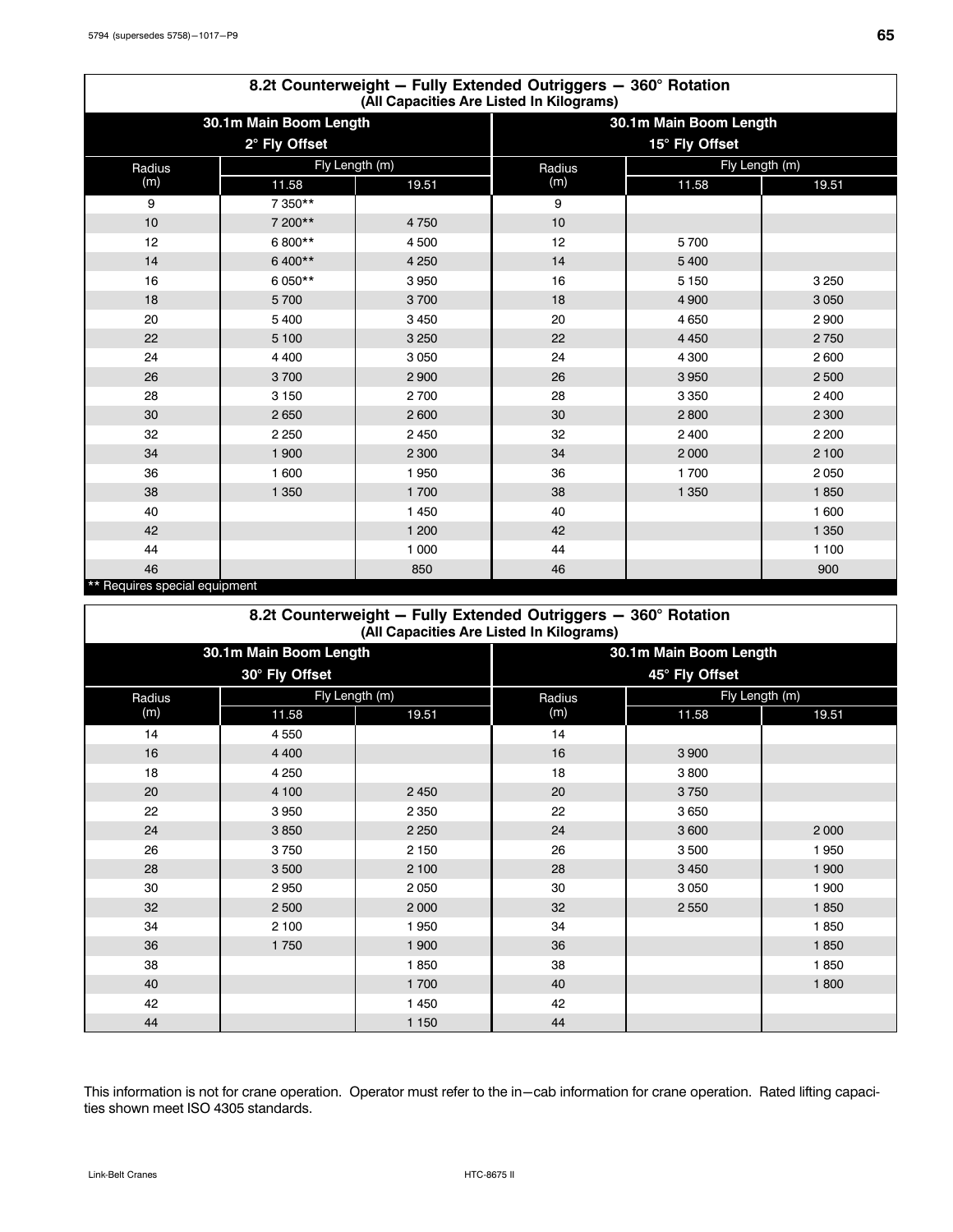| 8.2t Counterweight - Fully Extended Outriggers - 360° Rotation<br>(All Capacities Are Listed In Kilograms) |         |                         |         |         |                         |         |                |         |         |  |
|------------------------------------------------------------------------------------------------------------|---------|-------------------------|---------|---------|-------------------------|---------|----------------|---------|---------|--|
|                                                                                                            |         | 38.71m Main Boom Length |         |         | 38.71m Main Boom Length |         |                |         |         |  |
| 2° Fly Offset                                                                                              |         |                         |         |         |                         |         | 15° Fly Offset |         |         |  |
| Radius                                                                                                     |         | Fly Length (m)          |         |         | Radius                  |         | Fly Length (m) |         |         |  |
| (m)                                                                                                        | 11.58   | 19.51                   | 24.38   | 29.26   | (m)                     | 11.58   | 19.51          | 24.38   | 29.26   |  |
| 10                                                                                                         | 4950    |                         |         |         | 10                      |         |                |         |         |  |
| 12                                                                                                         | 4 9 5 0 |                         |         |         | 12                      |         |                |         |         |  |
| 14                                                                                                         | 4950    | 3 3 5 0                 | 2600    |         | 14                      | 4700    |                |         |         |  |
| 16                                                                                                         | 4 9 5 0 | 3 3 0 0                 | 2600    | 2 0 5 0 | 16                      | 4600    |                |         |         |  |
| 18                                                                                                         | 4950    | 3 200                   | 2600    | 2 0 5 0 | 18                      | 4500    |                |         |         |  |
| 20                                                                                                         | 4 8 5 0 | 3 1 5 0                 | 2600    | 2 0 5 0 | 20                      | 4 4 0 0 | 2750           | 2 500   |         |  |
| 22                                                                                                         | 4750    | 3 0 5 0                 | 2600    | 2 0 5 0 | 22                      | 4 3 0 0 | 2650           | 2 3 0 0 | 1850    |  |
| 24                                                                                                         | 4 4 5 0 | 2950                    | 2550    | 1 900   | 24                      | 4 100   | 2 5 5 0        | 2 1 5 0 | 1700    |  |
| 26                                                                                                         | 3800    | 2850                    | 2 3 5 0 | 1750    | 26                      | 3850    | 2 500          | 2 0 0 0 | 1 550   |  |
| 28                                                                                                         | 3 2 5 0 | 2750                    | 2 2 0 0 | 1 600   | 28                      | 3 4 5 0 | 2 4 0 0        | 1850    | 1 400   |  |
| 30                                                                                                         | 2750    | 2650                    | 2050    | 1 4 5 0 | 30                      | 2950    | 2 3 0 0        | 1750    | 1 300   |  |
| 32                                                                                                         | 2 3 5 0 | 2 4 5 0                 | 1 900   | 1 3 5 0 | 32                      | 2 500   | 2 2 5 0        | 1 650   | 1 200   |  |
| 34                                                                                                         | 2000    | 2 2 5 0                 | 1750    | 1 2 5 0 | 34                      | 2 1 5 0 | 2 100          | 1 550   | 1 100   |  |
| 36                                                                                                         | 1700    | 1950                    | 1 6 5 0 | 1 1 5 0 | 36                      | 1800    | 2 0 0 0        | 1 4 5 0 | 1 0 0 0 |  |
| 38                                                                                                         | 1 400   | 1 650                   | 1 5 5 0 | 1 0 5 0 | 38                      | 1 500   | 1 900          | 1 400   | 950     |  |
| 40                                                                                                         | 1 1 5 0 | 1 400                   | 1 3 5 0 | 1 000   | 40                      | 1 2 5 0 | 1 600          | 1 300   | 850     |  |
| 42                                                                                                         | 950     | 1 200                   | 1 100   | 900     | 42                      | 1 0 5 0 | 1 350          | 1 250   | 800     |  |
| 44                                                                                                         | 750     | 1 0 0 0                 | 900     | 850     | 44                      | 800     | 1 1 5 0        | 1 0 5 0 | 750     |  |
| 46                                                                                                         | 600     | 800                     | 750     | 700     | 46                      | 600     | 950            | 850     | 700     |  |
| 48                                                                                                         | 450     | 650                     | 550     | 550     | 48                      |         | 750            | 700     | 650     |  |
| 50                                                                                                         |         | 500                     | 400     | 400     | 50                      |         | 600            | 500     | 500     |  |
| 52                                                                                                         |         | 350                     |         |         | 52                      |         | 450            |         |         |  |
| 54                                                                                                         |         | 250                     |         |         | 54                      |         | 300            |         |         |  |
| 56                                                                                                         |         | 150                     |         |         | 56                      |         |                |         |         |  |

## **8.2t Counterweight - Fully Extended Outriggers - 360° Rotation**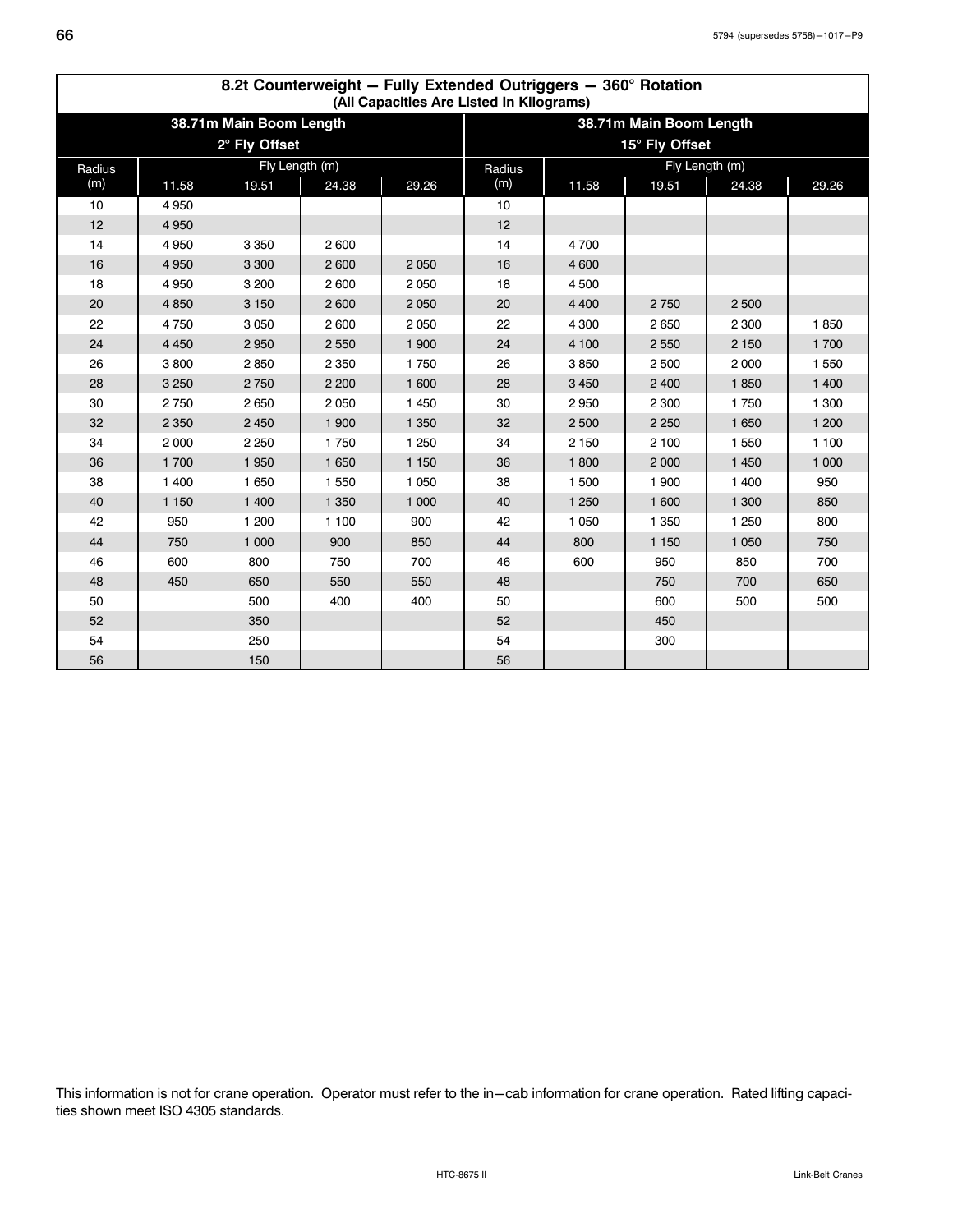| 8.2t Counterweight - Fully Extended Outriggers - 360° Rotation<br>(All Capacities Are Listed In Kilograms) |         |                         |         |         |        |         |                         |         |         |  |
|------------------------------------------------------------------------------------------------------------|---------|-------------------------|---------|---------|--------|---------|-------------------------|---------|---------|--|
|                                                                                                            |         | 38.71m Main Boom Length |         |         |        |         | 38.71m Main Boom Length |         |         |  |
|                                                                                                            |         | 30° Fly Offset          |         |         |        |         | 45° Fly Offset          |         |         |  |
| Radius                                                                                                     |         | Fly Length (m)          |         |         | Radius |         | Fly Length (m)          |         |         |  |
| (m)                                                                                                        | 11.58   | 19.51                   | 24.38   | 29.26   | (m)    | 11.58   | 19.51                   | 24.38   | 29.26   |  |
| 18                                                                                                         | 4 0 5 0 |                         |         |         | 18     |         |                         |         |         |  |
| 20                                                                                                         | 3950    |                         |         |         | 20     | 3650    |                         |         |         |  |
| 22                                                                                                         | 3850    |                         |         |         | 22     | 3600    |                         |         |         |  |
| 24                                                                                                         | 3800    | 2 2 0 0                 |         |         | 24     | 3500    |                         |         |         |  |
| 26                                                                                                         | 3650    | 2 1 5 0                 | 1650    | 1 3 5 0 | 26     | 3450    |                         |         |         |  |
| 28                                                                                                         | 3 4 5 0 | 2 100                   | 1 5 5 0 | 1 2 5 0 | 28     | 3 3 0 0 | 1 900                   | 1 3 5 0 |         |  |
| 30                                                                                                         | 3 1 5 0 | 2050                    | 1500    | 1 1 5 0 | 30     | 3 1 5 0 | 1850                    | 1 300   | 1 0 0 0 |  |
| 32                                                                                                         | 2700    | 2 0 0 0                 | 1 400   | 1 0 5 0 | 32     | 2800    | 1850                    | 1 2 5 0 | 950     |  |
| 34                                                                                                         | 2 3 0 0 | 1950                    | 1 300   | 950     | 34     | 2 3 5 0 | 1850                    | 1 200   | 850     |  |
| 36                                                                                                         | 1950    | 1850                    | 1 2 5 0 | 900     | 36     | 2000    | 1800                    | 1 100   | 800     |  |
| 38                                                                                                         | 1600    | 1750                    | 1 200   | 800     | 38     | 1650    | 1700                    | 1 100   | 750     |  |
| 40                                                                                                         | 1 3 5 0 | 1 650                   | 1 1 5 0 | 750     | 40     |         | 1 650                   | 1 0 5 0 | 700     |  |
| 42                                                                                                         | 1 100   | 1 550                   | 1 100   | 700     | 42     |         | 1 550                   | 1 000   | 650     |  |
| 44                                                                                                         | 850     | 1 300                   | 1 0 5 0 | 650     | 44     |         | 1 3 5 0                 | 1 000   | 600     |  |
| 46                                                                                                         |         | 1 0 5 0                 | 1 0 0 0 | 600     | 46     |         | 1 100                   | 950     | 550     |  |
| 48                                                                                                         |         | 850                     | 800     | 550     | 48     |         | 900                     | 900     | 500     |  |
| 50                                                                                                         |         | 650                     | 650     | 550     | 50     |         |                         | 700     | 500     |  |
| 52                                                                                                         |         | 500                     | 450     | 500     | 52     |         |                         | 500     | 500     |  |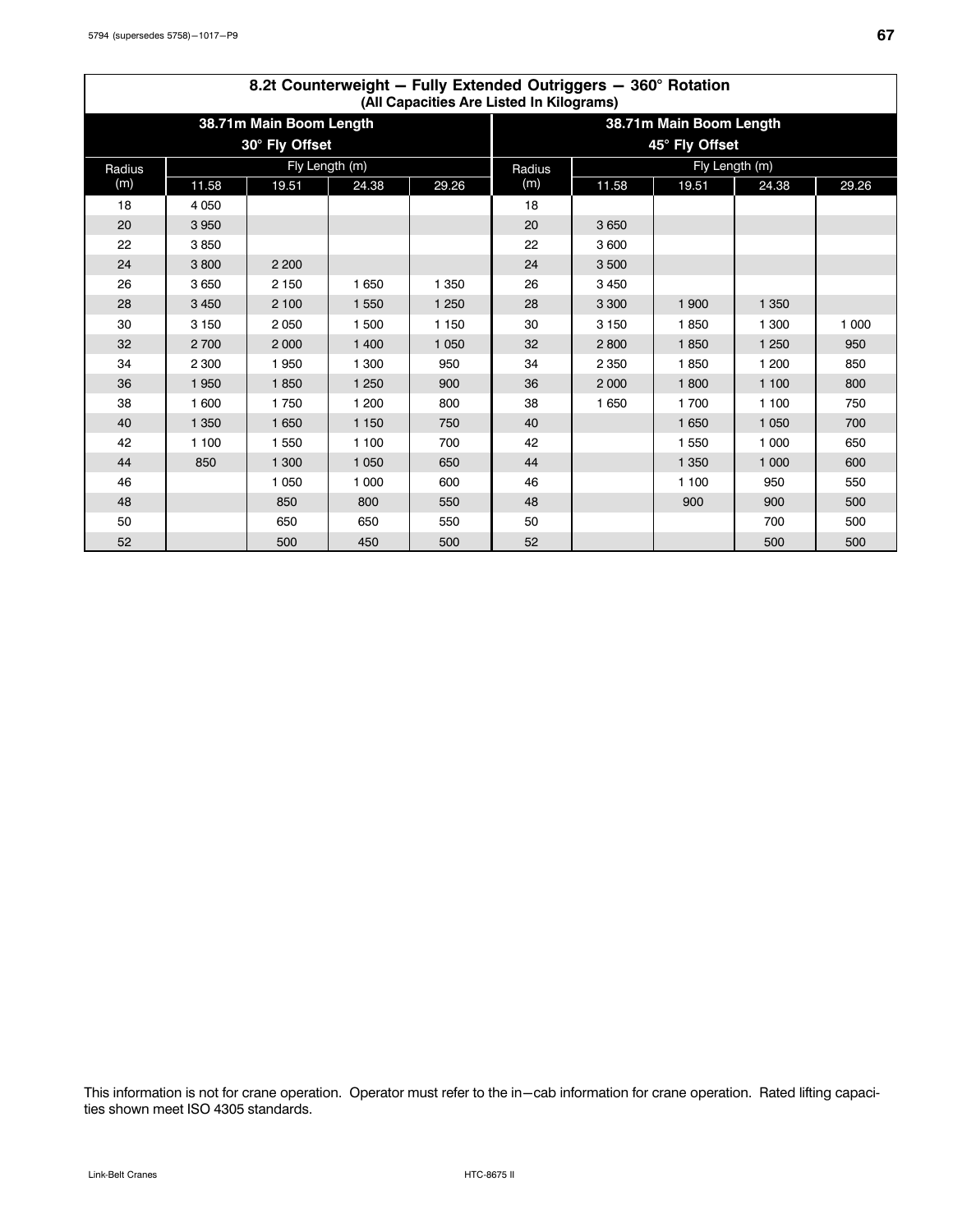**This Page Intentionally Blank**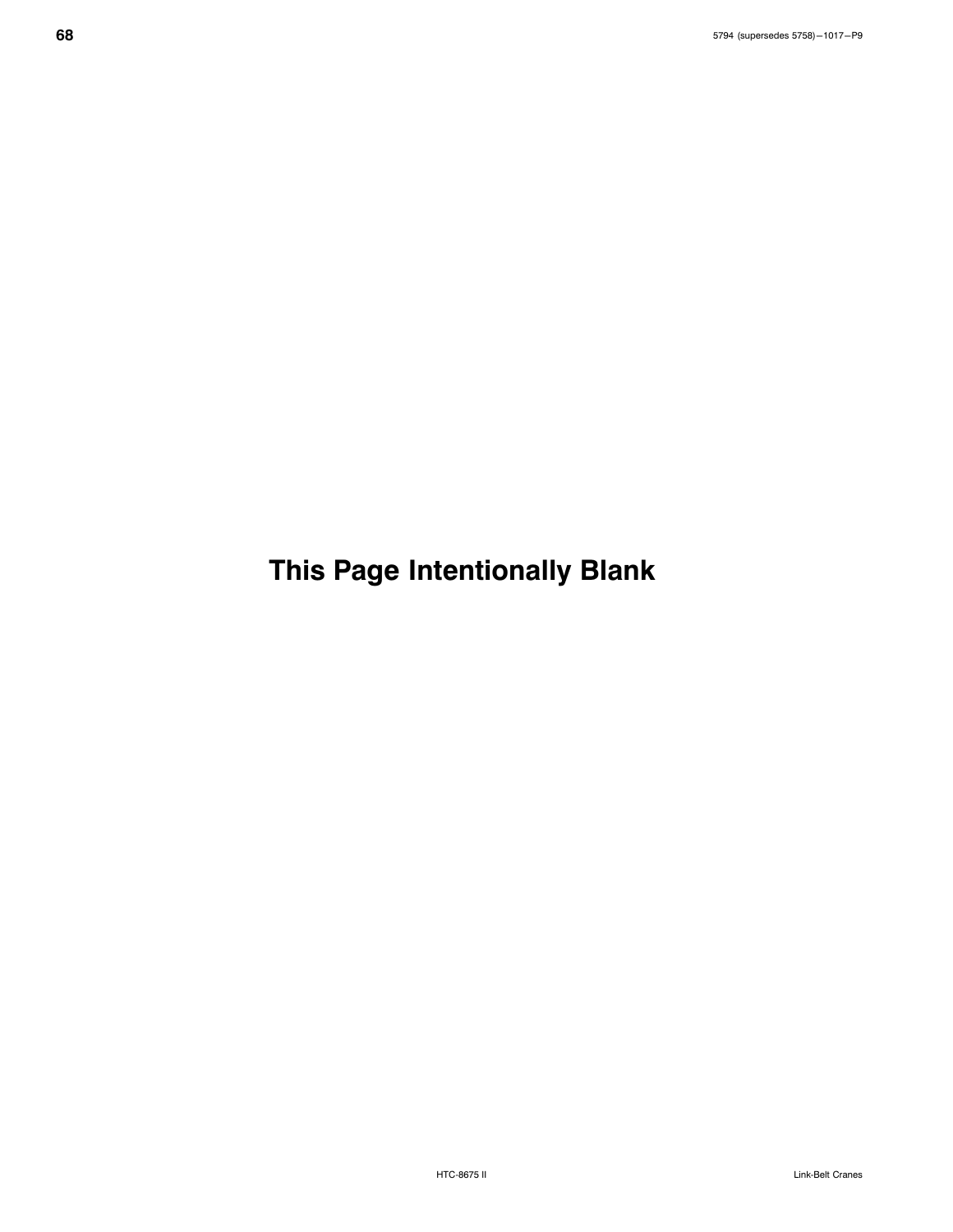**This Page Intentionally Blank**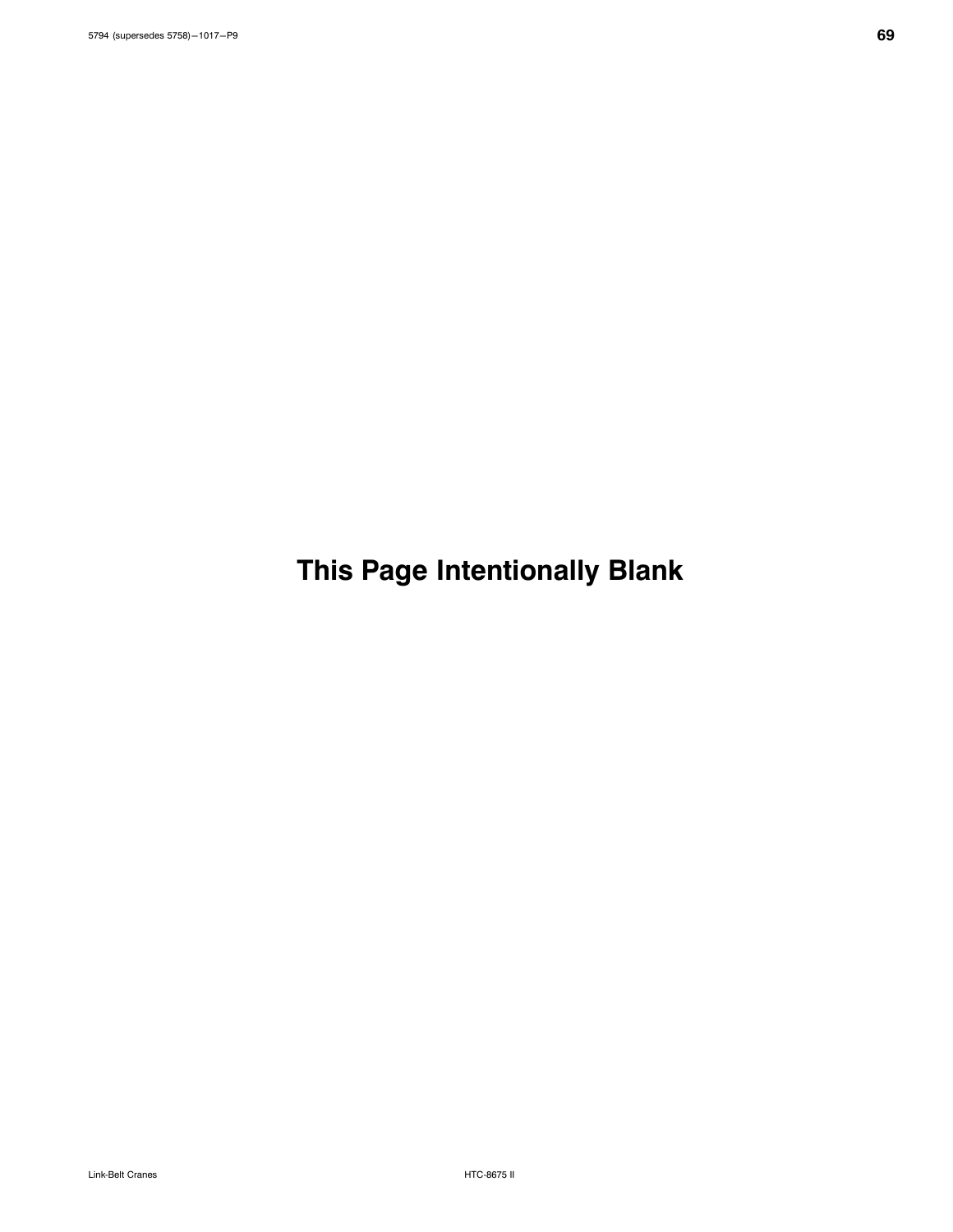**This Page Intentionally Blank**